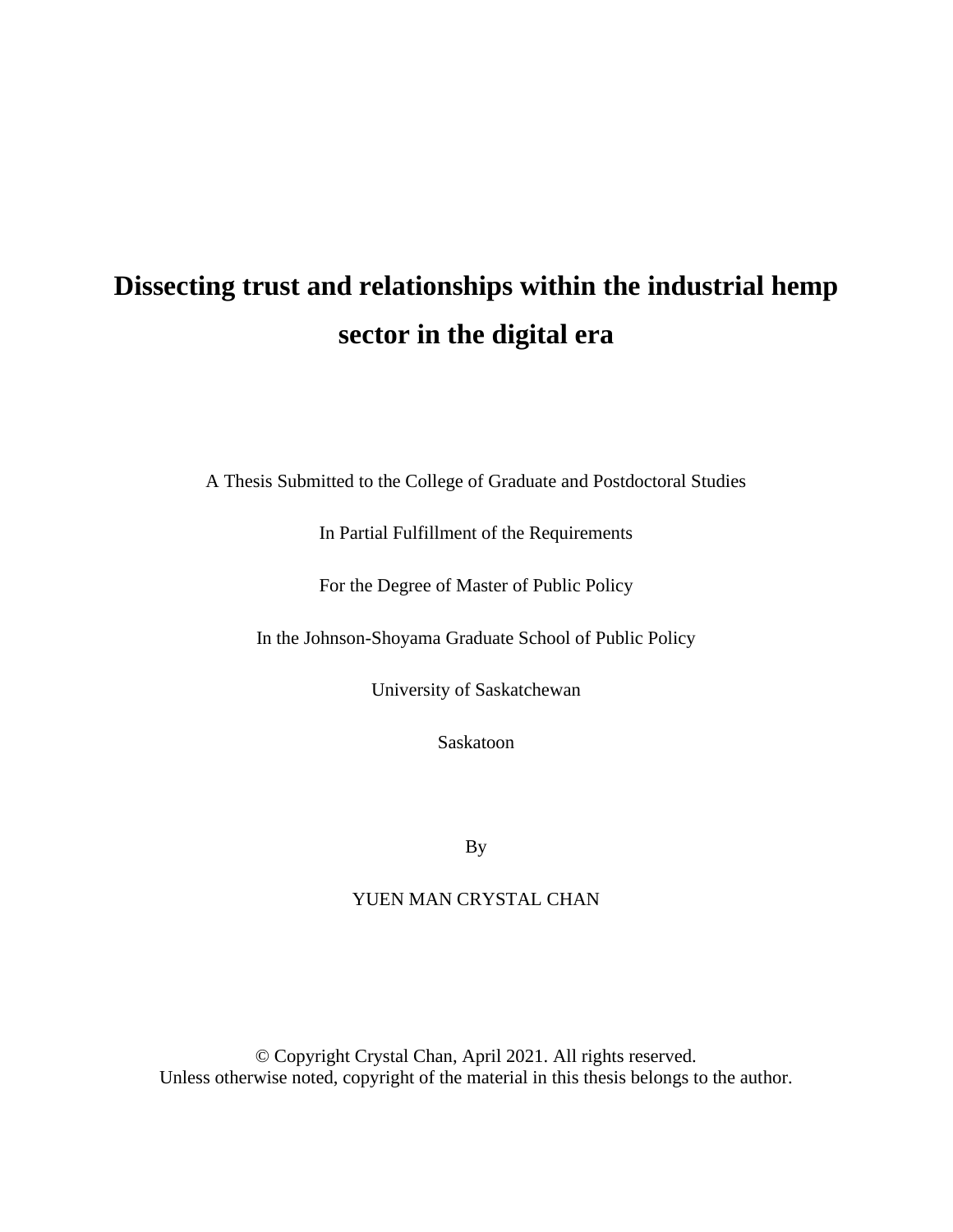#### <span id="page-1-0"></span>**Permission to use**

In presenting this thesis/dissertation in partial fulfillment of the requirements for a Postgraduate degree from the University of Saskatchewan, I agree that the Libraries of this University may make it freely available for inspection. I further agree that permission for copying of this thesis/dissertation in any manner, in whole or in part, for scholarly purposes may be granted by the professor or professors who supervised my thesis/dissertation work or, in their absence, by the Head of the Department or the Dean of the College in which my thesis work was done. It is understood that any copying or publication or use of this thesis/dissertation or parts thereof for financial gain shall not be allowed without my written permission. It is also understood that due recognition shall be given to me and to the University of Saskatchewan in any scholarly use which may be made of any material in my thesis/dissertation.

#### <span id="page-1-1"></span>**Disclaimer**

The views and opinions of the author expressed herein do not state or reflect those of the University of Saskatchewan, and shall not be used for advertising or product endorsement purposes. Requests for permission to copy or to make other uses of materials in this thesis/dissertation in whole or part should be addressed to:

> Head of the Johnson-Shoyama Graduate School of Public Policy 101 Diefenbaker Place University of Saskatchewan Saskatoon, Saskatchewan S7N 5BS Canada

#### OR

## Dean

College of Graduate and Postdoctoral Studies University of Saskatchewan 116 Thorvaldson Building, 110 Science Place Saskatoon, Saskatchewan S7N 5C9 Canada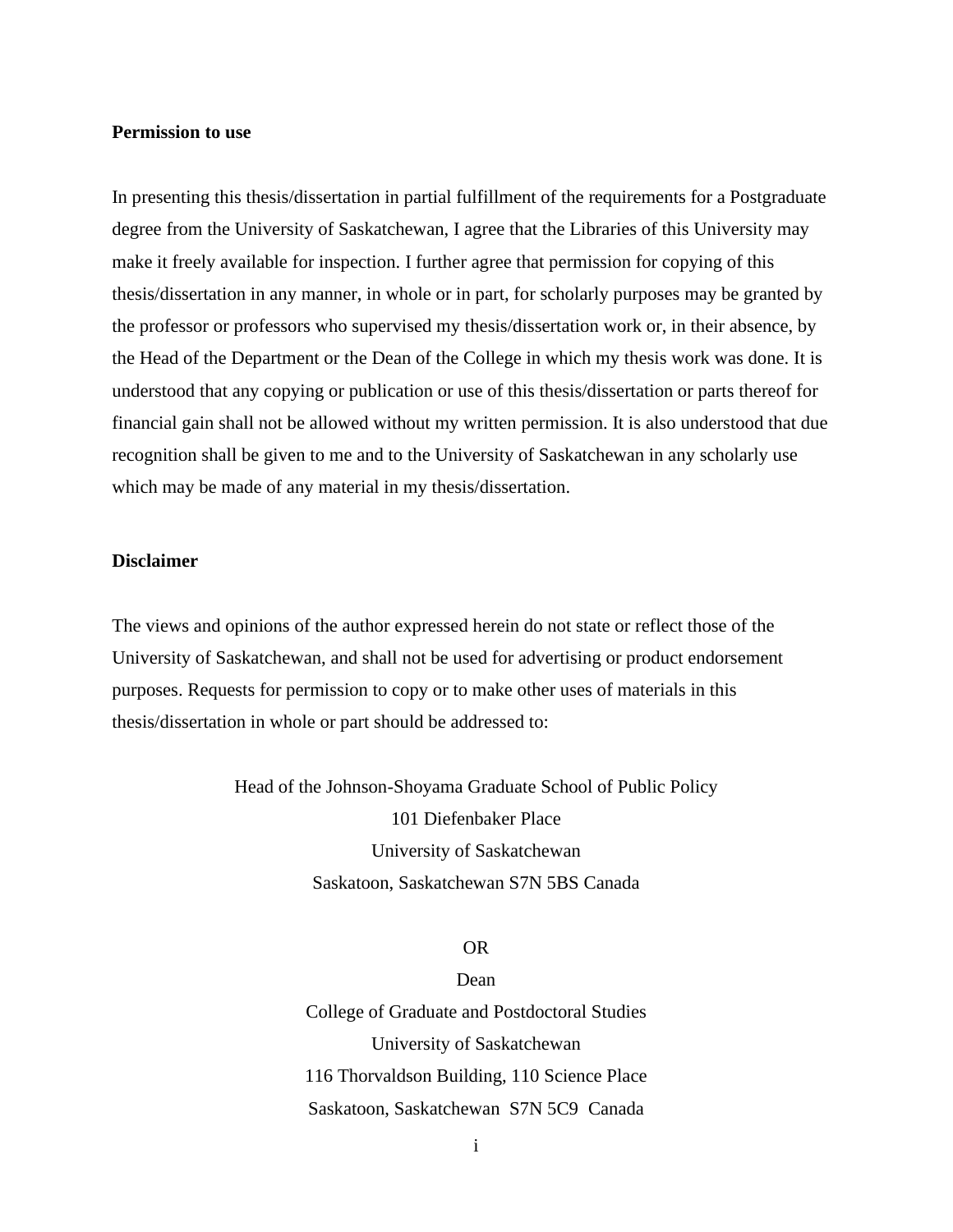#### <span id="page-2-0"></span>**Abstract**

Traceability is becoming increasingly vital in agri-business. Timely delivery of accurate information about the process and the product will help meet both regulatory requirements and consumer demand and potentially cultivate trust between businesses. New traceability technologies such as blockchain further claim that businesses could operate in a "trust-less" system in which decentralized consensus and code would replace centralized authority and intermediaries. 2018 marked the year of legalization of recreational marijuana in Canada. While it created substantial economic opportunities for Canada, it also created considerable confusion as the market boundary between industrial hemp and marijuana becomes blurred. This research aims to assess the perception and attitude of the Canadian hemp industry stakeholders towards a comprehensive, industry-wide traceability system, and explores the potential impact of introducing such a traceability system on trust and relationship dynamics within the industry.

Twenty-two industry stakeholders were interviewed between February and July 2020. This group of industry stakeholders use the word "trust" and "good relationship" interchangeably. Both take time to develop. There is a significant divergence of opinions when it comes to the interpretation of a "industry-wide traceability" program and very few research participants understand what the blockchain technology entails. The traceability program is deemed to enhance competency trust and to monitor output. While industry stakeholders think that could be critical in supporting the growth of the hemp industry, it will not replace existing human relationships.

ii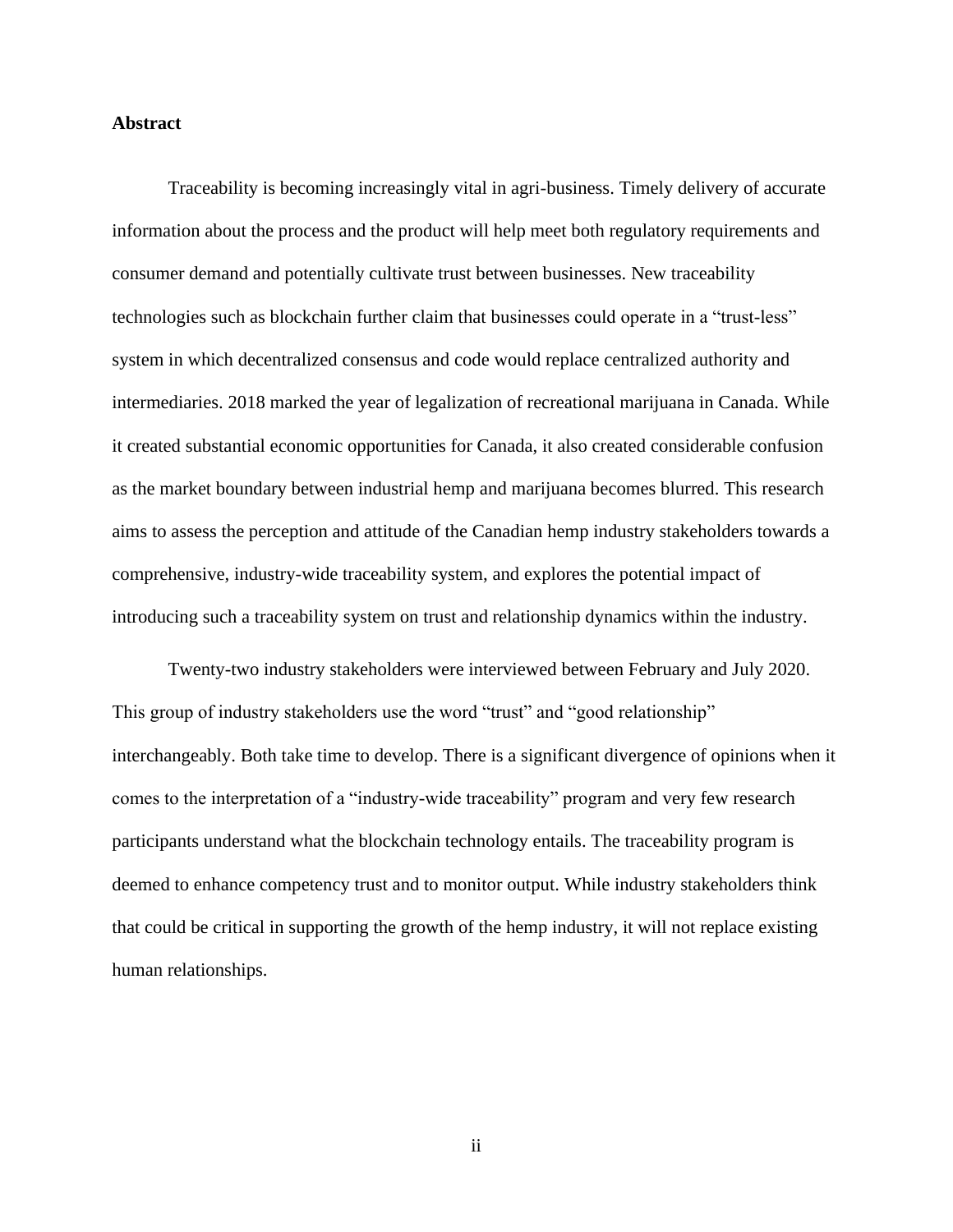The success of any system-wide change depends on endorsement from all stakeholders; digital technologies are no exception. However, conventional analysis often focuses on the system itself and overlooks the individual constituents. Technology developers concentrate on the technical characteristics but pay little attention to any interrelationship with interorganizational governance. While this study sketched the complexity of a rapidly evolving hemp industry network, it was able to uncover some of the nuances and potential challenges that will be faced by individual actors in the broader sector as it goes through a series of transformations. It is my hope that my research findings will help support stakeholders in change management and reduce coordination failure during the technology development and implementation stages.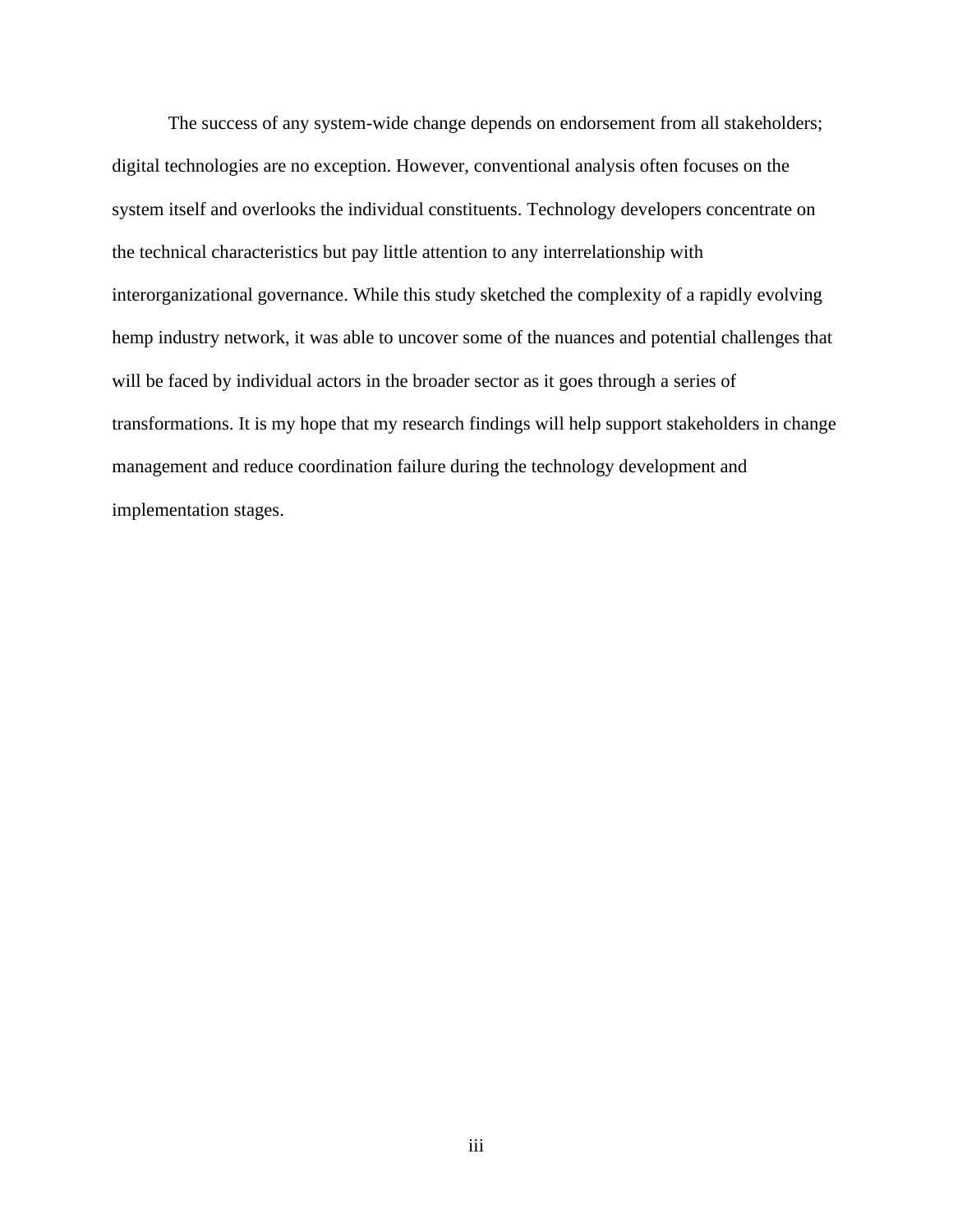#### <span id="page-4-0"></span>**Acknowledgements**

As the African proverb says, "it takes a village to raise a child". This journey would not have been possible without the support of many kind souls in my life.

I would first like to thank my thesis supervisor, Dr. Peter W. B. Philips, who happily took me on when I first mused about getting into innovation policy with him. I always learn something new from our conversations and I am truly grateful for your guidance throughout my study.

To my thesis committee member, Dr. Justin Longo and Dr. Richard Gray, thank you for always challenging me to think more critically and examine the research topic from other perspectives.

To my 'boss', Dr. Kirstin Bett, thank you for your friendship and for your wholehearted support - even when that means I am leaving your team.

To Dr. Albert Vandenberg and Dr. Simon Potter, thank you for sharing your knowledge of the industrial hemp industry and connecting me with other industry stakeholders.

To Terry Grajczyk from CHTA and all the interview participants, thank you for spending time with me and sharing more than what I asked for.

To my family and friends, thank you for putting up with me. I love you.

This thesis is specially dedicated to two of my mentors: Dr. Kofi Agblor and Dr. Luis Martin. My research topic would not have come to life without your 'prompts'. And most importantly, thank you, for believing in me when I did not even believe in myself.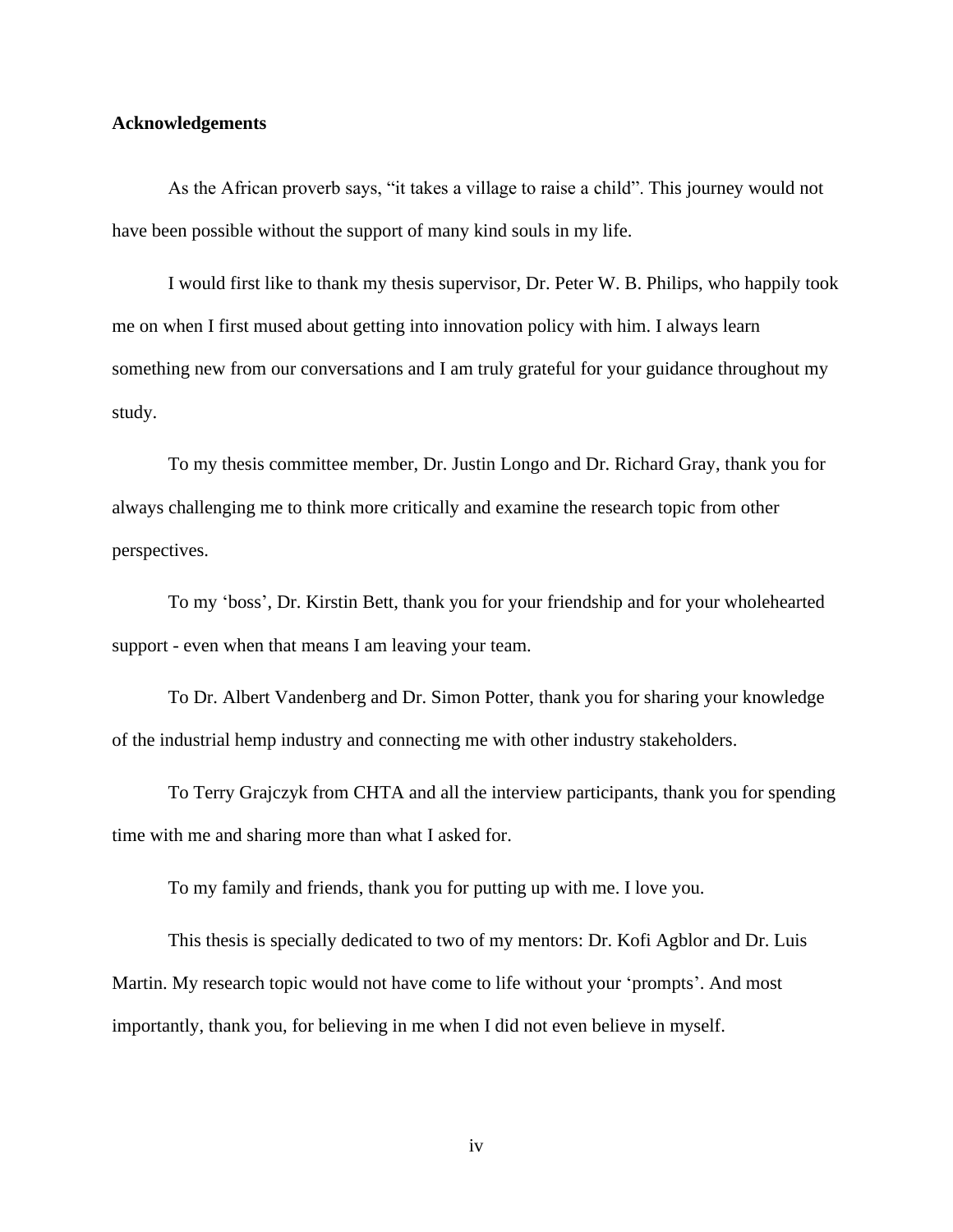# <span id="page-5-0"></span>**Table of Contents**

| 1. |  |
|----|--|
| 2. |  |
|    |  |
|    |  |
|    |  |
|    |  |
|    |  |
|    |  |
|    |  |
|    |  |
|    |  |
| 3. |  |
| 4. |  |
|    |  |
|    |  |
| 5. |  |
|    |  |
|    |  |
|    |  |
|    |  |
|    |  |
| 6. |  |
|    |  |
|    |  |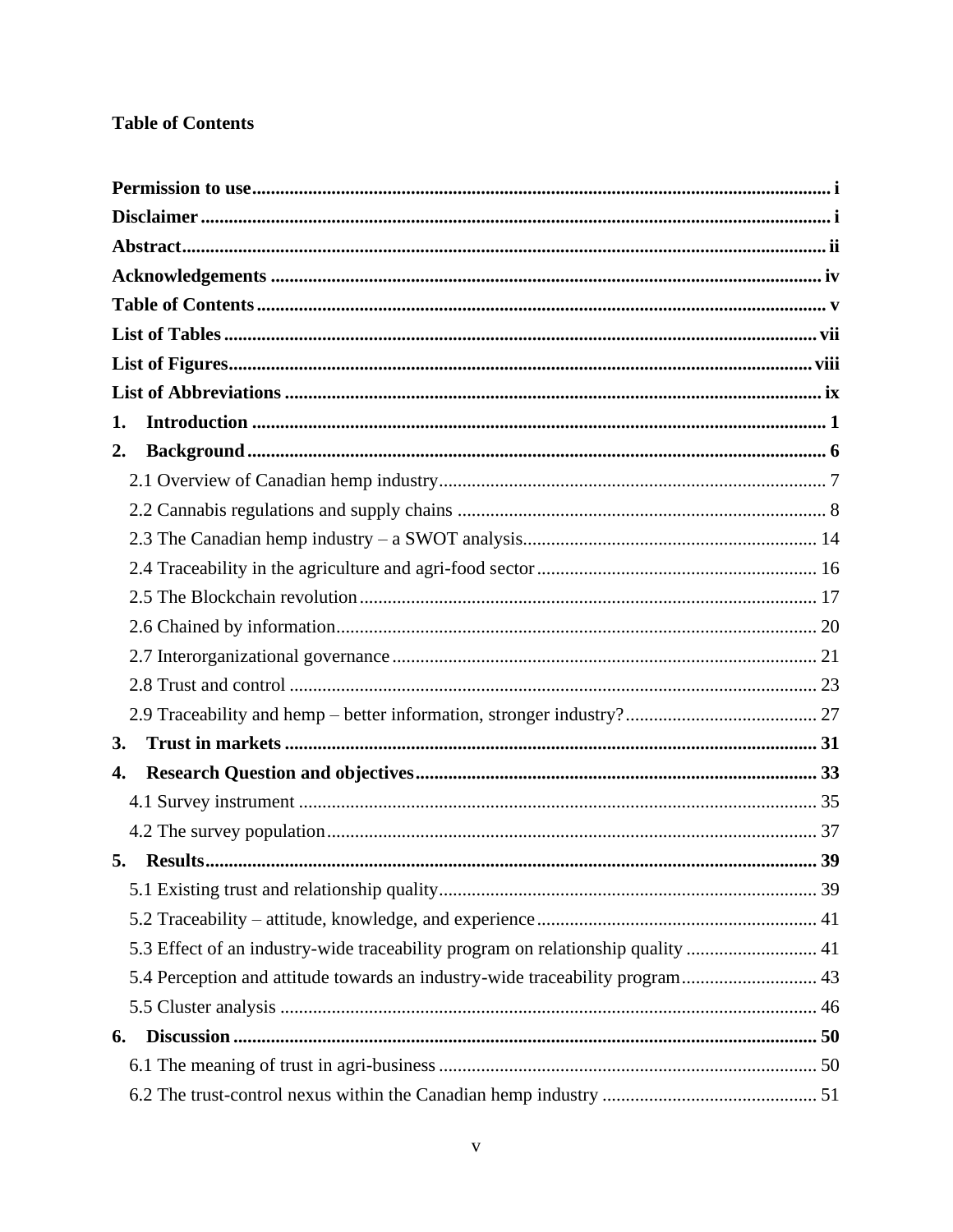| 7. |  |
|----|--|
|    |  |
|    |  |
|    |  |
|    |  |
|    |  |
|    |  |
|    |  |
|    |  |
|    |  |
|    |  |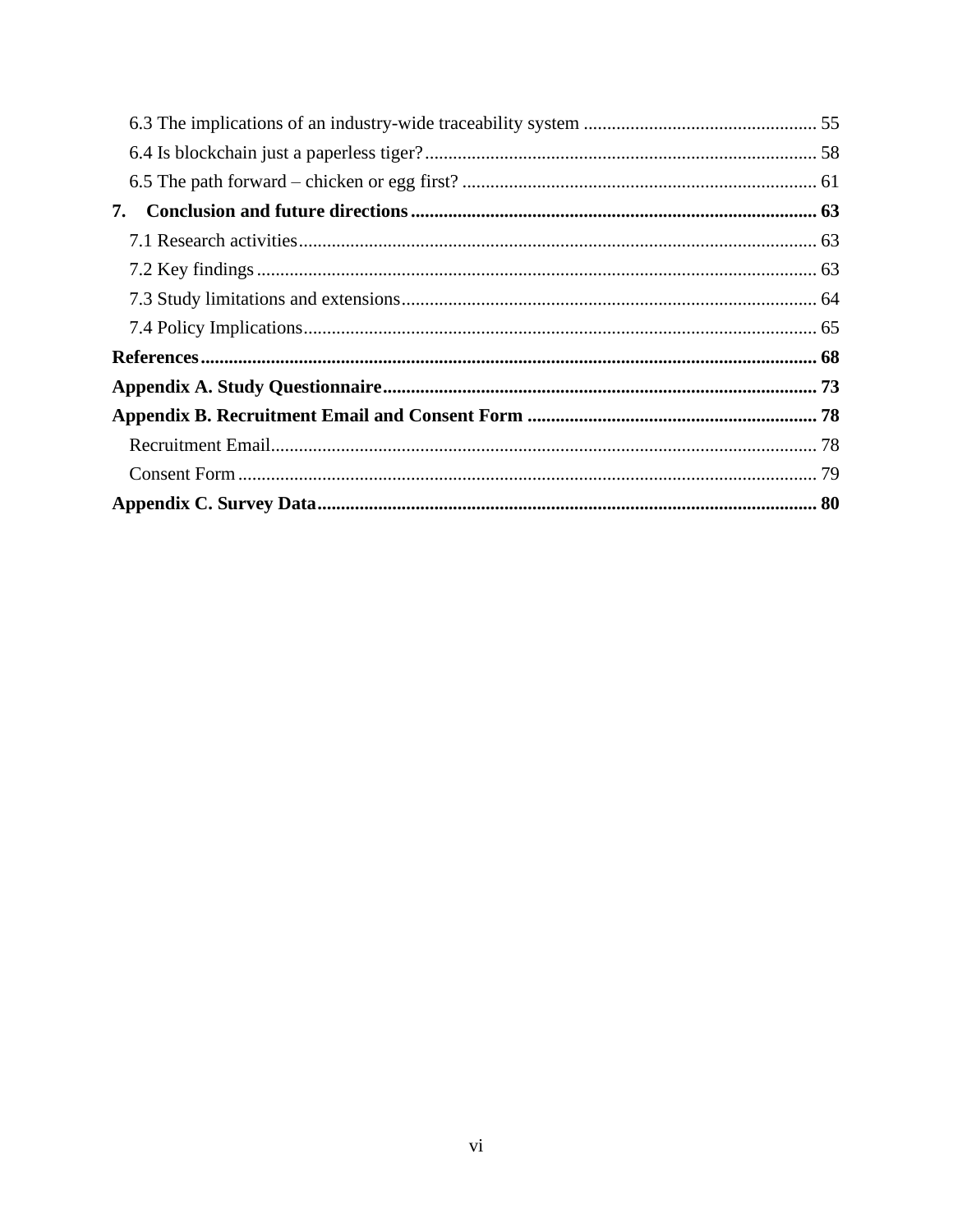# <span id="page-7-0"></span>**List of Tables**

| Table 1.1. An abstracted list of reporting requirements for hemp and cannabis license holders in    |
|-----------------------------------------------------------------------------------------------------|
|                                                                                                     |
|                                                                                                     |
| Table 5.1. Participants' perception towards their existing relationship with three national         |
|                                                                                                     |
| Table 5.2. Participants' perception towards three national organizations under the trust context 41 |
| Table 5.3. Differences on existing trust and relationship quality indicators between optimists and  |
|                                                                                                     |
| Table 5.4. Differences in perception and attitudes towards a sector-wide traceability program       |
|                                                                                                     |
| Table 5.5. Differences in the perceived effects of implementing an industry-wide traceability       |
|                                                                                                     |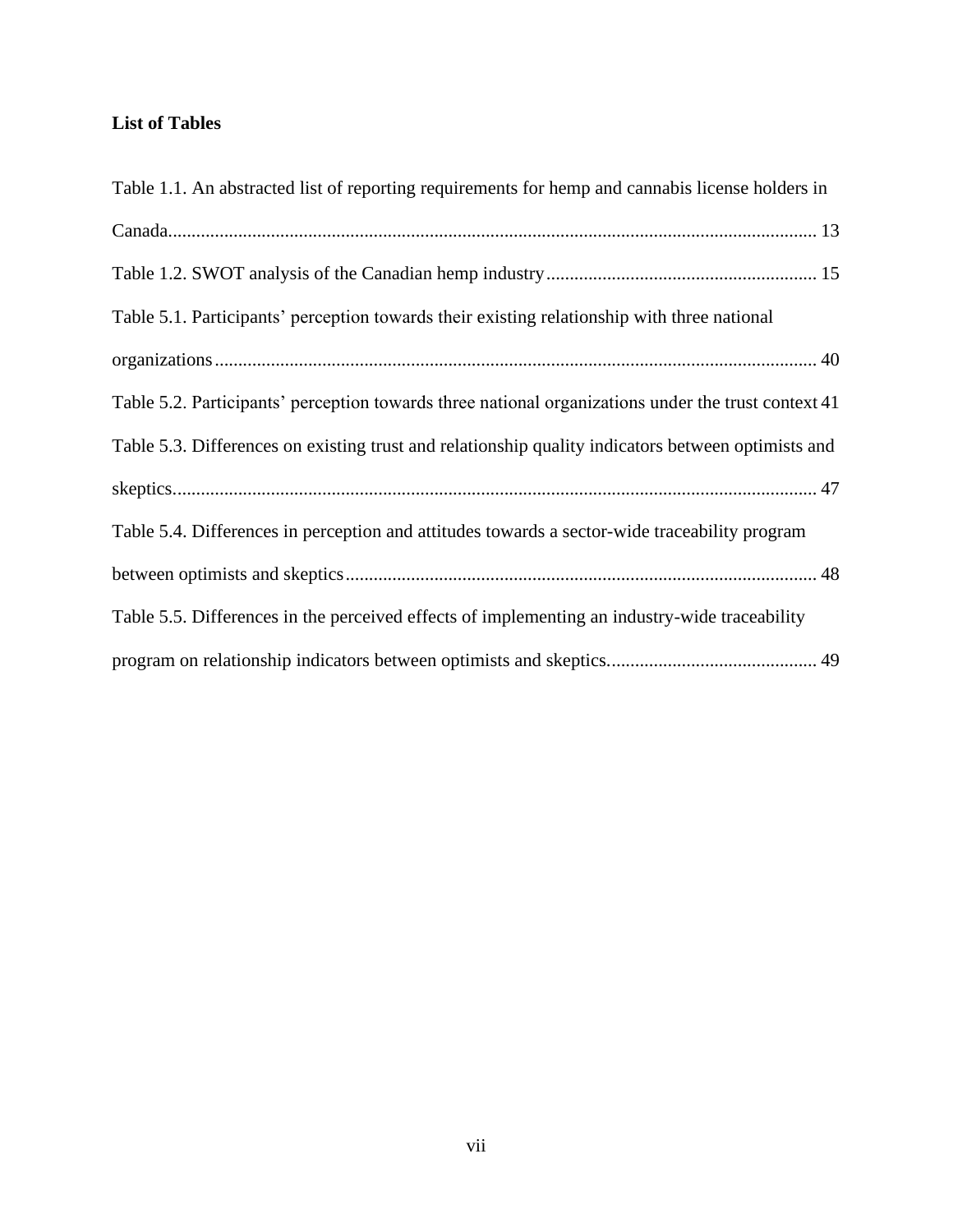# <span id="page-8-0"></span>**List of Figures**

| Figure 1.2. Simplified hemp-based CBD oil supply chain, supported by blockchain-based               |
|-----------------------------------------------------------------------------------------------------|
|                                                                                                     |
| Figure 5.1. Participants' attitude towards the current industry environment and future potential 39 |
| Figure 5.2. Participants' view on the effect of an industry-wide traceability program on their      |
|                                                                                                     |
| Figure 5.3. Participants' view on the effect of an industry-wide traceability program on their      |
|                                                                                                     |
| Figure 5.4. Participants' view on the effect of an industry-wide traceability program on their      |
|                                                                                                     |
| Figure 5.5. Participants' view on the effect of an industry-wide traceability program on the        |
|                                                                                                     |
| Figure 5.6. Participants' view on the importance of an industry-wide traceability program  46       |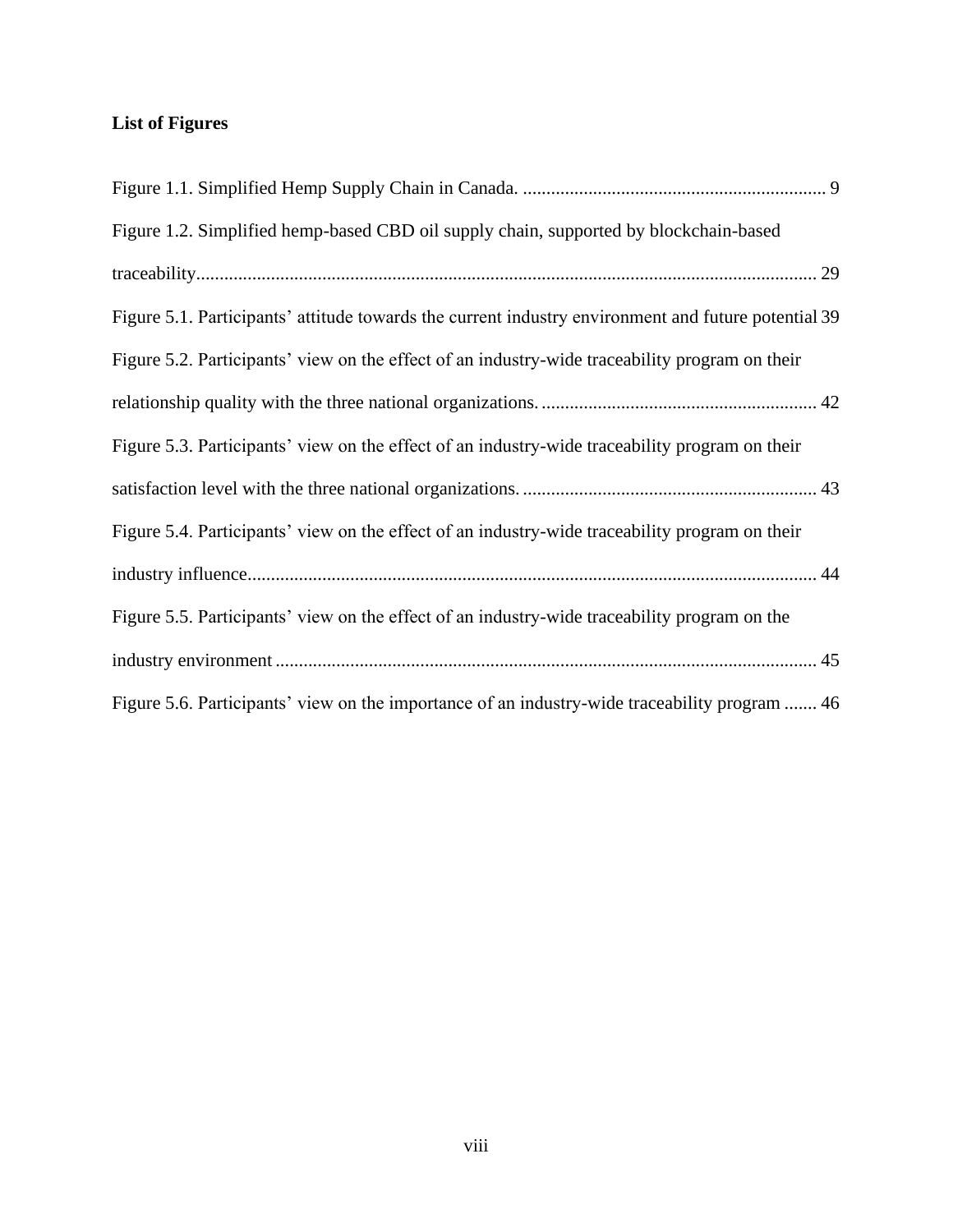# <span id="page-9-0"></span>**List of Abbreviations**

CBD: Cannabidiol

CDSA: Controlled Drugs and Substances Act: CFIA: Canadian Food Inspection Agency CHTA: Canadian Hemp Trade Alliance CSGA: Canadian Seed Growers Association CTLS: Cannabis Tracking and Licensing System IHR: Industrial Hemp Regulations Interorganizational information systems: IOIS IT: information technology LP: Licensed Processors NT: Network theory PAT: Principal-agent theory TCT: Transaction cost theory RBV: Resource-based view THC: tetrahydrocannabinol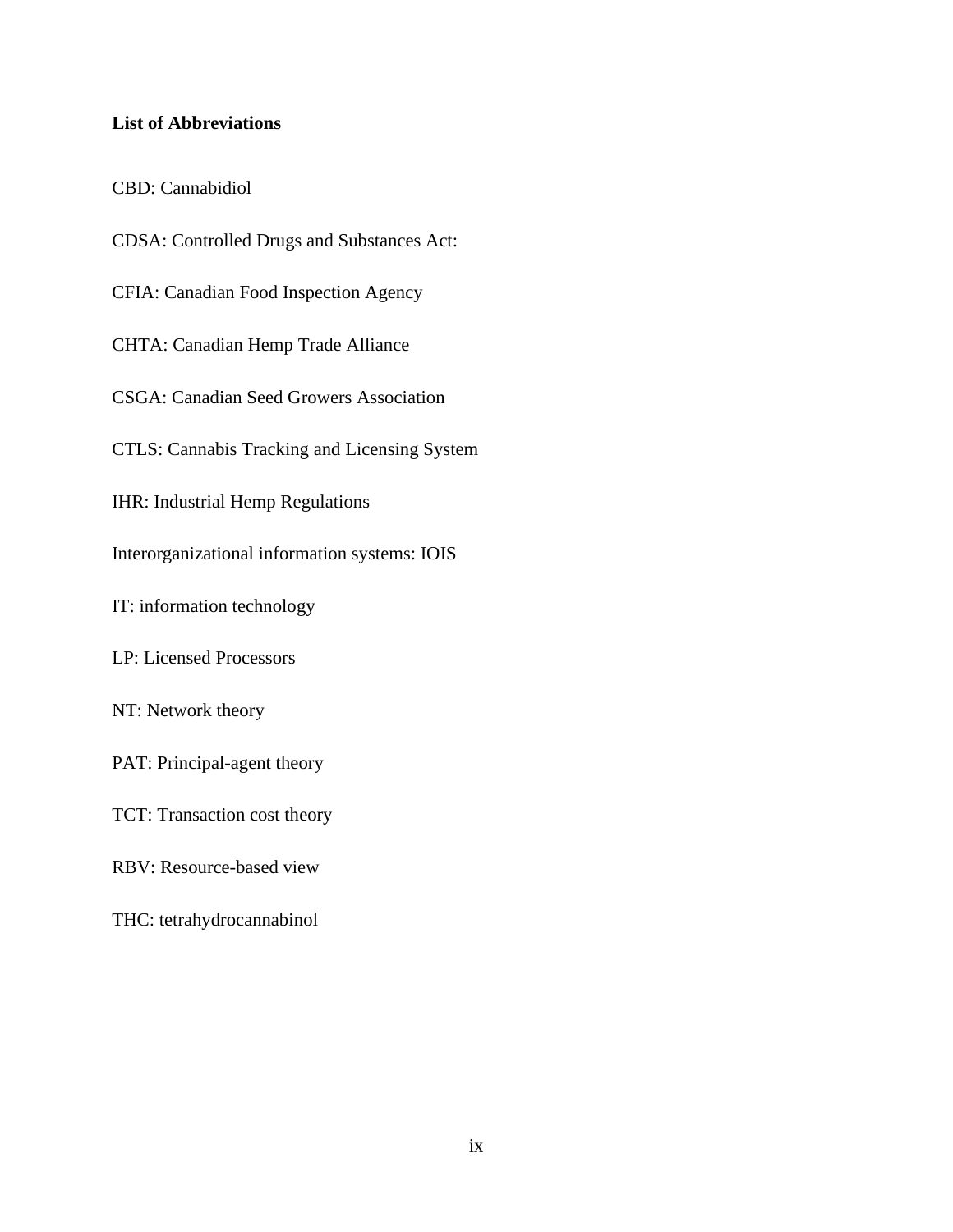#### <span id="page-10-0"></span>**1. Introduction**

The agriculture and agri-food industry has experienced considerable changes in recent decades. Consumers have become increasingly concerned about the health, safety, ethical, and environmental aspects of their food. Many people now not only demand high quality food, but also want to be assured that the food they consume aligns with their lifestyle and ethical attributes. In response, more agri-food businesses are seeking ways to provide information associated with their products that will satisfy the consumers' desire to know where their food comes from.

Industrial hemp (or 'hemp') has been a niche crop in Canada since the government allowed for hemp cultivation in 1998. Canadian hemp product export peaked at \$147 million in 2016 but dropped to \$87.5 million by 2018 due to international competition (Expansion Strategic Inc. 2019). Hemp seeds are the main components and represent 2/3 of total exports. Other products include hemp cake, oil, and fibre. The year 2018 marked the year of legalization of recreational marijuana in Canada. While it created substantial economic opportunities for Canada as the global cannabis industry is projected to be worth up to \$130 billion USD by 2029 (George-Cosh 2019), it also created considerable confusion as the market for hemp now overlaps with marijuana. In Canada, hemp production is tightly regulated, and all growers are required to use certified seeds from a list of approved cultivars. On the other hand, a seed system for commercial marijuana production is non-existent. Liberalization of the cannabis space in Canada has allowed the hemp industry to step into the health and wellness market with cannabinoid fractions, but quality assurance protocols for these products are inconsistent and vague. Ineffective product differentiation mechanisms to distinguish hemp and marijuana products could pose a threat to the Canadian hemp industry. Health Canada, the federal regulatory body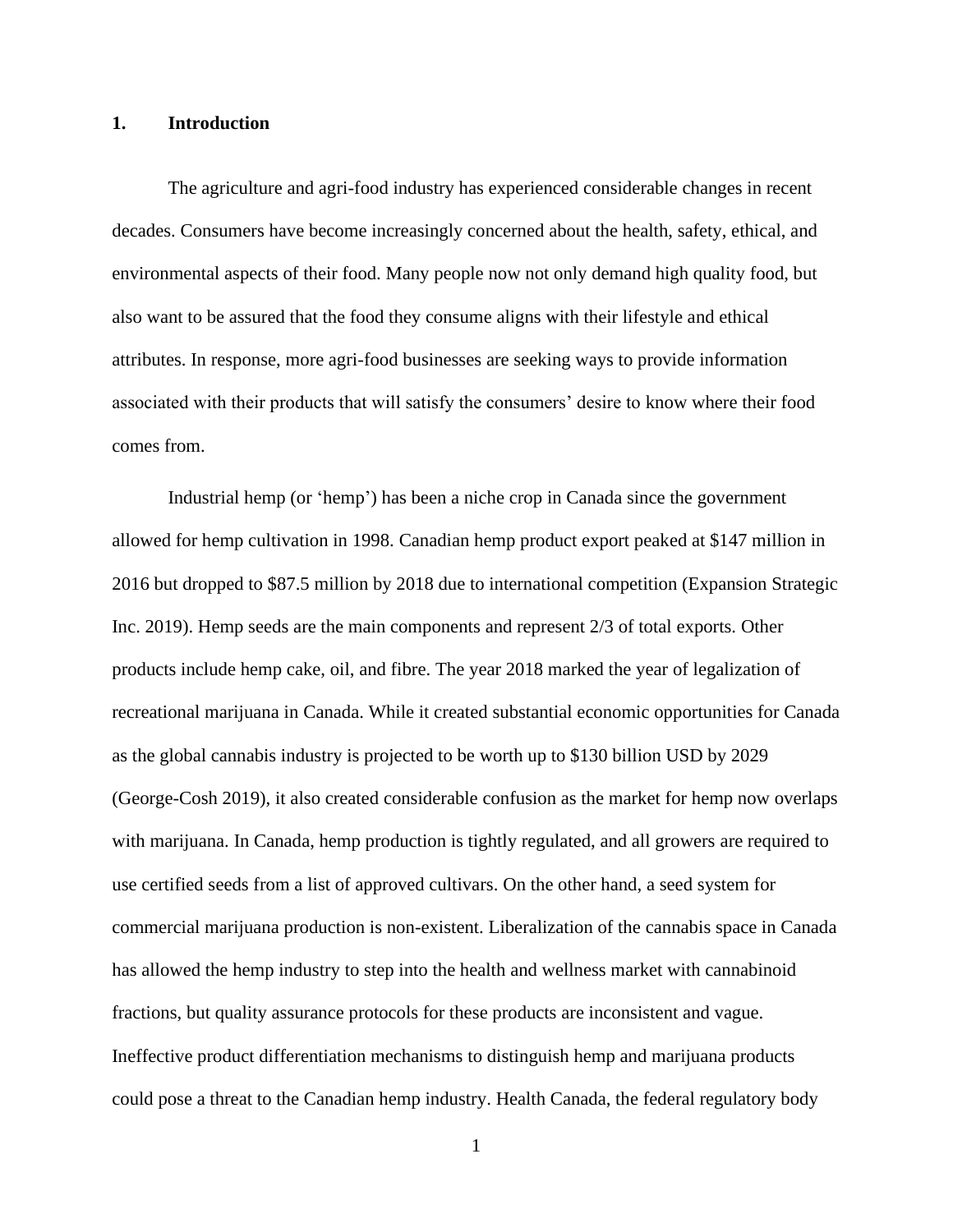for cannabis in Canada, is responsible for tracking the flow of cannabis throughout the regulated commercial system. Health Canada launched the Cannabis Tracking and Licensing System (CTLS) in 2018 to both manage the licensing process and collect inventory information from license holders. CTLS could function well as a tool for intermittent inventory monitoring but does little to help distinguish between hemp and marijuana products and tackle supply chain issues. Tracing responsibility still primarily rests on the cooperation amongst industry stakeholders which could be a time- and resource-intensive process. The competitiveness of the Canadian cannabis sector could suffer because of its inability to respond to market changes and supply chain issues promptly.

In theory, agri-food businesses could address both regulatory requirements and consumers' demand by implementing a robust traceability system – the ability to follow the movement of food products and its ingredients throughout the supply chain, both backward and forward. Timely delivery of accurate information about the food product and associated activities could serve as part of the company's product differentiation strategy. The traceability system could also seamlessly feed the information into the regulatory system. In addition, it could help businesses to improve efficiency, better manage their supply chain and relationships, and reduce overall cost of business operation. But how can robust traceability be achieved? Recent advances in digital technology such as blockchain can enable the creation of a comprehensive information system where businesses can rapidly disseminate and share information. It is now technically feasible to expand the scope of traceability from providing quality assurance to demonstrating the integrity of the entire supply chain. In Canada, two blockchain-based traceability programs were launched within the past 24 months to track certified seeds from farm to table. A similar seed-to-retail traceability program could be of benefit to the Canadian hemp industry in terms of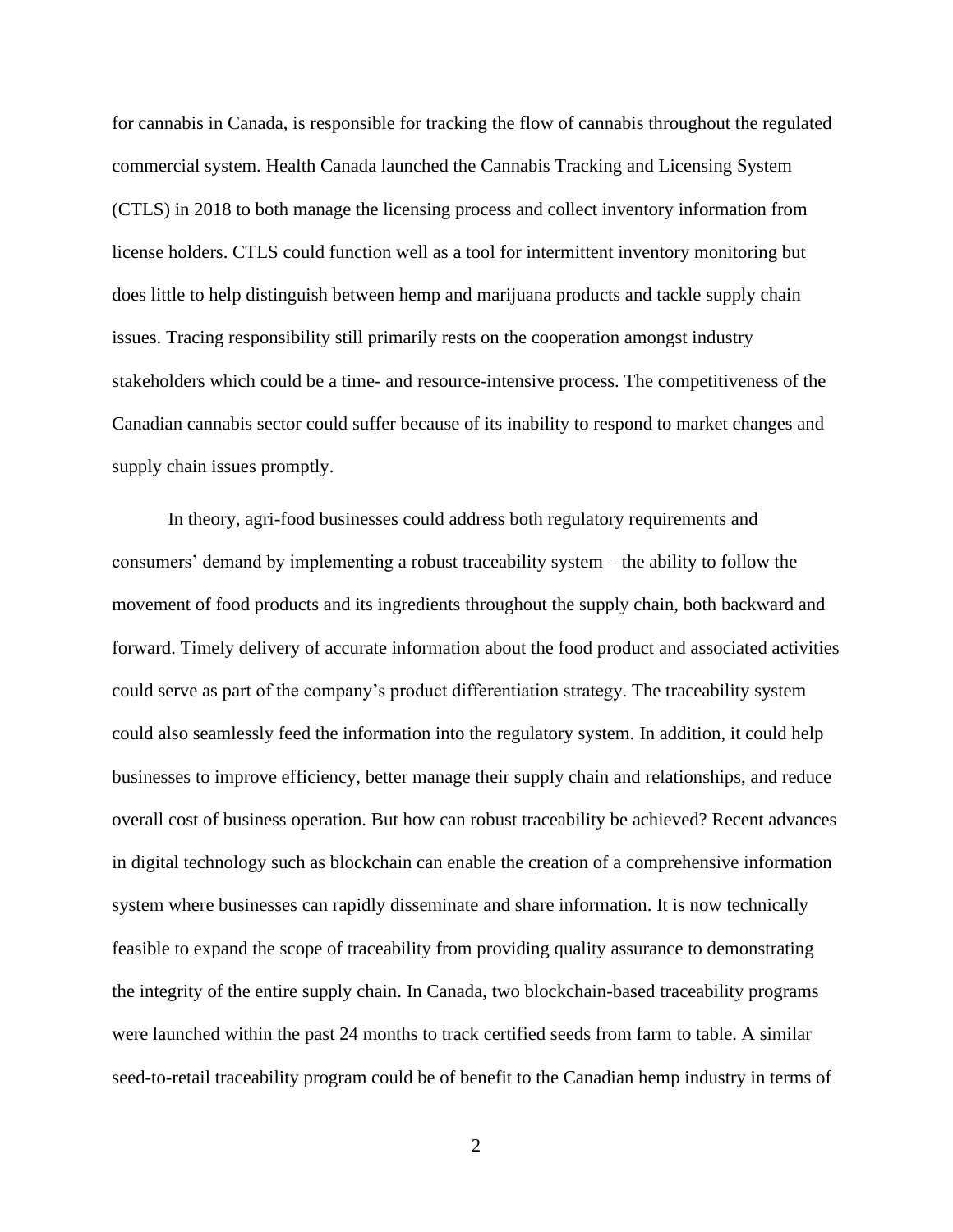provenance and quality assurance, regulatory compliance, operational efficiency, intellectual property protection, and gaining confidence from buyers and consumers. However, the creation of a full backward and forward traceability will first require a willingness from all participants in the chain to commit to providing timely, accurate, and standardized data to the system. The system also entails greater interdependency and coordination across multiple players from different segments and a new form of organizational governance will likely emerge. The creation of an industry-wide digital value chain incurs significant risks, including coordination failures or opportunism by player(s) within the chain.

Researchers have been studying interorganizational governance under information technology-enabled information systems since the 1980s. Four theories have been widely used – principal-agent theory, transaction cost theory, resource-based view, and network theory – to explain these governance initiatives. The first two theories view governance mechanisms as a way to minimize cost and improve efficiency, while the latter two seek to understand the effectiveness of these inter-organizational systems. Regardless of the approach, most researchers agree that information technology creates a new governance construct that is maintained by a combination of trust and control.

The concept of trust has been studied in many disciplines and carries numerous meanings. Trust can also be understood by labeling the trusting object - individual trust (singular relationship) or system trust (a network of relationships, which could become an entity on its own). Trust and/or control are used to facilitate collaboration and secure performance in a business environment, but how these two mechanisms inter-relate is not well defined. The role of technology within a trust conceptual framework and the relationship between people and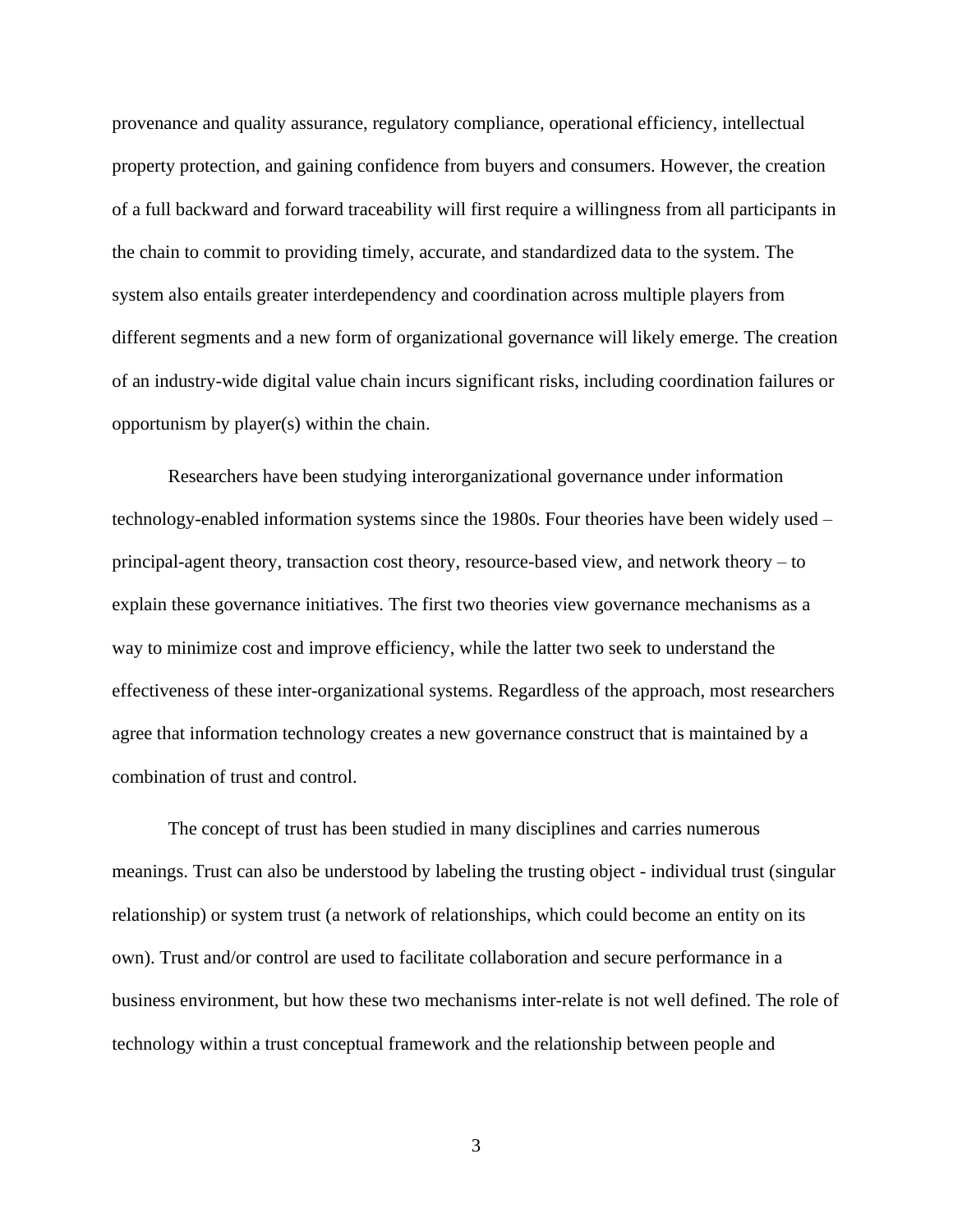technology under the trust-control nexus are even more contentious. Some researchers simply reject the validity of the 'technology trust' idea.

Conventional evaluation of a policy intervention often focuses on the cost and benefits of the intervention on the system itself and overlooks the individual constituents. Most research on traceability stresses on the technical details with little regard for its interrelationship with interorganizational governance. These analyses tend to overlook two critical components *–* members' attitudes towards the new technology and how the new information system would affect existing relationship dynamics. In the case of traceability, its intended benefits will only be fully realized if everyone decides to adopt. The likelihood of a successful adoption will depend on how well the technology aligns with both the individual's preference and the collective's intention to organize.

This thesis research aims to identify the potential opportunities and obstacles that a comprehensive, industry-wide traceability system could bring to the Canadian hemp industry using the trust lens. First, an industry synopsis for the Canadian hemp industry was developed to better understand the current business environment, trends, threats, and opportunities. The thesis also reviewed the concepts of traceability in the agri-food sector, interorganizational governance, trust, and control. Based on literature review and early feedback from industry informants, a questionnaire was developed to answer the following research questions:

1) What does trust mean and what is its role in a business relationship for the Canadian hemp industry?

2) What are the hemp industry stakeholders' perception towards a comprehensive, industry-wide traceability system?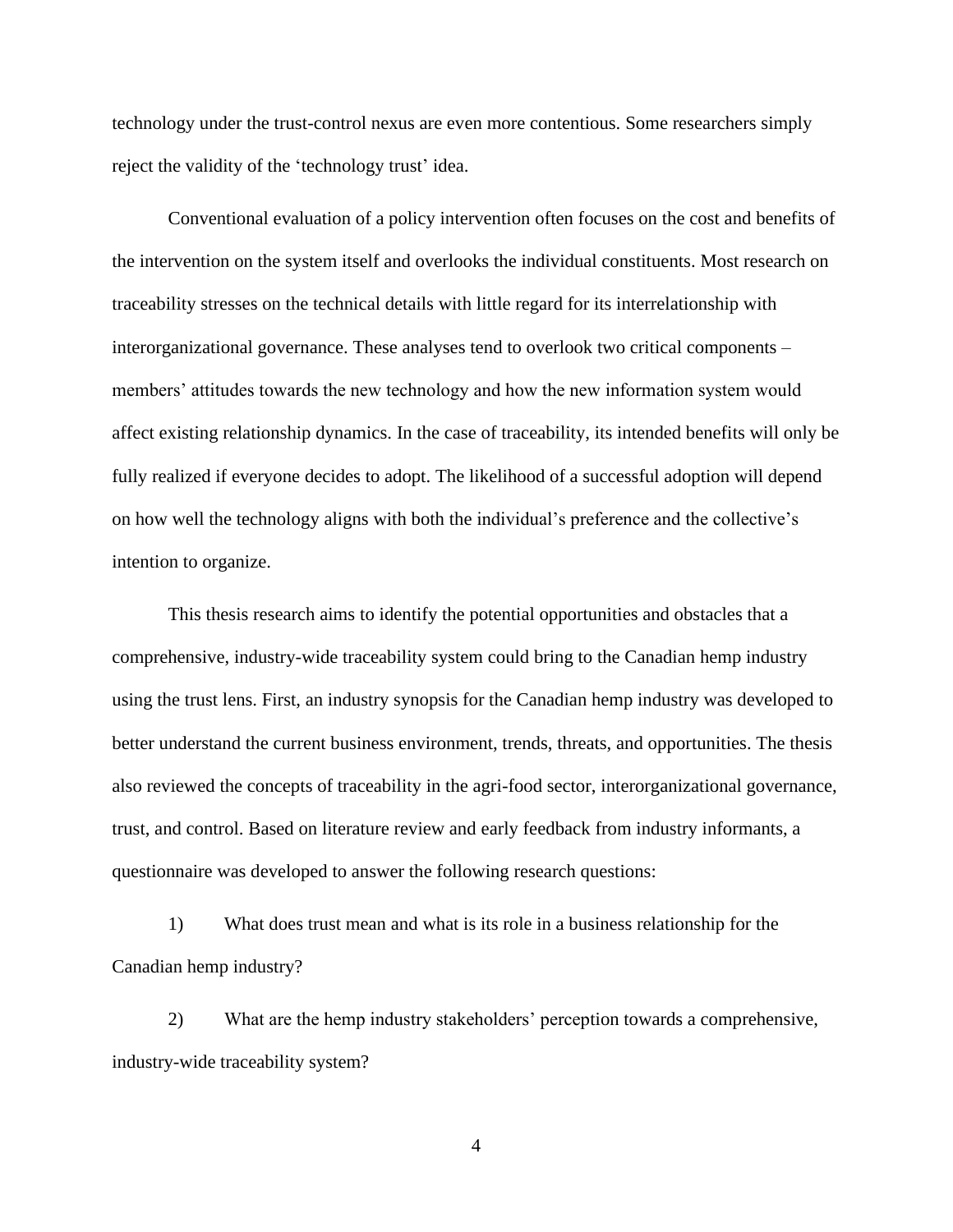3) What are the potential impacts of introducing such a traceability system on trust level and relationship quality?

Research data was analyzed using both quantitative and qualitative methods and compared with other studies on blockchain traceability. The survey offers information on how a comprehensive, industry-wide traceability program would affect existing relationships within the industry network and recommendations on how the hemp industry could move forward, should the industry decide to embark on such an endeavor. Specifically, this study highlights the need to raise awareness of the technology either before or as an integral part of the technology implementation. A sound governance framework is also critical in reducing coordination failure during the technology development and implementation stages.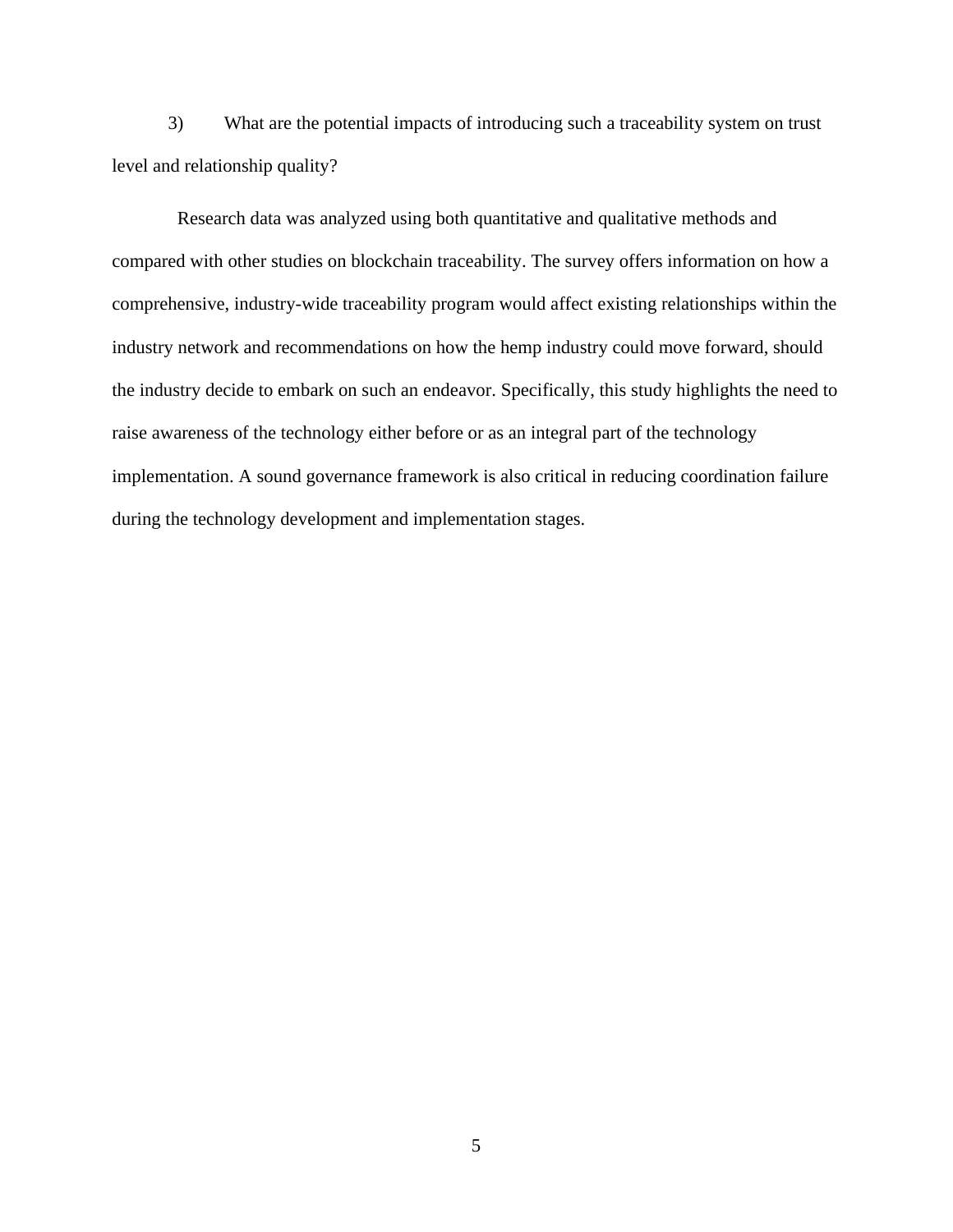## <span id="page-15-0"></span>**2. Background**

The mention of the word 'cannabis' would often raise an eyebrow in a room because people generally associate cannabis with its psychoactive properties. In plant taxonomy, *Cannabis sativa* is a catch-all species, representing one of the oldest crops in the world cultivated for food, fibre, and medicinal purposes. Within the *C. sativa* genus, plants are further divided as the *indica* and *sativa* subspecies (McPartland 2018). People generally refer to 'industrial hemp' (or just 'hemp') when it is grown for food and industrial applications and only apply the *indica* vs *sativa* distinction when 'marijuana' is concerned, even though all fall under the *C. sativa* genus. The primary psychoactive compound of a cannabis plant is tetrahydrocannabinol (THC). The level of THC in the plant has been used by policymakers and regulators worldwide to distinguish between hemp and marijuana. However, recent studies suggested that there are over 100 different cannabinoids that could play a role in modulating the psychoactive effects of the plant (Atakan 2012). While marijuana and hemp are significantly differentiated at the genomewide level, interbreeding and hybridization between *indica* and *sativa* has rendered their distinction almost meaningless (Sawler et al. 2015). In other words, the current hemp-marijuana distinction is primarily driven by custom. There is currently no evidence-based differentiation mechanism.

For this thesis, hemp refers to a cannabis class that is grown for food, nutrition, and industrial uses and contains low level of THC  $\left(\langle 1\% \right)$ . Marijuana refers to a cannabis class that is grown for its psychoactive components. The term 'cannabis' is used to describe both hemp and marijuana.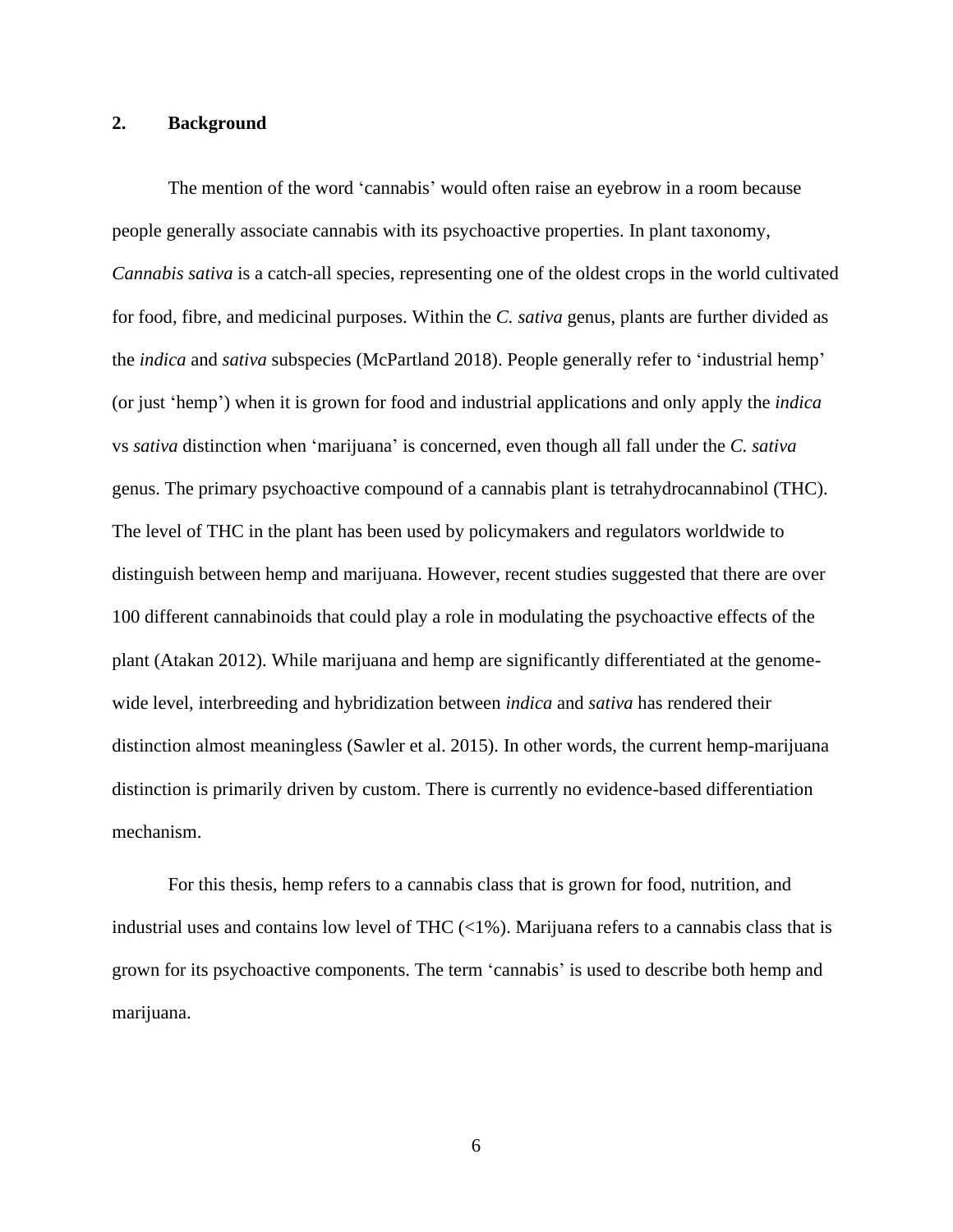#### <span id="page-16-0"></span>*2.1 Overview of Canadian hemp industry*

Cannabis has been banned internationally under the United Nation's Single Convention on Narcotic Drugs for decades. In Canada, cannabis is a controlled substance under the Cannabis Act, and prior to 2018 the Controlled Drugs and Substances Act (CDSA) . Possession, trafficking, import, export, and production of cannabis regardless of the THC content are prohibited unless authorized according to regulations or exemption. Recognizing the crop's potential in diversifying the Canadian agricultural economy, the Canadian government began to amend the laws to allow the growing of hemp by the mid-1990s. The Industrial Hemp Regulations (IHR) were created under the CDSA in 1998 to allow for the production, processing, and sale of industrial hemp for commercial purposes. The use of marijuana for medical purposes was first legalized in 2001 with the implementation of The Marihuana Medical Access Regulations. The regulations have gone through several changes over the years. The Access to Cannabis for Medical Purposes Regulations, implemented in 2016, set out a legal framework to provide reasonable access to individuals who require cannabis for medical purposes (Health Canada 2016).

Fiber has been the most ancient and well-known use for industrial hemp. It was the primary driver for the creation of a hemp industry in Canada (Canadian Hemp Trade Alliance 2020). Such pledged market opportunities for hemp fibre, however, did not come to fruition and the industry suffered from a rocky start (Canadian Hemp Trade Alliance 2020). The industry's emphasis has since been redirected to food use. Hemp seeds contain high levels of omega-3 and omega-6 and are processed into oil, protein powder and hulled or shelled seeds for the health and nutrition market with limited claims on beneficial health properties. Hemp oil can be further processed into food products such as salad dressing or body care products such as lip balm and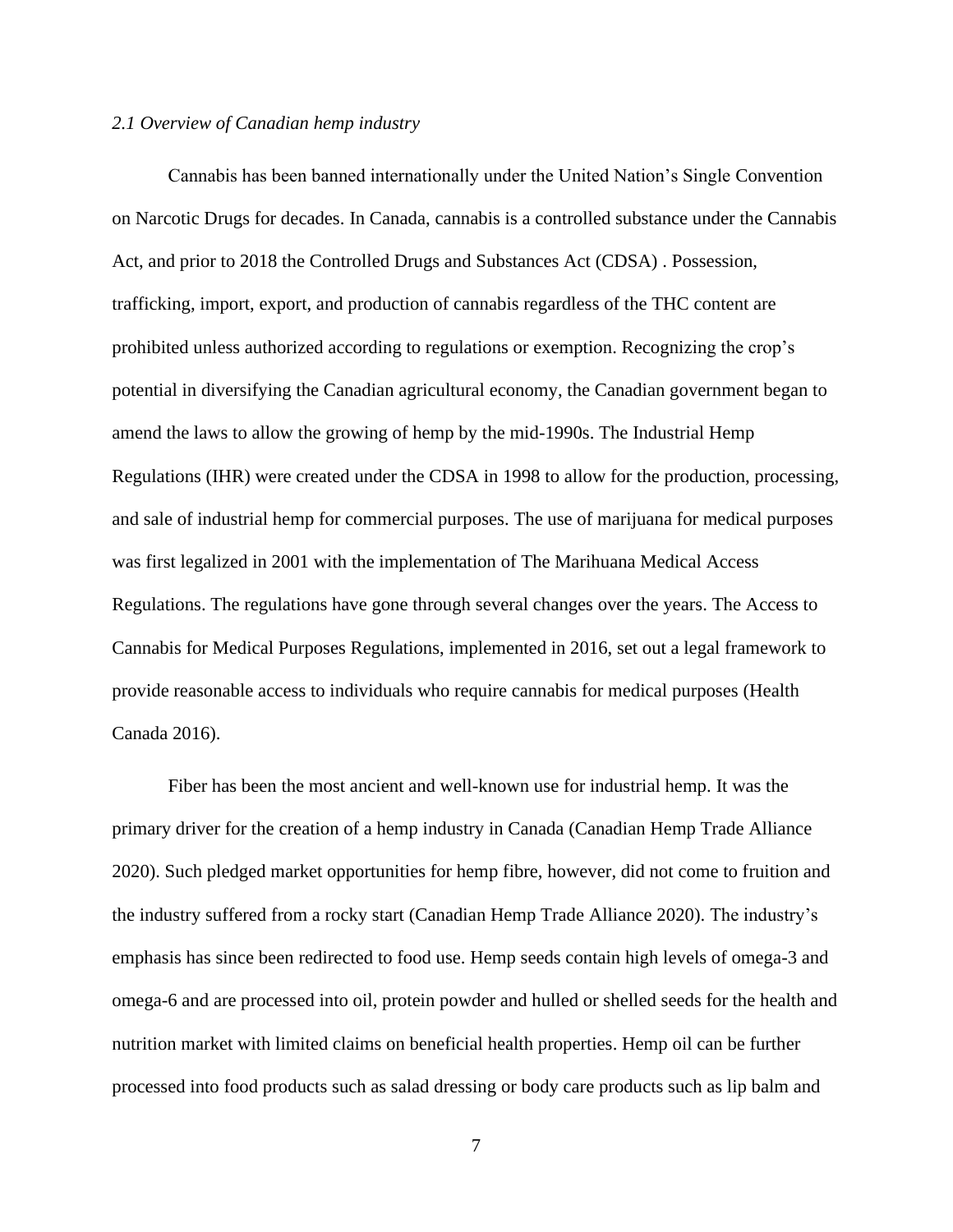massage oil. Canada hemp exports in 2016 surpassed \$145 million (Expansion Strategies Inc. 2019). Most hemp acres are concentrated in the Prairie provinces. Growers initially imported varieties from European countries, but they now have access to locally adapted varieties developed by several Canadian hemp breeding programs. Overall, the industry maintains an upward growing trend as people's demand for plant-based and environmentally friendly products increases.

Changes in cannabis legislation have created a new market opportunity for hemp-derived cannabidiol (CBD) products. It has also triggered major consolidation activities within the industry. In 2019 Aurora Cannabis, a new market entrant organized to exploit opportunities from legalization of marijuana, acquired Hempco Food and Fibre and as part of the Aurora hemp expansion. Similarly, Tilray, initially a medicinal marijuana company, bought Manitoba Harvest, the world's largest hemp foods manufacturer. Legalizations of cannabis in some of the US' states provided further appeal for companies to venture into the cannabis space, but constant revisions in laws and regulations in different jurisdictions remain one of the major challenges for the cannabis industry – marijuana and hemp alike. The regulatory framework for cannabinoid in the US has yet to be released. Given that the rules for the two markets are not fully synchronized, commingling creates problems for both market segments.

## <span id="page-17-0"></span>*2.2 Cannabis regulations and supply chains*

Currently, the Cannabis Act (2018) and its regulations provides the legal framework for activities involving cannabis in Canada. Under the Cannabis Act, the IHR sets out the regulations for hemp, which is defined as a cannabis plant or any part of the plant in which the THC concentration is 0.3% (weight by weight) or less in the flowering heads or leaves (Health Canada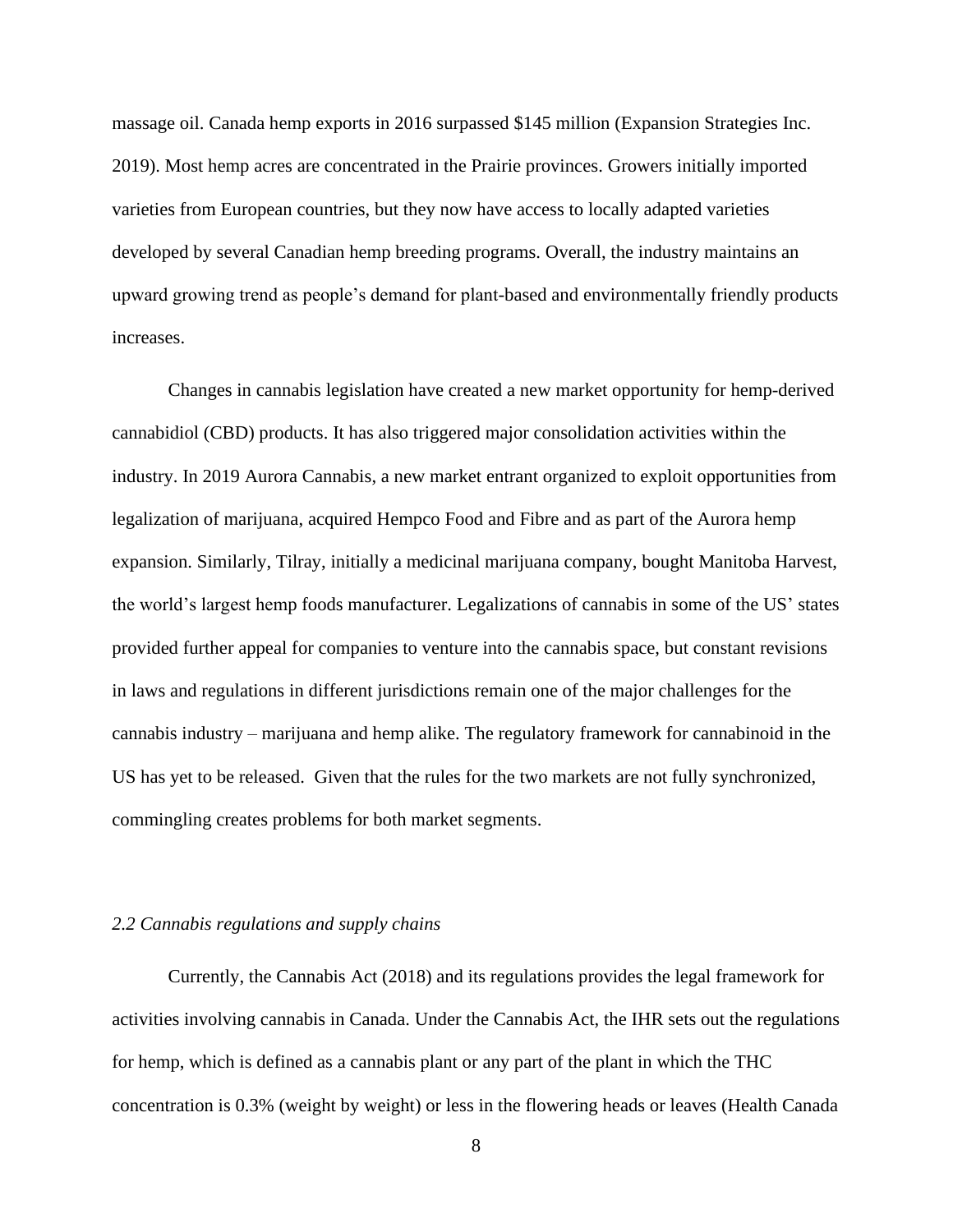2006). Health Canada controls various activities with hemp through a mandatory licensing system. Beside securing appropriate license(s) from Health Canada, license holders are also responsible for compliance with other applicable legislations and by-laws.



<span id="page-18-0"></span>Figure 1.1. Simplified Hemp Supply Chain in Canada.

Activities that are governed by the Industrial Hemp Regulations (IHR) are shaded in light grey. All activities relating to the flowering heads and leaves require appropriate licenses under the Cannabis Regulations and shaded in dark grey. Commercial production could involve both regulations depending on the nature of production and hence are colored in shaded grey. The information symbol means the activity will require field sampling and testing of THC content. (Source: author)

Before 2018, the primary focus for the Canadian hemp industry was on food ingredients.

The process of legalizing recreational cannabis in Canada has benefited the industry in two ways:

it has reduced the regulatory burden on industry stakeholders and, more importantly, opened

cannabinoids as a new opportunity for the industry. There are currently three approved market

channels: food, fibre, and fractions (extracts, concentrates, and isolates that contain cannabinoids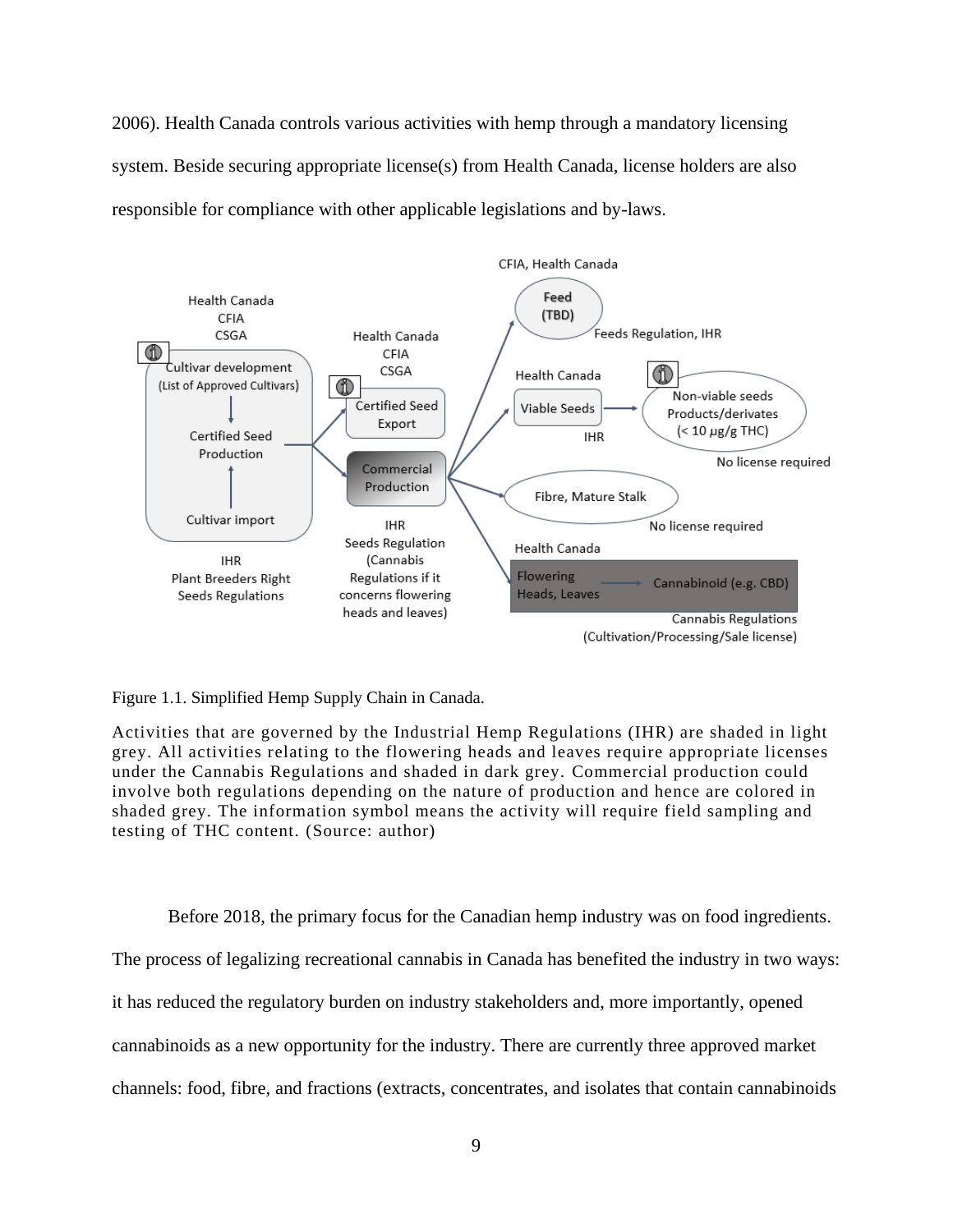that are low in THC). The industry has also begun working with the Canadian Food Inspection Agency (CFIA) to gain approval to access the livestock feed market. After reviewing information available on CHTA and Government of Canada websites, a simplified version of the hemp supply chain, along with its regulatory requirements and institutions involved in implementing those requirements, are summarized and presented Figure 1.

According to the IHR, only pedigreed status seeds of varieties listed in the Health Canada List of Approved Cultivars can be used for commercial hemp production. The Canadian Food Inspection Agency (CFIA) regulates the import, export, certification, and grading of hemp seeds under the Seeds Act and the Plant Protection Act. The agency also works closely with the Canadian Seed Growers Association (CSGA) in managing the production of pedigreed status seeds (or 'certified seeds'). Commercial hemp growers must plant with certified seeds and onfarm seed saving for future cultivation is not allowed. Suppliers of certified seeds must provide valid certified seed tags to growers; and growers and processors must be able to provide the same to the inspectors upon request. In contrast, strain identification and seed certification systems are not available for marijuana.

Since 2018, Health Canada has reduced and simplified the licensing and regulatory requirements placed on hemp-related activities. Mature stalks that are stripped of their leaves, flowers, seeds and branches, and fibre derived from mature stalks, are out of the scope of both IHR and Cannabis Act. Activities with hemp fibre, once removed from the field, do not require a license. Activities with processed, non-viable hemp seeds also do not require a license. A person may now import, export, sell, possess, transport, send and deliver derivatives of hemp seeds, viable grain or non-viable cannabis seeds, or products made from such derivatives, without the need for license or authorization under the IHR. On the other hand, hemp seeds capable of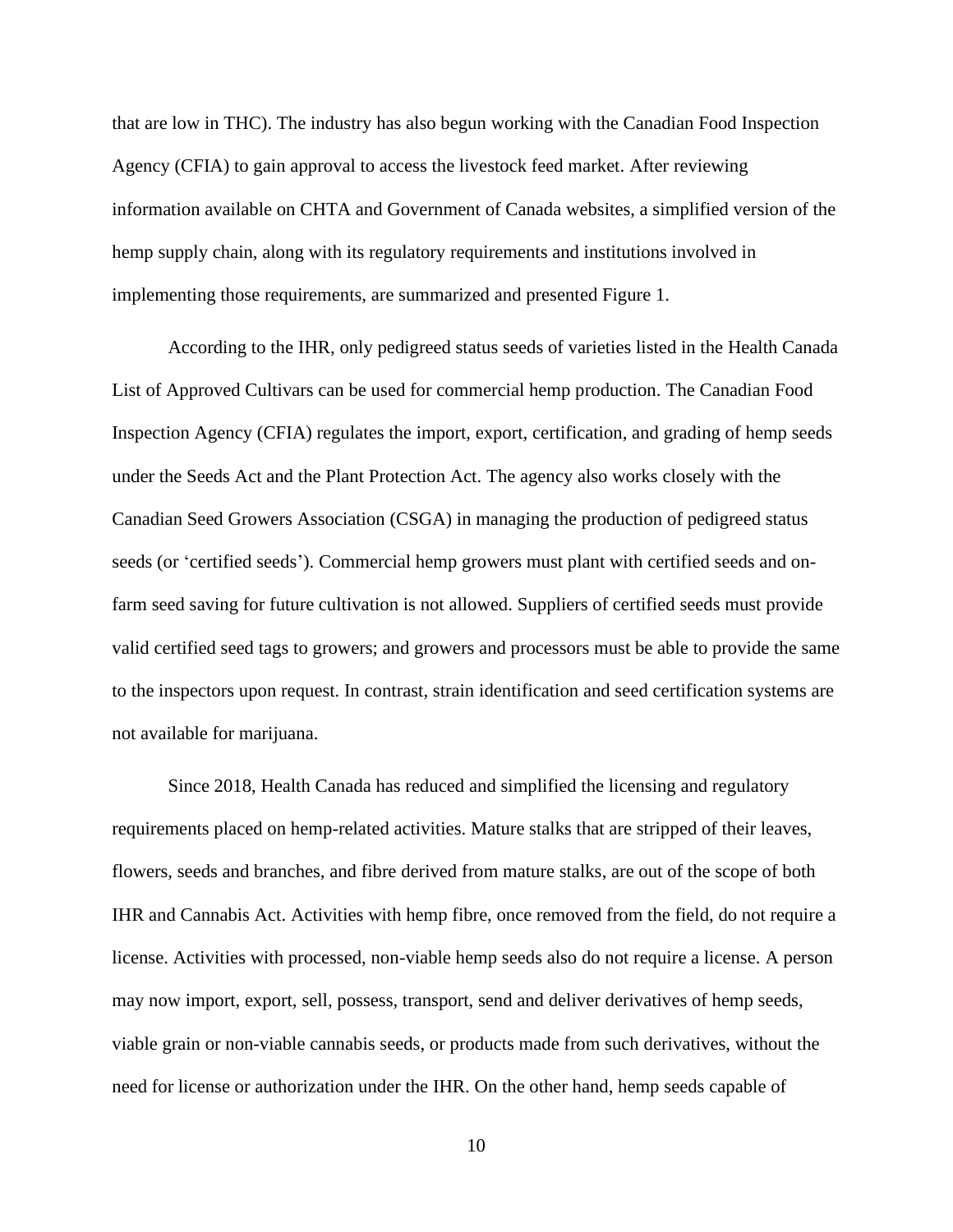germination can only be sold to licensed hemp buyers. The flowering parts or the leaves are not considered as hemp and most activities with whole hemp plants, including sprouts, leaves, flowers, or bracts, remain controlled under the Cannabis Act as they contain cannabinoids which are listed in the Prescription Drugs List (Health Canada 2006). Hemp chaff (flowers, leaves, and branches) can only be sold to licensed processors (LPs), who can then extract and sell hempderived cannabinoid products within Canada's regulated cannabis market (Health Canada 2020).

All cannabinoids derived from a cannabis plant, including THC and CBD, have been added to the Prescription Drug List. Current regulations do not distinguish between CBD derived from hemp and CBD derived from other cannabis plants and do not pose a limit to the CBD content in hemp plants. However, hemp producers may not extract the CBD themselves unless they have an appropriate license in place or work with an LP (Health Canada 2020). Health Canada's move to put CBD in the Prescription Drug List was deemed unfavorable by the hemp industry as it limited options for marketing. In summer 2019 the Canadian Hemp Trade Alliance (CHTA) and the Canadian Health Food Association released a White Paper urging Health Canada to relax the regulations and permit including certain-level of hemp-derived CBD to natural health products and supplemented food (Canadian Health Food Association 2019). In September 2020, several national hemp associations, including CHTA, released a joint position paper calling for the clarification and a transparent debate on the international law and regulations related to hemp (National Hemp Association 2020). The paper came ahead of a United Nations Commission on Narcotic Drugs (CND) vote in December 2020 that removed cannabis from Schedule IV of the 1961 Single Convention on Narcotic Drugs — where it was listed for 59 years alongside other deadly, addictive opioid to which the strictest control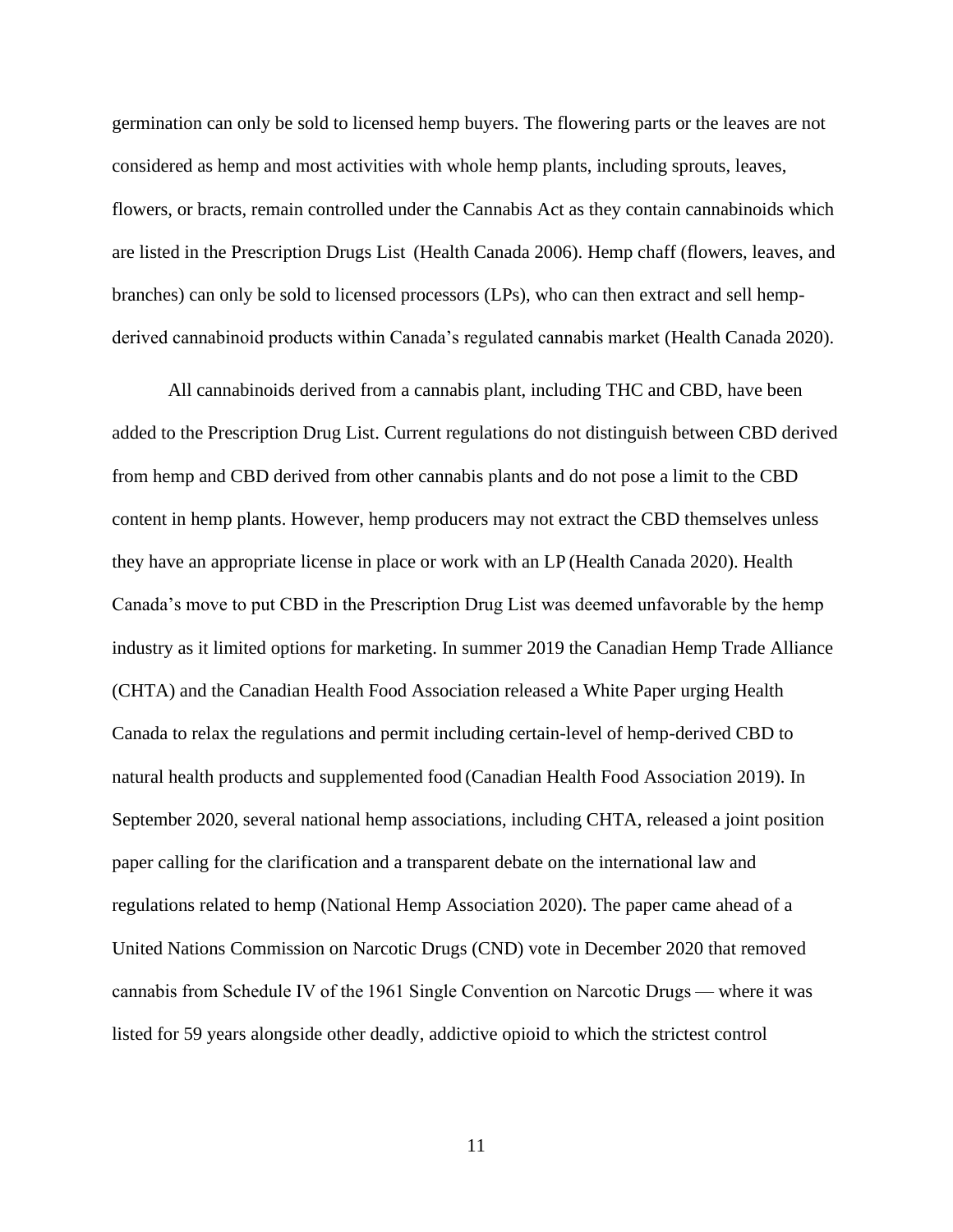measures apply. While this does not fully legalize cannabis, it opens up research on the health effects of CBD.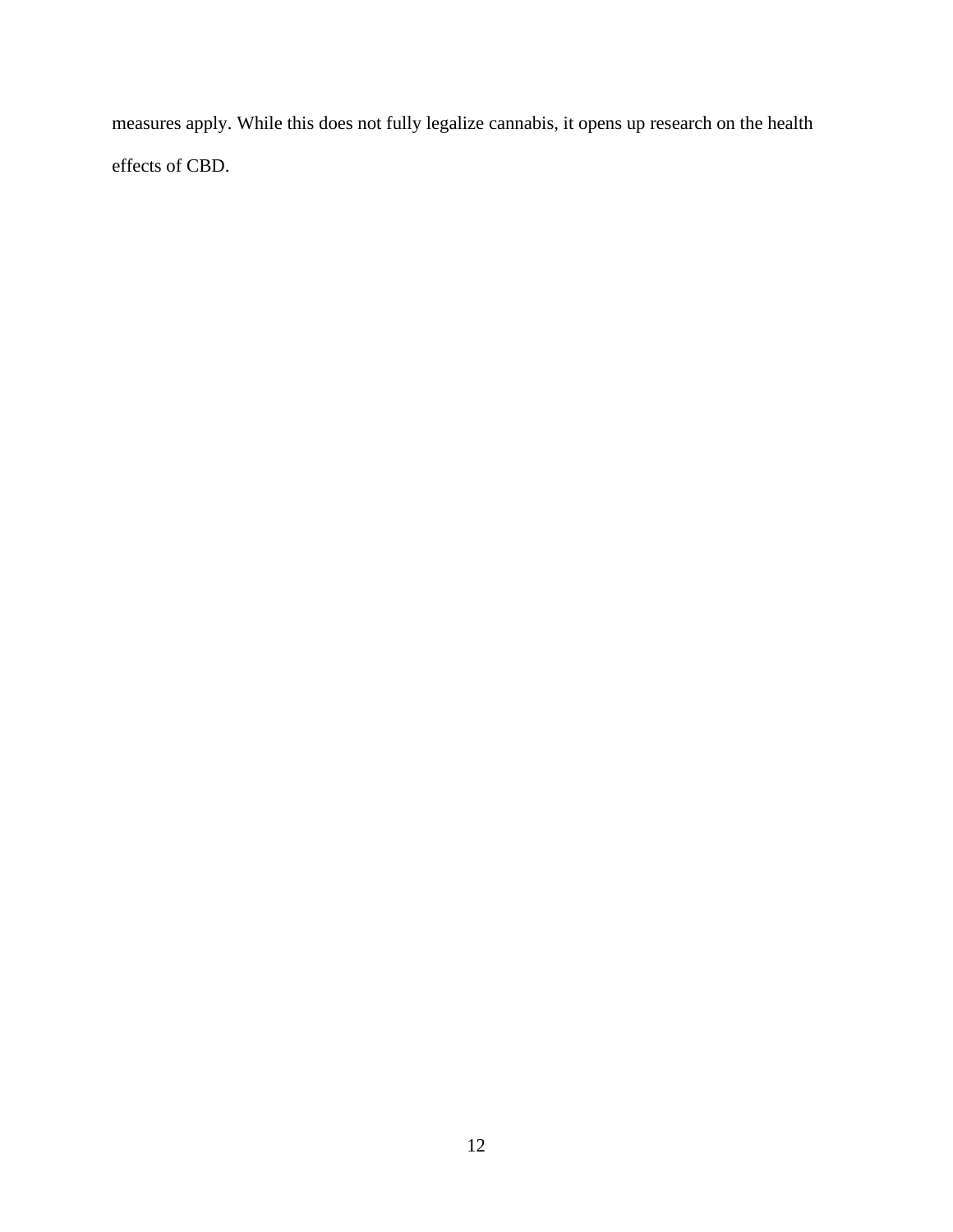| <b>Requirements</b>         | Hemp                           | Cannabis(Marijuana and hemp                     |
|-----------------------------|--------------------------------|-------------------------------------------------|
|                             |                                | for the cannabinoid market)                     |
| Use of certified            | Yes                            | N <sub>o</sub>                                  |
| seeds                       |                                |                                                 |
| Import/export               | Yes                            | Yes                                             |
| permit                      |                                |                                                 |
| <b>Cultivar</b>             | Yes                            | Only need to meet weed seed and                 |
| identification and          |                                | other crop seed standards                       |
| standard                    |                                |                                                 |
| <b>Reporting</b>            | Annually                       | Monthly                                         |
| frequency                   |                                |                                                 |
| <b>Cultivation location</b> | Yes                            | Yes                                             |
| <b>Inventory</b>            | Production level, sale volume, | Inventory level (both packaged                  |
|                             | quantity of products retained  | and unpackaged products), sale                  |
|                             |                                | volume and destination, quantity<br>of products |
|                             |                                | retained/lost/destroyed                         |
| <b>Reporting category</b>   | Seed, grain, fiber, flowering  | Seeds, plants (vegetative vs                    |
|                             | heads, leaves, and branches    | flowering), cannabis (fresh vs                  |
|                             |                                | dried), purchased hemp, pure                    |
|                             |                                | intermediate, edibles (solids vs                |
|                             |                                | non-solids), extracts (inhaled vs               |
|                             |                                | ingested vs others), tropical, and              |
|                             |                                | others                                          |
| <b>THC</b> testing          | In some occasions              | Yes                                             |
| <b>Personnel</b>            | Yes                            | Yes                                             |
| identification              |                                |                                                 |
| <b>Personnel security</b>   | N <sub>o</sub>                 | Yes                                             |
| clearance                   |                                |                                                 |
| <b>Information on</b>       | N <sub>o</sub>                 | Yes                                             |
| physical security           |                                |                                                 |

<span id="page-22-0"></span>Table 1.1. An abstracted list of reporting requirements for hemp and cannabis license holders in Canada.

Specific requirements vary for cannabis license holders depending on the type of license received. Details can be found in Health Canada's Cannabis Licensing Application Guide. (Source: author)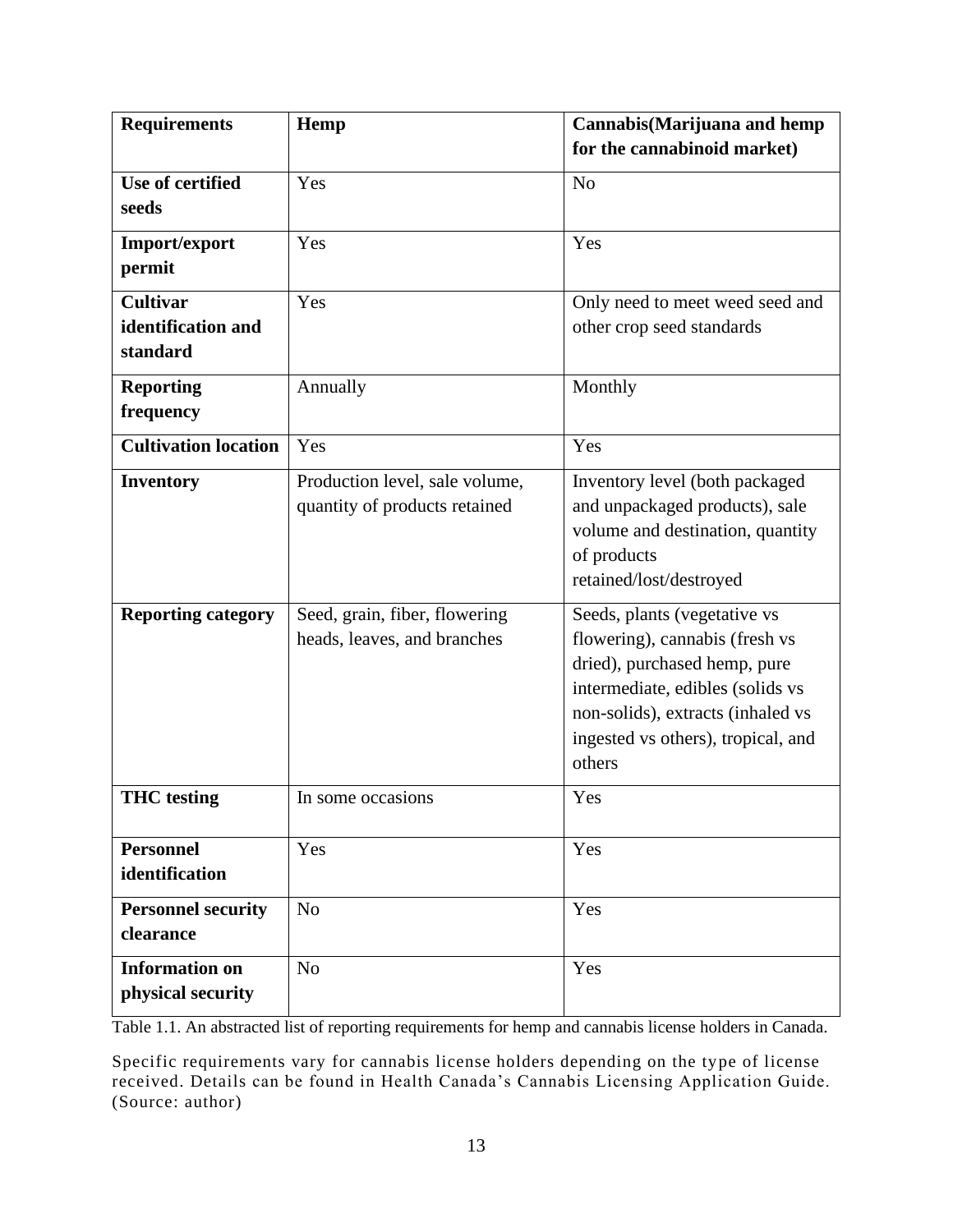Along with the legislations and regulations, Health Canada also launched a national cannabis tracking system – the Cannabis Tracking and Licensing System (CTLS) – to monitor high-level movements of cannabis and help prevent supply chain diversion and/or inversion. The system serves as a centralized web-portal both for the purposes of license application and of submission of tracking reports. Regardless of the crop in question, all license applications must be submitted to the CTLS. There is one license for hemp, but there are 3 major license classes for cannabis - cultivation, processing, and sale. License holders must submit activity reports to Health Canada using the same platform. Reporting requirements vary depending on the license type (see Table 1 for an abstracted list of reporting requirements for hemp and cannabis license holders). Advancing planning is crucial for hemp producers who wish to sell flowering heads, leaves, and branches in the cannabis market. While the CBD market forecast appears promising, the risk is also much higher as the plants must be harvested green to collect chaff suitable for extraction.

#### <span id="page-23-0"></span>*2.3 The Canadian hemp industry – a SWOT analysis*

A SWOT matrix table briefly illustrates the industry's current status (Table 2). On one hand, modernization of cannabis regulations in Canada opened new market channels and made it possible for the Canadian hemp industry to finally utilize all parts of the crop. On the other hand, it led to the creation of big cannabis corporations like Aurora and Tilray which now operate business in both hemp and marijuana sectors. For decades, the hemp industry operated under a tightly regulated environment and successfully branded its products as "a healthy food, not a drug". Cannabis modernization legalizes recreational marijuana but does not reduce the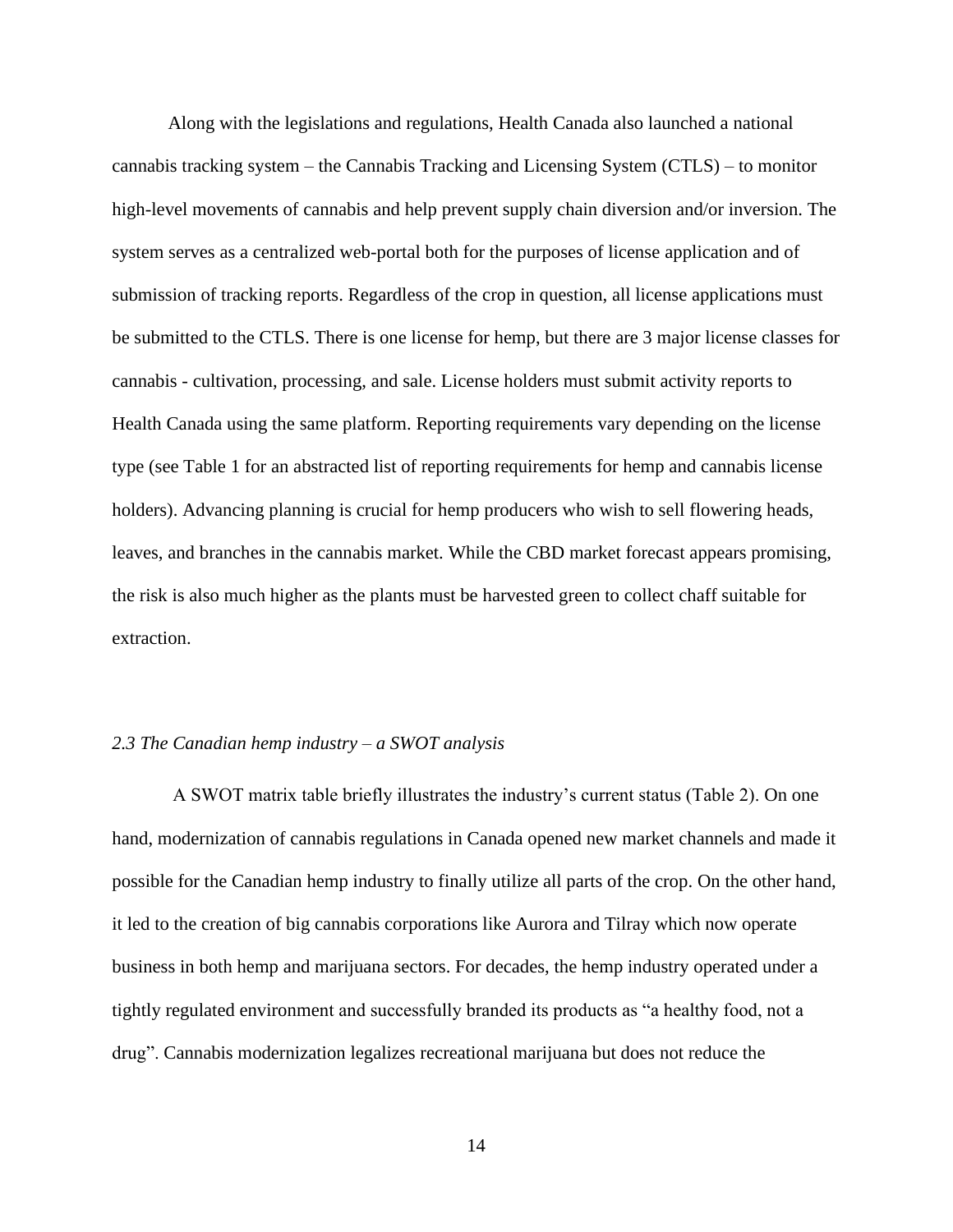suspicion around its use, making some industry actors feel that the stigma will negatively affect hemp sale.

A key problem is that some feel that they are now operating in a low-trust environment as many CBD contracts have fallen through either because of buyers not honoring payment or because of sellers' misrepresentation. For the hemp industry, new opportunities come with a significant upfront cost to maintain its "not a drug" claim in their existing markets. Conversely, modernization simply lowers the barrier to entry to new markets for the marijuana industry. Many hemp industry stakeholders feel that they are in a competitive disadvantage in the CBD market due to existing regulations. They see hemp as a commodity crop for grain and fiber and feel that Health Canada is the not the right regulatory body for the crop. Health Canada's recent move to put CBD in the Prescription Drug List only deepens their discontent.

| <b>Strengths:</b>                                                      | <b>Weaknesses:</b>                                                                                           |
|------------------------------------------------------------------------|--------------------------------------------------------------------------------------------------------------|
| Products appeal to health and environment-<br>conscious consumers      | Onerous regulatory system creating a competitive<br>disadvantage                                             |
| Experience and reputation in hemp production $\&$<br>marketing         | Lack of resources – small acres and no check-off<br>system in place                                          |
| Industry proponents' dedication and enthusiasm                         | Opportunistic behavior damaging to both business<br>environment and overall industry's position <sup>1</sup> |
| <b>Opportunities:</b>                                                  | <b>Threats:</b>                                                                                              |
| Increasing demand for healthy and<br>environmentally friendly products | Stigma surrounding marijuana harming hemp's<br>reputation                                                    |
| Fast growing cannabinoid market, especially CBD                        | Tough competition in the cannabinoid market                                                                  |

<span id="page-24-0"></span>Table 1.2. SWOT analysis of the Canadian hemp industry

<sup>&</sup>lt;sup>1</sup> Personal communication with industry informants, November 2019.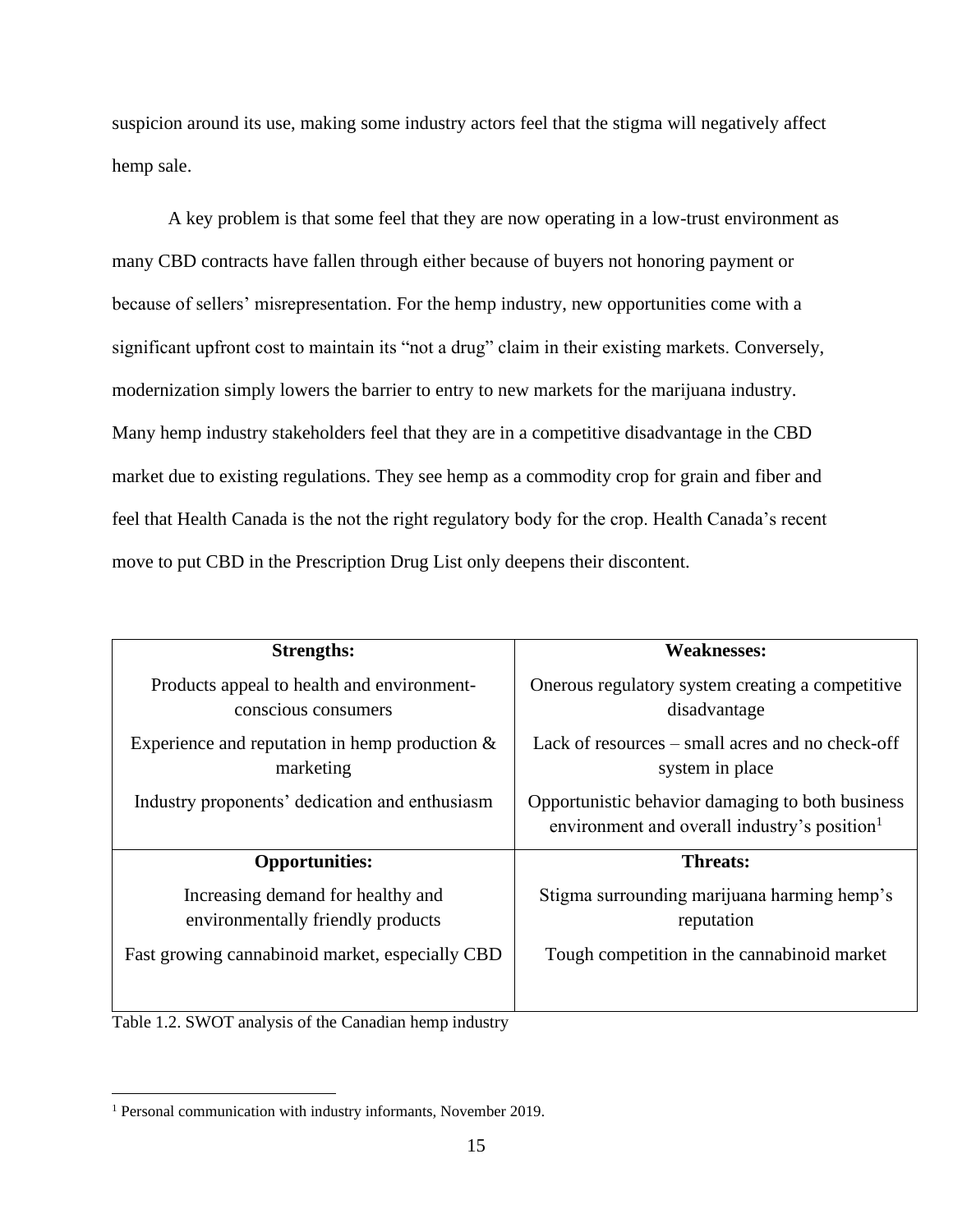#### <span id="page-25-0"></span>*2.4 Traceability in the agriculture and agri-food sector*

Given the complex and ever-changing regulatory environment, supply chain traceability is a fact of life for the Canadian cannabis sector. According to the International Organization for Standard (ISO) 22000:2018, traceability is defined as "the ability to follow the history, application, movement, and location of an object through specified stage(s) of production, processing and distribution" (ISO 2018). When it comes to food, international traceability standards are set through the joint FAO and WHO Food Standards Program – the Codex Alimentarius Commission. The Commission has adopted a pragmatic "one up/one down" arrangement in which actors are assumed to be connected to their suppliers and to know where their product has gone. However, such an approach still leaves the supply chain vulnerable as many food products have complex supply chains and multiple diversions (Pearson et al. 2019).

Traceability is a broad concept and many interpretations exist for a food traceability system. Opara (2003) claimed the food traceability system is an information-based proactive strategy to affirm food quality and safety. It consists of six elements: 1) product traceability, 2) process traceability, 3) genetic traceability, 4) input traceability, 5) disease and pest traceability, and 6) measurement traceability. The TraceFood Framework (Storøy, Thakur, and Olsen 2013), assembled by several EU-funded projects, provide guidelines to implement food traceability system based on the following key principles: 1) unique identification of traceable units, 2) documentation of transformations, and 3) standardization of information exchange. Salampasis and colleagues (Salampasis, Tektonidis, and Kalogianni 2012) further advised the key requirements for traceability to include the ability to address both internal (inside a company) and chain (between companies) traceability, and the ability to address both backward (tracing)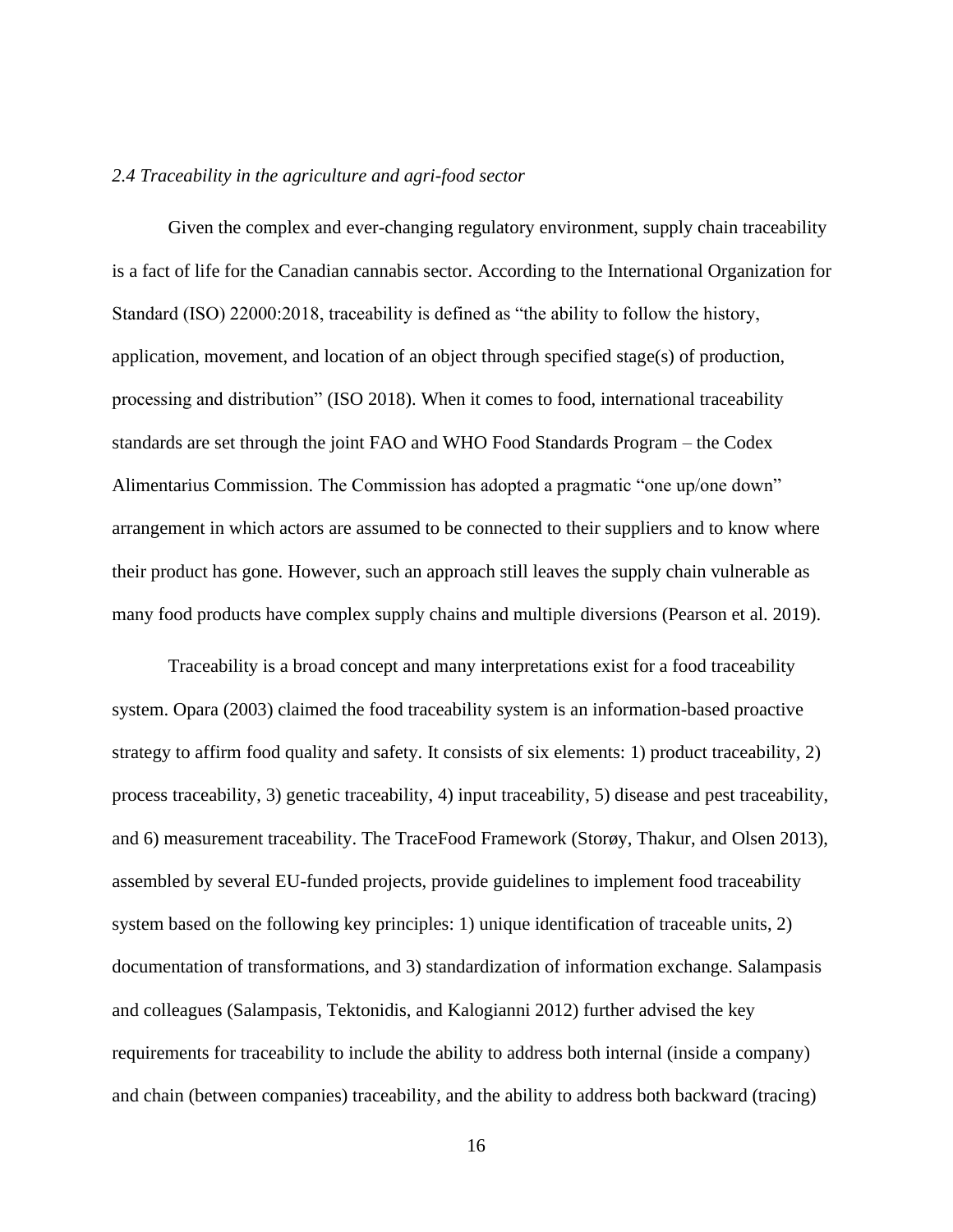and forward (tracking) traceability. The system should also be cost effective, user-friendly, and extensible to accommodate new traceability data. Food traceability information can be classified as "operational", which fulfills legal and safety requirements, or as "strategic", which is information used as part of the business' competitive strategy (Canavari et al. 2010). Drivers, obstacles, and benefits of implementing a traceability have also been extensively examined (Karlsen et al. 2013). While motivation is deemed to be a critical factor for implementing traceability programs, Karlsen and colleagues (Karlsen et al. 2013) noticed that there is a lack of theoretical framework with respect to implementation. As well, empirical documentation as to the importance of people in the process is missing.

Traceability theories and its utilities have been studied by both natural and social sciences (Karlsen et al. 2013). According to Smyth and Phillips (Smyth and Phillips 2003), traceability could be used as a product differentiation mechanism that focuses on maintaining food safety. Product differentiation could also be achieved by identity preservation which seeks to capture value, and segregation which aims to manage liability. But such distinctions are becoming less precise as digital technologies rapidly evolve. Recent innovations in product identification, geographic information tracking, and electronic data exchange systems have further enhanced the functionality of a food traceability system, inexorably enabling it to offer multiple product differentiation functions in a single package. One of the hottest technological trends in the traceability space is blockchain technology.

#### <span id="page-26-0"></span>*2.5 The Blockchain revolution*

In 2008, Satoshi Nakamoto – an individual or a group of individuals – published a paper describing Bitcoin, the first of its kind peer-to-peer electronic cash system based on a distributed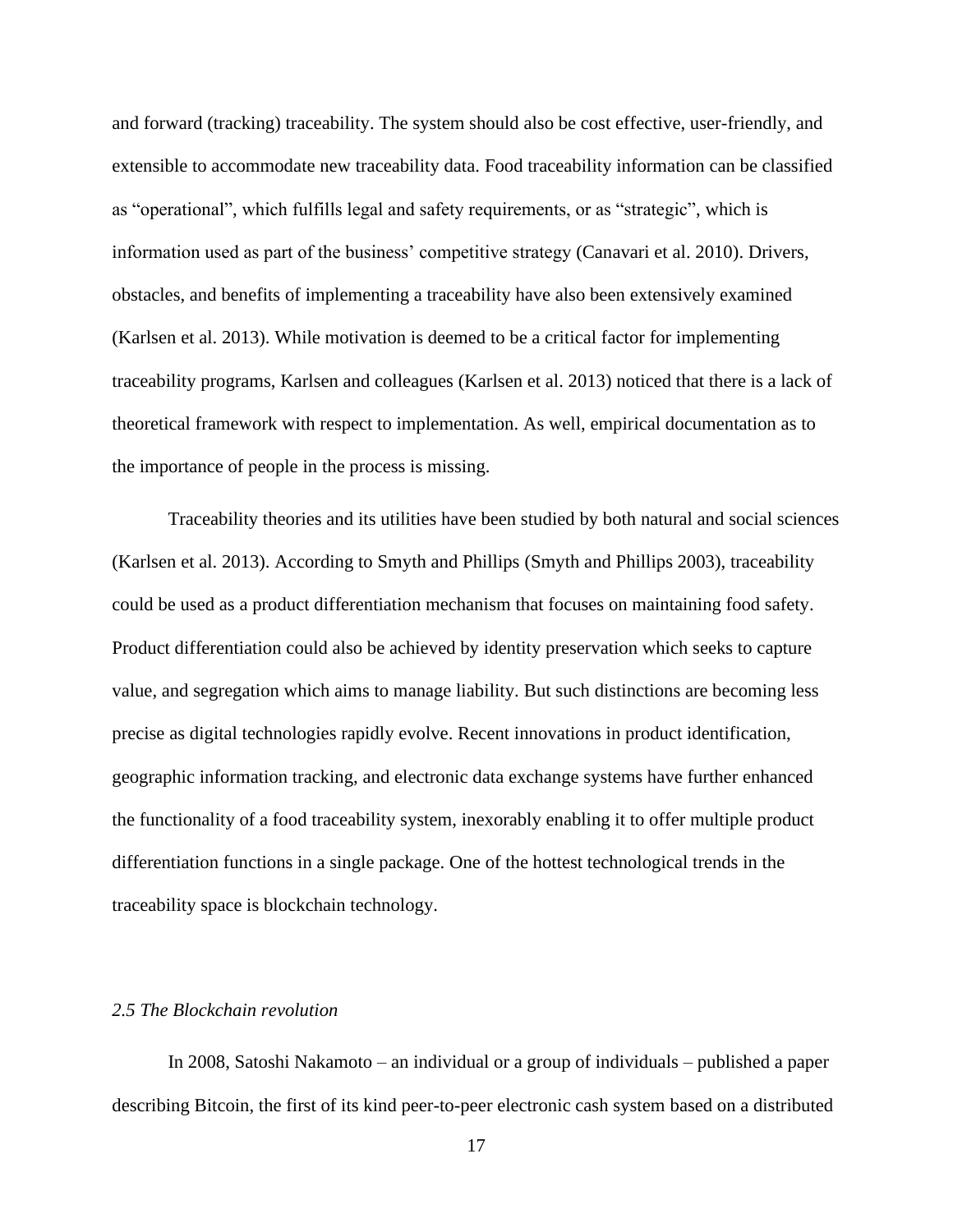ledger system known as "blockchain" (Satoshi 2008). In the paper, Nakamoto attempted to solve an decades-old question: how do two parties conduct an online transaction without knowing or trusting each other and without the need for a trusted third-party intermediary? Nakamoto's Bitcoin solution becomes the first and most prominent use case for blockchain. In principle, blockchain is a permanent, decentralized database where information can only be added, never deleted. The database stores records in blocks, with each new block "chained" to the previous block, in linear, chronological order, using a cryptographic hash. The technology's remarkable appeal could be attributed to its distributed consensus, immutability, and permanency. A single distributed ledger reduces transaction cost since reconciling many private ledgers for consistency is no longer required (Werbach 2017). Ledgers can only be modified and built upon by consensus of a majority (51% or above) of actors in the chain. <sup>2</sup> This eliminates the need for verification by a centralized figure and prevents actors from manipulating the data. Permanent record-keeping further deters fraud behavior and secures the evidence chain for rapid tracing and resolution when issues arise (Pearson et al. 2019). For these reasons, blockchain advocates believe that the technology allows an individual to engage in a transaction without trusting the integrity of the other individual, intermediaries, or authorities (Werbach 2017). Blockchain's promise is to create a "decentralized brave new world" (Beck et al. 2017) with enhanced objectivity and trust, in which no one will be in full control, and no one can distort or lie about past and current events.

Initially developed as a virtual currency to challenge the conventional banking system, blockchain applications have since expanded substantially and beyond the financial sector. Technological giant IBM launched FoodTrust™, a blockchain-based cloud network that will

<sup>2</sup> Several consensus algorithms exist for the technology, but they are beyond the scope of this research.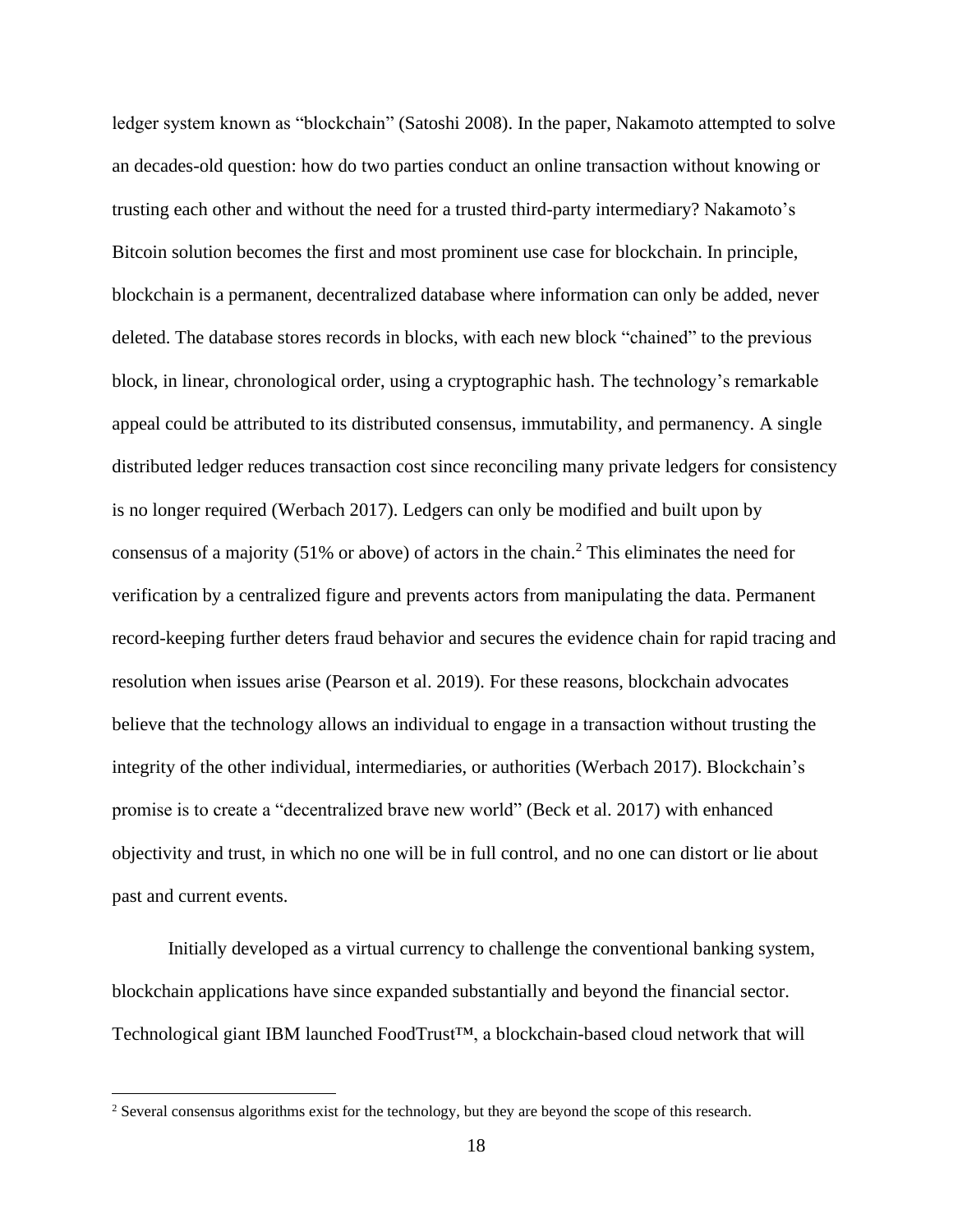allow food industry participants to publish and share data across the food system. Supermarket chains such as Walmart and Carrefour are adopting blockchain technology in their food traceability programs. In 2018, Louis Dreyfus Company, Shandong Bohi Industry Co. Ltd., ING, Societe Generale, and ABN Amro successfully completed the world's first agricultural commodity transaction based on a blockchain platform developed by Louis Dreyfus (Louis Dreyfus Company 2018). In the same year, BLOCKStrain Technology (now TruTrace Technologies) announced that it has developed the first integrated blockchain platform that registers and tracks intellectual property for the cannabis industry (BLOCKStrain 2018). In 2019, CSGA and Grain Discovery launched a blockchain traceability pilot project (Canadian Seed Growers' Association 2019) that allows tracking of a specific soybean variety (OAC Kent, developed at the University of Guelph) from certified seed to tofu production to market. The program's objective is to guarantee the genetic identity, purity, and food ingredients that are expected by the consumers throughout the value chain. A year later, Grain Discovery, Olds College, and Decisive Farming launched Barley Trail (Grain Discovery 2020). Barley Trail is a lager made by the Olds College Brewery. The beer's entire journey from the certified barley variety (CDC Copeland, developed at the University of Saskatchewan) to distribution is traced and recorded by a blockchain-based traceability system. Each beer contains a QR code that, when scanned, reveals the digital passport of that brew. Both traceability programs focus on preserving the identity of a special crop variety (soy and barley) throughout the supply chain, ensuring the delivery of a specific quality or trait to the end products (tofu and beer).

Identity-preserved products, backed by a robust traceability program, are believed to generate economic benefits. While technologies have blurred the boundaries between the various product differentiation tactics, one needs to be mindful that the rationale behind identity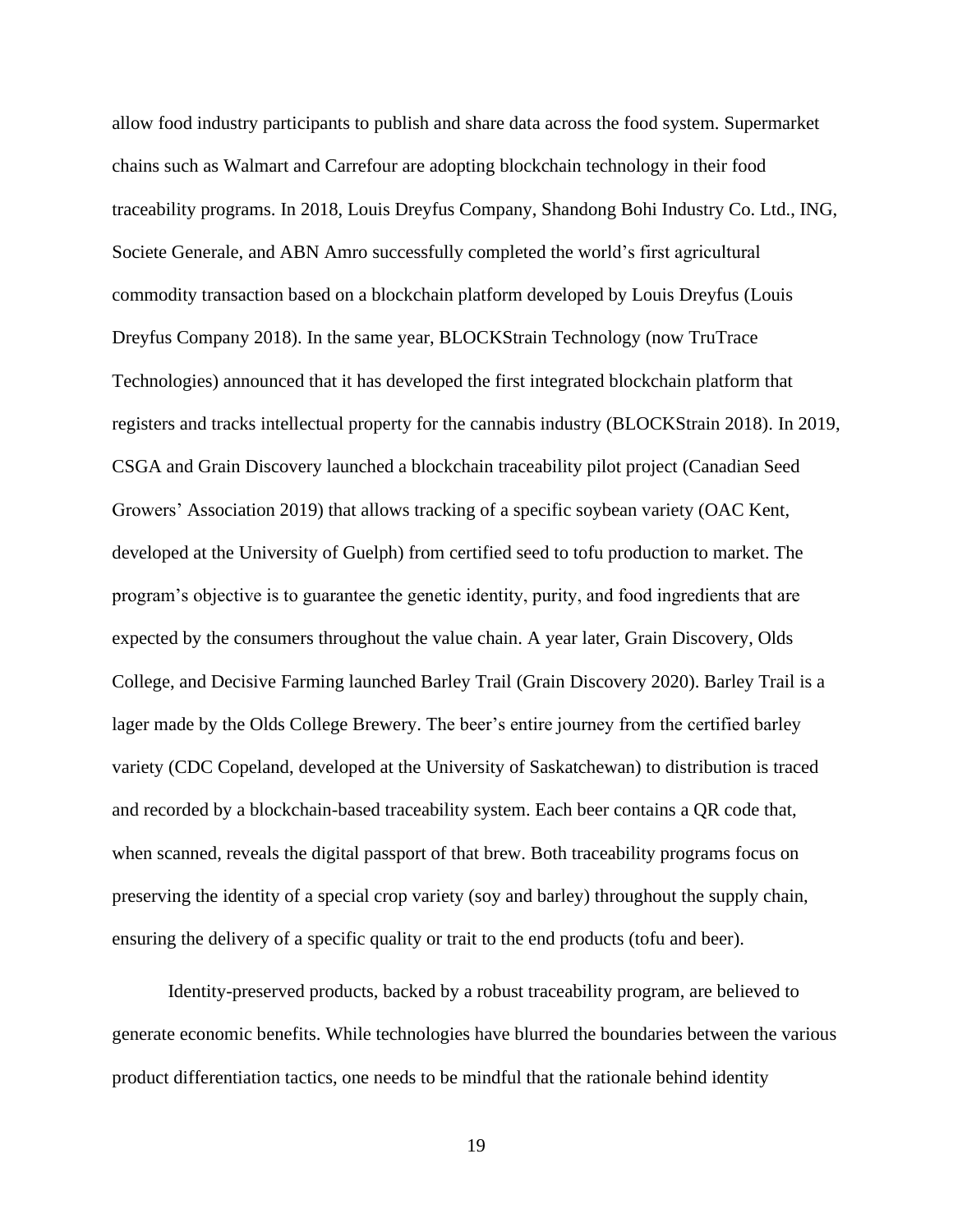preservation is value capture while the objective of traceability is safety assurance. To establish an "identity preservation/traceability" hybrid program – blockchain or not – all participants on the supply side will have to commit to providing timely, accurate, and standardized data to the information system. Under the rational decision-making model, business entity will assign a value to its own business data and sharing its data beyond what is required to carry out a transaction. On the demand side, the end-users and/or consumers might not wish to bear the full cost of knowing. A hybrid system will only proceed when both suppliers and consumers incentives are aligned. More importantly, the system cannot succeed unless it is able to generate and distribute sufficient benefits to all players so that no one in the chain is worse off than they would be outside the chain (Smyth and Phillips 2003).

## <span id="page-29-0"></span>*2.6 Chained by information*

Even prior to Nakomoto's Bitcoin paper, companies have already found themselves more and more interconnected with their collaborators and competitors in the digital space. As well, their success is increasingly dependent on strategic management and exploitation of information. The "information revolution" was recognized by Porter and Millar in their 1985 article entitled "How information gives you competitive advantage". The authors proclaimed that information technology (IT) has changed industry structure and the rules of competition. Not only IT affects how activities are performed within the company, it also enhances the company's ability to exploit linkages between activities both inside and outside of the company. With IT, companies can now function as networks, and coordinate their actions more closely with those of their buyers and suppliers (Porter and Miller 1985). Davenport and Cronin (Davenport and Cronin 1988) further contended that strategic information management can also help reduce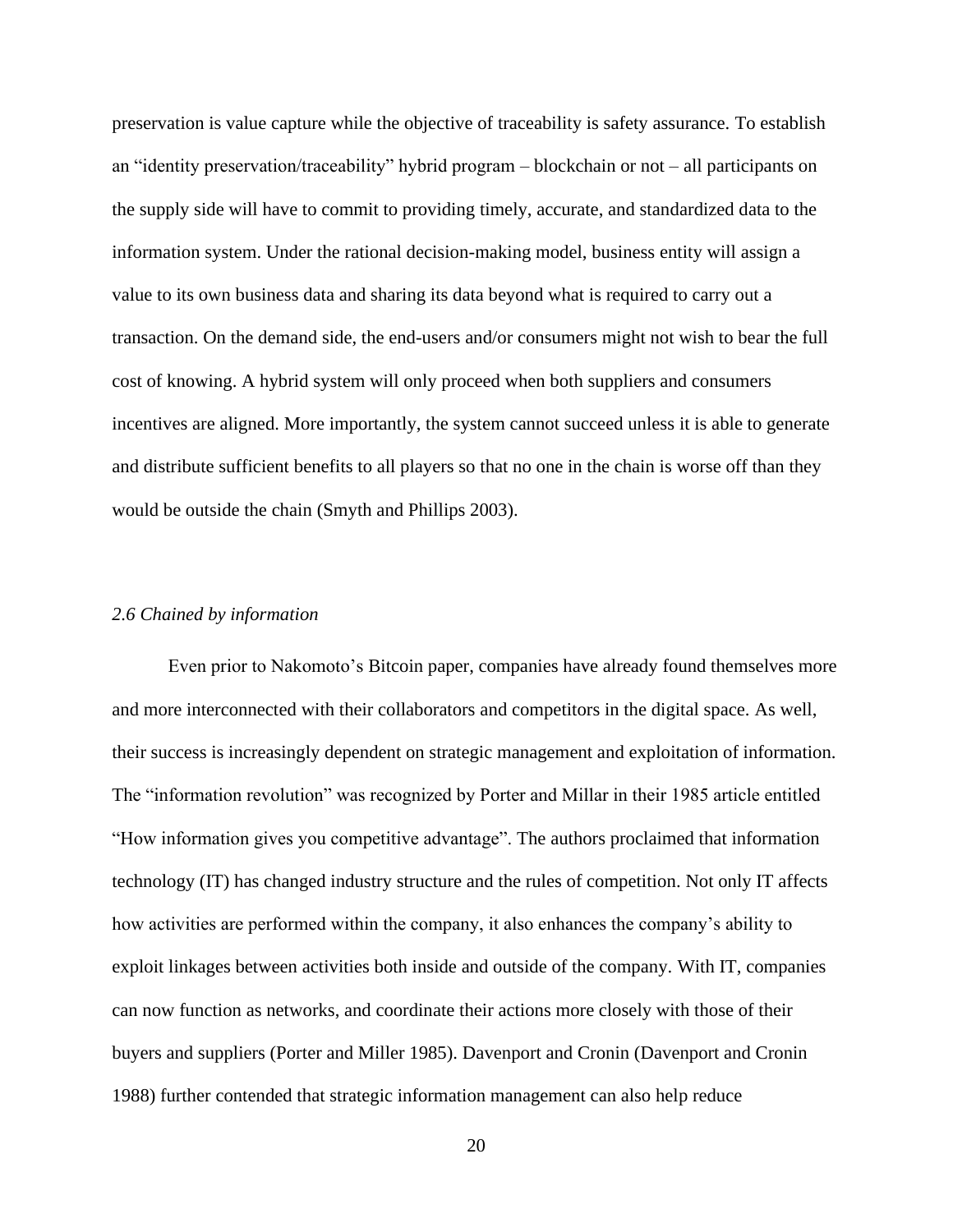environmental uncertainty and improve market opportunity for the company. Rapid adoption of the internet has given rise to new IT-enabled organizational forms such as net-enabled organization (Straub and Watson 2001) and virtual integration (Magretta 1998) with firm boundaries becoming less distinct. These new partnerships drive the development of many interorganizational information systems (IOIS), which was first defined by Johnston and Vitale (Johnston and Vitale 1988) as an IT-enabled system that facilitates the creation, storage, transformation, and transmission of information by interconnecting two or more parties and enabling the transmission of information across organizational boundaries. In theory, a blockchain system can be described as an IOIS since it enables the formation of interorganizational networks by connecting firms throughout a business network (Seebacher and Schüritz 2019). This allows social science researchers to examine the applications, value creation, and governance of blockchain and related digital protocols using knowledge drawn from studies in the information system and organizational governance disciplines, without being too preoccupied by the miniscule designs and features of the technology (Risius and Spohrer 2017; Treiblmaier 2018). This tactic is in line with Shapiro and Varian (1998), who argued that durable economic principles can be used to understand the impacts of "information revolution" and navigate the evolving network economy.

# <span id="page-30-0"></span>*2.7 Interorganizational governance*

Four theories have been widely used to analyze interorganizational governance – principal-agent theory (PAT), transaction cost theory (TCT), resource-based view (RBV), and network theory (NT) (Halldorsson, Mikkola, and Kotzab 2015; Treiblmaier 2018). PAT describes positive agency costs as expenses by the principal to align incentives and monitor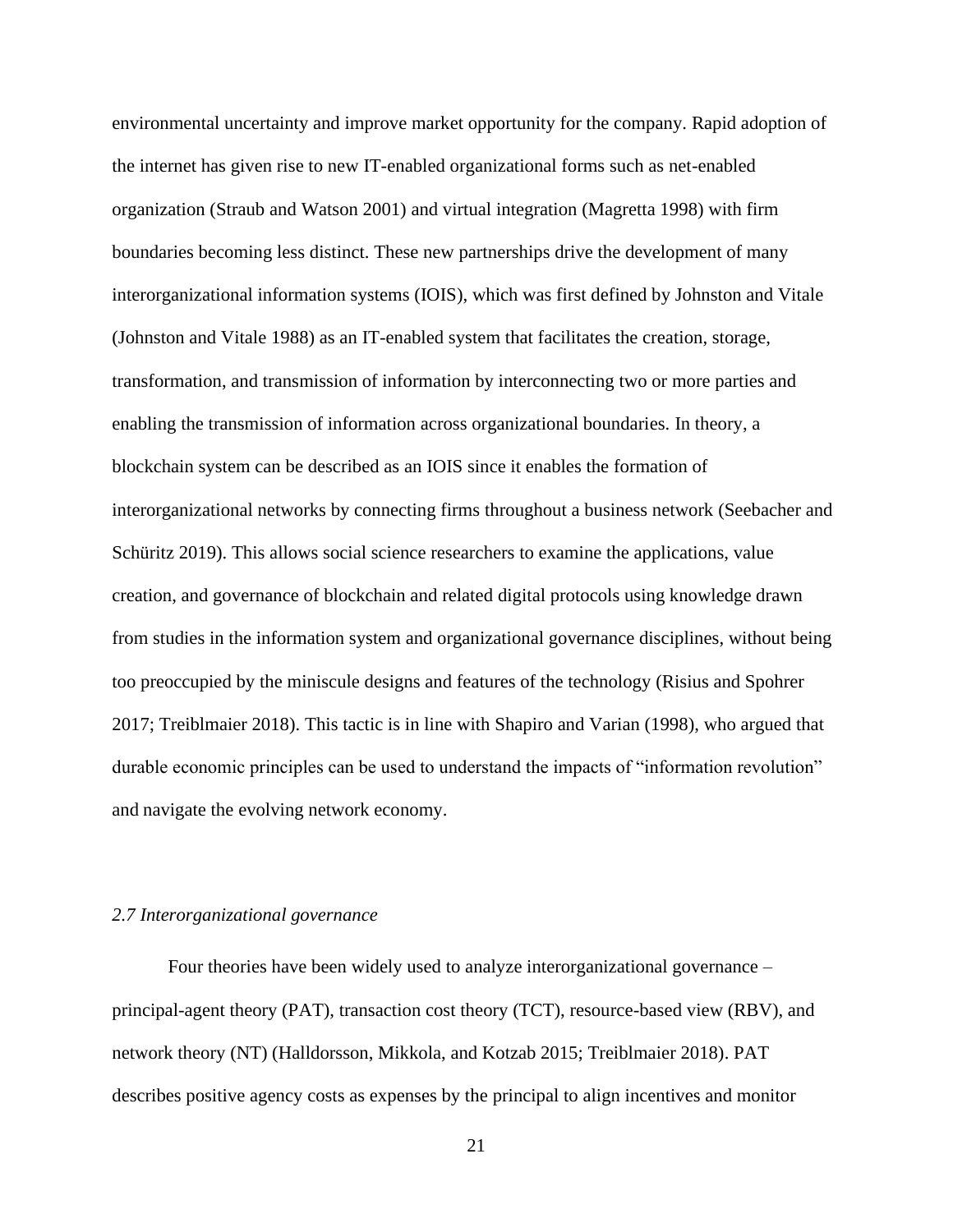performance (Jensen and Meckling 1976). TCT evaluates the efficiency of different organizational and governance mechanisms in terms of transaction cost, which includes costs associated with information search, decision making, and agreement negotiation, control, and adjustment (Coase 1937). RBV focuses on identifying and exploiting specific competences within the company to gain competitive advantages (Wernerfelt 1984). For inter-organizational partnerships, RBV emphasizes the value generated by firms collaborating and sharing complementary resources (Wang and Wei 2007). Finally, NT explores the dynamics of interorganizational relations by focusing on relationships between the parties as well as mutual creation of trust through cooperative relations and exchange processes (Treiblmaier 2018). Both PAT and TCT view governance mechanisms as a means to minimize cost and improve efficiency, while RBV and NT seek to understand the effectiveness of these inter-organizational systems.

Using a combination of PAT and TCT, Mahoney (1992) proposed a framework to envisage how firms should be organized based on task programmability (whether observing inputs is a good measure for making rewards), non-separability (whether observing outputs is a good a measure for making rewards), and asset specificity (whether the asset can have use across multiple situations and/or purposes. While it concentrates on various methods of conventional vertical integration, one could also make use of Mahoney's framework to understand whether firms should cooperate beyond sporadic market transactions and short-term contracts in terms of information exchange. Today, more companies are embracing new hybrid structures that embrace partnerships and inter-organizational systems (Gallivan and Depledge 2003) as IT becomes more accessible and markets more turbulent. But researchers also warned about "recurrent transactional contracting" in which an alliance only manifests superficial qualities of a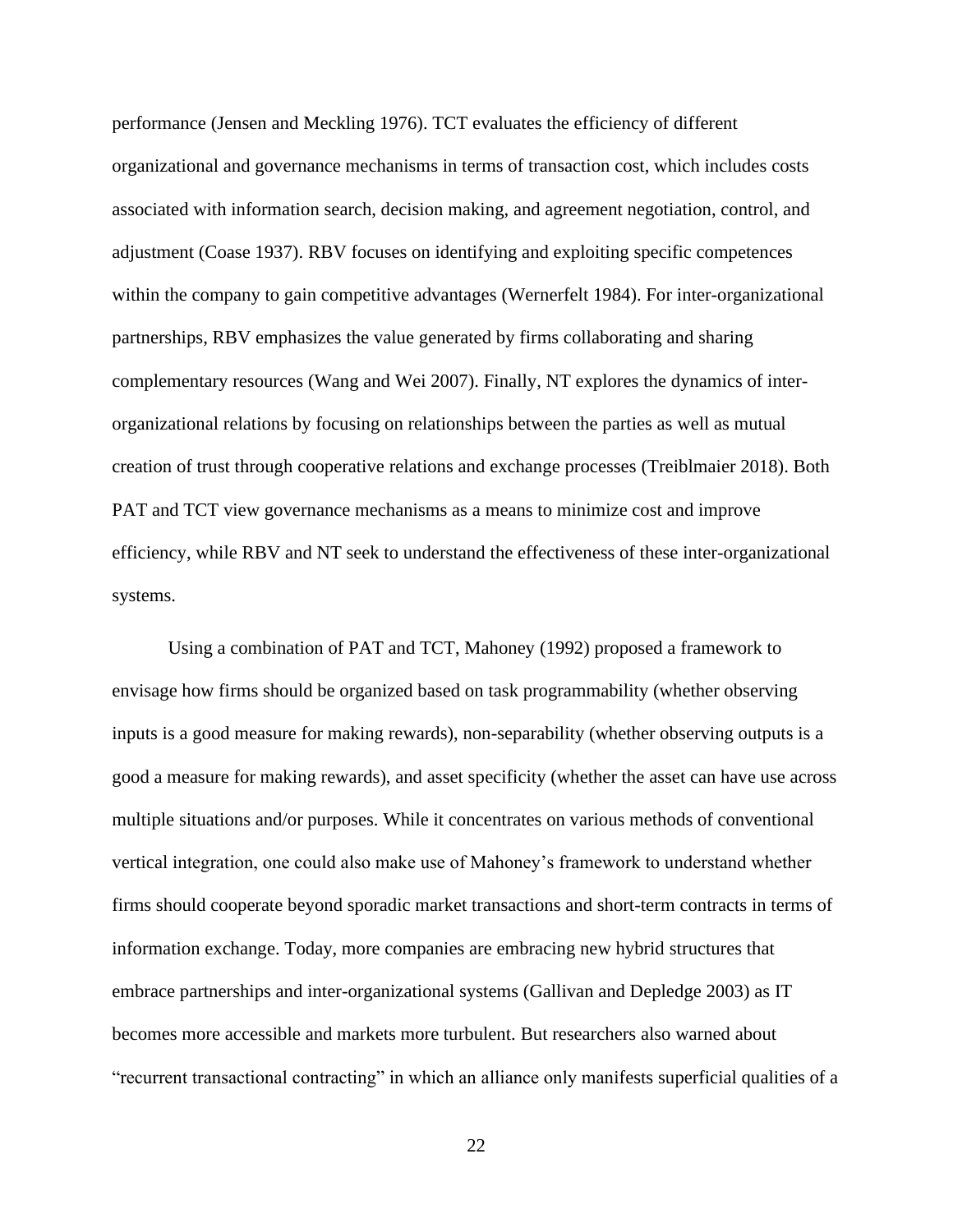partnership (Ring and van de Ven 1992). Other scholars observed the "coopetition paradox" – tensions resulted from the simultaneous pursuit of cooperation and competition between firms (Raza-Ullah, Bengtsson, and Kock 2014). Some further argued that coopetition is not a simple concurrence between cooperation and competition, but a new kind of strategic interdependence between firms for value creation (Dagnino and Padula 2002). Nevertheless, most agree that IT can reduce transaction cost and create hybrid governance forms between markets and hierarchies (Wang and Wei 2007). These new IT-enabled constructs involve both trust and control offered by relational norms and virtual integration.

#### <span id="page-32-0"></span>*2.8 Trust and control*

The concept of trust has been studied in many disciplines, including sociology, psychology, law, economics, and computer science, and therefore numerous interpretations exist. It is believed that trust is central to understanding individual behavior in a variety of situations such as work group interaction and commercial relationships (McKnight et al. 2011). Trust is perceived to be the most important factor for business success and serves as a function of imperfect information that supports decision making under uncertainty (McKnight et al. 2011; Blomqvist 1997). Economists consider trust to be a tool that helps reduce transaction costs of an exchange between two parties (Quddus and Fukuyama 2014). For this thesis, trust is defined as "the willingness to engage in a transaction in the absence of adequate safeguards" (Noorderhaven 1992).

There are many dimensions embedded within the notion of trust. Concepts such as credibility, competence, confidence, faith, hope, loyalty, and reliance have been used as synonyms of trust in previous literature (Blomqvist 1997). McKnight and colleagues (McKnight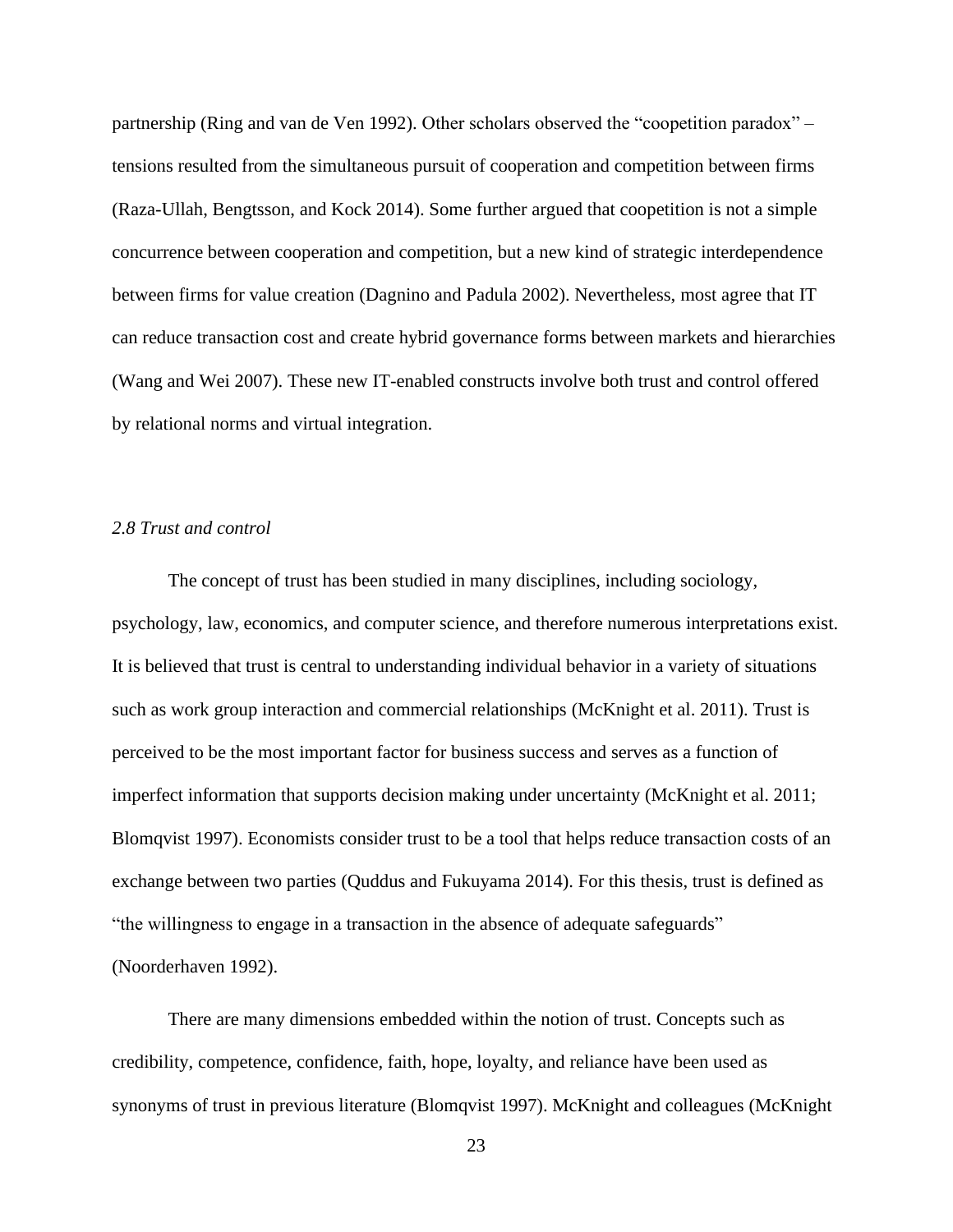et al. 2011) identified three attributes of trust – competence, benevolence, and integrity. Trust has a strong contextual and temporal aspect (Blomqvist 1997). Initial trust denotes the trustor's judgement before they experience the trustee and experiential trust refers to the trustor's expectations of trustee's behavior during their interactions (McKnight et al. 2011). These two types of trust are akin to the calculus-based trust and knowledge-based trust, as coined by Lewicki and Bunker (Lewicki 1996). Others have also pointed out that the trustor's mindset is critical, as trust is limited when the trustor does not believe in the process nor the trustee's credentials or overall trustworthiness (Moorman, Deshpandé, and Zaltman 1993).

Trust can also be understood by labeling the trusting object - individual trust (singular relationship) or system trust (a network of relationships, which could become an entity on its own) (Noorderhaven 1992). Such distinction was relatively straightforward before technologies infiltrated our everyday life. Research in technology trust flourishes, but its very definition and the role of technology within a trust conceptual framework are highly contested. Some researchers question the viability of the technology trust idea because "people trust people, not technology" (Friedman, Khan, and Howe 2000). On the other hand, Misiolek *et al.* (2002) proposed that technology trust could be formed based on a combination of social, institutional, and technological factors. Social trust includes both interpersonal interaction through technology and authoritative influence regarding technology. Institutional trust refers to organizational encouragement and managerial capabilities with respect to technology use. Technological trust concerns the role of technology in creating a direct trusting relationship with an individual (Kivijarvi, Leppanen, and Hallikainen 2013). McKnight et al (2011) proposed that trust in technology could be divided in two stages: 1) initial trust and 2) knowledge-based trust. Initial trust rests on the trustor's judgement prior to the experience and involves three factors: a)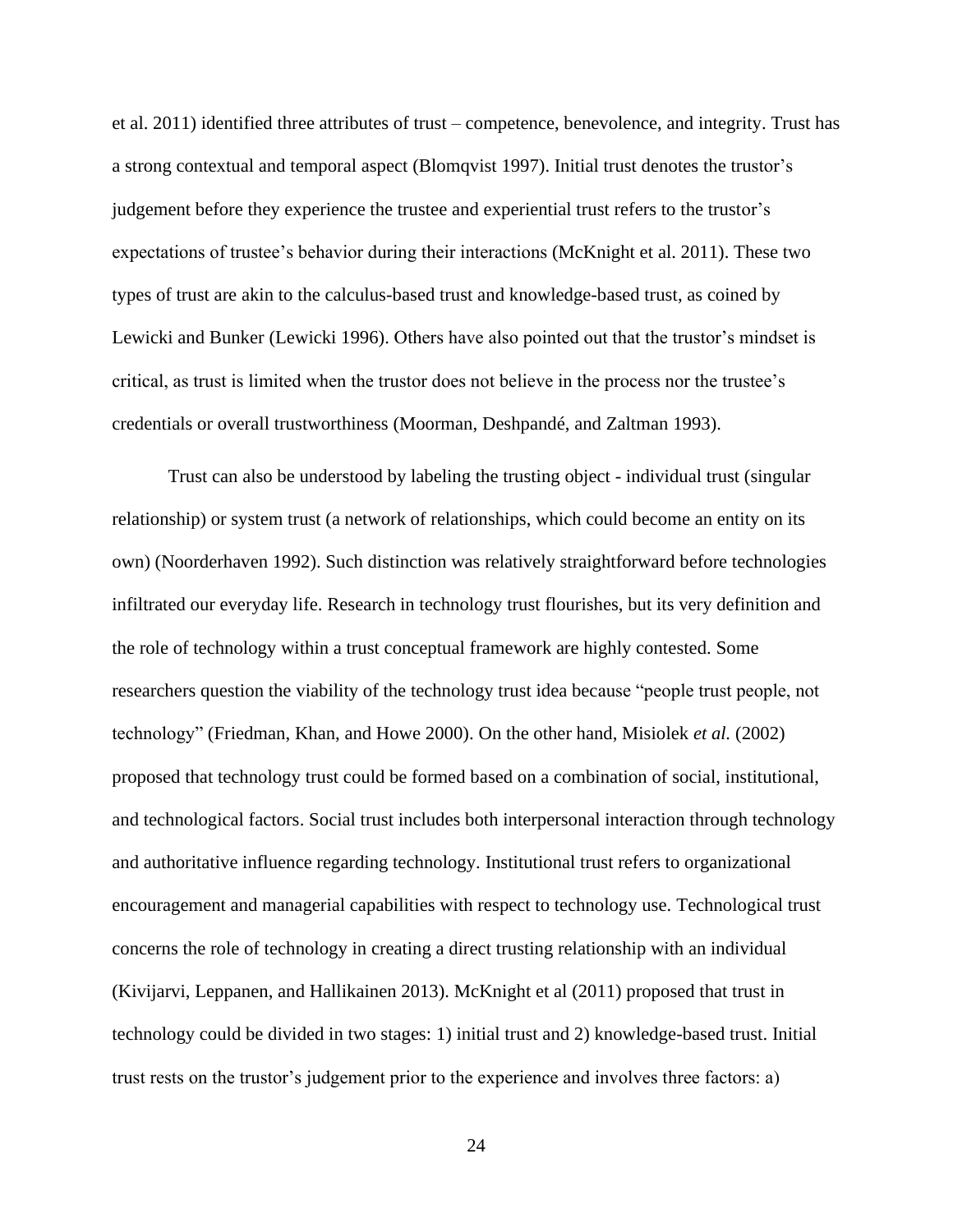propensity to trust, b) institution-based trust, and c) trust in specific technology. Propensity to trust is highly dependent on the trustor's faith and trusting stance on technology in general. Institution-based trust is composed of structural assurance (infrastructure supporting technology use) and situational normality (individual considering technology use is favorable to positive outcomes). For trust in specific technology, the authors modified the three attributes of trust in people for better representation – functionality (competence), helpfulness (benevolence), and reliability (integrity) (McKnight et al. 2011). Past studies indicated that initial technology trust improved perceived performance and promoted adoption behavior. Knowledge-based trust is formed as the trustor becomes familiar with the technology. Initial trust is prone to change quickly with changes in costs and benefits. On the other hand, knowledge-based trust is more persistent and may be more influential in determining continuation and commitment behavior (McKnight et al. 2011). Previous research further advised that an IOIS would establish trust through gathering and disseminating information regarding the trustworthiness of an agent (i.e., individual trust) and implementing a series of digital policies, protocols, and procedures to ensure actors are trustworthy and play by the rules that regulate the system (i.e., system trust) (Ramchurn, Huynh, and Jennings 2004). Institution-based trust (i.e., infrastructure supporting technology use) then plays a role in establishing people's initial trust in technology. Using a policy capturing approach, Bahmanziari and colleagues (2003) found that there is a significant positive relationship between trusting a software vendor (trust in institution) and the decision to adopt a software technology. Others (McKnight and Chervany 2002; Ratnasingam and Pavlou 2004) proposed that technology trust is a critical antecedent of trading partner trust. Technology trust positively affects the company's own trustworthiness and relationship with its trading partner, which will increase trading partner trust and influence on-going technology trust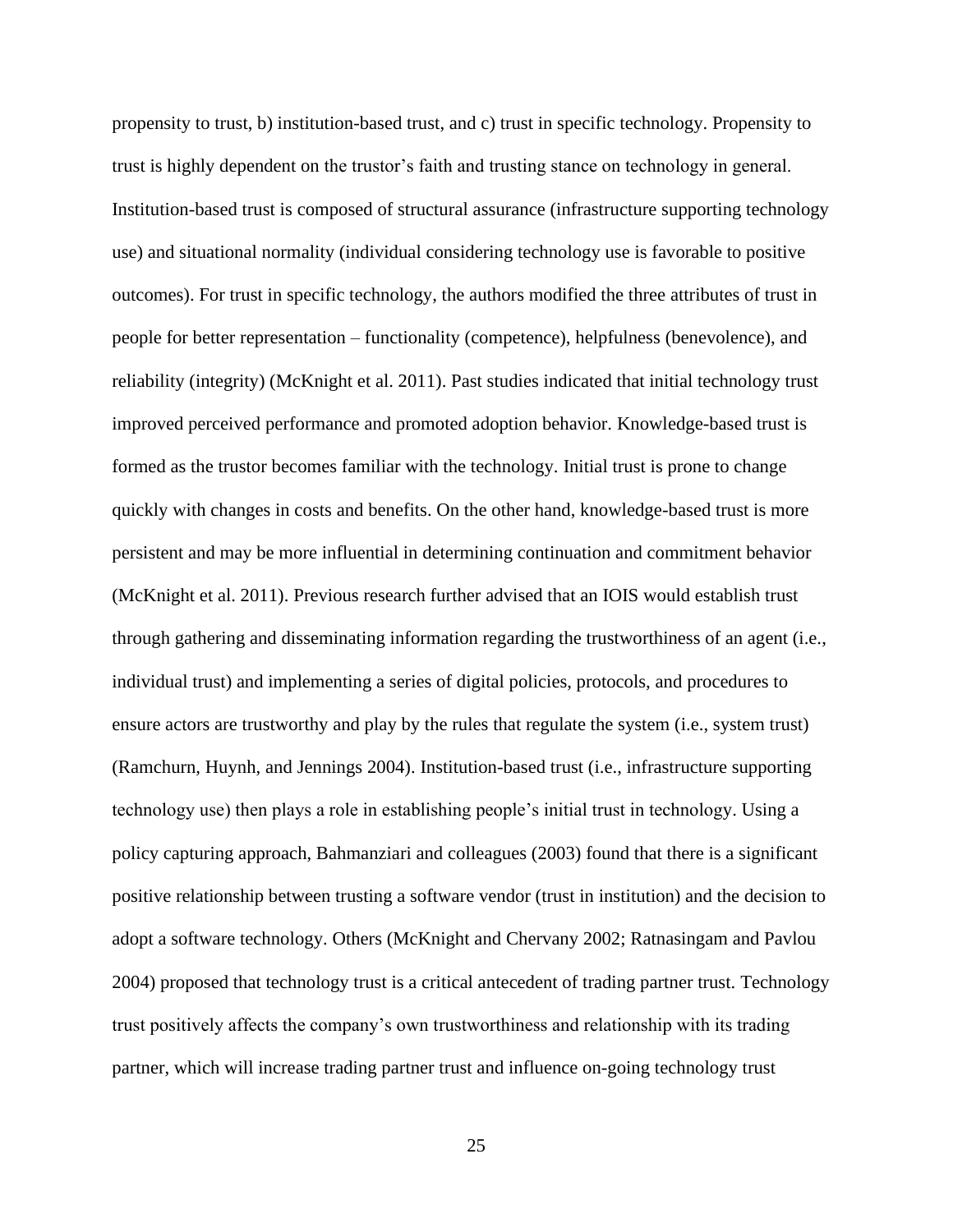(Ratnasingam and Pavlou 2004). It gives the impression that there is a feedback loop connecting these two trust components.

Under uncertainty, it is believed that one relies on two mechanisms to maintain business alliance and secure performance: inter-organizational control and trust (Das and Teng 2001). How these two mechanisms inter-relate remains a highly debatable arena. Trust and control have been argued to act as substitutes as well as complements (Dekker 2004). Das and Teng (2001) submitted that there are two forms of trust (goodwill and competence) and three forms of control (behavior, output and social) under two dimensions of risk (relational vs. performance; subjective vs. objective). Inter-organizational control is often a mixture of output, process, or normative control practices (Weibel et al. 2016). Holtgrave and colleagues (Holtgrave, Nienaber, and Ferreira 2017) tested the connection between different control and trust strategies in shaping business relationship strength between international buyer-suppliers in the textile industry. They found that the interplay between control and trust followed neither a substitution nor a complementary perspective. This resonated with Gallivan and Depledge's earlier contention (2003) that each of the two constructs is only meaningful when it is considered in relationship to the other.

The relationship between people and technology under the trust-control nexus is even more complicated. Technology trust is shown to be dependent on both subjective probability/leap of faith (trust) and various security measures (control) (Bahmanziari, Pearson, and Crosby 2003; Ratnasingam and Pavlou 2004). It has also been shown to affect technology adoption behavior. Christopher (2016) employed a bridging model of trust to investigate the roles of trust and enforcement in adopting Bitcoin as a currency and payment system. The bridging model postulates that there is a distance between wanting to transact and actually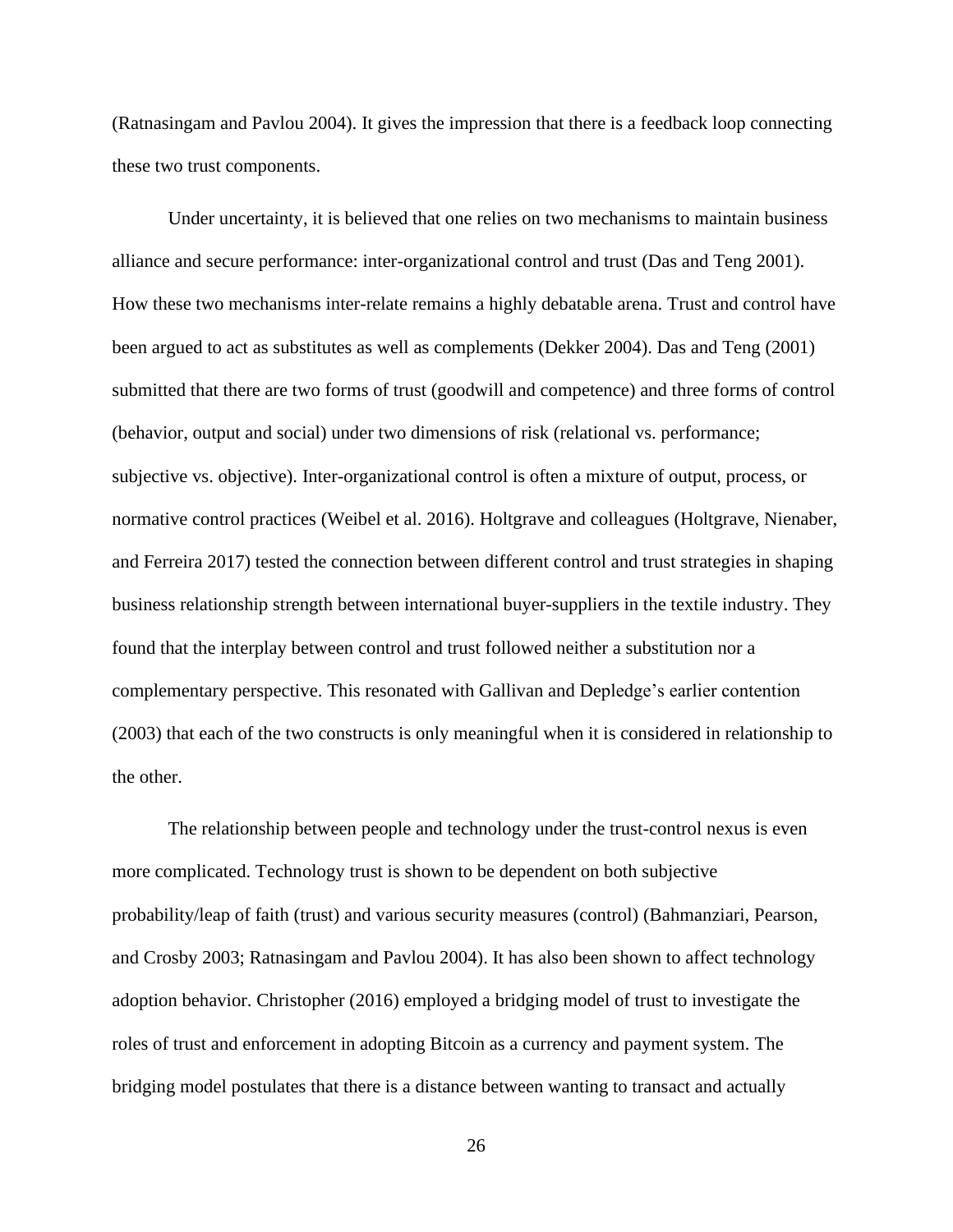transacting. The distance between wanting and doing will need to be bridged by a combination of trust and enforcement mechanisms (i.e., control) before an individual or an organization decides to use the technology.

## *2.9 Traceability and hemp – better information, stronger industry?*

Besides various internal supply chain management systems adopted by individual businesses, two types of monitoring systems exist within the Canadian hemp industry: Health Canada's CTLS which aims to track high-level movement of cannabis and the CSGA seed certification system which allow tracking and tracing of products from plant variety development to the initial stage of seed processing based on the current "one up/one down" traceability framework. CTLS could function well as a tool for both intermittent inventory monitoring and statistical purposes but does little to tackle the issue of supply chain diversion (i.e., products sold through or by an authorized seller or channel) and/or inversion (i.e., selling legacy products in the legal market). For hemp industry participants, CTLS functions more like a bureaucratic instrument that they use to apply for licenses and fulfill reporting requirements. While the federal licensing process offers some assurance of the integrity of the hemp production process to the buyers, hemp industry stakeholders extract little benefits from the platform itself. The information gathering responsibilities still rest on the cooperation between actors across the supply chain which is time- and resource-intensive. Hemp by itself has a multi-step branching supply chain. As illustrated in previous sections (Figure 1 and Table 2), few mechanisms are available to support tracking and tracing at the product processing level. They also do not allow for the rapid verification of the provenance and quality of the materials. Combined with lack of experience with CBD production and processing, and a hazy industry forecast, opportunistic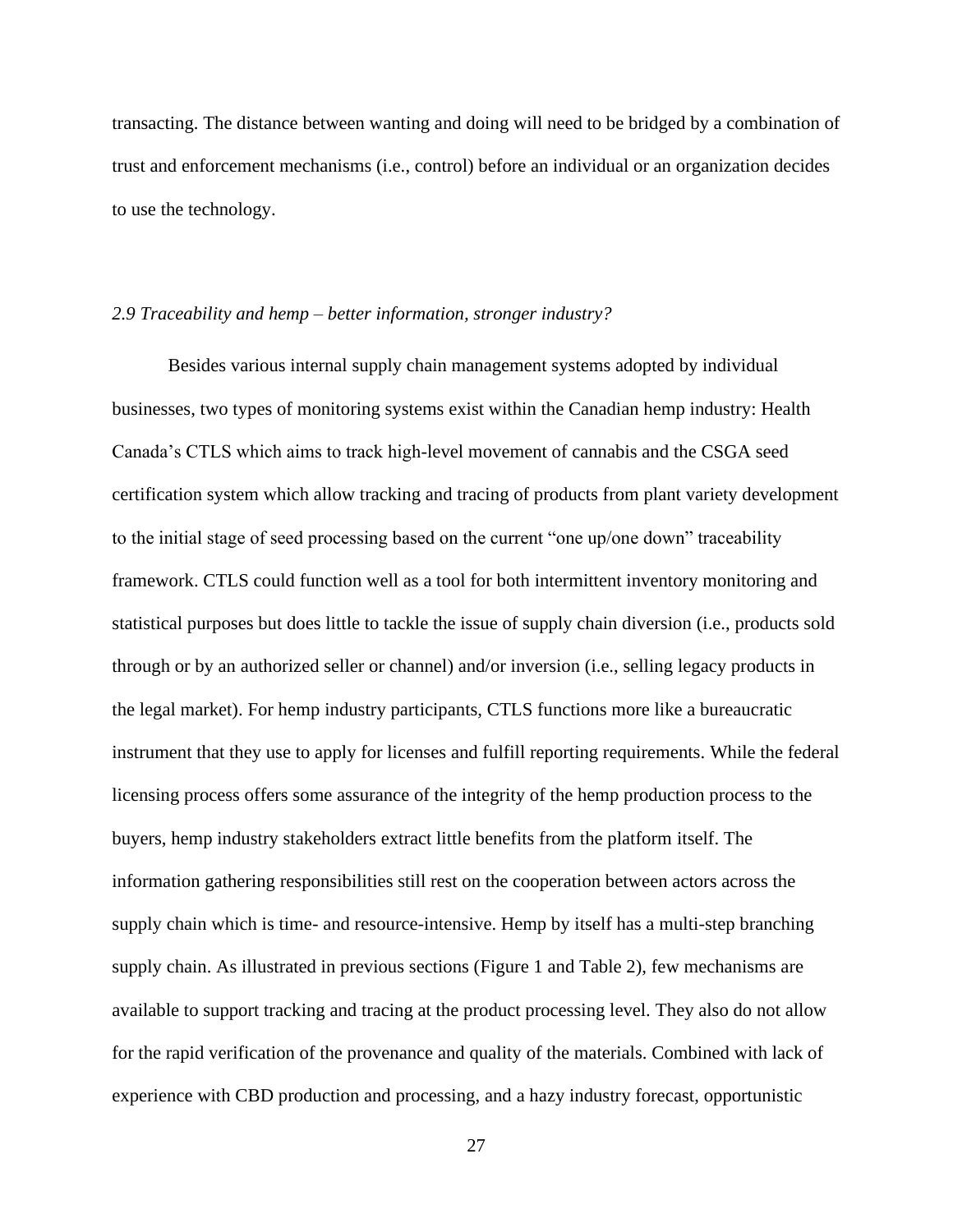behaviors flourished within the CBD market. From the seller's end, input materials that do not meet quality and safety parameters are offered in the marketplace. From the buyer's end, grower contracts are often breached due to company's poor inventory planning and management. Under the current setting, both sides suffer from high search, screening, monitoring and enforcement costs. Growers further suffer from a power imbalance as they find themselves in a legal dispute with a large multi-national cannabis enterprise such as Aurora, Tilray, and Canopy Growth.

Harmonizing information flow using digital technologies – in this case, a blockchainbased, industry-wide traceability program – could address many problems currently faced by the hemp industry. One of the potential applications is traceability for hemp-based CBD oil (Figure 2). Similar to the CSGA's tofu traceability program, the hemp-based CBD program will connect various digital technologies such as QR code, Global Positioning System, and online certification to the blockchain network. Every action performed along the supply chain is recorded, validated by a consensus model, and stored in the blockchain. Information could automatically be sent to fulfill regulatory (Health Canada) and seed certification (CSGA) requirements. All supply chain participants have information about the entire process, and consumers can be certain about provenance (100% Canadian hemp based) and quality standard of the product (i.e., CBD concentration in the oil). In addition, the smart contract functionality (i.e., a transaction protocol that intends to automatically execute the legal and financial transactions when predetermined terms and conditions are met) could be added to the traceability system to enforce the contract performance. Blockchain's immutable record-keeping and smart contract function could lower transaction costs and improve trust within the CBD market.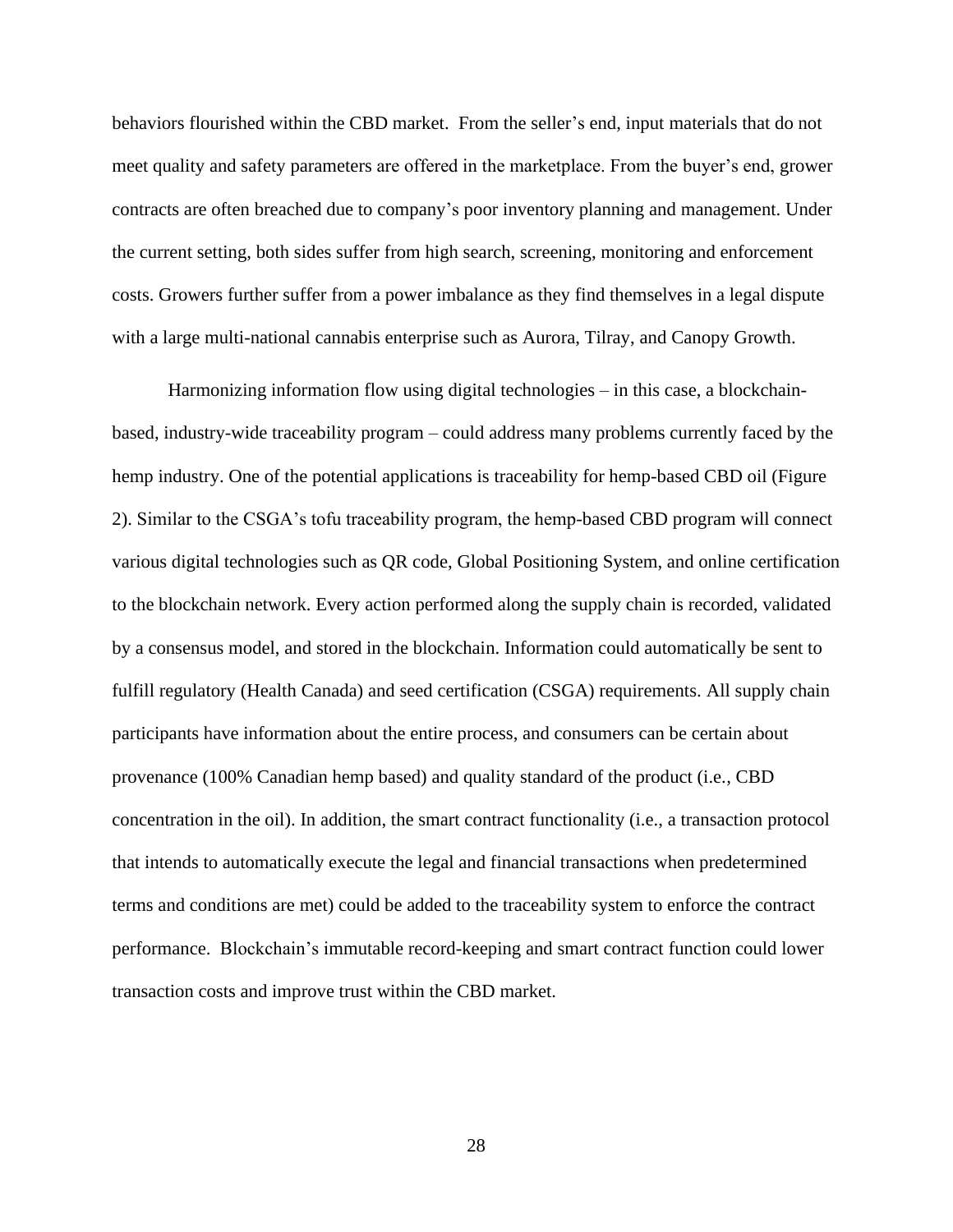

Figure 1.2. Simplified hemp-based CBD oil supply chain, supported by blockchain-based traceability.

The middle layer depicts the physical flow of the product and information associated with the product will be captured in the blockchain network (bottom layer). Pertinent information will also be sent to the regulatory bodies (top layer). Smart contract functions (bilateral arrow with dollar sign) could be incorporated within a blockchain network to enforce contract performance. (Source: author)

Real-time capture, storing, and dissemination of information will allow the industry to address supply chain issues quickly. It also helps to distinguish hemp-based products from other cannabis blends, therefore preserving hemp's "not a drug" identity to its customers. Integration of other digital technologies into the traceability system could reduce the need for third-party certification and improve regulatory efficiency. Better body of information and improved flexibility are two key strategies to success in today's global trade market where non-tariff barriers such as unjustified phytosanitary requirements are becoming the norm. Enhanced transparency would help improve customer trust and, ideally, overall supply chain trust for the hemp industry.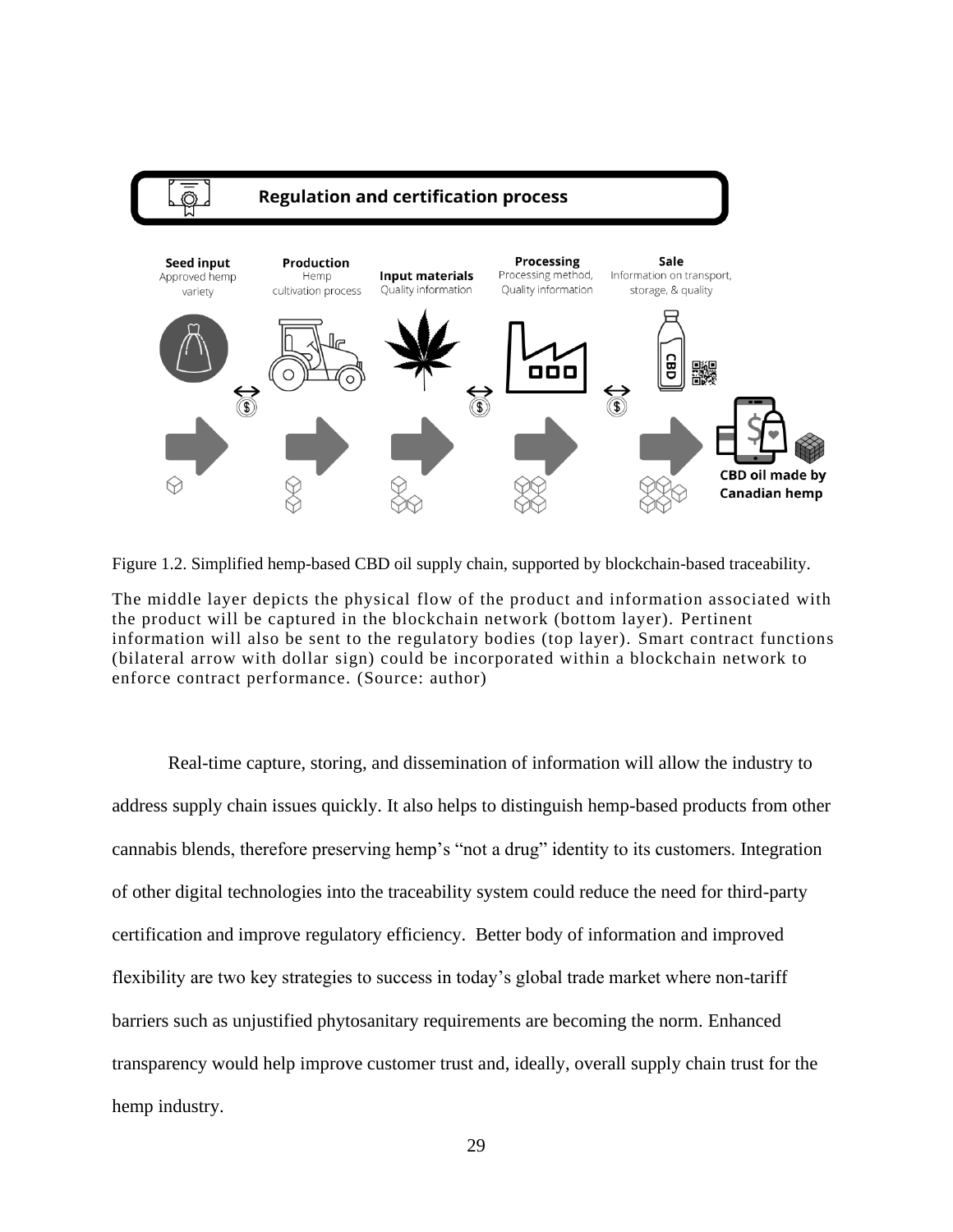The issue is, would everyone within the industry agree to this? This thesis uses a survey to explore this question.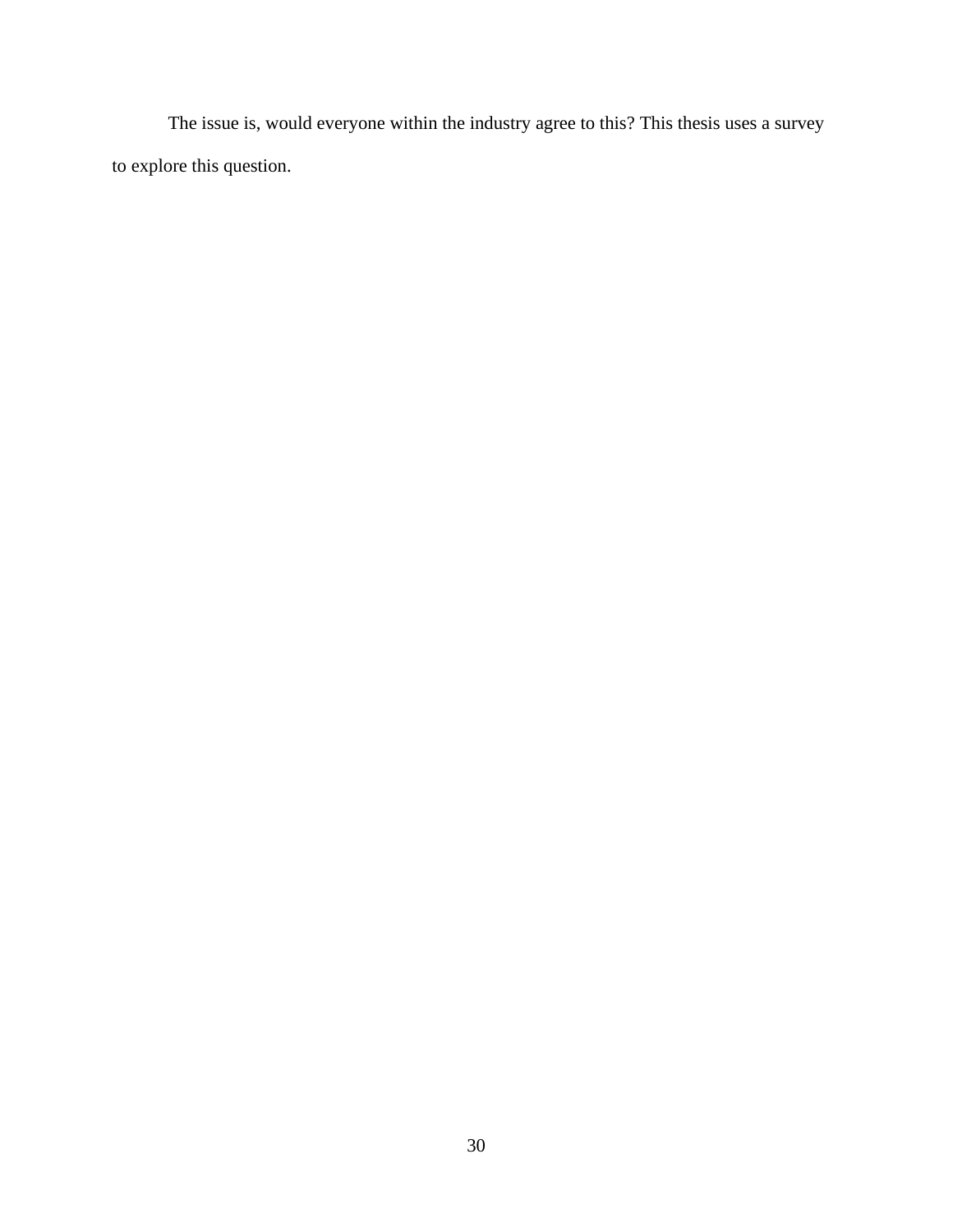# **3. Trust in markets**

Rooted in rationality, many economic theories possess a dichotomous view of "market vs. hierarchies" (Williamson 1973) – firms compete with each other in the market, while managers exercise authority to curb opportunistic behavior within the organization (Powell 1990). As mentioned in the previous section, companies have found themselves increasingly interconnected over the past decades, and such "market vs. hierarchies" distinction fails to capture a variety of hybrids that do not resemble either the spot market or the ideal vertical integration description. Powell (1990) first proposed the concept of "network" in which individuals are engaged in reciprocal, preferential, and mutually supportive actions. Instead of legal contracting (in the case of market) and authority (in the case of organizational hierarchy), networks operate on continued participation, mutual benefits, and normative sanctions that target an individual's reputation. Trust emerges as a sense of generalized reciprocity developed through recurring transactions. Mahoney (1995) also suggested a "relational contract" approach in situations where both output and behavioral controls are ineffective. Fukuyama further asserted that social capital – the ability of individuals to work together effectively to achieve a common purpose – can affect economic development by lowering or increasing transaction costs (Quddus and Fukuyama 2014). Specifically, high levels of trust promote market efficiency. Powell (1990) contends that the desire for continued participation in the network successfully discourages opportunism. On the other hand, low levels of trust, or insufficient social capital, increase transaction costs and undermine commerce in the economy (Quddus and Fukuyama 2014). The notion of trust and its role in market relations were examined even by trust-skeptics like Oliver Williamson (1993), who submitted that calculativeness is a better way to describe the judgement process. Nevertheless, Williamson agreed that better definitions on trust and associated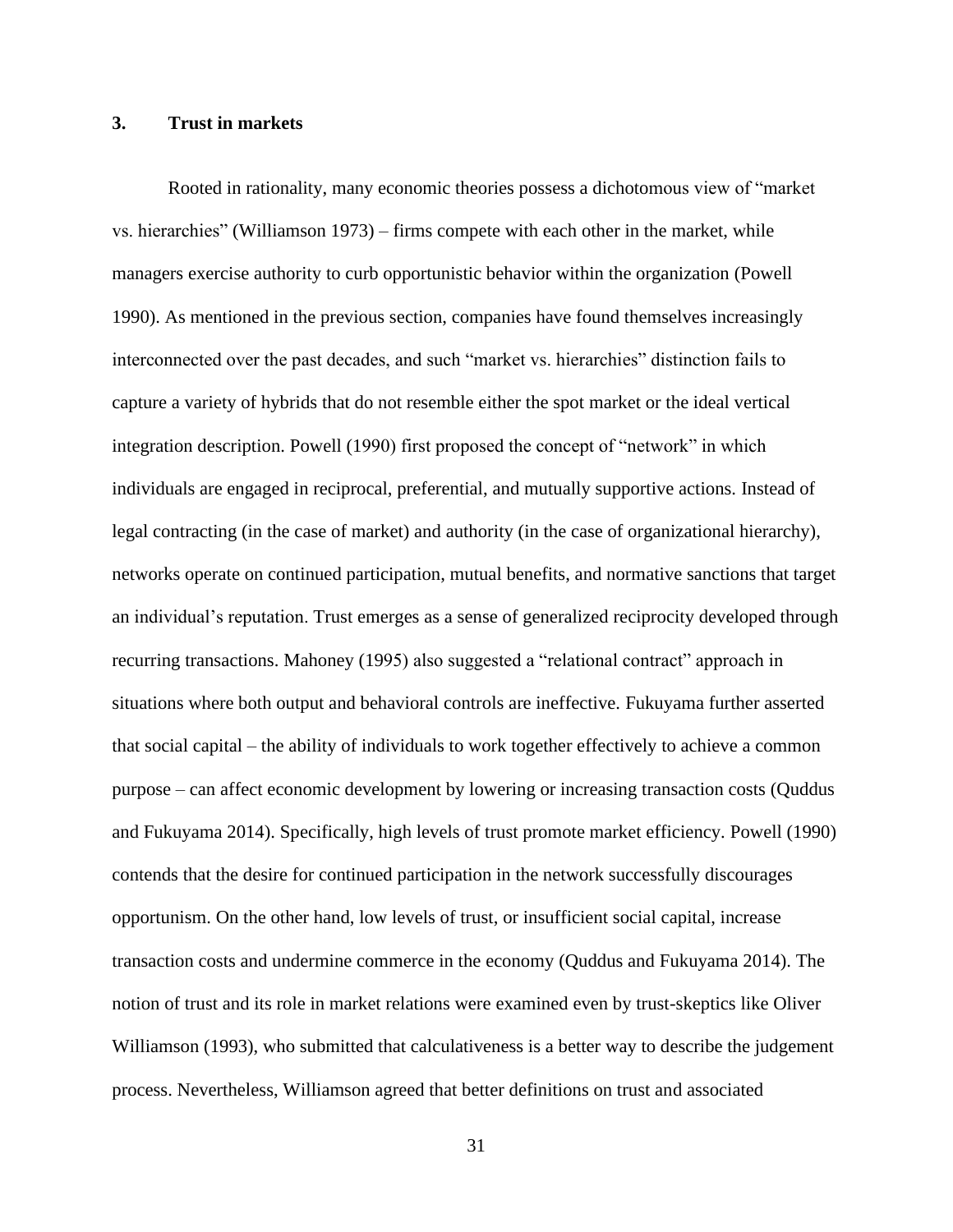vocabularies will enable more productive dialogues in economic and organizational behavior studies. A better understanding of the concept of trust and its role in network creation and maintenance would better inform policies and programs.

Trust has been widely studied as a standalone concept (as reviewed in previous section) but can also be viewed as a relationship quality component. According to Powell (1990), relationships serve as a strong foundation for a functional network and continuous positive exchange relations build trust. Previous studies identified the following antecedents of a longterm relationship - trust, involvement, openness, investment, commitment, satisfaction, and control mutuality (Grunig and Huang 2000; Hon and Grunig 1999; Ledingham and Bruning 1998). Based on decades of research in public relations, Hon and Grunig (1999) developed a set of guidelines for measuring relationship quality, with trust considered as one of the key characteristics. Like McKnight *et al.* (2011), Hon and Grunig view trust in three elements,

- Integrity: the belief that an organization is fair and just;
- Dependability: the belief that an organization will do what it says it will do; and
- Competence, the belief that an organization has the ability to do what it says it will do.

These trust and relationship measurement tools allow researchers to gain a better insight into the existing interorganizational governance structure and to assess the impact of a policy intervention on existing and long-term relationships.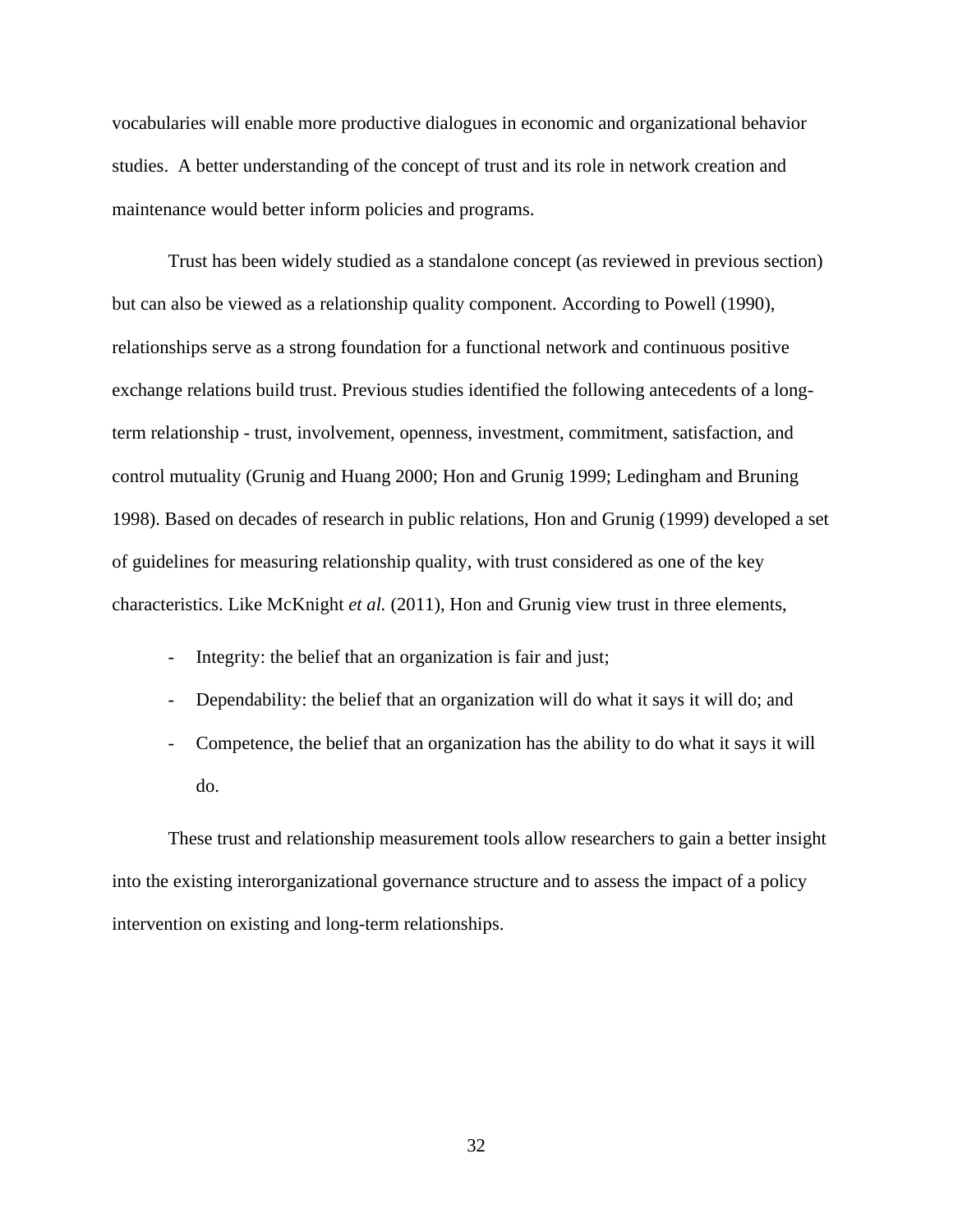# **4. Research Question and objectives**

Conventional policy assessments often focus on the economic cost and benefits of an intervention on the system in its entirety. For traceability analysis, most research concentrates on the engineering aspects while little attention is paid to the importance of people in the implementation of food traceability (Karlsen et al. 2013). These evaluation approaches overlook two critical components – members' perception and attitude towards the intervention (i.e., introduction of a new technology) and how the intervention would affect information exchange, relationship dynamics, and organizational governance. When it comes to IT, people often confuse governance with data management protocols. They mistakenly rationalize that the technology itself will improve data governance and the interorganizational structure will naturally adapt. Ignoring the "social" aspect of the data governance results in a technology that is at odds with the existing interorganizational governance structure. This is an especially important consideration when implementing a traceability technology, as its intended benefits would only be realized when the technology is universally adopted. Poor understanding of the effects of traceability technology on individual actors and their existing business relationships often lead to poor design, and eventually, low buy-in.

This thesis research was initially inspired by the "trust-less" system as vouched by the blockchain proponents. Many blockchain initiatives have already been implemented in the agrifood sector worldwide, but convincing business cases remain scare (Kamilaris, Fonts, and Prenafeta-Boldύ 2019). In Canada, CSGA's tofu traceability program has demonstrated the technical feasibility of following a specific certified seed variety from development to the grocery shelf. It shows the potential of using blockchain to improve supply chain efficiency. From a trust perspective, however, does the technology improve trust, strengthen one's control,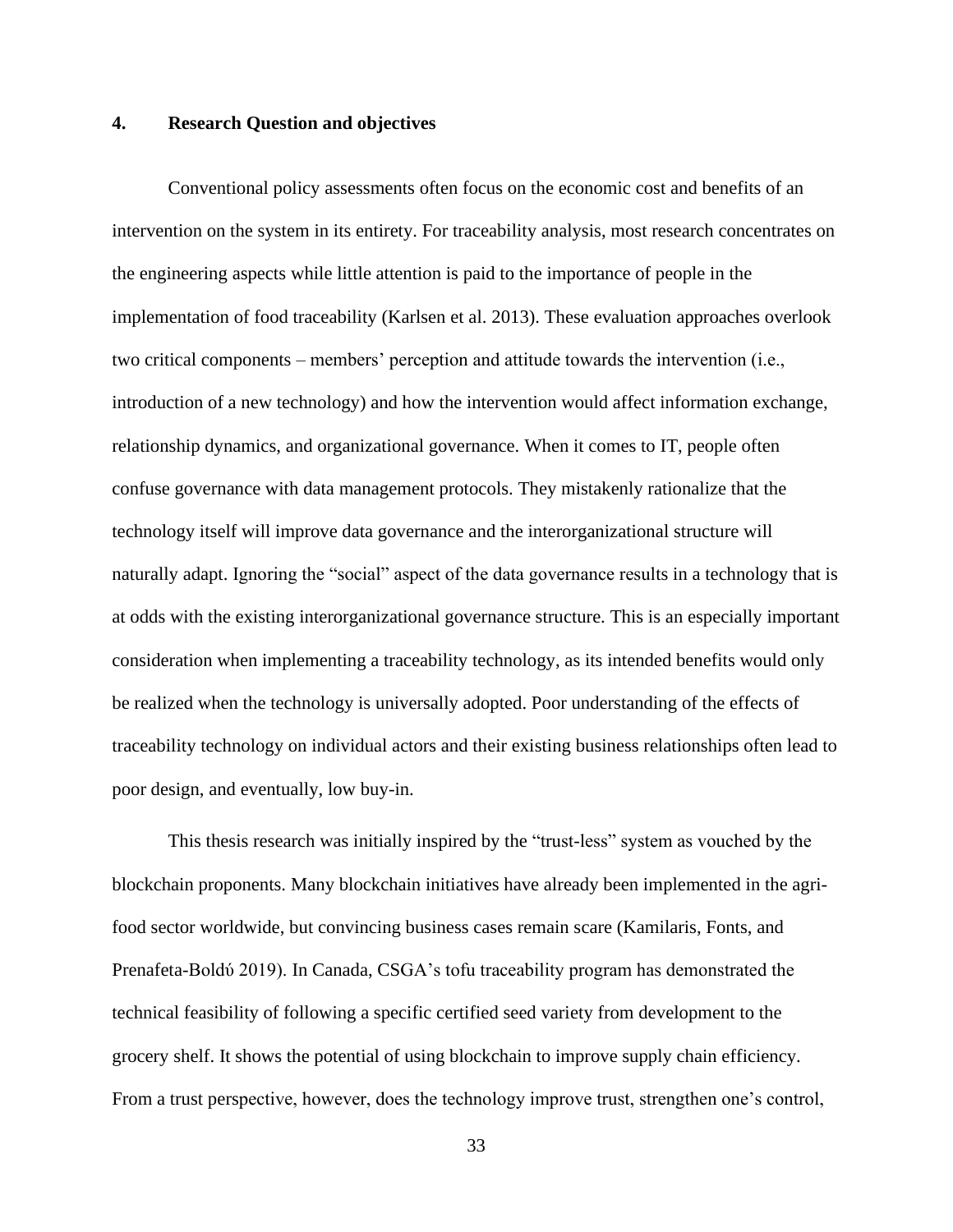or eliminate the need of trust in business transactions entirely? Will blockchain reduce the number of intermediaries and make the agri-food sector less fragmented?

The primary objective of this research is to examine the potential opportunities and obstacles of a blockchain based traceability system in the agri-food sector using the trust lens. As described in the previous section, trust is the basis for adoption and acceptance of new technology (Bahmanziari, Pearson, and Crosby 2003), perceived performance of the technology (Kivijarvi, Leppanen, and Hallikainen 2013), and – in the case of IOIS – a foundation for developing trust in trading partners (Ratnasingam and Pavlou 2004).

The hemp industry was chosen as a case study for several reasons. For hemp, product distinction and segregation are critical in its business model and traceability is a legal requirement. More importantly, the industry is undergoing a systemic transformation after the 2018 cannabis liberalization. Industry actors are concerned that the CBD market speculation is eroding trust within the hemp industry.<sup>3</sup> Regulatory hurdles, combined with a low-trust business environment, could drive people away from growing and marketing hemp and damage the industry's long-term growth potential. This thesis seeks to assess existing trust in the system and explores how blockchain might change the trust relationships and the resulting effects of those changes.

Initially, my thesis research planned to use a series of semi-structured interviews to explore three key basic questions:

- What does trust mean for an agri-food business (in this case, the Canadian hemp industry)?

<sup>3</sup> Personal communications with industry informants. November 2019.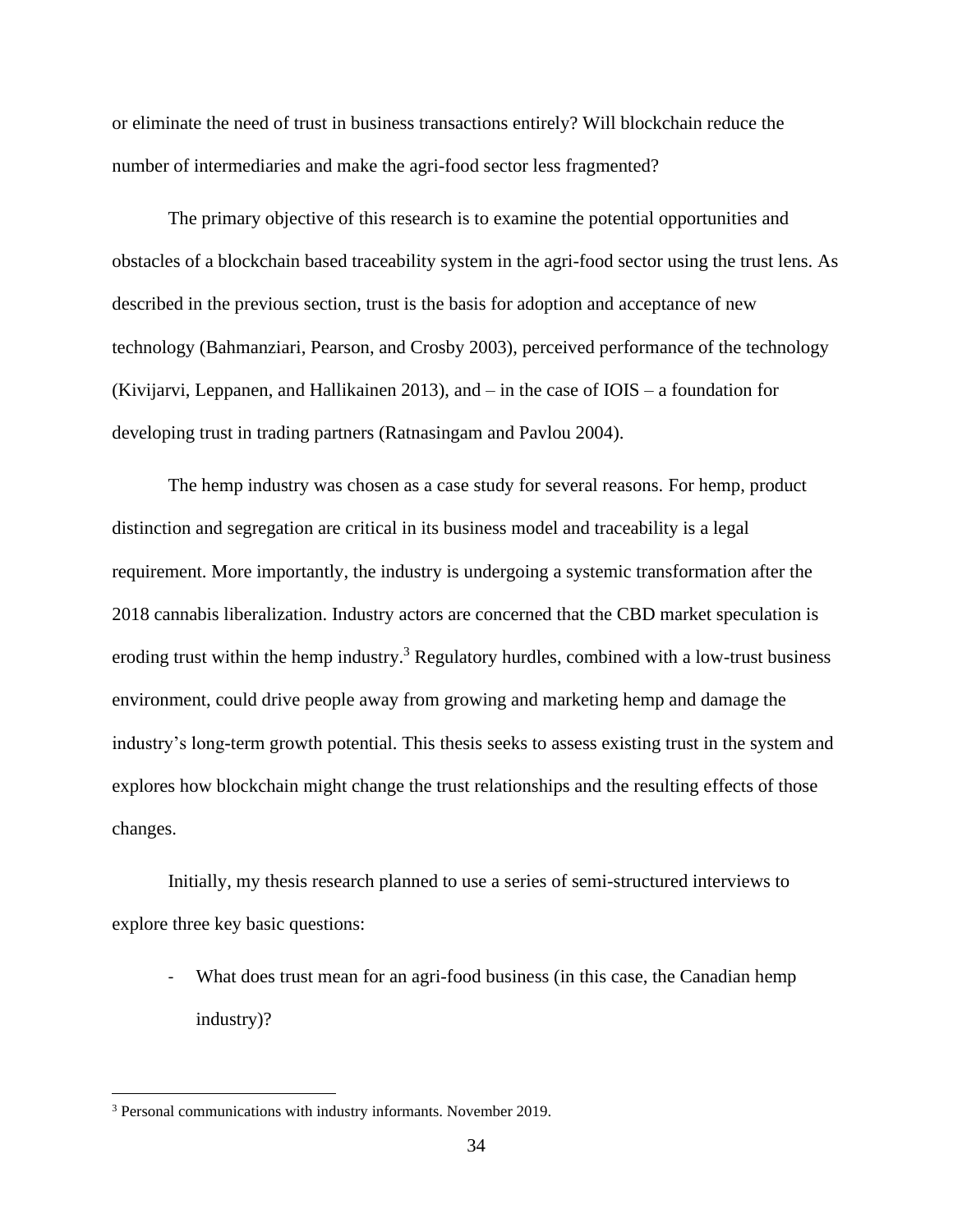- Does a blockchain-based traceability improve trust or eliminate the need for trust altogether?
- Would a blockchain-based traceability replace any business relationship?

Preliminary conversations with industry informants during the questionnaire development stage suggested there was a general lack of understanding of what blockchain entails. To avoid confirmation bias, I dropped the mention of "blockchain" in the final version of the questionnaire. Instead, all study participants were asked to imagine an "industry-wide traceability system that will connect everyone within the industry". Two specific questions towards the end of the questionnaire on the participant's impression and familiarity with blockchain. Additional questions were also included in the survey to assess participants' knowledge and experience with traceability.

Based on literature review and initial responses from industry informants, I settled my thesis research objectives as follows:

- 1) To describe the meaning of trust and its role in a business relationship for the Canadian hemp industry
- 2) To assess the perception and attitude of the Canadian hemp industry stakeholders towards a comprehensive, industry-wide traceability system
- 3) To understand the potential impact of introducing such traceability system from a trust and relationship perspectives

#### *4.1 Survey instrument*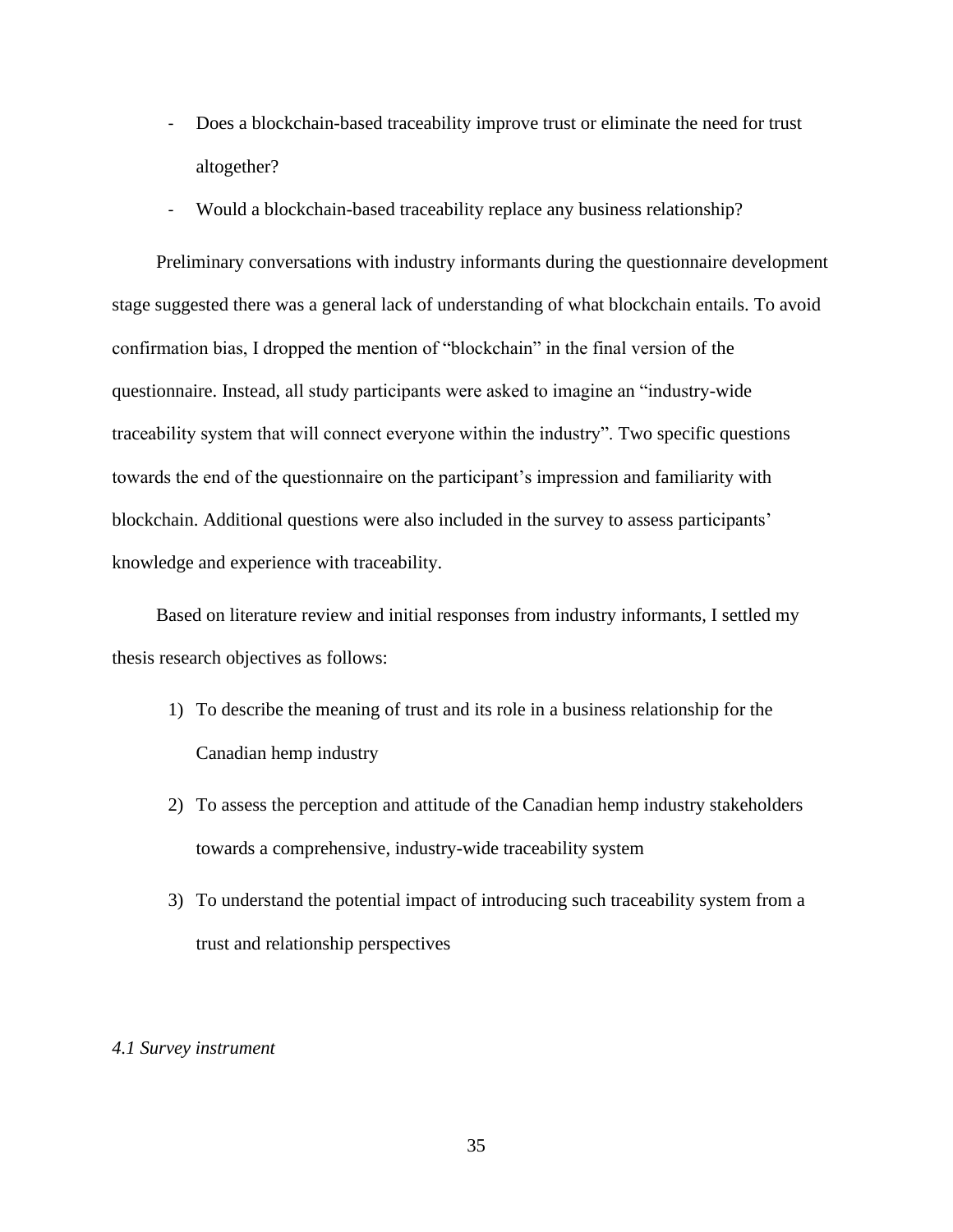In terms of experimental design, a questionnaire (see Appendix A) was developed using questions/statements based on insights in Hon and Gruing (1999), Gruing and Huang (2000), and Paine (2016). It seeks to achieve the following:

- Understand stakeholders' perception towards the hemp industry and the quality of some of their existing business relationships
- Understand stakeholders' perception and attitude towards a comprehensive, industrywide traceability program
- Assess the potential effect of a sector-wide traceability program on the stakeholders' existing business relationships

It is impossible to investigate all business relationships within the hemp supply chain given its complexity and dynamic nature. Based on my review of the hemp supply chain in Canada (see Figure. 1), it appeared that most hemp businesses will have regular interactions with 3 national organizations: Health Canada, CSGA, and CHTA. This research study therefore focuses on the quality of the relationship with these three organizations.

In terms of relationship quality, the study questionnaire primarily focuses on Hon's three elements of trust: integrity, dependability, and competence. Given trust is often pondered alongside with control, questions concerning control mutuality, the degree to which parties agree on who has the rightful power to influence one another, are also included in the questionnaire. After answering questions on trust and control mutuality, participants are asked to evaluate their satisfaction with the organization. For each statement, participants were asked to use a 1-to-5 scale to indicate the extent to which they agree or disagree with the statement in relation to one of the three organizations. I concluded the study questionnaire with several open-ended questions related to trust, hemp versus cannabis distinction, blockchain and its potential applications. The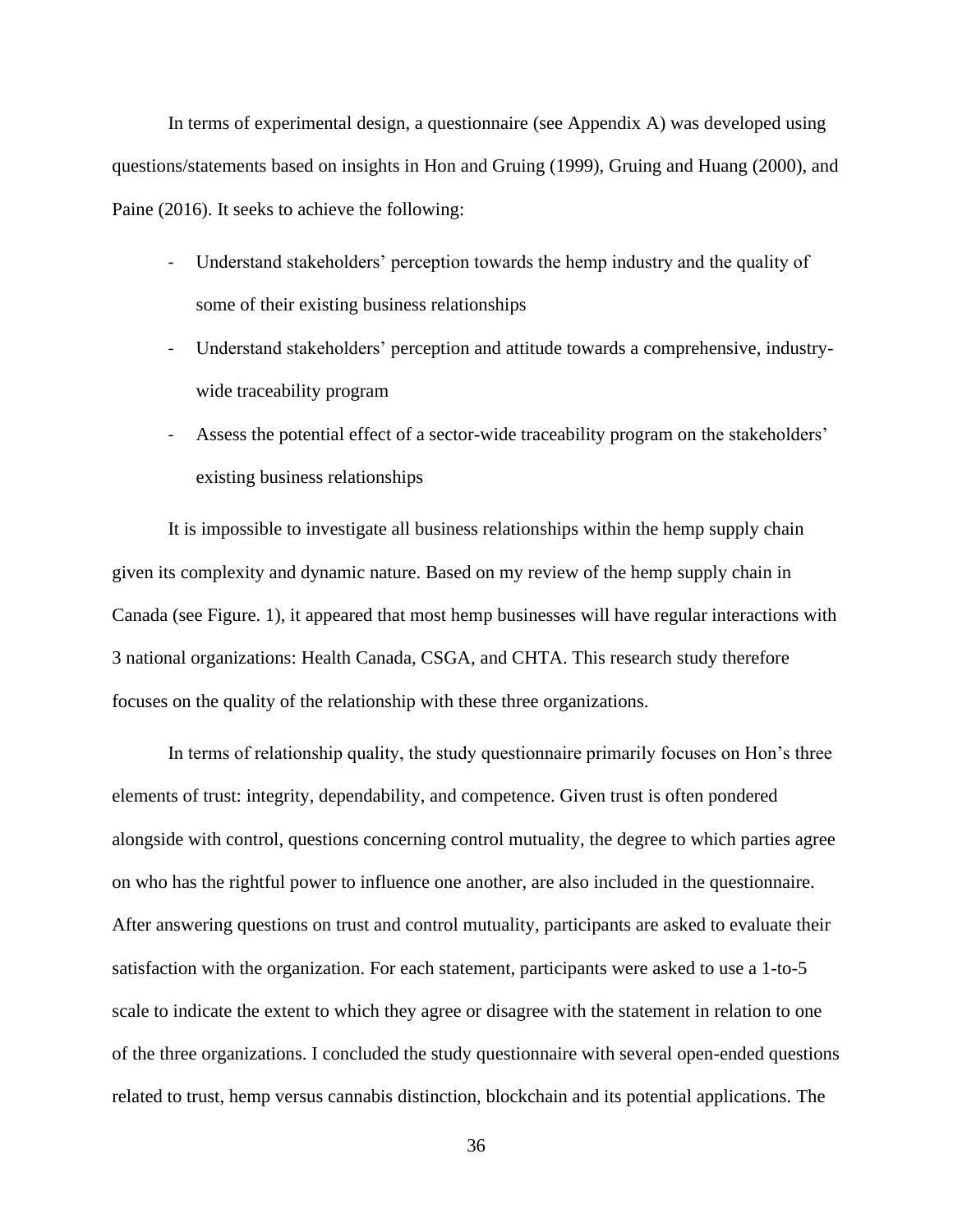research protocol was approved by the University of Saskatchewan Behavioral Ethics Board in 2020 (ID 1760).

Interview participants were identified using the business directory in the CHTA website, the Hemp Industry Directory assembled by BioAlberta, and the referral of interview participants in a snowball sample manner. All interview participants must have been involved in the Canadian hemp industry (production, processing, manufacturing, research, and marketing) for a minimum of 2 years. All interviews were conducted on a voluntary basis via phone (or Viber, a Voice over IP mobile application, on one occasion) where study participants gave explicit verbal consent at the beginning of the interview. Interview duration ranged between 30 min to 1 hour and 45 minutes. These interviews continued until I felt the point of theoretical saturation was reached (Lincoln 2007), and no new information would be revealed by continuing additional interviews (Handbook of Interview Research 2001). Transcribed notes and interview audiotapes were coded using NVivo 12. Questionnaire data was analyzed using both quantitative and qualitative approaches. Based on the questionnaire structure, initial round of coding involved sorting the qualitative data with the following broad topics – trust (integrity, dependability, and competence), industry perception, opinions regarding the three national organizations (CHTA, CSGA, Health Canada), and traceability technology. New codes were identified and collected in the second round of coding. The collection of codes was then analyzed and re-categorized to detect consistent and overarching themes.

# *4.2 The survey population*

Between February and July, twenty-two (22) industry stakeholders participated in the research study. Nineteen (19) of the participants reside in the Western Canadian (British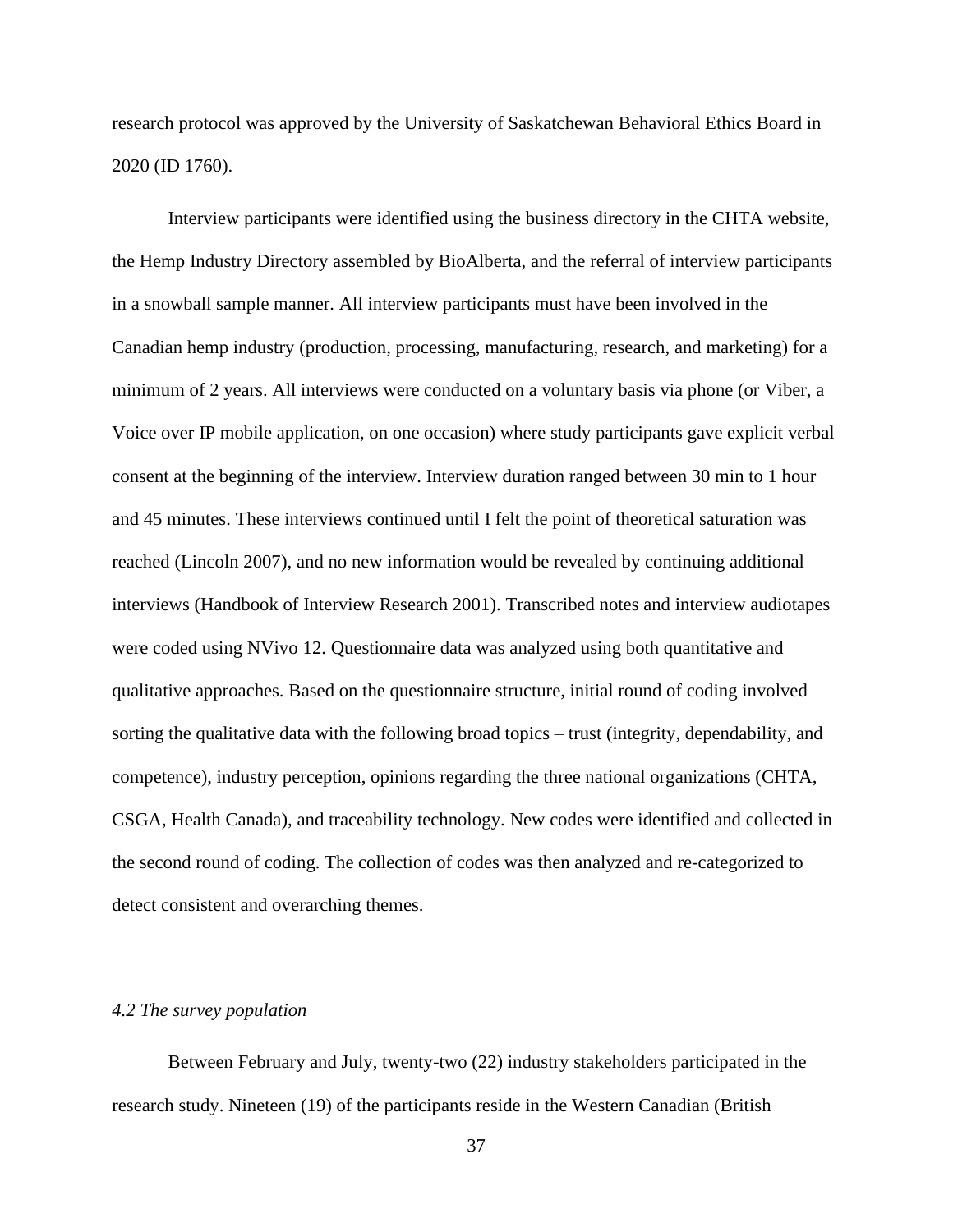Columbia, Alberta, Saskatchewan, and Manitoba) provinces. Fourteen (14) have served, or are currently serving, on the CHTA Board or one of the sub-committees. Only 4 participants have less than 5 years of experience in the hemp industry.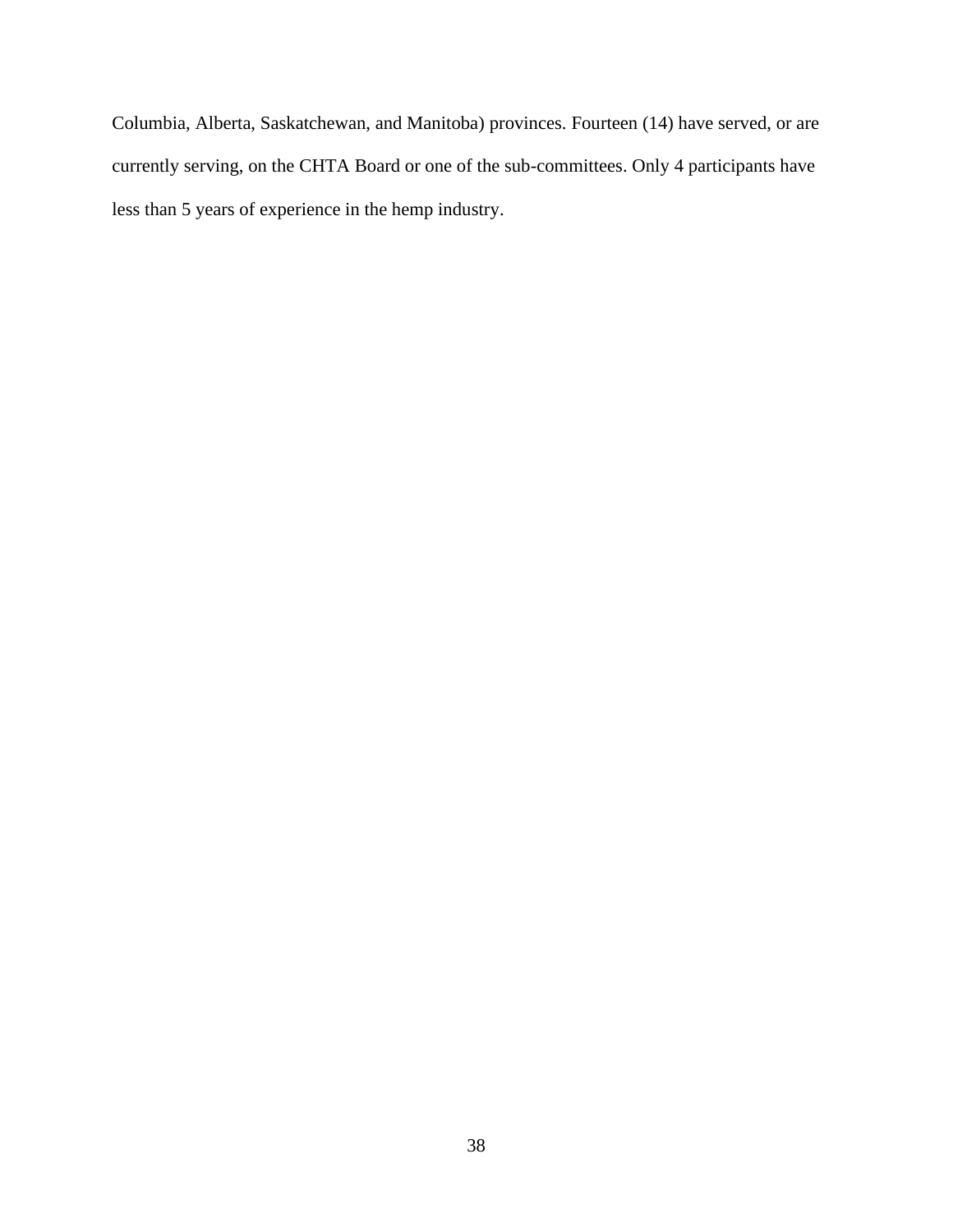# **5. Results**

Study participants were asked about their overall impression about the hemp industry and its future potential. Fifteen (15) participants believe that they have influence on how decisions are made within the industry. To them, active participation, industry knowledge, and experience are key to boost their influence at the industry level. Opinions were split on whether the current systems and regulations support their business, but most participants remain optimistic about the future even if the status quo is unchanged (Figure 3).



Figure 5.1. Participants' attitude towards the current industry environment and future potential

### *5.1 Existing trust and relationship quality*

This study first asked the industry stakeholders about their relationship quality with the 3 national organizations (CHTA, CSGA, and Health Canada) under 3 primary attributes – trust (5 questions), control mutuality (2 questions), and satisfaction (2 questions). For the 5 questions on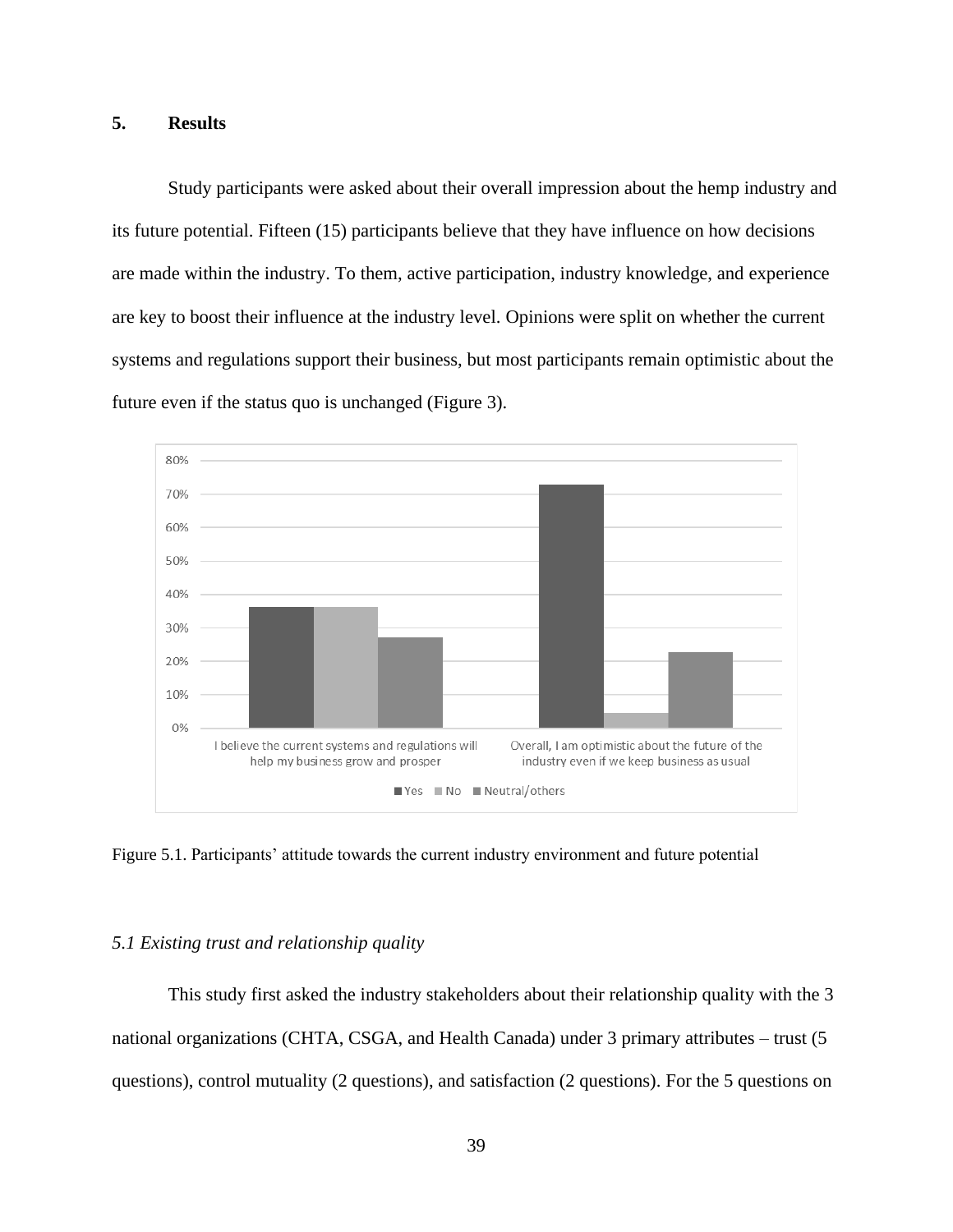trust, there are 2 questions for integrity, 2 for dependability, and 1 for competence (see Appendix 1).

Using the guidelines provided by Hon and Grunig (1999), a composite score was calculated for the 3 primary attributes and 3 trust elements using the 5-point scale rating provided by the participants. Scores for negative statements (i.e., the "does not" and "will not" statements) were reversed. The answers measuring each attribute were averaged so the final score was also on a 5-point scale. No answer was excluded in the composite score analysis.

The study group rated CHTA positively on all 3 primary attributes. As expected, most respondents felt they have less control over CSGA and the least control over Health Canada. Health Canada also scored the lowest when it comes to trust and satisfaction (Table 3).

| Relationship<br>indicator | <b>CHTA</b> | <b>CSGA</b> | <b>Health Canada</b> |
|---------------------------|-------------|-------------|----------------------|
| Control mutuality         | 3.91        | 3.24        | 2.45                 |
| Trust                     | 3.95        | 4.05        | 3.21                 |
| Satisfaction              | 4.41        | 4.41        | 3.57                 |

Table 5.1. Participants' perception towards their existing relationship with three national organizations

Within the 3 trust elements, CHTA was rated the highest in terms of integrity, but came second to CSGA on the other two (Table 3). I am, however, hesitant in drawing conclusions based on this comparison as approximately 30% participants did not provide a ranking to CSGA on several trust and satisfaction components.

| Trust element   CHTA |                    | <b>CSGA</b> | <b>Health Canada</b> |
|----------------------|--------------------|-------------|----------------------|
| <b>Integrity</b>     | 4.22               | 4.09        | 3.25                 |
| <b>Dependability</b> | $\vert 3.82 \vert$ | 4.06        | 3.2                  |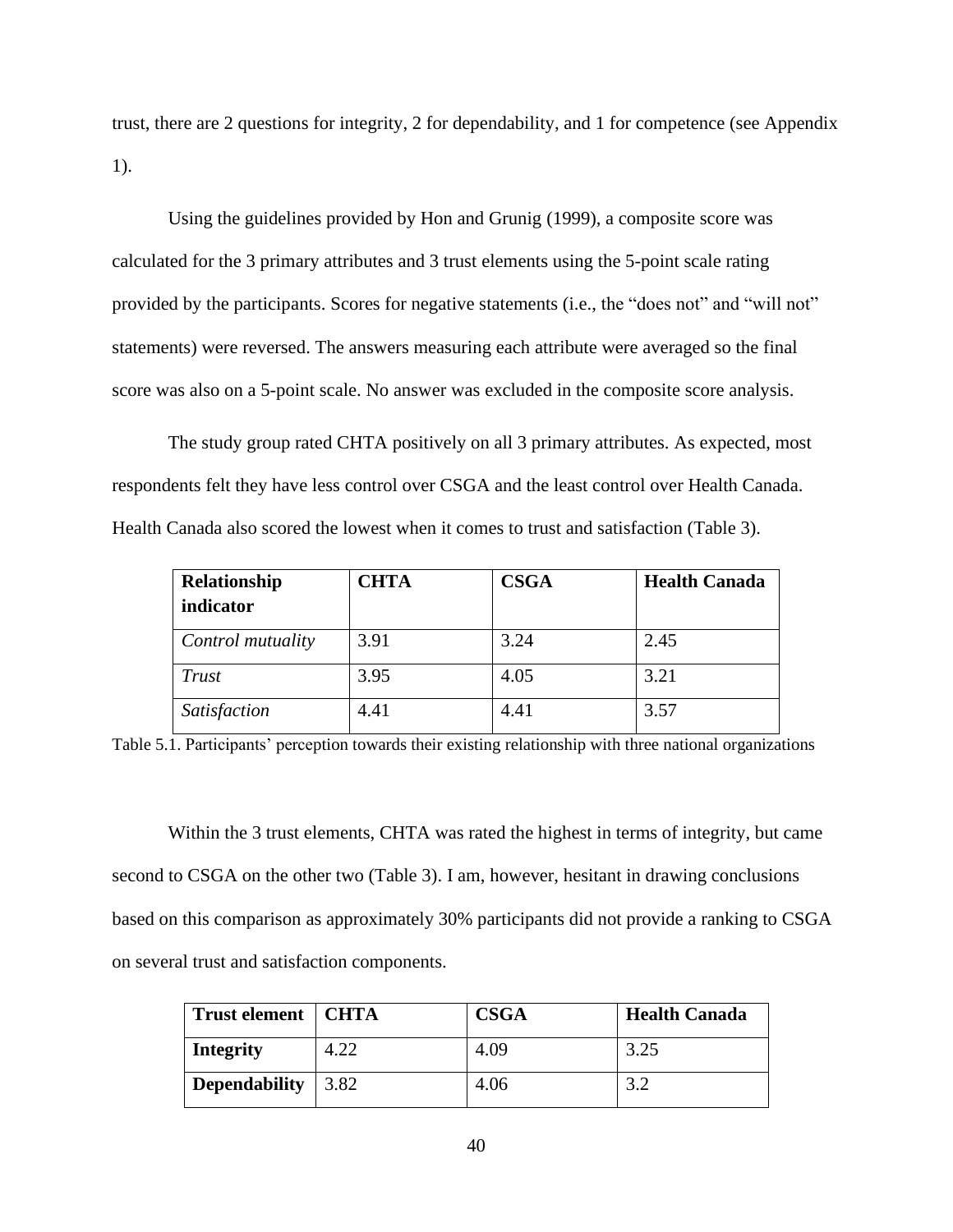| $\sim$<br>Competence<br>- | - | ິ |
|---------------------------|---|---|
|                           |   |   |

Table 5.2. Participants' perception towards three national organizations under the trust context

#### *5.2 Traceability – attitude, knowledge, and experience*

Half of the respondents claimed that they are familiar or very familiar with the technologies that are involved in a traceability program. Most of them claimed that they have worked with more than one program in their business operation. The organic certification and the certified seed systems were mostly frequently cited examples. Conversely, only 3 respondents bought up the CTLS.

Respondents generally associated traceability with authentication, quality control, and quality assurance. Some of them also viewed it as a type of liability insurance because a traceability program allows them to address food safety issues promptly. Few participants also mentioned about the logistics, data volume, and data quality requirement to successfully implement a traceability system.

Eighteen respondents have heard about the word "blockchain", but only six individuals could relate blockchain to traceability and only one brought up the Ontario soybean traceability program unprompted.

# *5.3 Effect of an industry-wide traceability program on relationship quality*

Industry stakeholders were asked if an industry-wide traceability program would change their relationship quality with the three national organizations. Opinions varied greatly as to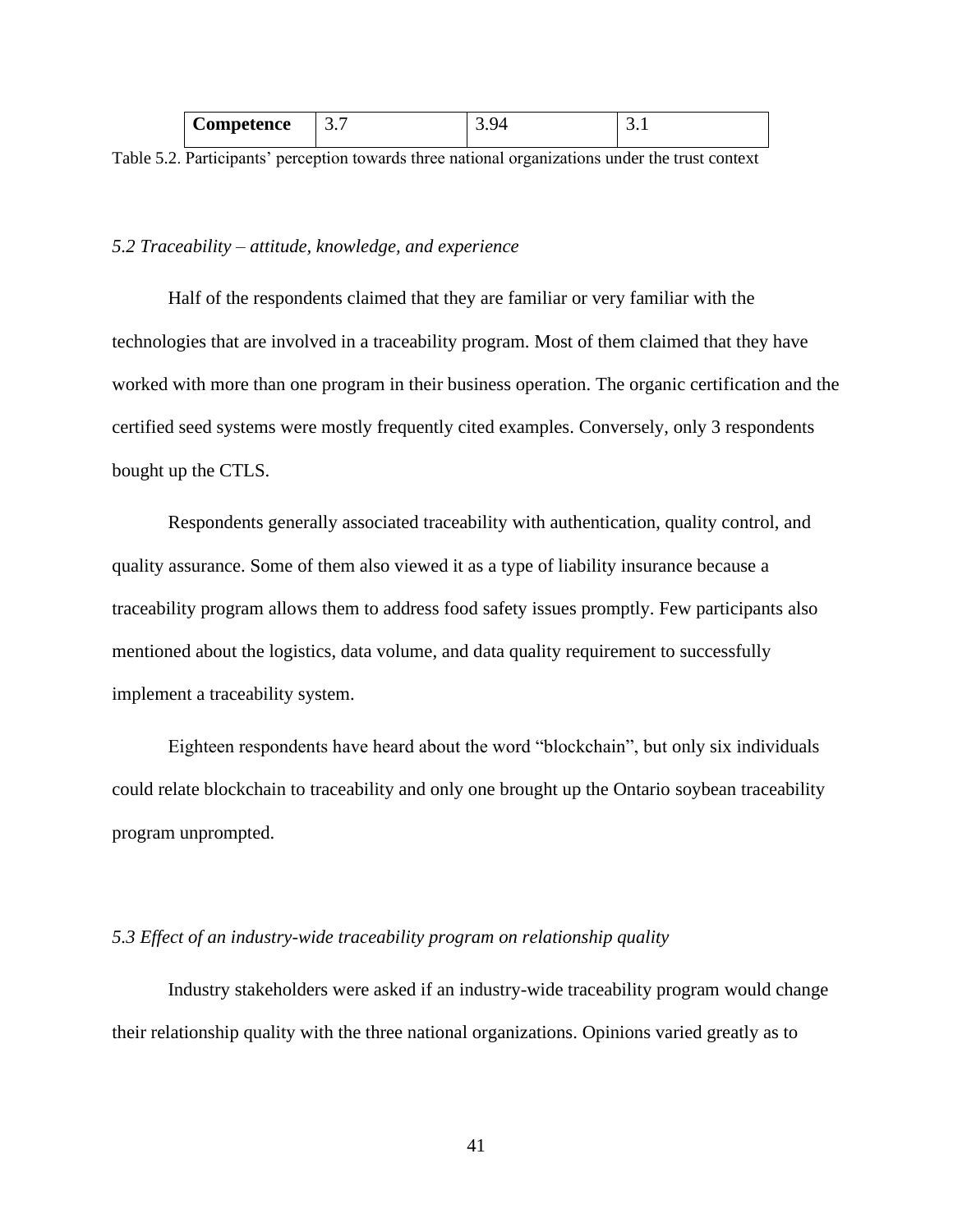whether the program will improve the control mutuality and dependability attributes of the 3 national organizations (Figure 4).



I think the organization will cooperate better with people like me if the program is in place







The box covers the interquartile range with the thick line indicating the median score.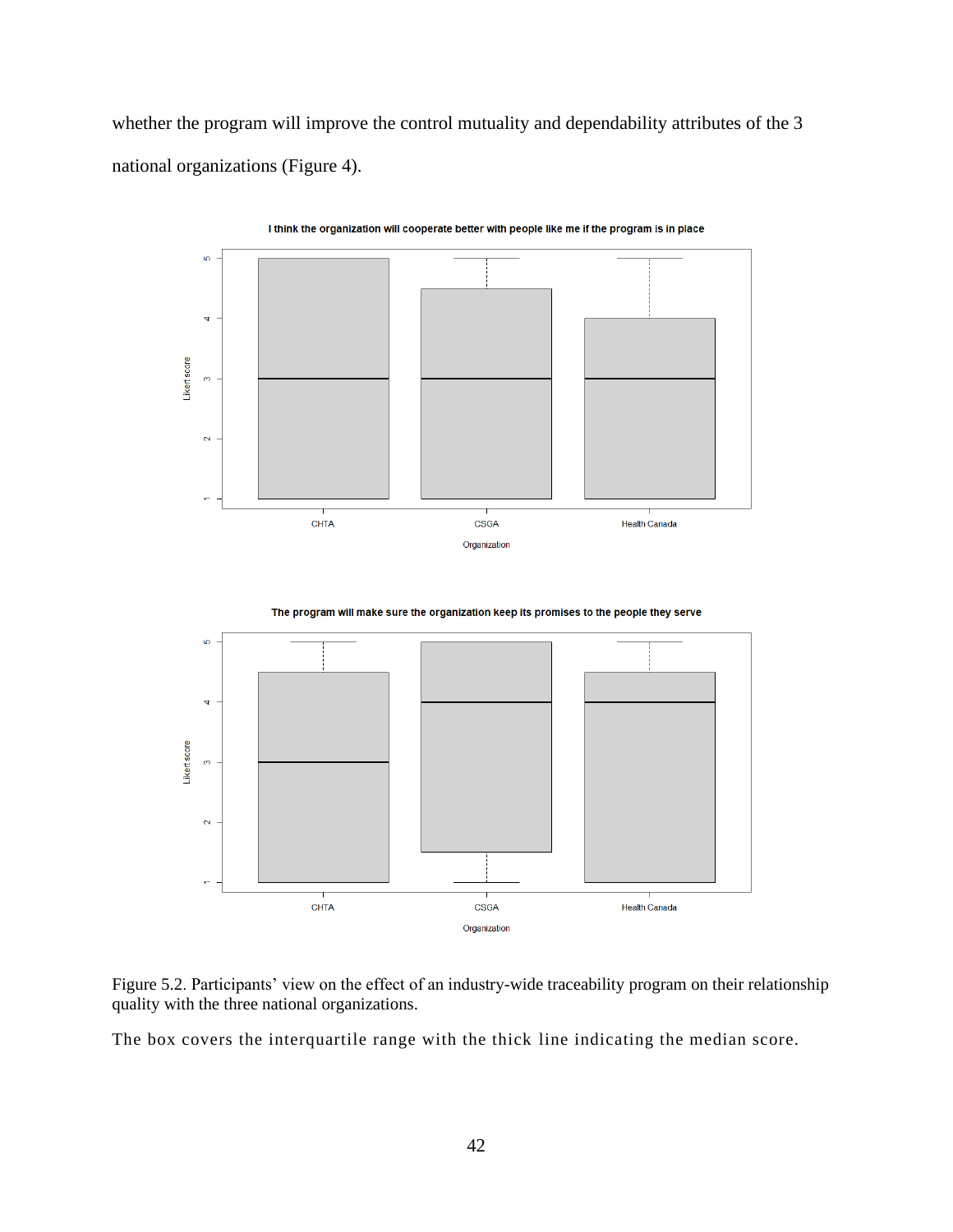There is a consensus that a traceability program, while it provides value, does not replace the existing relationship with the three organizations because these organizations perform many more functions beyond tracking and sharing data (Figure 5). Several study participants elected to not give a rating because they did not think it is fair to compare a program with an organization.



The program will simply replace the relationship I have with the organization since it will provide more value to people like me

Figure 5.3. Participants' view on the effect of an industry-wide traceability program on their satisfaction level with the three national organizations.

The box covers the interquartile range with the thick line indicating the median score. Outliers are shown as hollow circles.

#### *5.4 Perception and attitude towards an industry-wide traceability program*

Half of the respondents do not see how an industry-wide traceability program could

change their influence at the industry level (Figure 6). This is consistent with their belief that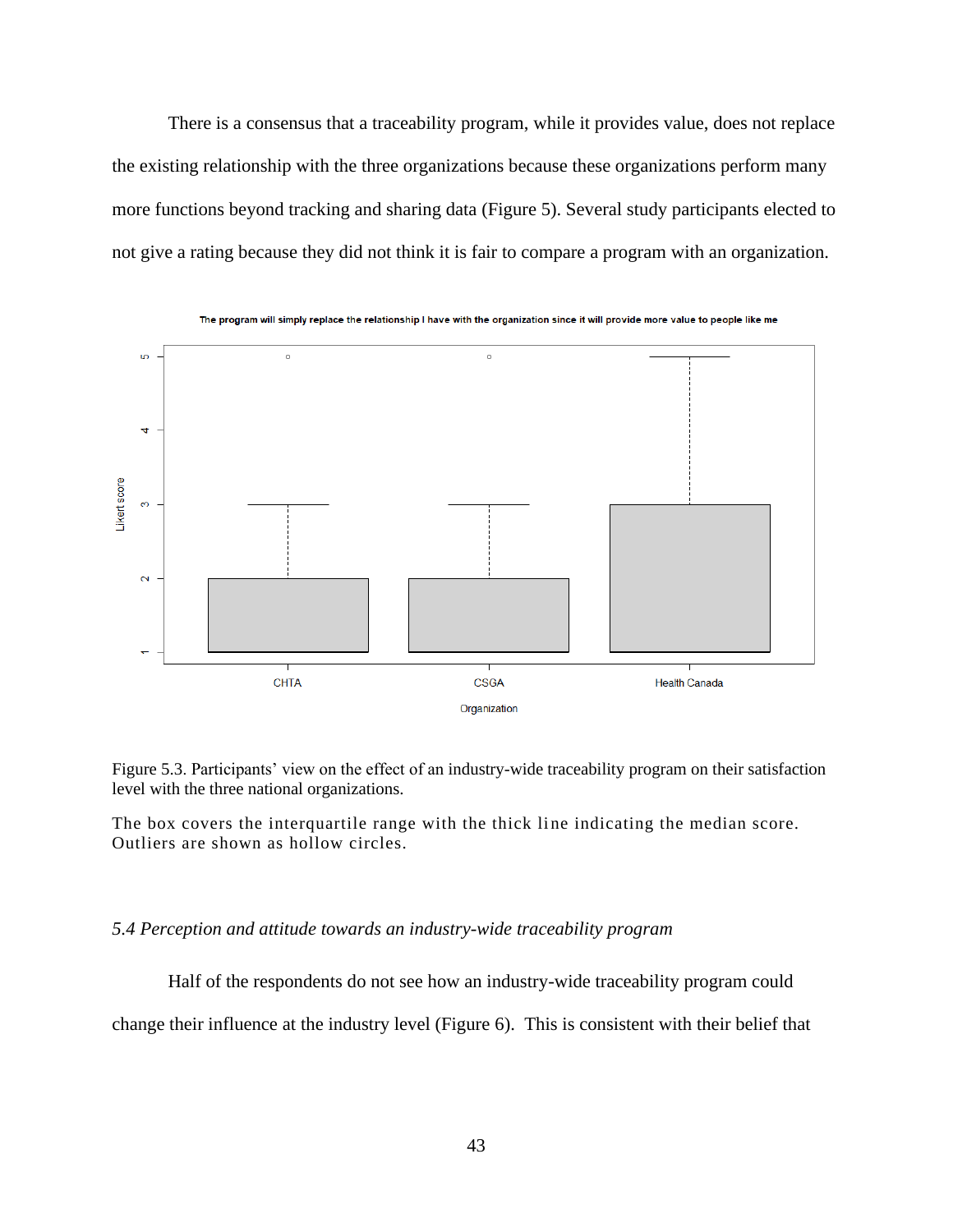active participation, industry knowledge, and experience, are key to shape the decision-making process.

On the other hand, 15 out of 22 participants believed an industry-wide traceability program could foster good behaviors within the industry and they will be more willing to work with a new company if the traceability program is in place (Figure 7).



Figure 5.4. Participants' view on the effect of an industry-wide traceability program on their industry influence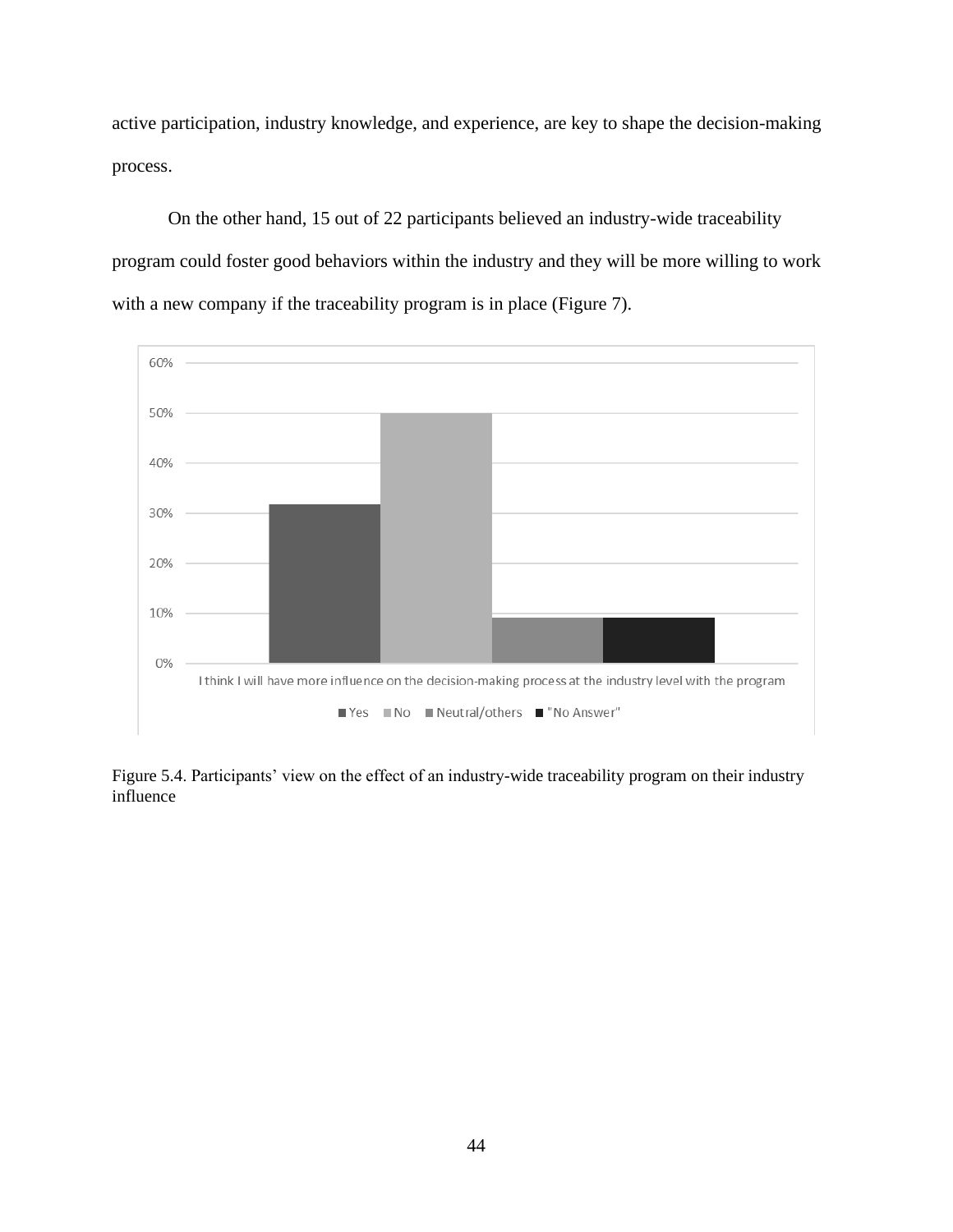



While they did not think an industry-wide traceability program would change the industry dynamics and governance, 15 participants (68%) believed that the program is critical for the growth of the industry (Figure 8). It is because the program will help build consumer confidence and trust by raising the industry standard. This will in turn create a "Canadian brand" and a competitive marketing advantage in the global trade environment.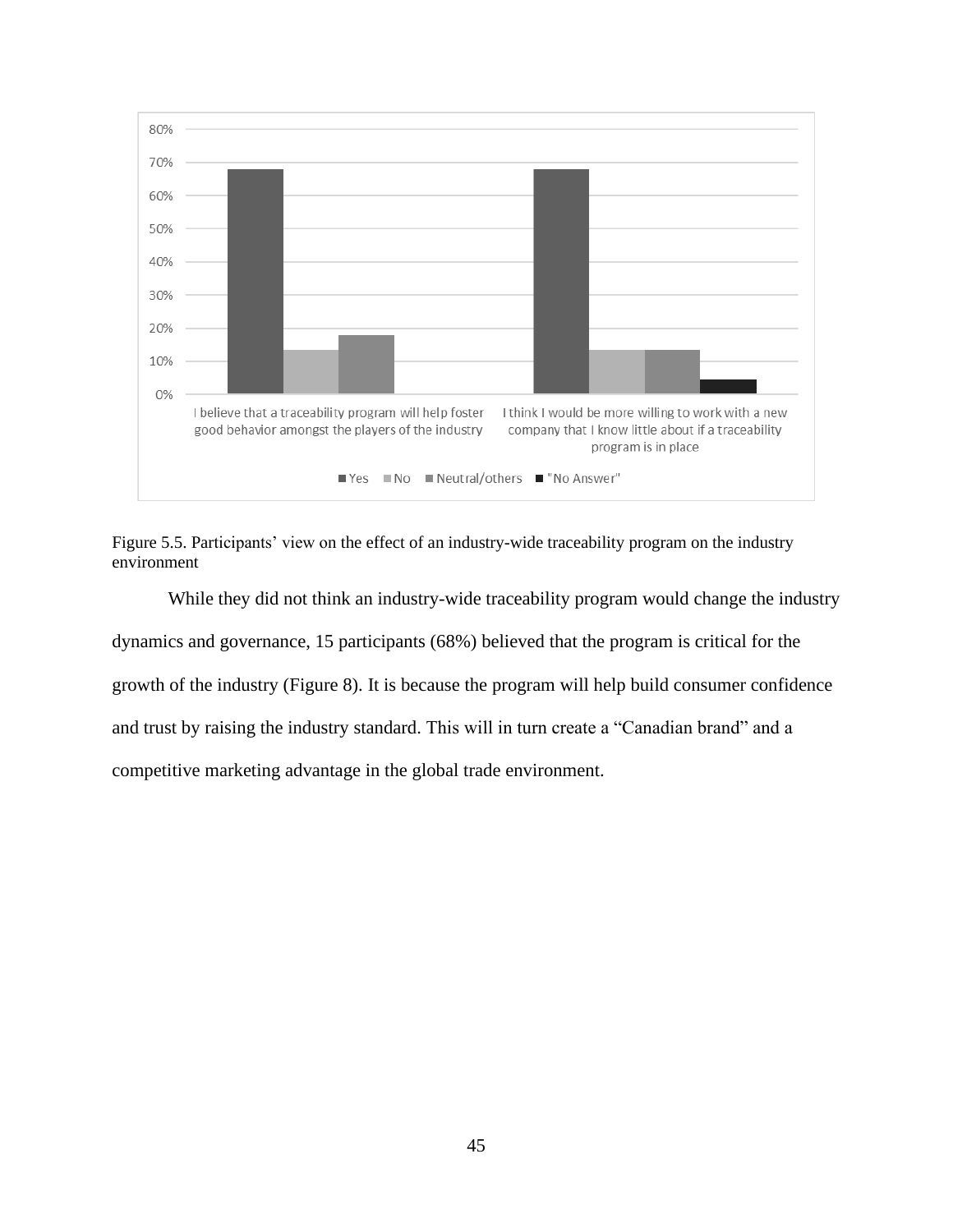

Figure 5.6. Participants' view on the importance of an industry-wide traceability program

#### *5.5 Cluster analysis*

Given that there is a split in opinion within the study group on their industry perception, a cluster analysis was performed to identify possible drivers behind their thought process. Based on their response on the question, "*I believe the current systems and regulations will help my business grow and prosper*", participants were divided into two groups – 1) optimists (those answered "yes",  $n = 8$ ) and 2) skeptics (those answered "no",  $n = 8$ ). While both groups believed they have influence on how decisions are made within the sector, the skeptics appeared to feel particularly less in control when it comes to their relationship with CHTA (Table 4). They also viewed both Health Canada and CHTA more critically and were less satisfied with the two organizations (Table 4). Predictably, skeptics were considerably more pessimistic about the future. Everyone in the optimist group expressed their optimism about the future of the industry, but less than 40% of individuals in the skeptics group felt the same way.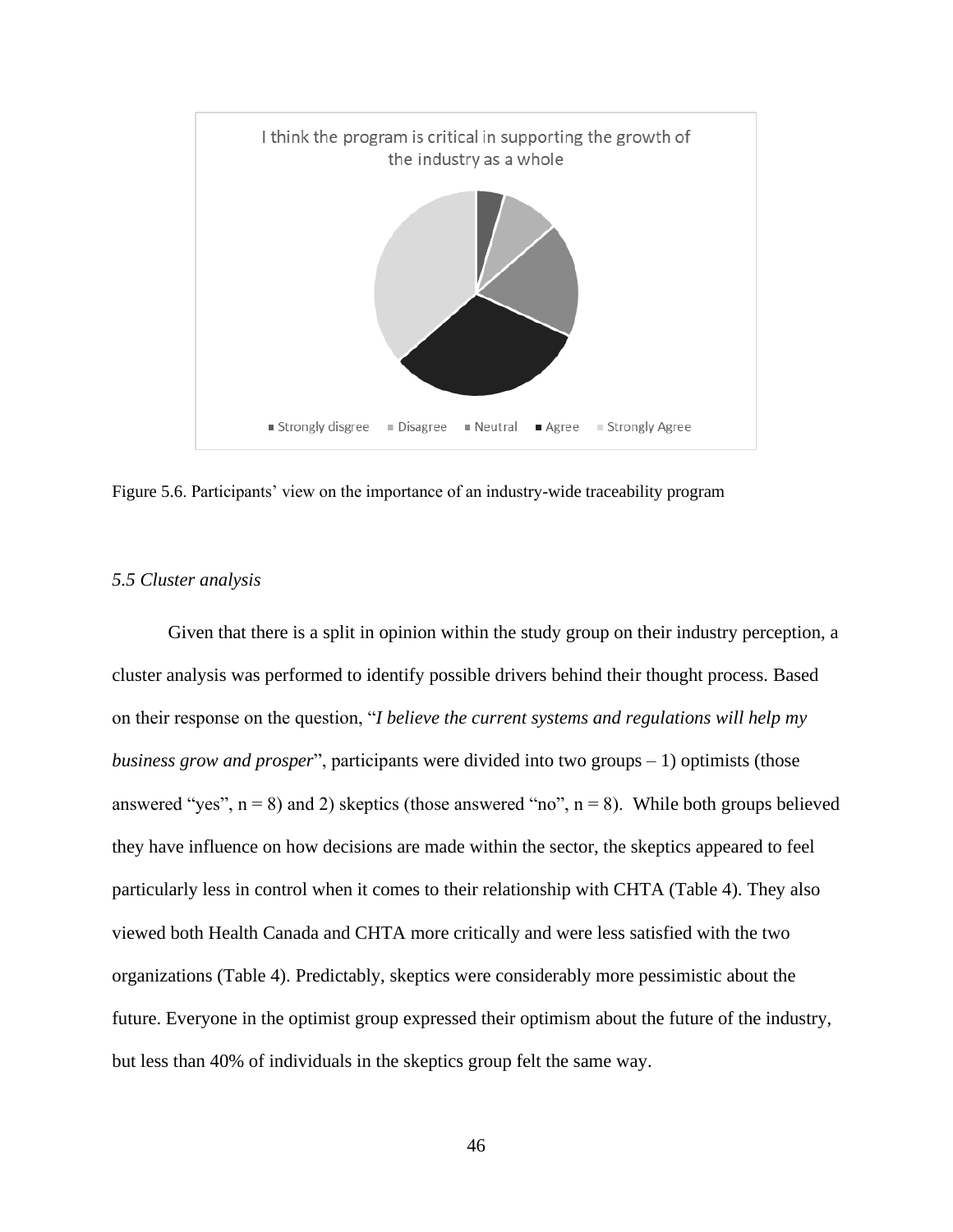| Relationship             | Organization         | <b>Optimists</b> | <b>Skeptics</b> | <b>Difference</b> |
|--------------------------|----------------------|------------------|-----------------|-------------------|
| indicator                |                      |                  |                 |                   |
| <b>Control mutuality</b> | <b>CHTA</b>          | 4.29             | 3.64            | 0.65              |
| <b>Dependability</b>     | <b>CHTA</b>          | 4.14             | 3.21            | 0.93              |
|                          | <b>Health Canada</b> | 3.29             | 2.79            | 0.5               |
| Competence               | <b>CHTA</b>          | $\overline{4}$   | 3               | 1                 |
|                          | <b>Health Canada</b> | $\overline{4}$   | $\overline{2}$  | 2                 |
| <b>Trust</b>             | <b>CHTA</b>          | 4.09             | 3.51            | 0.58              |
|                          | <b>Health Canada</b> | 3.34             | 2.94            | 0.40              |
| <b>Satisfaction</b>      | <b>CHTA</b>          | 4.57             | 3.86            | 0.71              |
|                          | <b>Health Canada</b> | 3.71             | 3.14            | 0.57              |

Table 5.3. Differences on existing trust and relationship quality indicators between optimists and skeptics. Composite scores are shown.

Comparing the two groups' perception and attitude towards an industry-wide traceability program yield a few notable observations (Table 6). First, the skeptics appeared to be less proficient with traceability technologies than the optimists. While both groups agreed that the traceability program would help foster good behavior within the industry, 75% of the individuals in the skeptics group are willing to work with new companies while only half of the individuals in the optimist group would do the same.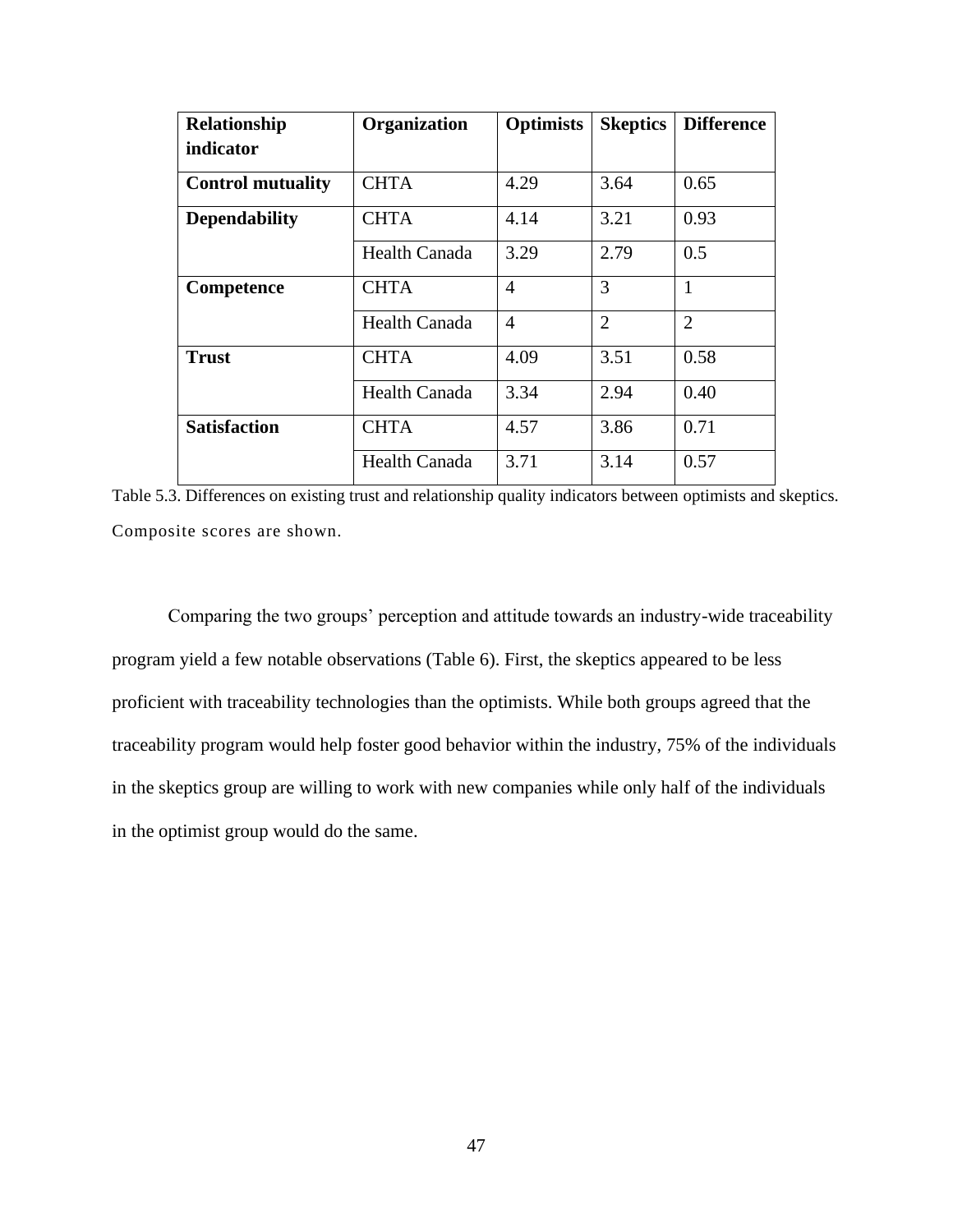| Question on traceability                                                                                                        | Optimists       | <b>Skeptics</b> |
|---------------------------------------------------------------------------------------------------------------------------------|-----------------|-----------------|
| Are you familiar with the technologies that<br>are involved in managing a traceability<br>program?                              | Median score: 4 | Median score: 2 |
| I think I will have more influence on the<br>decision-making process at the industry<br>level with the program                  | Yes: 25%        | Yes: $25%$      |
| I believe that a traceability program will<br>help foster good behavior amongst the<br>players of the industry                  | Median score: 4 | Median score: 4 |
| I think I would be more willing to work<br>with a new company that I know little<br>about if a traceability program is in place | Yes: 50%        | Yes: 75%        |
| I think the program is critical in supporting<br>the growth of the industry as a whole                                          | Median score: 4 | Median score: 4 |

Table 5.4. Differences in perception and attitudes towards a sector-wide traceability program between optimists and skeptics

Both groups felt that the traceability program would be beneficial to the industry but would do very little their overall industry influence (Table 5). However, the optimists believed that the program would facilitate better cooperation with the three national organizations (Table 7). On the other hand, the skeptics thought that the traceability program would ensure the three national organizations, especially CHTA, pay more attention to their opinions (Table 7).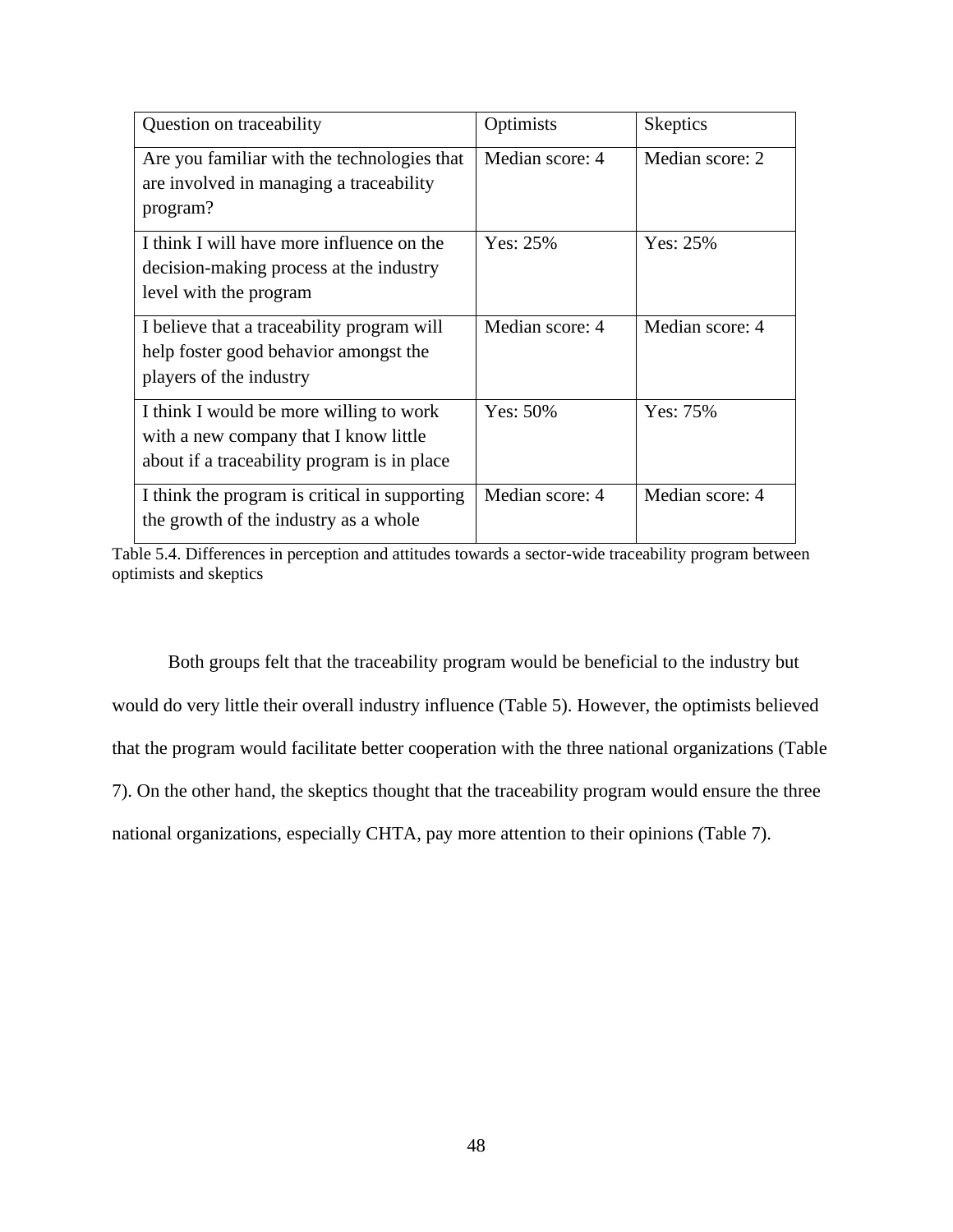| <b>Question on traceability</b>                                                | <b>Optimists' ranking</b> | <b>Skeptics' ranking</b> |
|--------------------------------------------------------------------------------|---------------------------|--------------------------|
| A traceability program will make sure                                          | CHTA: 2                   | CHTA: 5                  |
| (organization) to be more attentive to<br>opinions from people like me when it | CSGA: 2                   | CSGA: 4                  |
| comes to making important decisions                                            | Health Canada: 2          | Health Canada: 3         |
| I think (organization) will cooperate                                          | CHTA: 3                   | CHTA: 1                  |
| better with people like me if such a<br>program is in place                    | CSGA: 3:                  | CSGA: 1                  |
|                                                                                | Health Canada: 4          | Health Canada: 1         |

Table 5.5. Differences in the perceived effects of implementing an industry-wide traceability program on relationship indicators between optimists and skeptics.

Median scores are shown for the ranking.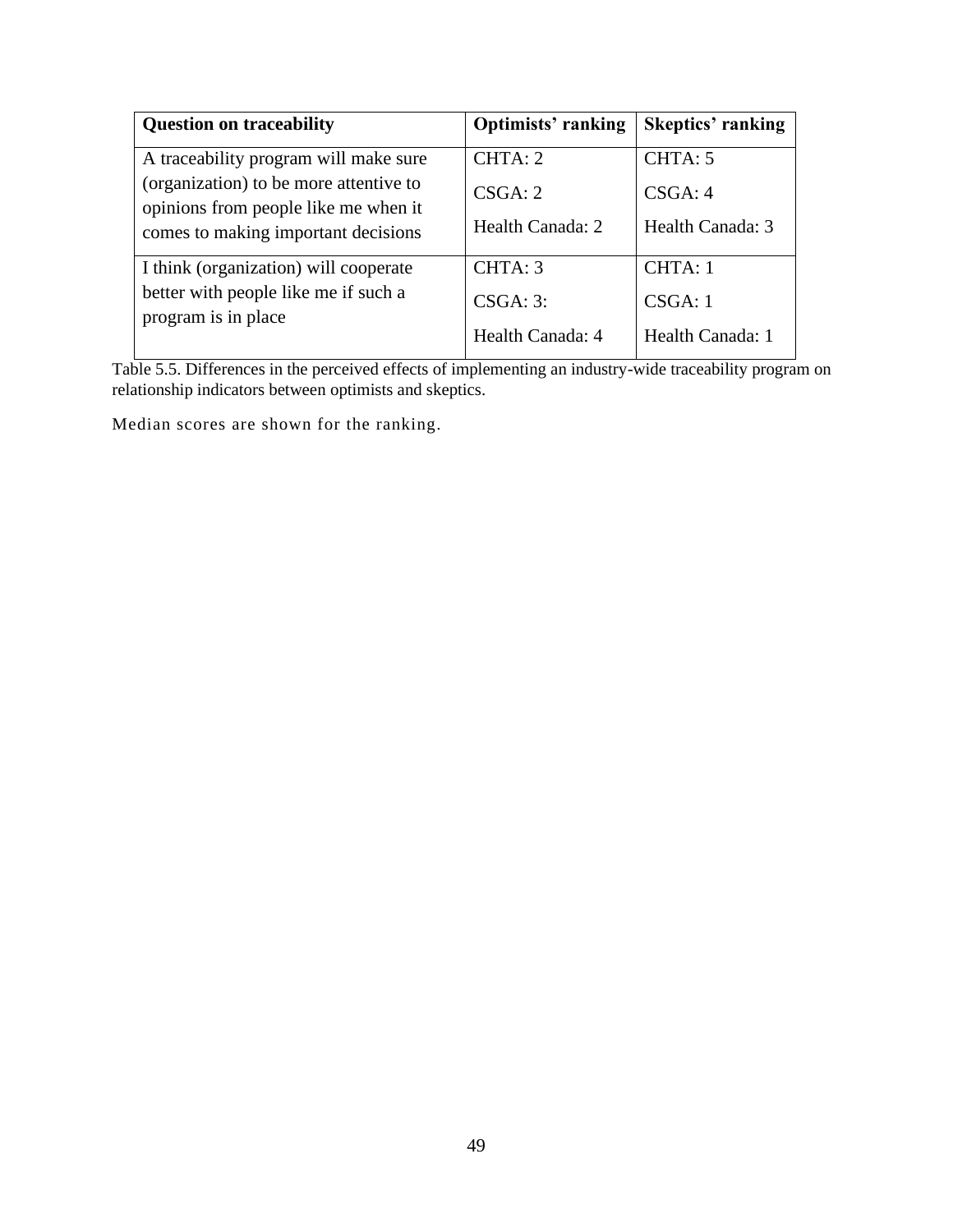# **6. Discussion**

## *6.1 The meaning of trust in agri-business*

All participants indicated that trust is fundamental in all aspects of their business operations. In line with Noorderhaven's (1992) definition, trust represents a willingness to commit in a transaction to this group of participants. Trust also means that all parties working together to ensure things come through and sharing the risk and rewards equitably. As one participant noted: "Trust is an understanding of … who you can count on at the end of the day."*<sup>4</sup>* Another asserted: "Risk is high in the agriculture sector and you need to make sure your partner is willing to ride the wave with you."*<sup>5</sup>*

Several participants explained trust from a contract (control) perspective. This supports Gallivan and Depledge's (2003) view that the two constructs only make sense when considered in relationship to the other. How they set up the contract reflects how much they trust the other party. If the other party is new or is not deemed as trustworthy, the contract will usually carry a higher upfront payment and/or involve a smaller volume of products. This observation somewhat aligns with the bridging concept (decision to act requires a combination of trust and control) as proposed by Christopher (2016). The level of trust is also partially dependent on the trustor (Moorman, Deshpandé, and Zaltman 1993), as two participants expressed that they insist on doing their own investigation about the trading partner and they would always rely on their gut feeling over what is being presented to them. The person's openness to risk was noted to be an important element of trust by Grunig and Huang (2000).

<sup>4</sup> Participant 2. Interview by author. February 2020.

<sup>5</sup> Participant 13. Interview by author. April 2020.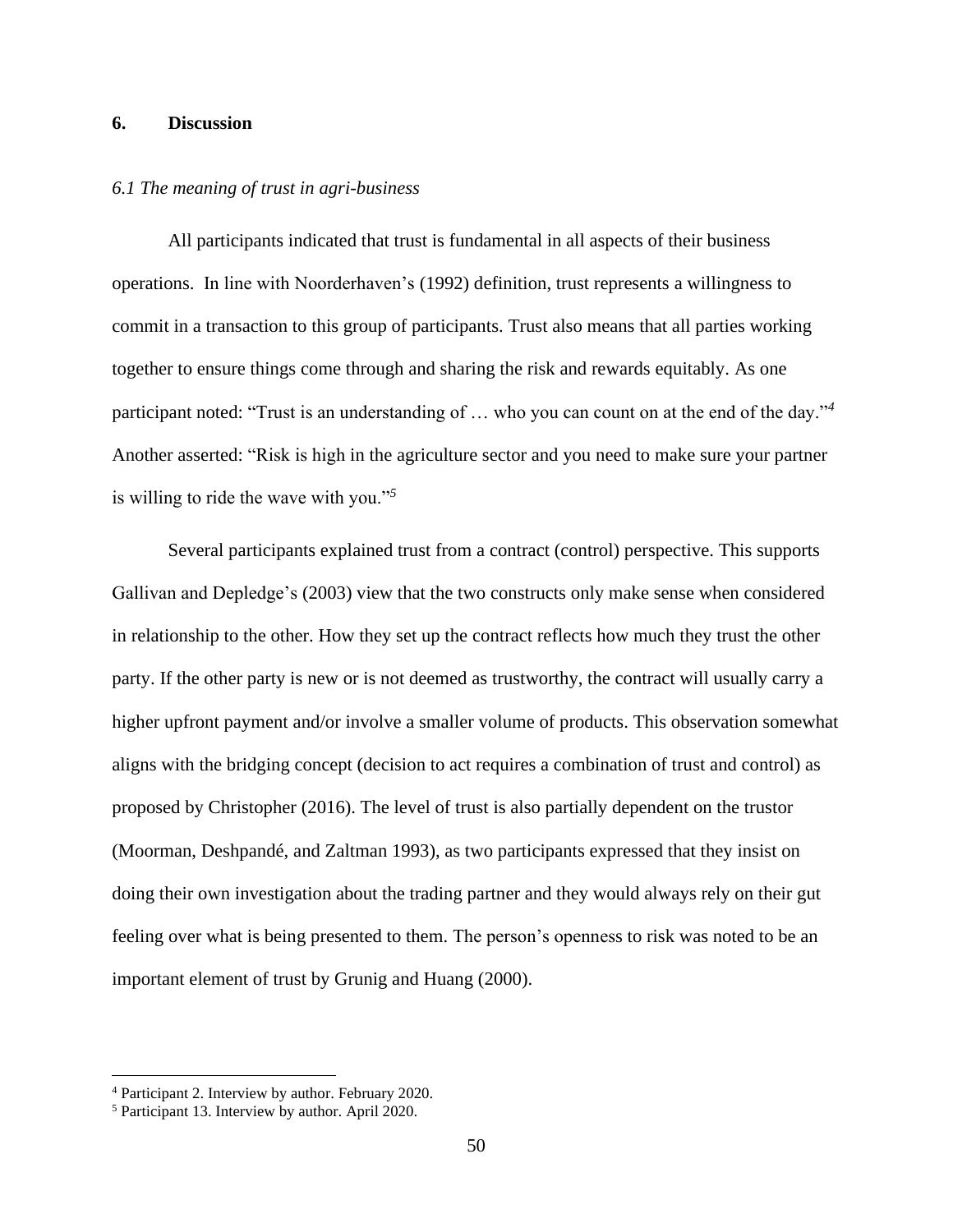Given the hemp industry is relatively small<sup>6</sup>, participants often referred to "previous industry experience" and "reputation" as a yardstick to measure the trustworthiness of the other business entity. Notably, study participants used the word "trust" and "good relationship" interchangeably and emphasized the need to gradually build trust/relationship over time. One participant summed up the general view well: "Trust is built over time and experience."*<sup>7</sup>*

To this group of participants, trust specifically refers to the knowledge-based trust coined by McKnight *et al.* (2011) and has a strong temporal aspect (Blomqvist 1997). Majority of the participants have been involved in the industry since its infancy, a network is inadvertently created based on relational norms and continuous reciprocal and mutually supportive actions (Powell 1990). Accordingly, new industry players, especially those joined for the cannabinoid market after 2018, are regarded with skepticism. As stated by Powell (1990), "when the diversity of participants increases, trust recedes, and so does the willingness to enter into long-term collaborations". Indeed, six participants pointed out that recent industry restructuring has brought down the level of trust in the industry environment. This echoed the early sentiment of industry informants as I was developing the questionnaire. One individual even claimed that trust simply does not exist when it comes to the LPs.

# *6.2 The trust-control nexus within the Canadian hemp industry*

Given the complexity of the hemp industry and its association with the marijuana industry, different business entity will have their own unique set of core business relationships. The research study specifically selected three organizations because of their extensive

<sup>6</sup> According to a CHTA presentation made in spring 2020, there were 500 members from 9 provinces in 2018.

<sup>7</sup> Participant 5. Interview by author. March 2020.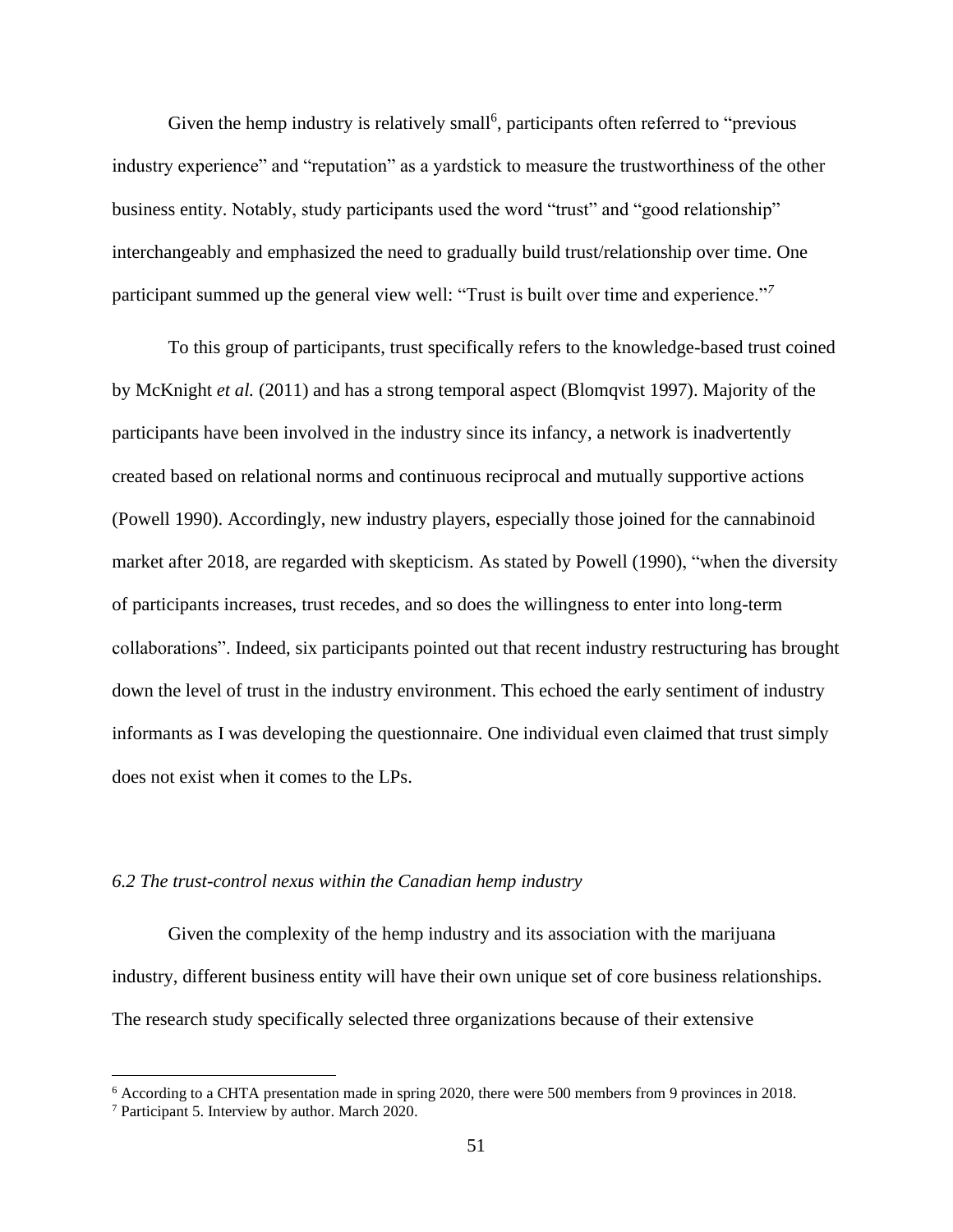involvement throughout the industry supply chain – Health Canada and CSGA for their regulatory responsibility, and CHTA for its role as the national industry association. As well, given their national mandate, these organizations could take on the lead role in implementing an industry-wide traceability program.

Overall, CHTA was regarded highly by the study group with the lowest score of 3.7 on the competence element. Several participants opined that, CHTA has good intentions but does not have sufficient resources to act on its deliverables. To address the issue, a group of industry stakeholders applied to the Farm Products Council to establish a national check-off program to fund hemp research and market promotion activities in 2018. The new agency will be distinct from CHTA but is expected to work closely with CHTA during the early stages (Johnson 2018).

CHTA scored the highest in the control mutuality attribute followed by CSGA then Health Canada. The ranking is predictable because most of the participants either have been or are currently involved in the CHTA functions, and a few collaborated or are collaborating with CSGA on other endeavors. The control mutuality score with Health Canada is lowest of all  $(2.45)$ .

Though some participants acknowledged that there have been some improvements within Health Canada over the recent years, the relationship remains to be a "love-hate" one with little reciprocity. As a government department, Health Canada is either viewed to "*have the power to*  do whatever they want"<sup>8</sup> or as "a messenger who only delivers the final message from above"<sup>9</sup>. Many respondents did not feel their opinions are being taken into consideration by Health Canada. A sense of detachment might be one of the reasons why few people considered the

<sup>8</sup> Participant 11. Interview by author. March 2020.

<sup>9</sup> Participant 5. Interview by author. March 2020.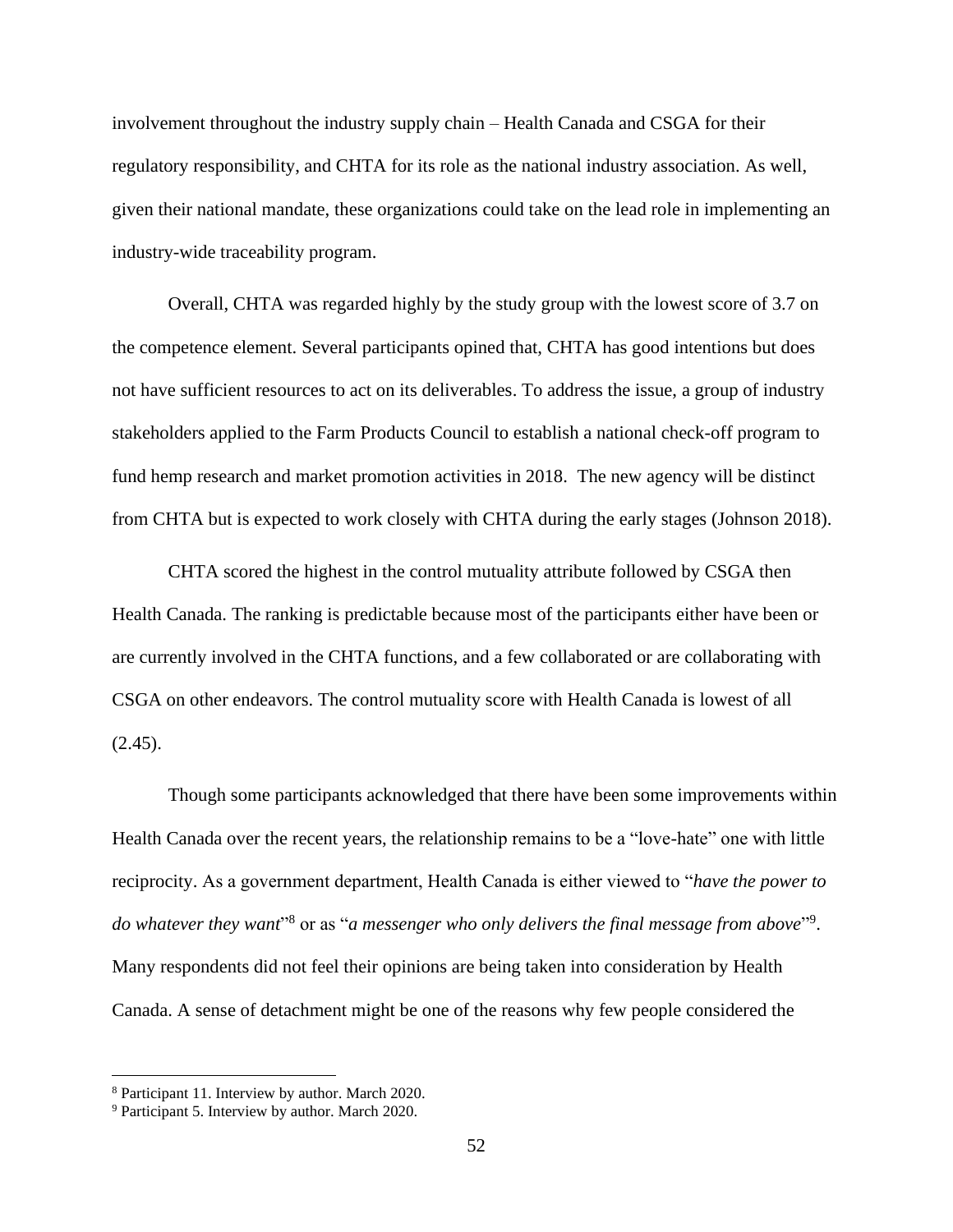CTLS as a traceability tool. When being asked about their overall satisfaction with the organization, 5 individuals gave a positive rating  $(>= 3)$  with a caveat that "the relationship is good because it has to". One participant responded to the satisfaction question by first offering the following analogy:

"If (the situation) give(s) you a lemon, you look up a recipe for a lemonade."*<sup>10</sup>*

The findings with CSGA are peculiar. Given the mandatory requirement to use certified seeds, it was assumed that most industry stakeholders will have a relationship with the organization. Curiously, while most respondents unreservedly commended the certified seed system when CSGA was mentioned, a portion of participants  $(13 - 30\%$  depending on the question) declined to give a rating citing a lack of direct experience with the organization. These people either do not consider seed as part of their business activity or they rely on their certified seed grower contact to handle the seed side of their business. Remarkably, even those who work with CSGA regularly are also unaware of the Seed Synergy Initiative and their traceability undertakings. Geographical distance may be at play here since most participants are based in Western Canada and they may be oblivious to developments that are taking place primarily in Ontario. The craft beer traceability program was only announced towards the end of the study period (July 2020).

Our cluster analysis signaled an association between relationship quality and industry perception. Those who were unhappy with the current system and regulations (the skeptics) tended to be more judgmental towards CHTA and Health Canada. We noticed half of the skeptics group never take part in CHTA activities and three of them have less than 5 years of

<sup>10</sup> Participant 22. Interview by author. July 2020.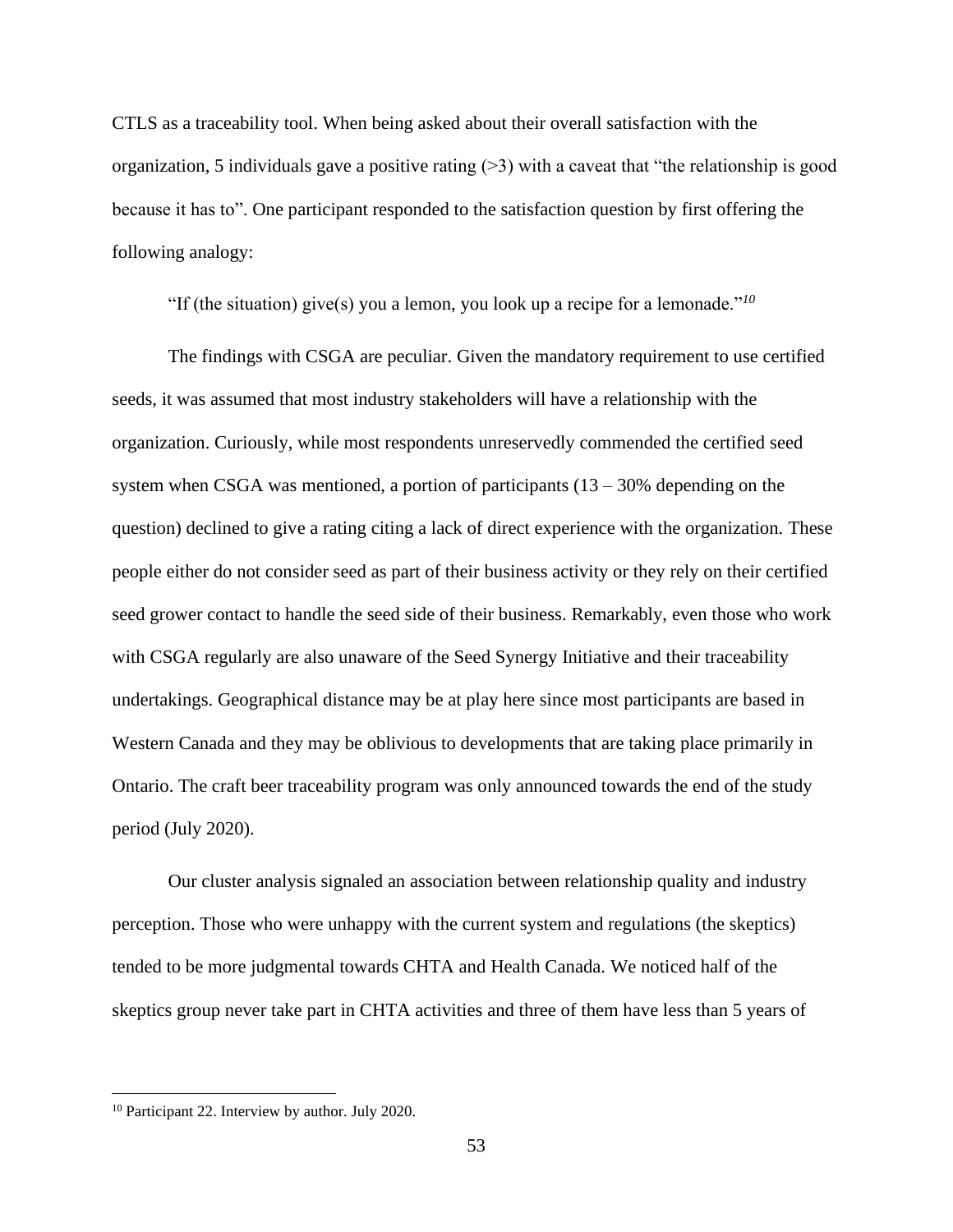experience. The optimist group, on the other hand, consists of only two individuals who have never been involved in various CHTA committees and only one with less than 5 years of experience. This led us to believe that the skeptics group's anxiety and criticism are primarily contributed by their relative inexperience within the industry. Given that trust for this group of participants refers to the knowledge-based trust, it is reasonable for these individuals to remain cynical towards other industry players.

We are not able to draw any conclusions on whether implementing an industry-wide traceability program would change the relationship quality of any of the three national organizations. This is partly because the "industry-wide traceability" interpretation varies greatly from one respondent to another. Some considered current rules and regulations to be a type of traceability and believed that adding another computer program would only add to the existing bureaucratic hurdle. Those envisioned a program that will enhance data sharing within the industry had a slightly better appreciation of how information could moderate their relationship quality. Given half of the respondents claimed they are proficient with traceability technologies, we are unable to establish a correlation between technology proficiency and perception of the technology's utility in terms of relationship quality. We speculate that replacing "industry-wide traceability" with "blockchain" would likely prompt an even more significant divergence of opinions.

Regardless of their interpretation of "industry-wide traceability" and their satisfaction level with the organizations, majority of the respondents still believe their existing relationships provide them with more value than a traceability program would. To this group of participants, traceability program is simply a tool that has some potential to improve information quality and flow.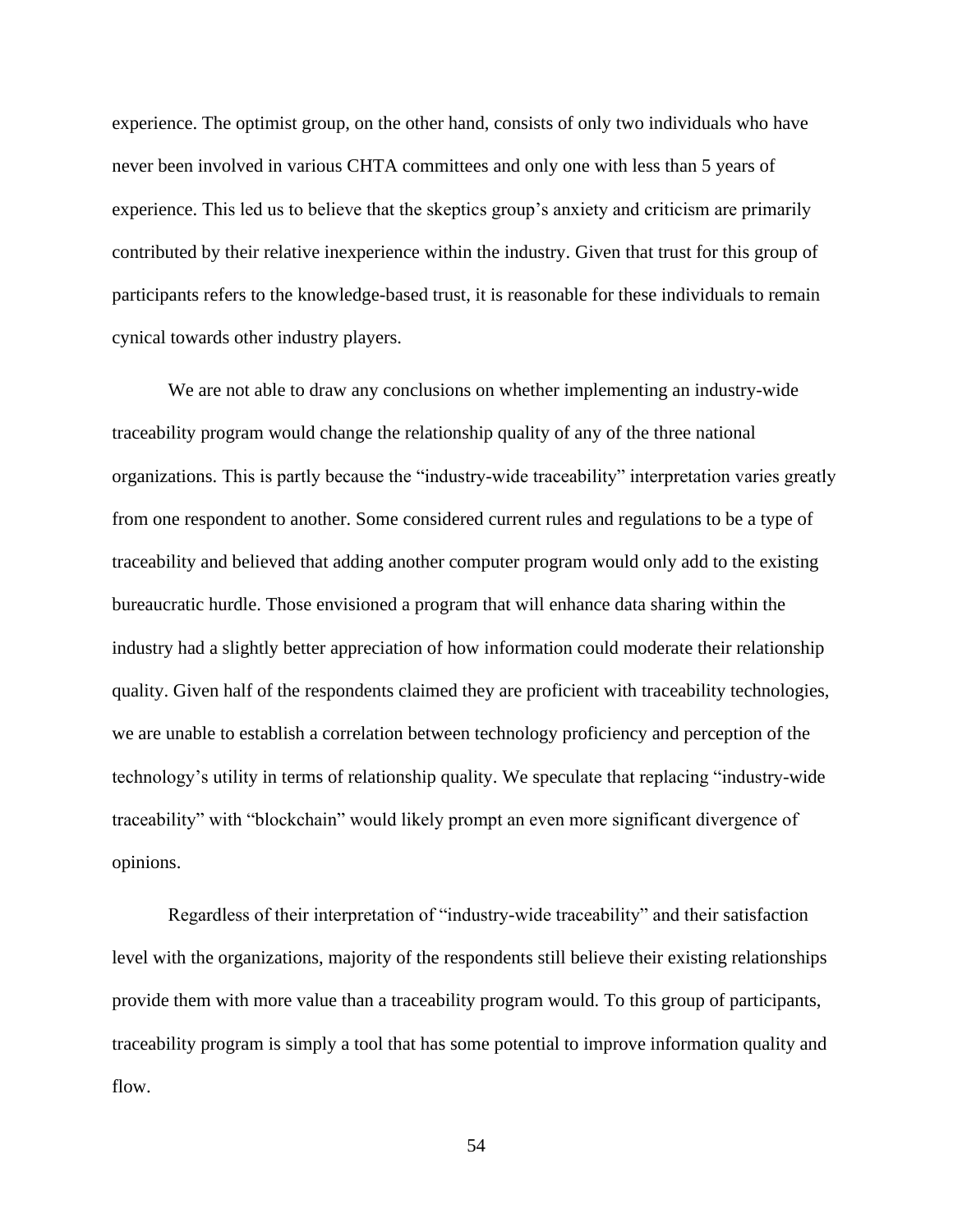#### *6.3 The implications of an industry-wide traceability system*

It has been recognized that relational governance and IT-enabled virtual integration are two important mechanisms for governing interfirm relationship, with the former focusing on the relationship aspect and the latter on the technology aspect (Wang and Wei 2007). But several researchers have proposed an ISIO (i.e., a bundle of IT technologies) could modify relational risk and influence business alliance outcome. An ISIO could be used as a collaborative platform to reinforce trust and promote relationship building, or as a monitoring platform to exercise better control in the electronic partnerships (Gallivan and Depledge 2003; Wang and Wei 2007). In this research, we wanted to discover whether an industry-wide traceability system, as an ISIO, would be deemed as a trust-building mechanism or a control mechanism by the hemp industry stakeholders.

To this group of industry stakeholders, an industry-wide traceability program is not expected to have much impact on the current industry dynamics and their industry influence. In fact, 10 participants expressed they did not see how traceability can be related to industry influence. However, many of them see that the industry-wide traceability program has an outward-facing function - to build consumer's trust and confidence through raising the industry standard. Our findings implicated that the program would serve both as a trust-building and as a controlling mechanism. The program could strengthen one's control over a business transaction because supporting documentations will be readily available to hold the other party accountable when things go wrong ("output control"). Participants also noted that the program could enhance the credibility of all the industry players ("competence trust" as remarked by McKnight et al. 2011; Holtgrave, Nienaber, and Ferreira 2017; Grunig and Huang 2000). They opined that the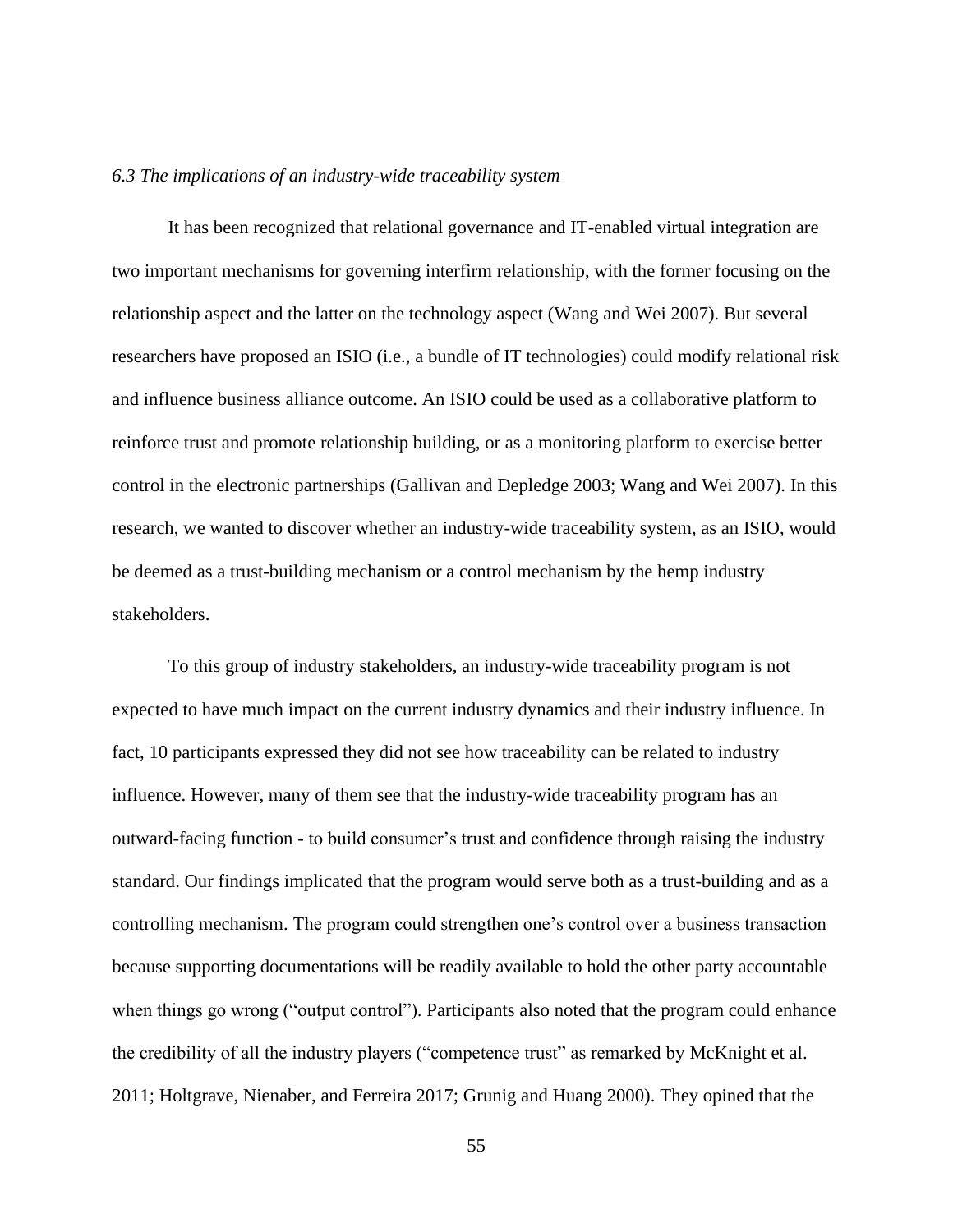industry would benefit by working in a more transparent environment and from a better body of information, but human relationships and active participation in industry activities remain most critical when building trust and advancing business goals in this industry. One participant's comment summed up our findings well: "A traceability program could potentially provide more accurate data to inform decision making. Whether people will make that decision is another matter."*<sup>11</sup>*

When the participants were divided into two groups based on their industry perception, we noted that the optimists felt the traceability program would improve cooperation, while the skeptics believed the program would make the organizations (especially CHTA and Health Canada) more attentive to their opinions. Interestingly, despite their cynicism towards existing organizations, skeptics appeared to be more willing to work with new companies if an industrywide traceability program is in place. We believe that the "time in industry" factor is again at play here. While both sides put their faith in the program's ability to provide better evidence, new entrants are looking for validation while old-timers are looking for incremental bargaining power. Old-timers would also have tried-and-true marketing channels and hence be less inclined (or motivated) to work with new companies.

While study participants were generally in favor of implementing an industry-wide traceability program, they cautioned that the program success is highly contingent on how it is being implemented. An augmented traceability program will inevitably lead to more reporting requirements which could make hemp an even less appealing crop to get into. As Williamson (1993) warned, stronger environmental safeguards are not always better because they could make the business environment oppressive and even dysfunctional. For this group of

<sup>&</sup>lt;sup>11</sup> Participant 15. Interview by author. April 2020.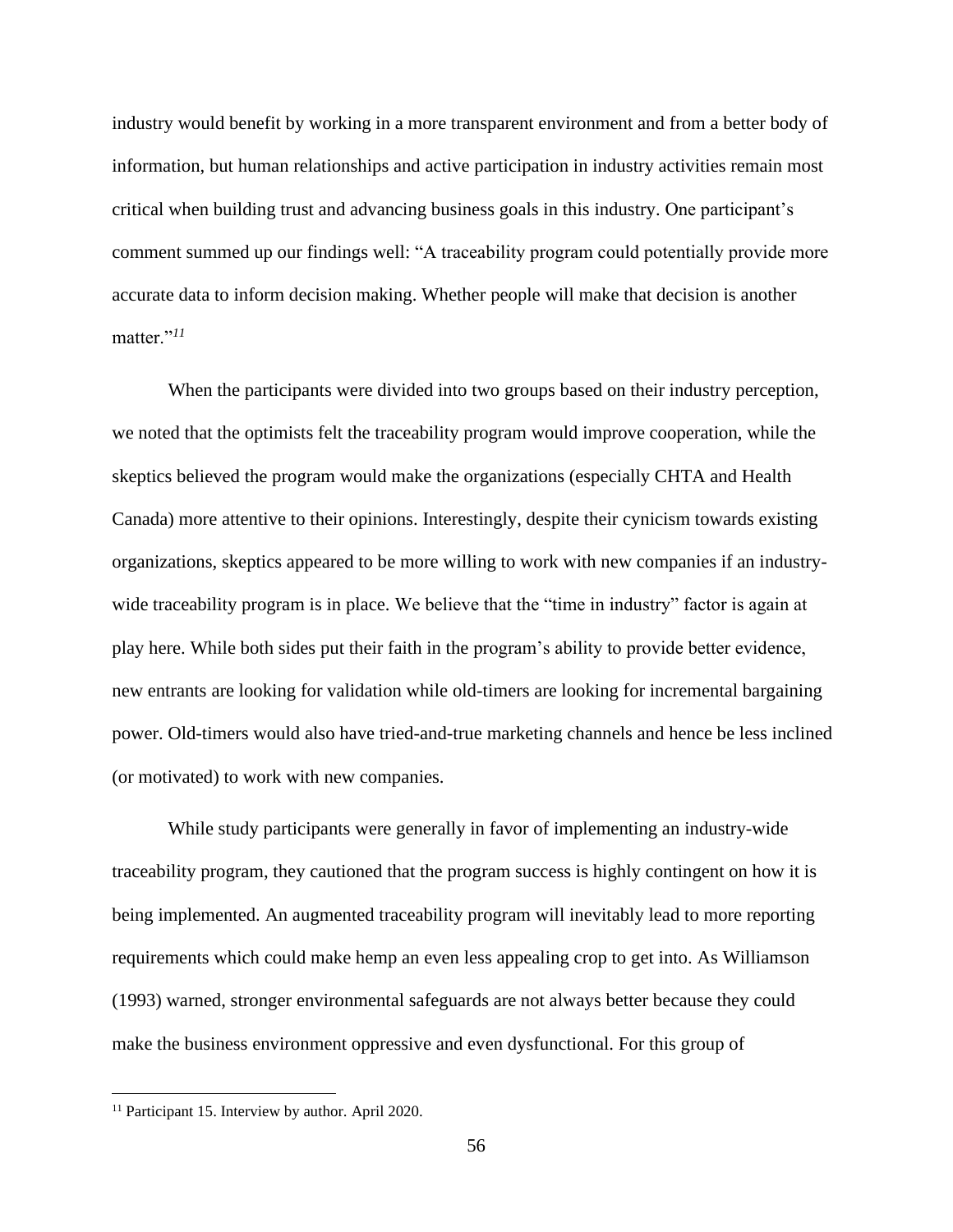participants, the program could exacerbate the power imbalance within the industry since established industry players would have better resources to handle traceability obligations. There is a concern that decisions would be shifted even further towards the big players' favor because of their large sales volume. This is partly reflected by the skeptics' disapproval on the program's ability to improve cooperativeness of the three national organizations (Table 5). Depending on the technical complexity, some worried that the program will create a technological barrier that will put some farmers in a disadvantage. Another increase in the cost of business could be the last straw that drives the small players out of business. Worse yet, some players may decide to move their business to the legacy market which defeats one of the original intents of implementing a traceability program.

Participants who were cynical about the industry-wide traceability concept argued that traceability would only ever be as successful as its accompanying enforcement mechanism. These individuals pointed to the persistence of the legacy cannabis market despite recent efforts in regulatory modernization, and technology alone will not solve this issue:

"Traceability cannot cover everything because illicit stuff is meant not to be traceable."*<sup>12</sup>* Another observed:

"Nothing in life is perfect. Some people will always find a loophole… (compliance) is dependent on how cumbersome the (traceability) program is."*<sup>13</sup>*

Others agreed:

<sup>&</sup>lt;sup>12</sup> Participant 8. Interview by author. March 2020.

<sup>&</sup>lt;sup>13</sup> Participant 20. Interview by author. April 2020.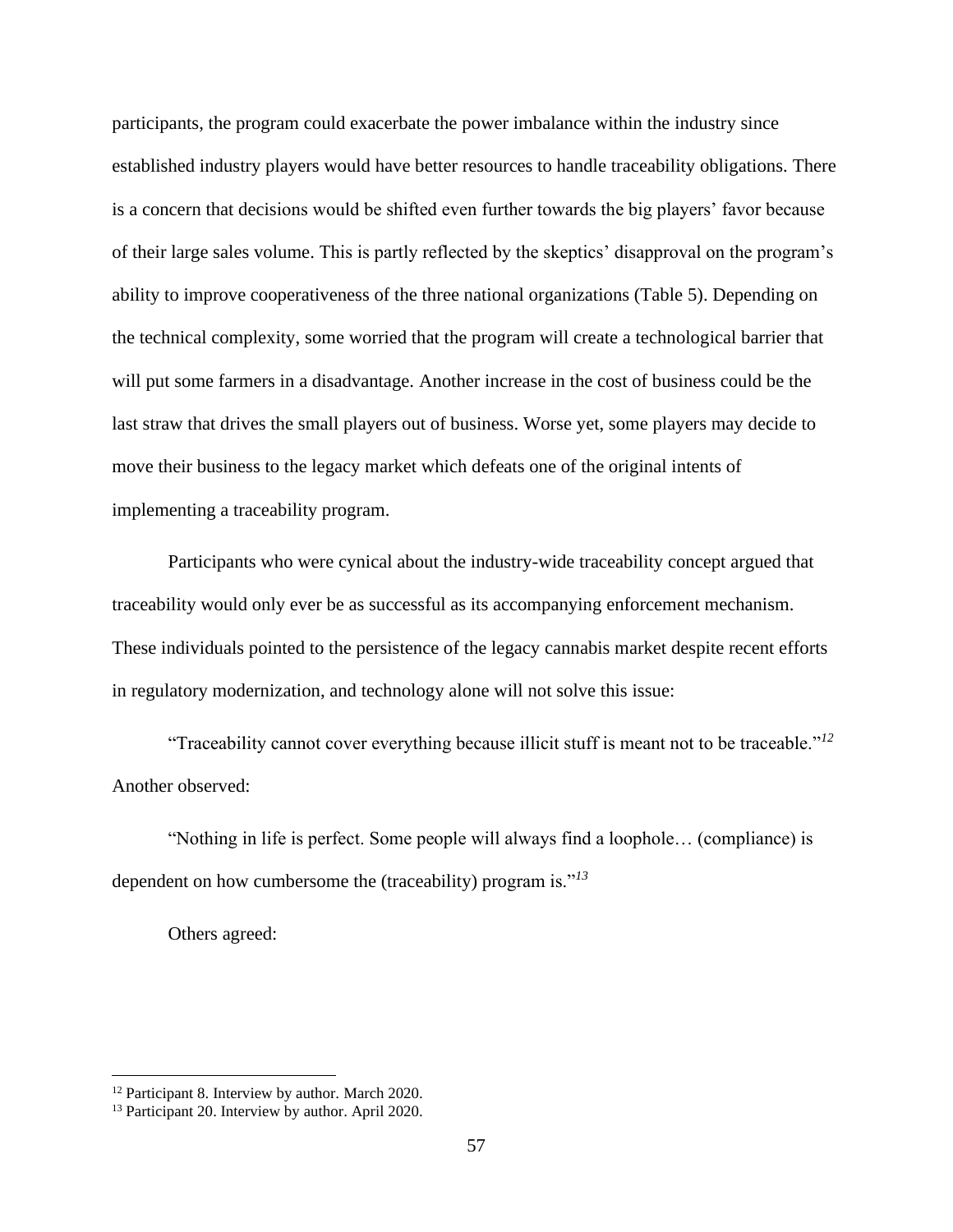"If there is a political will to enforce compliance… then things will change. There needs to be jail time or criminal charges, but right now there is none."*<sup>14</sup>*

Institution(s) in charge of the implementation process could also play a role in influencing the program outcome. The study did not seek out participants' opinion on who should be responsible for the hemp traceability initiative, but we made two noteworthy observations on that front. First, rules and regulations (as administered by Health Canada) were viewed as a type of a traceability, but it appeared that CTLS was not viewed as one. Second, even before they answered the questions associated with hemp traceability, few respondents claimed that Health Canada would refuse to participate in the process which renders the idea useless. One of them attributed their response to their previous experience with the CTLS:

"Health Canada developed this technology platform (CTLS) and asked the industry to use it without seeking any inputs (prior to implementation). Everyone absolutely hates it … it takes a lot of time to finally come around and understand the rationale…"*<sup>15</sup>*

The notion of "stakeholders' active participation" was mentioned again in this part of the survey. For the program to generate business value, study participants strongly recommended the traceability implementation team to consult extensively and avoid letting technology developers dictate the development process. One opined that: "Technology developers who are not familiar with the industry often produce a product that does not work well with the industry.<sup>"16</sup>

*6.4 Is blockchain just a paperless tiger?*

<sup>&</sup>lt;sup>14</sup> Participant 22. Interview by author. July 2020.

<sup>&</sup>lt;sup>15</sup> Participant 1. Interview by author. February 2020.

<sup>16</sup> Participant 13. Interview by author. April 2020.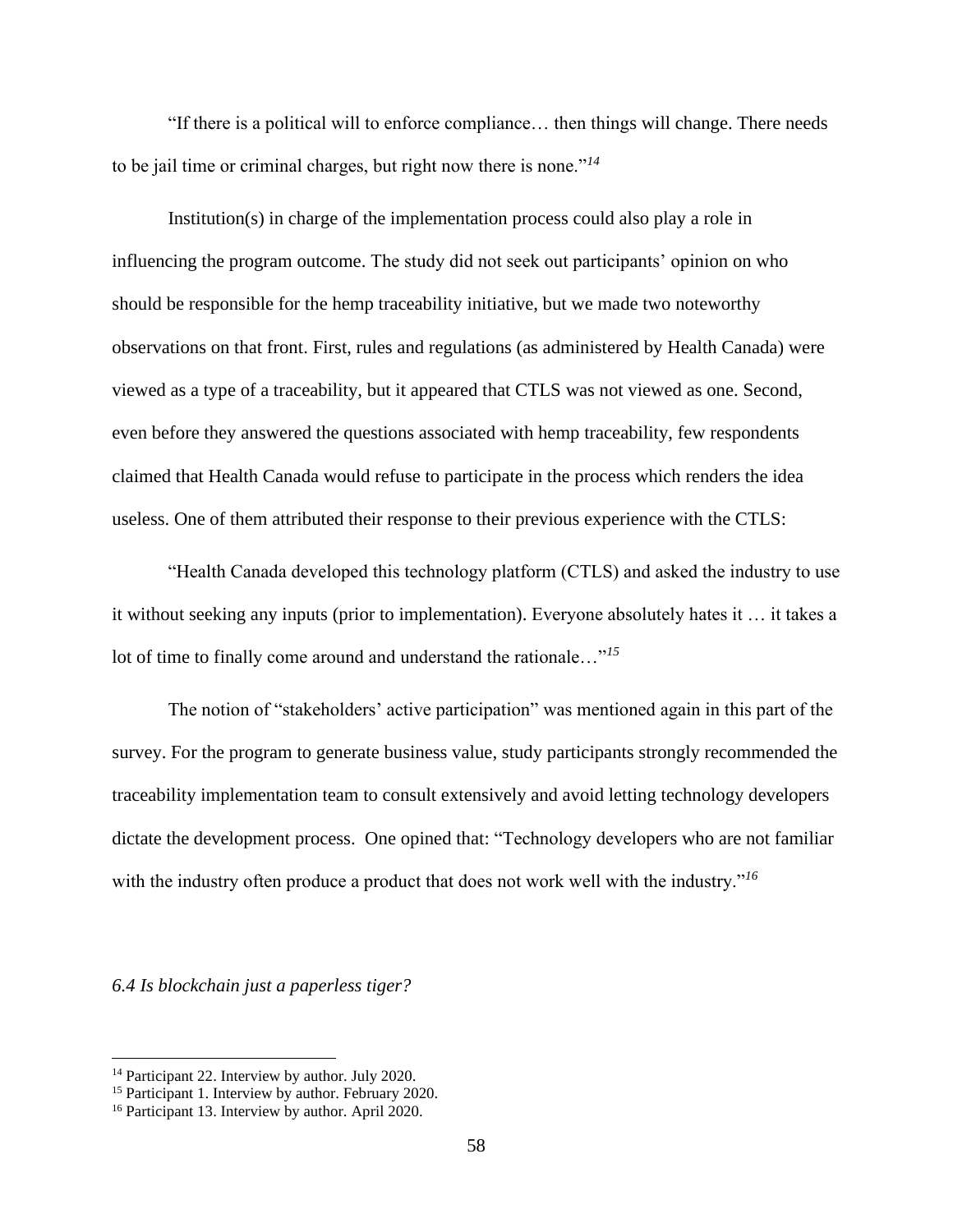Study results confirmed our initial speculation that most stakeholders within the hemp industry know very little about blockchain. Most of the study participants considered blockchain as a buzzword. While the concept sounds attractive, they believed the technology is either going to be too expensive or too complicated to be relevant. One participant lamented the following when being asked about their impression towards blockchain: "Everyone is trying to use blockchain to solve some problems."*<sup>17</sup>*

Curiously, few individuals who felt they had the technical expertise to comment on blockchain were also not in favor of the use of blockchain in hemp traceability. They acknowledged blockchain has some appeals because of its potential price transparency, data automation capability, and smart contract function. However, they reckoned blockchain proponents are too obsessed with the technology and its initial promise to bother understanding the problems that needed to be solved. In food supply chains, blockchain's most compelling value is its data integrity and secure transaction channels. A blockchain-backed traceability system will therefore require a robust data standard and coordinated transactions across the supply chain. CHTA has been working on establishing both domestic and international standards for all hemp food products (ASTM International 2018), which could serve as a first step to support business-to-business traceability beyond the seed level.

In 2018, the McKinsey digital group assessed the strategic business value of blockchain to major industries. Their analysis revealed that blockchain could have a very high impact to the most industries, but feasibility to scale is an issue partly because of the difficulty in resolving the "coopetition paradox" (Carson et al. 2018; Dagnino and Padula 2002; Raza-Ullah, Bengtsson, and Kock 2014). Similarly, Behnke and Janssen (2020) also identified "having a joint platform

<sup>&</sup>lt;sup>17</sup> Participant 14. Interview by author. April 2020.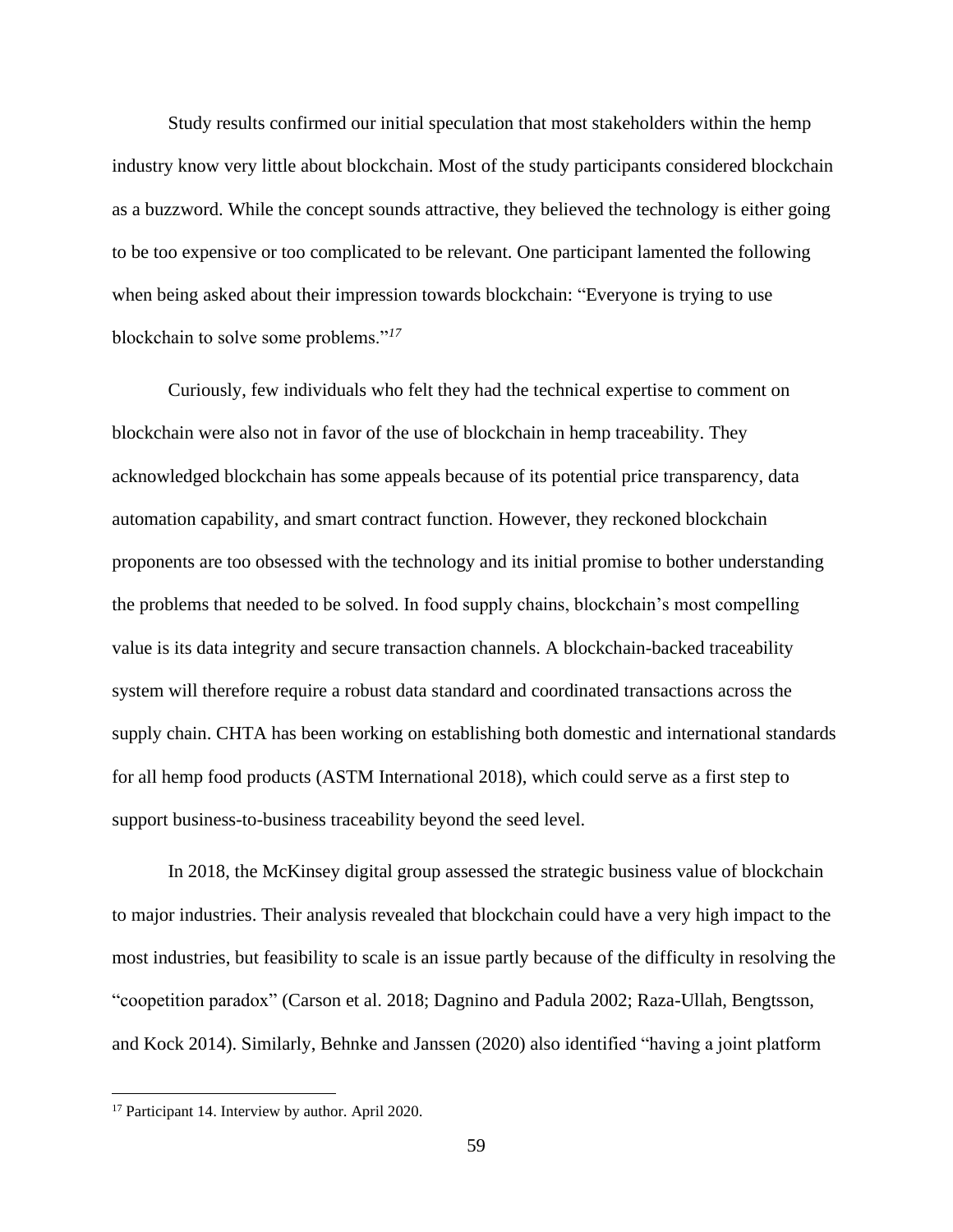and independent governance" as one of the key boundary conditions before blockchain can be used. Coordination complexity increases along with the network size, so the biggest challenge to a successful blockchain implementation is properly aligning the incentives of all the players and reaching a consensus on how the system and data will be led and managed. This view was echoed by Seebacher and Schüritz (2019), who identified compatibility of business and social structures, trust, and missing goal alignments as some of the key implementation barriers for blockchain technology. From this perspective, it seems that blockchain is merely highlighting the magnitude of an age-old organizational puzzle rather than solving it.

Given that the technology has generated a lot of hype and continues to evolve very rapidly, it is imperative to clearly articulate what the use cases are and what specific business problems the technology is looking to address (Carson et al. 2018; Seppälä 2016; Treiblmaier 2018). More critical and impartial assessments are also warranted to assess the technology's potentials and limitations (Carson et al. 2018; Treiblmaier 2018). Any industry looking to explore blockchain opportunities should find a way to bring together both industry and blockchain expertise (Seppälä 2016).

One of the key insights submitted by McKinsey Digital's team is that blockchain does not have to be a disintermediator to generate value. While this finding may encourage sector-wide adoption, one may question whether blockchain can deliver one of its initial promises – the ability to engage in a transaction without any intermediacy. Zamani and Gialis (2018) predicted a three-staged outcome when implementing decentralization-based technologies such as blockchain – disintermediation, reintermediation, and cyber-mediation. Complete disintermediation is unlikely. Instead, new types of intermediary will emerge in which traditional intermediaries transform themselves and find previously unthinkable roles to play in mediating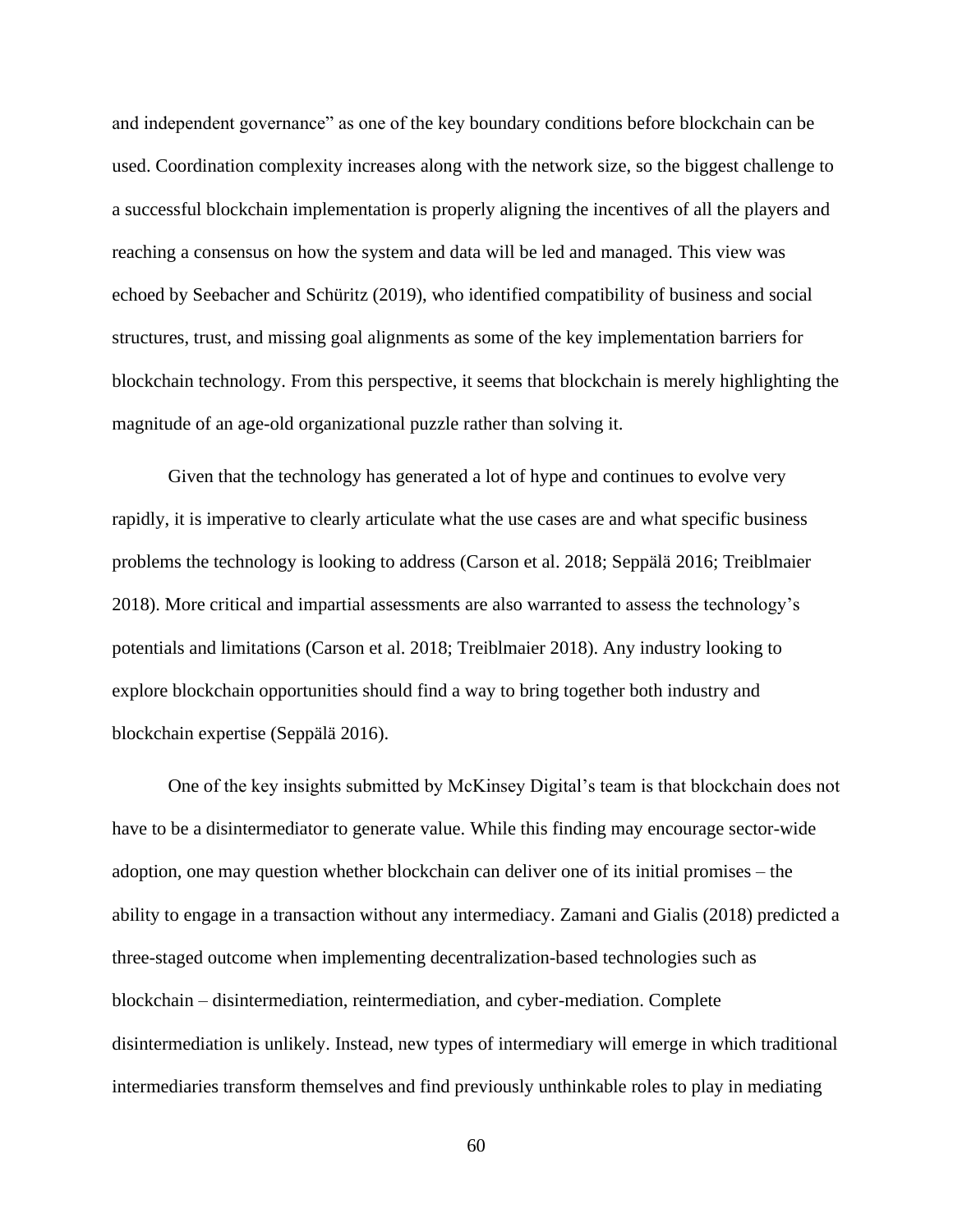blockchain-based economic transactions". A group of researchers is currently evaluating the technology's disintermediation potential using several business case studies in Taiwan (Chiu and Shang 2019). Their preliminary findings suggested that intermediaries still operate in the new environment and the old system still co-exists with blockchain systems. Nevertheless, companies are still able to benefit as the technology solves some organizational issues and enhances transparency of data management (Chiu and Shang 2019). A major challenge for wider adoption continues to be the lack of public awareness and knowledge about the technology.

### *6.5 The path forward – chicken or egg first?*

Blockchain invention is founded on the ideal that trust is to be established by decentralized consensus and code rather than a central authority and intermediaries, but a growing body of evidence signals that the technology would more likely trigger reintermediation. The roles of traditional intermediaries may be reduced, but they will continue to operate even in a blockchain-based system. Our study participants shared similar sentiment that a technology platform will not replace their relationship with an institution – even the one with Health Canada.

How would an industry sector move along with rapid digital innovation, rising demand for transparency and quality assurance, and highly volatile market conditions? A sound governance framework seems to be the key to navigate through the muddy water. Both academic and corporate analysts suggested the development of a consortium within business sectors with the support from a regulatory body or a government institution (Behnke and Janssen 2020; Carson et al. 2018). With CSGA's technical expertise in implementing blockchain technologies in the Canadian agri-food sector, CHTA's knowledge of the hemp industry, and their good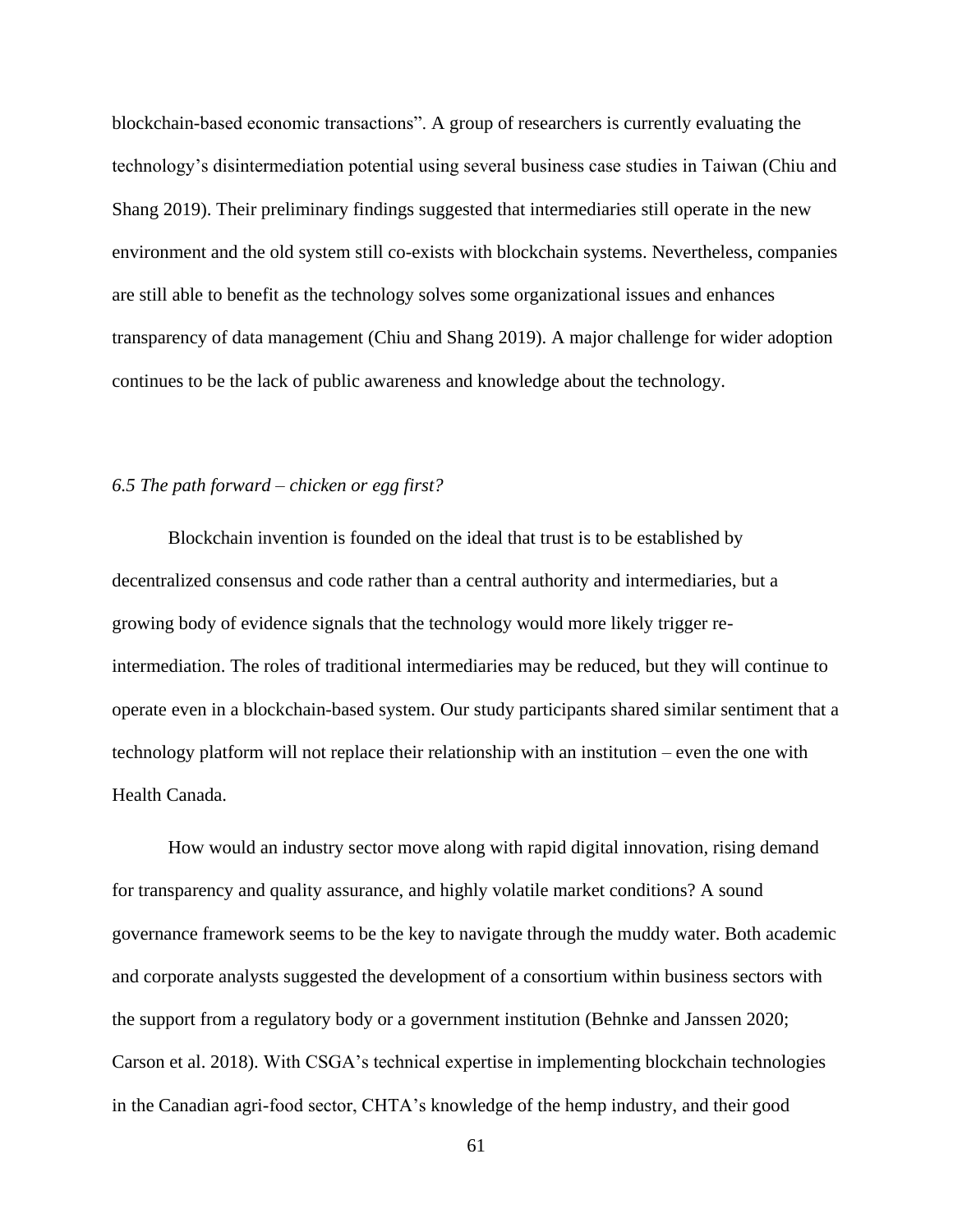reputations (as per this study's result), a partnership between CHTA and CSGA could be a potential path forward. Health Canada could serve as a review body to ensure records generated by the traceability program will meet regulatory requirements. Lessons learned from the tofu and craft beer traceability development projects could provide great insights, but extensive education and public awareness efforts will be the priority to ensure industry stakeholders have sufficient digital literacy to participate in the discussion. The industry needs to first identify the "pain point(s)" (Carson et al. 2018) that would require blockchain technology to tackle.

In a blockchain transformation, Zamani and Giaglis (2018) proposed that one of the new intermediary roles will be the business provider that offers blockchain as a service. The relationship dynamics will inescapably shift within a new system. From an academic research perspective, we cannot help but ponder upon these questions – How do we classify this new intermediary role? What is the trusting object when blockchain and the "blockchain service provider" are concerned? Fundamentally, blockchain is a digital ledger where transaction records are added into the system and validated using a specific consensus protocol. Once established, a blockchain system may enable a "trust-less" business environment. However, the process will involve commitment and coordinated actions from the stakeholders. In other words, a "trust-less" setting would still require trust, which "comes down to the human beings (that are) involved."<sup>18</sup>

<sup>18</sup> Participant 18. Interview by author, April 2020.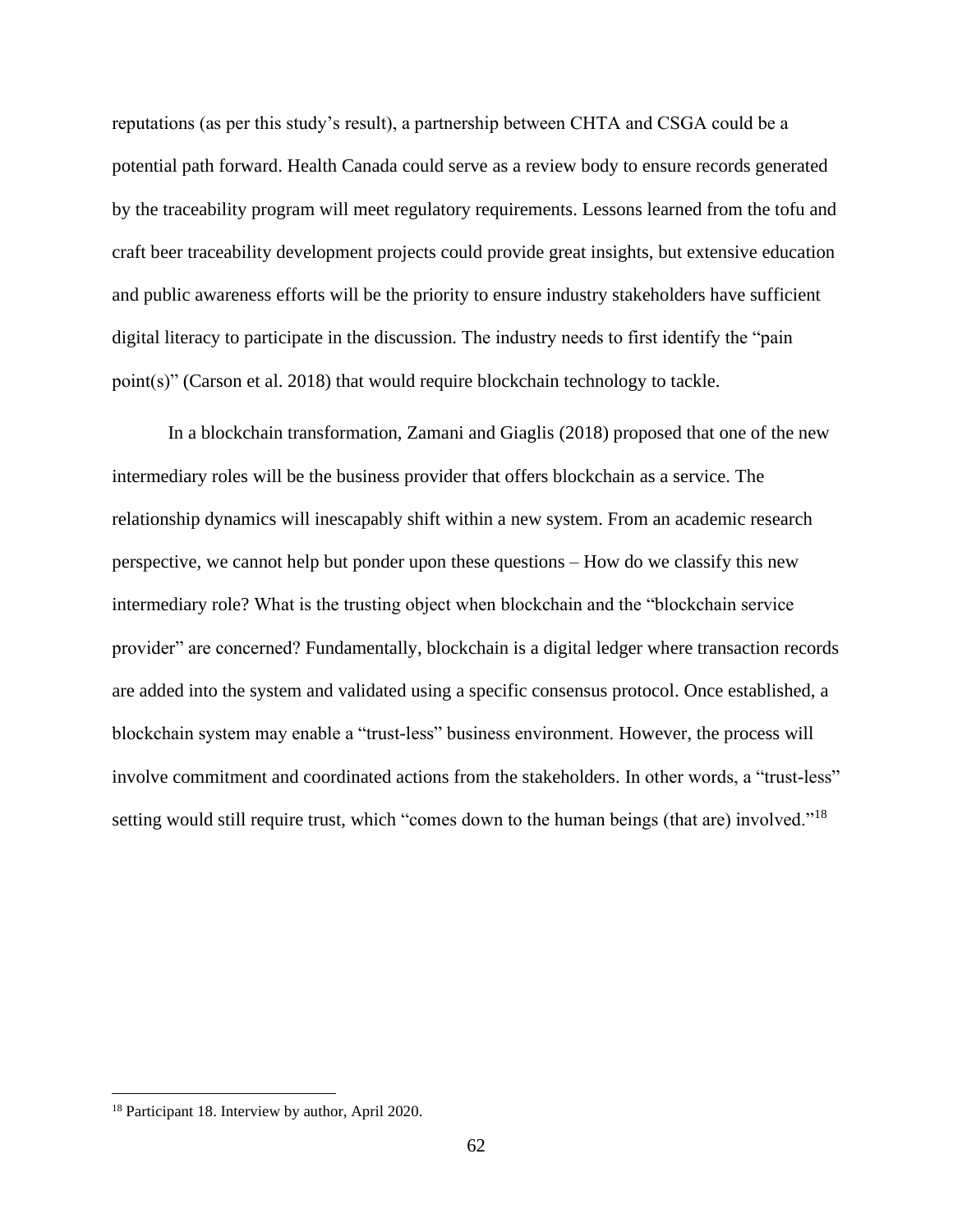### **7. Conclusion and future directions**

### *7.1 Research activities*

In this thesis research, I outlined the Canadian hemp industry and illustrated the industry's current status. I also performed a literature review on food traceability and blockchain technology as an IOIS, and interorganizational governance. I learned about previous research on trust as a standalone construct, the role of trust in markets, and how trust influences technology adoption and implementation. I conducted a survey to identify the potential opportunities and obstacles that a comprehensive, industry-wide traceability system could bring to the Canadian hemp industry using the trust lens. Twenty-two individuals who have been involved in the Canadian hemp industry for more than two years were interviewed between February and July 2020. Questionnaire data was analyzed using both quantitative and qualitative approaches.

#### *7.2 Key findings*

To hemp industry stakeholders, trust is often used interchangeably with good relationship and both take time to develop. Trust remains fundamental to any business exchange and requires continuous reciprocal and mutually supportive actions over time (Powell 1990). CHTA was rated positively on all three primary relationship attributes (control mutuality, trust, and satisfaction) but CSGA fared slightly better in two of the three trust elements (dependability and competence). Many see their relationship with Health Canada to be one of "love-hate" with little reciprocity. Some participants gave a positive rating with a caveat that "the relationship is good because it has to".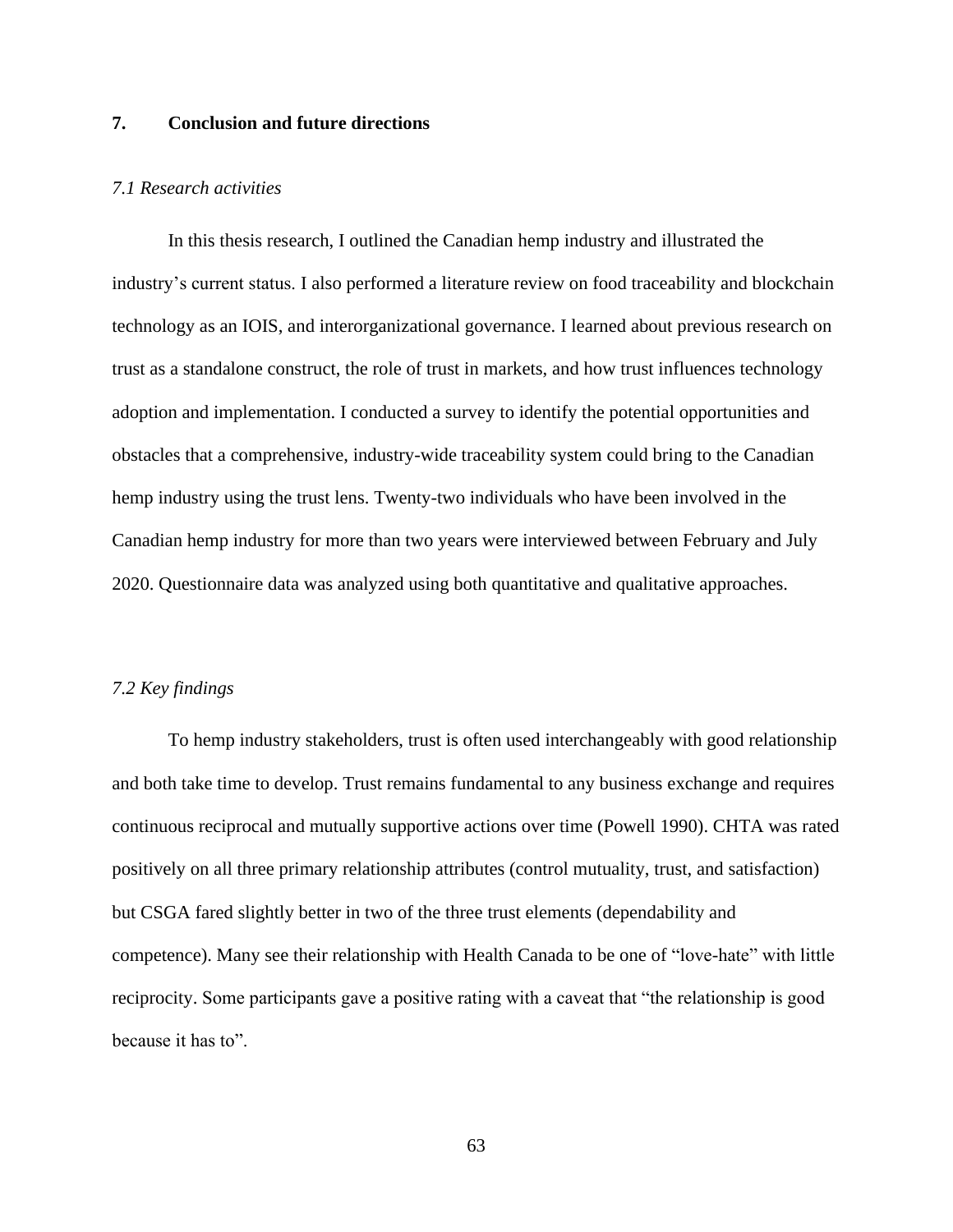There is a significant divergence of opinions when it comes to the interpretation of a "sector-wide traceability" program and very few research participants understood what the blockchain technology entails. Nevertheless, our findings showed that traceability is seen by the industry stakeholders as a tool that will provide quality information and support their marketing endeavors. Most research participants believed that a sector-wide traceability program will help foster good behavior amongst all the players in the industry, and they would be more willing to work with new companies if such a program is in place. The program also serves to enhance competency trust and monitor outputs, but it will not replace interpersonal relationships. While research participants were generally in favor of implementing a sector-wide traceability program, they cautioned that program success is highly contingent on how it is being implemented.

### *7.3 Study limitations and extensions*

There are several limitations to this study. The study questionnaire was designed to capture participants' view on a wide range of topics. Because the questionnaire lacked specificity and only twenty-two participants participated in the study, we were unable to look for statistical significance in our data. For trust and relationship quality assessment, Hon and Grunig (1999) recommended having at least four questions for each of attributes. This will mean having twenty questions for each of the three organizations (60 questions total). Given the size of the industry  $(\sim 500$  registered CHTA members<sup>19</sup>), a more in-depth evaluation on relationship quality is not feasible.

<sup>&</sup>lt;sup>19</sup> In fall 2020, CHTA administered a survey seeking for input on identifying research needs. About 10% of the members responded (personal communication).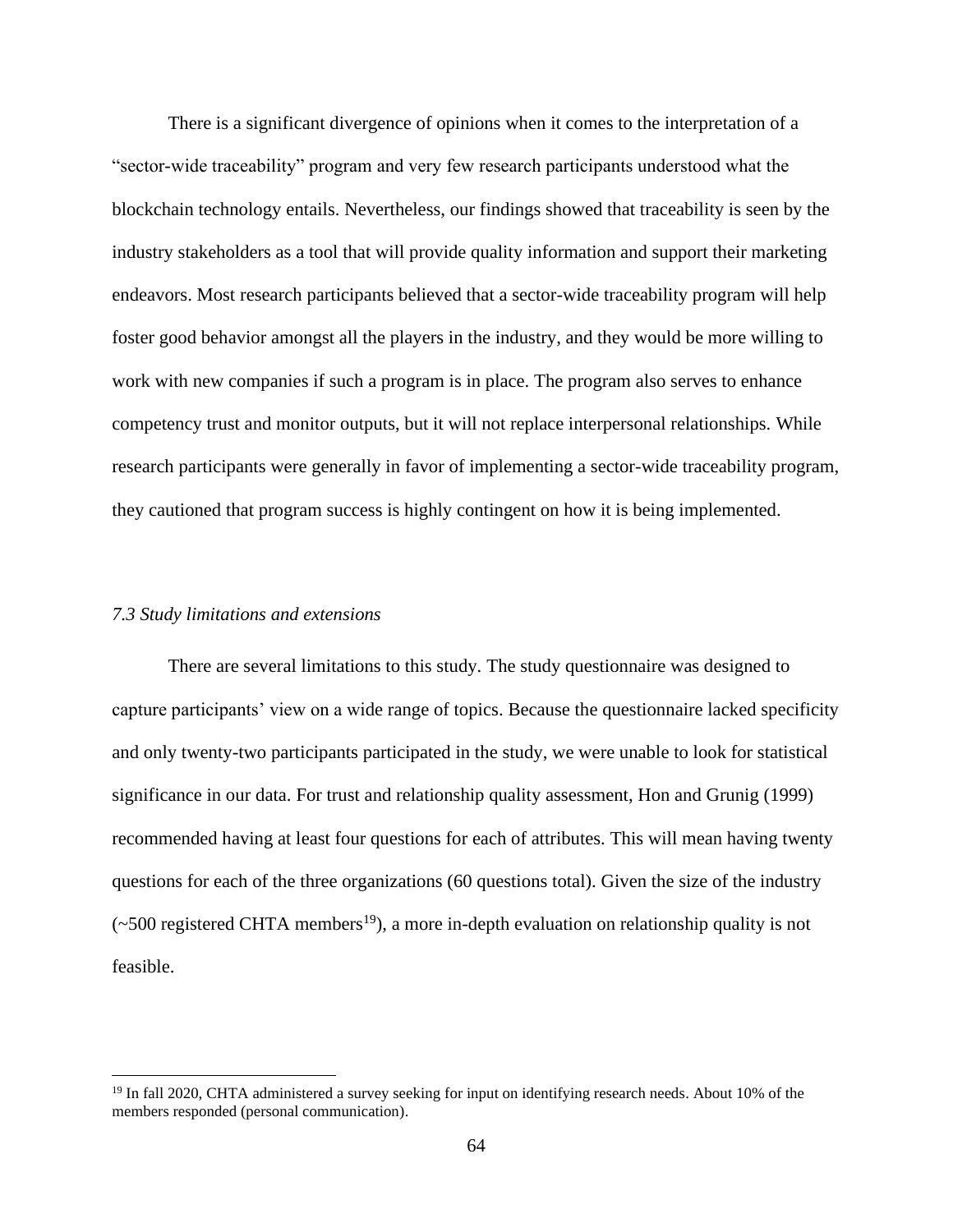This study focused solely on the hemp industry. We noted that some research participants felt hemp should remain a separate entity, while others believed that the separation is artificial and not conducive to future industry development. Because of the overlap between hemp and marijuana in the fractionation market, future research could expand the scope and re-examine the questions using the wider cannabis industry angle.

This study also deemed the introduction of sector-wide traceability to be one of the changes in the business environment and did not specifically seek for participants' view on the technology itself. As indicated in past literature, technology can be viewed as a trusting object or a system. Blockchain could be both at the same time. Future research can further investigate the relationship between users and blockchain from a trust perspective. One can also examine the difference between the traditional "institutional intermediary" and the emerging "technology intermediary" as offered by blockchain. Given blockchain systems share information real-time in a decentralized system, existing power and control structure is bound to be disrupted. Future research should also investigate the potential shift in power and control in a technically decentralized network. Still, a major obstacle lingers for all future blockchain research – people's unfamiliarity with the technology.

### *7.4 Policy Implications*

This research explores the implications of a comprehensive traceability program for the existing relationships within the industry network and offers recommendations on how the Canadian hemp industry could move forward.

65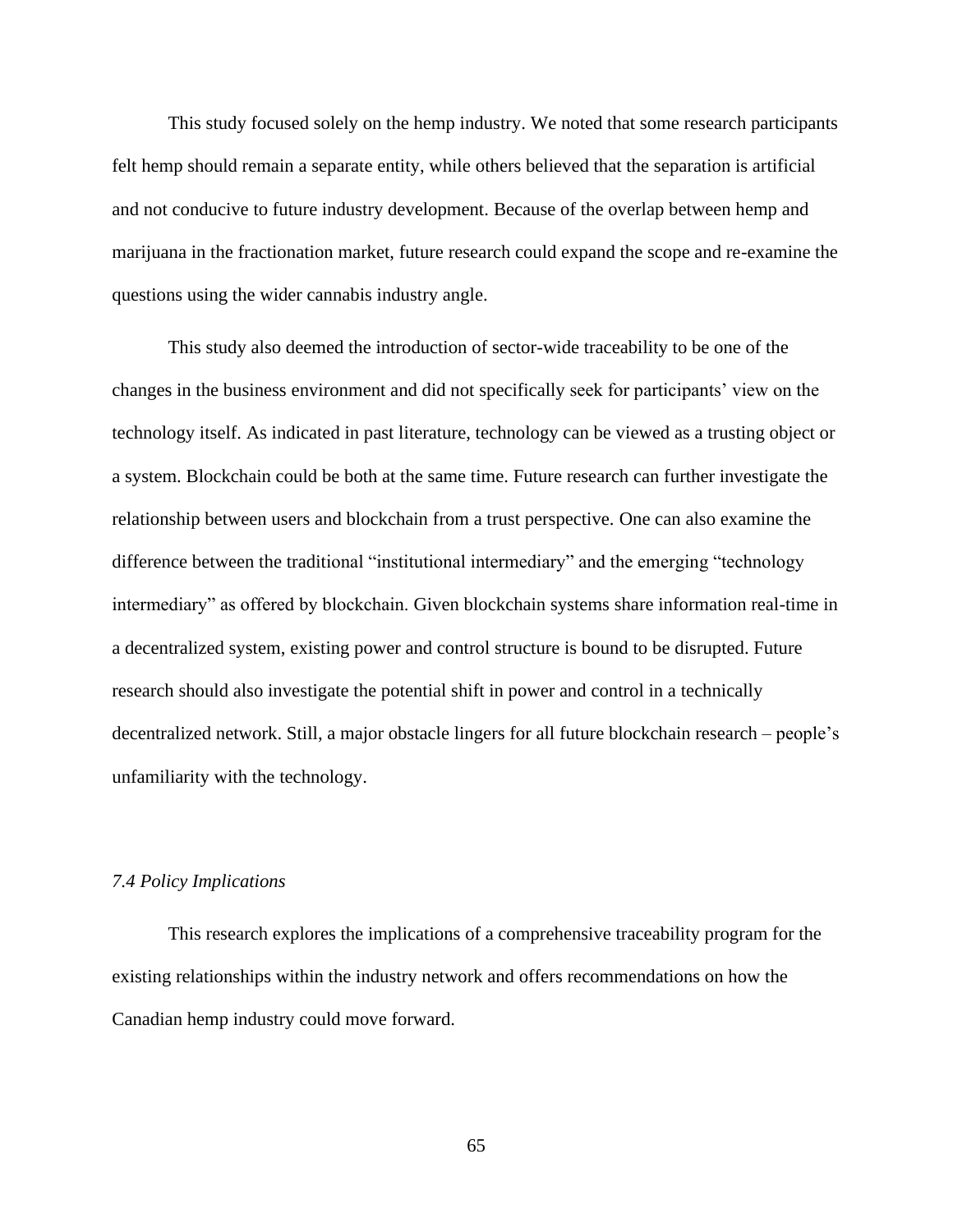One could view the ambiguity associated with an "industry-wide traceability" program as a weakness of this study. However, because traceability and blockchain technologies continue to rapidly evolve, this lack of clarification will remain a major challenge for all future research endeavors. It has been noted that most research on blockchain is driven by IT specialists who focus on certain technological designs and features (Risius and Spohrer 2017; Karlsen et al. 2013). Widening the knowledge gap between developers and users will only further hinder technology uptake. It is becoming apparent that we need a multi-disciplinary approach to advance our knowledge of the potentials and implications of blockchain for the society (Risius and Spohrer 2017; Seebacher and Schüritz 2019; Treiblmaier 2018), and more importantly, how to realize these potentials.

Our research findings reinforced the recommendation from previous work that implementation projects would need to take on a community-oriented approach, rather than being spearheaded by a single business or government entity. Behnke and Janssen (2020) found that an individual's technical capability to have access to the traceability information system to be one of the boundary conditions for sharing information to improve traceability. Others have also recognized capacity and awareness limitations as key barriers in implementing effective food traceability systems (Bosona and Gebresenbet 2013). As mentioned in the previous section, specifying a use case is highly critical for accurate value identification and successful implementation (Treiblmaier 2018). To stipulate a specific use case and its value proposition would likely be a significant undertaking.

Introduction of systemic change is often met with doubt and resistance because of uncertainty and our risk averse nature. Reaching a consensus to move forward will therefore require more than just listing benefits to the sector as a whole under the most optimistic scenario,

66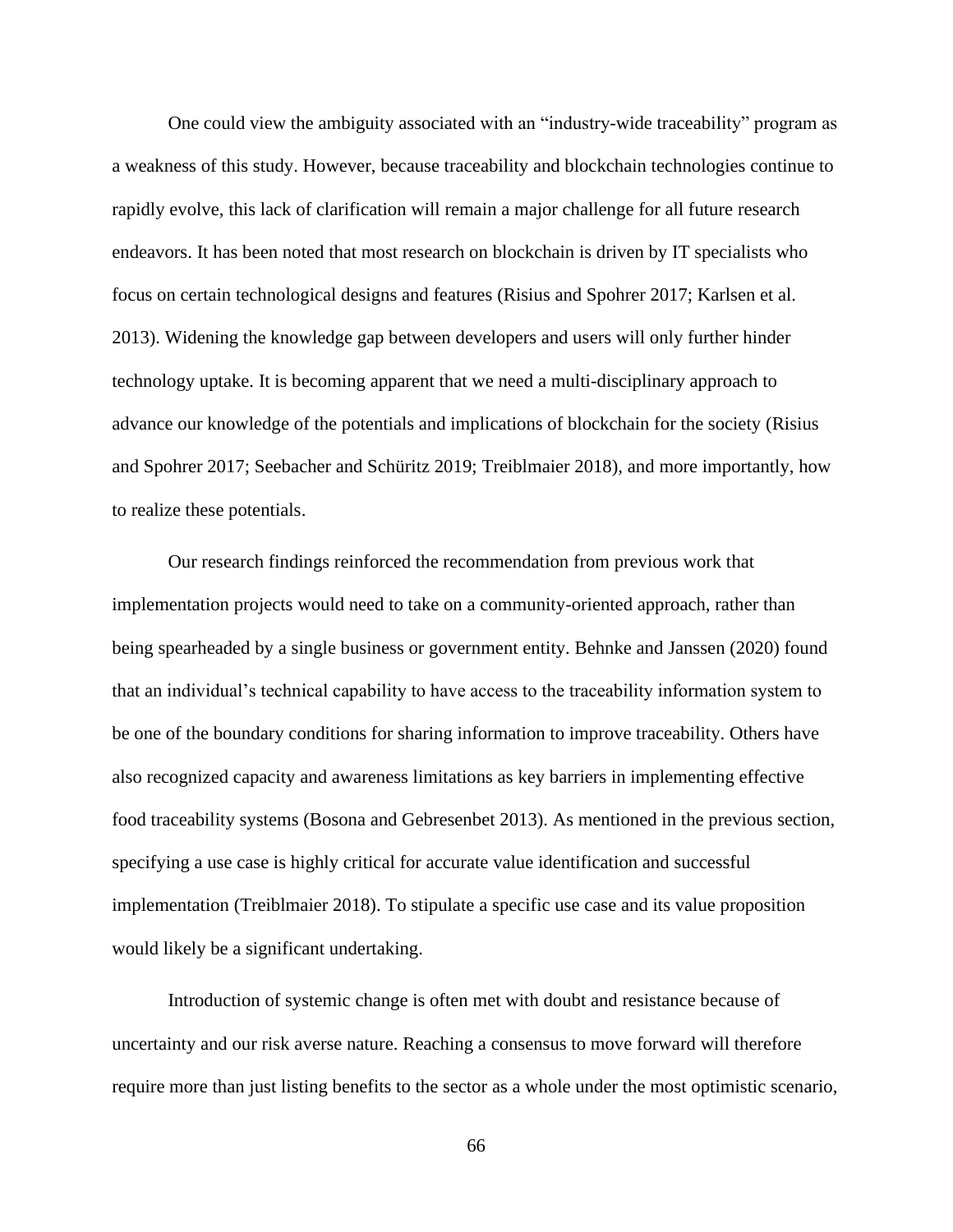especially when it comes to introduction of an unfamiliar technology. This study adopted a more inclusive approach and examined the individual components within the system. By illustrating some of the nuances within the industry network and challenges that will be faced by the individual industry actors, this study highlighted the need to actively engage industry stakeholders on the communication and governance aspects of the technology either before or as an integral part of the technology implementation. Implementing a comprehensive traceability system, blockchain or otherwise, will require an awareness and knowledge generation strategy in place. Sector-wide consultation is still a feasible option for a niche crop like hemp; stakeholders' active participation throughout the development process would work to build trust in both the technology and the business environment. For the near term, tougher sanctions could be useful in reducing opportunistic behaviors in the fractionation market. If the industry decides to proceed with a sector-wide traceability system, engaging experts in the fields of interorganizational governance and management science would facilitate stakeholder engagement and address coordination issues. A trust and reputation system, similar to the one on the Airbnb platform could be incorporated in the traceability system to uphold the normative control within this rapidly evolving industry network. Ultimately, a better understanding of relationship dynamics and trust levels within the supply chain will help inform the design process, which will affect the efficiency, effectiveness, and scalability of the technology. As well, better linkages between different motivations could support reducing coordination failure during the technology development and implementation stages.

67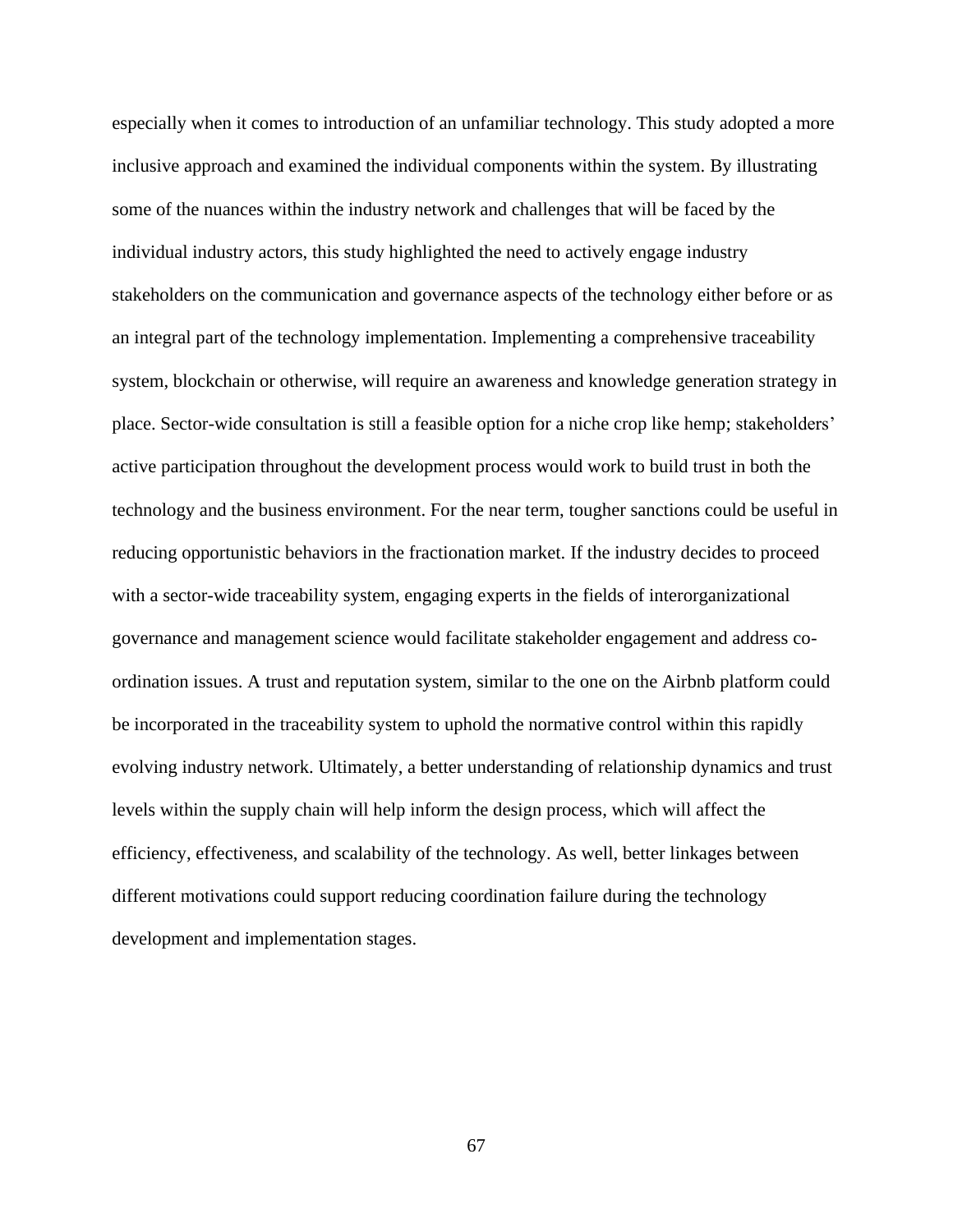### **References**

- Atakan, Z. 2012. "Cannabis, a complex plant: different compounds and different effects on individuals." *Ther Adv Psychopharmacol* 2 (6): 241-54. https://doi.org/10.1177/2045125312457586. https://www.ncbi.nlm.nih.gov/pubmed/23983983.
- ASTM International. 2018. "The Canadian Hemp Trade Alliance and ASTM INternaitonal SIgn MOU on Cannabis Standard," https://newsroom.astm.org/canadian-hemp-trade-alliance-chta-and-astminternational-sign-mou-cannabis-standards.
- Bahmanziari, Tammy, J. Michael Pearson, and Leon Crosby. 2003. "Is Trust Important in Technology Adoption? A Policy Capturing Approach." *Journal of Computer Information Systems* 43 (4): 46- 54. https://doi.org/10.1080/08874417.2003.11647533.

https://www.tandfonline.com/doi/abs/10.1080/08874417.2003.11647533.

- Beck, Roman, Michel Avital, Matti Rossi, and Jason Bennett Thatcher. 2017. "Blockchain Technology in Business and Information Systems Research." *Business & Information Systems Engineering* 59 (6): 381-384. https://doi.org/10.1007/s12599-017-0505-1. https://doi.org/10.1007/s12599-017- 0505-1.
- Behnke, Kay, and M. F. W. H. A. Janssen. 2020. "Boundary conditions for traceability in food supply chains using blockchain technology." *International Journal of Information Management* 52: 101969. https://doi.org/https://doi.org/10.1016/j.ijinfomgt.2019.05.025. http://www.sciencedirect.com/science/article/pii/S0268401219303536.
- BLOCKStrain, 2018-05-09, 2018, "BLOCKStrain Brings Blockchain Technology to Cannabis StrainSecure," https://strainsecure.com/press-release/blockstrain-brings-blockchain-technologyto-cannabis/.
- Blomqvist, Kirsimarja. 1997. "The many faces of trust." *Scandinavian Journal of Management* 13 (3): 271-286. https://doi.org/10.1016/S0956-5221(97)84644-1.
- Bosona, Techane, and Girma Gebresenbet. 2013. "Food traceability as an integral part of logistics management in food and agricultural supply chain." *Food Control* 33 (1): 32-48. https://doi.org/https://doi.org/10.1016/j.foodcont.2013.02.004. http://www.sciencedirect.com/science/article/pii/S0956713513000790.
- Canavari, Maurizio, Roberta Centonze, Martin Hingley, and Roberta Spadoni. 2010. "Traceability as Part of Competitive Strategy in the Fruit Supply Chain." *British Food Journal* 112: 171-186. https://doi.org/10.1108/00070701011018851.
- Carson, B, G Romanelli, P Walsh, and A Zhumaev. 2018. "Blockchain beyond the hype: What is the strategic business value?". McKinsey Digital. https://www.mckinsey.com/businessfunctions/mckinsey-digital/our-insights/blockchain-beyond-the-hype-what-is-the-strategicbusiness-value.
- Canadian Health Food Association. 2019. "Canadian consumers and industry require a more appropriate regulatory environment for CBD and other hemp-derived cannabinoids." 5/8/2019, 2019a. https://www.globenewswire.com/news-release/2019/05/08/1819525/0/en/Canadian-consumersand-industry-require-a-more-appropriate-regulatory-environment-for-CBD-and-other-hempderived-cannabinoids.html.
- Canadian Hemp Trade Alliance. 2020. *Hemp Production eGuide*: Canadian Hemp Trade Alliance. https://hemptrade.ca/content.aspx?page\_id=22&club\_id=950211&module\_id=402335.
- Canadian Seed Growers' Assoication. 2019. "Grain Discovery and the Canadian Seed Growers' Association Pilot Next Generation of Food Traceability," https://seedgrowers.ca/press-releasegrain-discovery-and-the-canadian-seed-growers-association-pilot-next-generation-of-foodtraceability/.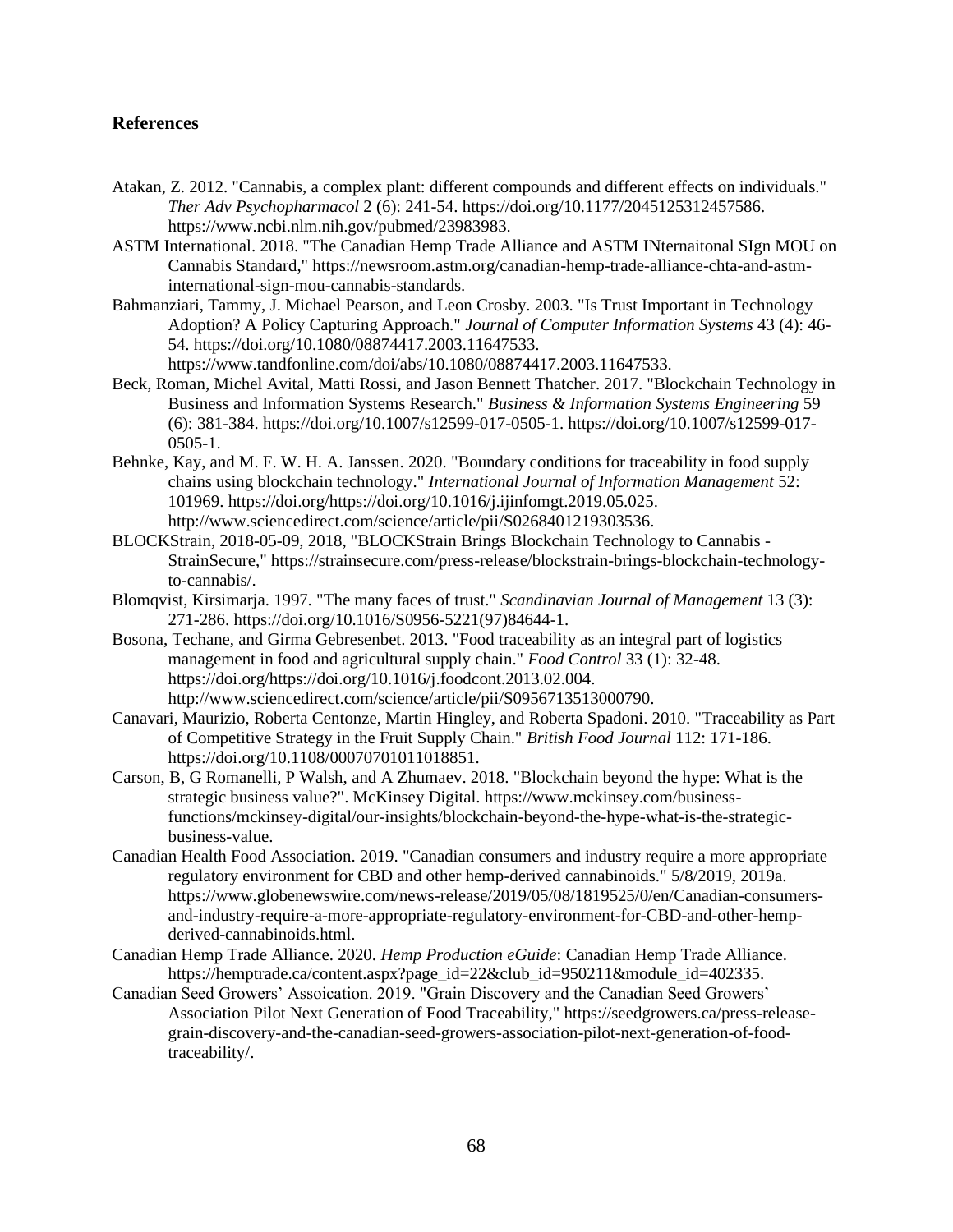- Chiu, SH, and SC Shang. 2019. "Can Blockchain Really Remove All Intermediaries? A Multiple-Case Study in Different Industries." International Conference on Information Systems Development (ISD), Toulon, France, 2019.
- Christopher, Catherine Martin. 2016. "The Bridging Model: Exploring the Roles of Trust and Enforcement in Banking, Bitcoin, and the Blockchain." *Nevada L.J.* 1. https://ssrn.com/abstract=2851492.
- Coase, R. H. 1937. "The Nature of the Firm." *Economica* 4 (16): 386-405. https://doi.org/https://doi.org/10.1111/j.1468-0335.1937.tb00002.x. https://doi.org/10.1111/j.1468-0335.1937.tb00002.x.
- Dagnino, GB, and G Padula. 2002. "Coopetition Strategy: A New Kind of Interfirm Dynamics for Value Creation." Second Annual European Institute for Advanced Studies in Management (EIASM) conference "Innovative Research in Management", Stockholm, May 9 - 11.
- Das, Tapon, and Bing-Sheng Teng. 2001. "Trust, Control, and Risk in Strategic Alliances: An Integrated Framework." *Organization Studies* 22: 251-283. https://doi.org/10.1177/0170840601222004.
- Davenport, L., and B. Cronin. 1988. "Strategic information management: Forging the value chain." *International Journal of Information Management* 8 (1): 25-34. https://doi.org/https://doi.org/10.1016/0268-4012(88)90005-9. http://www.sciencedirect.com/science/article/pii/0268401288900059.
- Dekker, Henri C. 2004. "Control of inter-organizational relationships: evidence on appropriation concerns and coordination requirements." *Accounting, Organizations and Society* 29 (1): 27-49. https://ideas.repec.org/a/eee/aosoci/v29y2004i1p27-49.html.
- Expansion Strategies Inc.. 2019. *Development of an Industrial Hemp Strategy for the Province of New Brunswick - Final report presented to New Brunswick Department of Agriculture, Aquaculture and Fisheries.*
- Friedman, Batya, Peter H Khan, and Daniel C Howe. 2000. "Trust Online." *Communications of the ACM* 43 (12): 34-40. https://doi.org/10.1145/355112.355120.
	- https://cacm.acm.org/magazines/2000/12/7489-trust-online/fulltext?mobile=true?mobile=false.
- Gallivan, Michael, and Gordon Depledge. 2003. "Trust, control and the role of interorganizational systems in electronic partnerships." *Inf. Syst. J.* 13: 159-190. https://doi.org/10.1046/j.1365- 2575.2003.00146.x.
- George-Cosh, David. 2019. "Global cannabis market could be worth up to US\$130B by 2029: Jefferies Article - BNN." BNN Bloomberg. Last Modified 2019-02-25. https://www.bnnbloomberg.ca/global-cannabis-market-could-be-worth-up-to-us-130b-by-2029 jefferies-1.1219522.
- Grain Discovery. 2020. "Grain Discovery and Olds College Launch a Beer that's Fully Traceable from Field to Glass," https://www.einpresswire.com/article/520286845/grain-discovery-and-oldscollege-launch-a-beer-that-s-fully-traceable-from-field-to-glass.
- Grunig, James, and Y. H. Huang. 2000. "From organizational effectiveness to relationship indicators: Antecedents of relationships, public relations strategies, and relationship outcomes." *Public relations as relationship management: A relational approach to the study and practice of public relations*: 23-53.
- Halldorsson, Arni, J. H. Mikkola, and Herbert Kotzab. 2015. "Complementary theories to supply chain management revisited – from borrowing theories to theorizing." *Supply Chain Management* 20. https://doi.org/10.1108/SCM-06-2015-0228.
- Handbook of Interview Research. 2001. ed J. F Gubrium and J. A Holsteinhttps://methods.sagepub.com/book/handbook-of-interview-research (accessed 2020/12/24).
- Health Canada. 2006. "Hemp and the hemp industry Frequently Asked Questions Canada.ca." Government of Canada. Last Modified 2006-08-30. https://www.canada.ca/en/healthcanada/services/drugs-medication/cannabis/producing-selling-hemp/about-hemp-canada-hempindustry/frequently-asked-questions.html.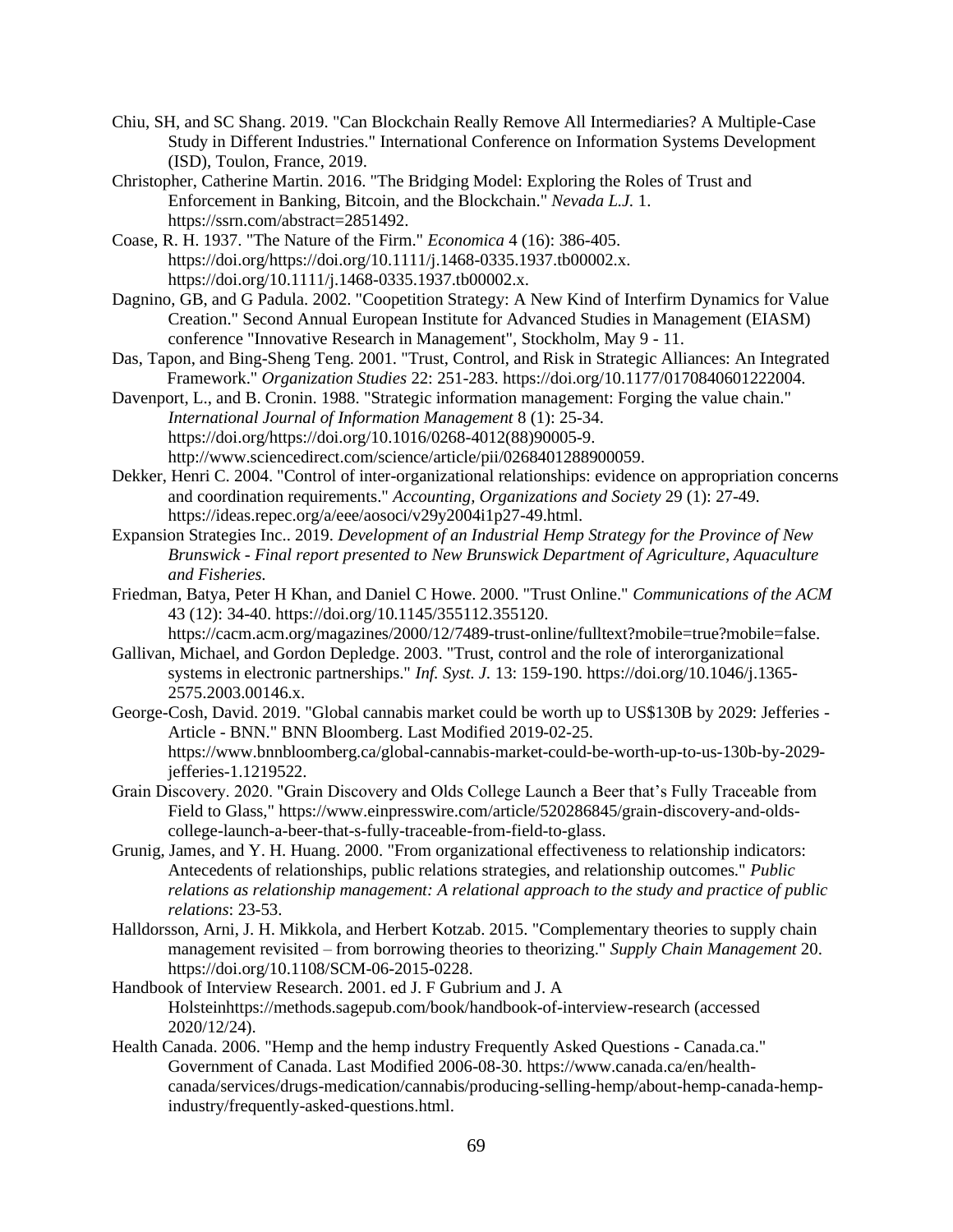- Health Canada. 2016. "Understanding the New Access to Cannabis for Medical Purposes Regulations Canada.ca." Government of Canada. Last Modified 2016-08-11. https://www.canada.ca/en/health-canada/services/publications/drugs-healthproducts/understanding-new-access-to-cannabis-for-medical-purposes-regulations.html.
- Health Canada. 2020. "Cannabidiol (CBD), and industrial hemp Canada.ca." Government of Canada. Last Modified 2020-07-30. https://www.canada.ca/en/health-canada/services/drugsmedication/cannabis/about/cannabidiol.html.
- Holtgrave, Maximilian, Ann-Marie Nienaber, and Carlos Ferreira. 2017. "Untangling the trust–control nexus in international buyer–supplier exchange relationships: An investigation of the changing world regarding relationship length." *European Management Journal* 35 (4): 523-537. https://doi.org/https://doi.org/10.1016/j.emj.2016.09.005. http://www.sciencedirect.com/science/article/pii/S0263237316301025.
- Hon, L C, and J E Grunig. 1999. *Guidelines for Measuring Relationships in Public Relations*: Institute for Public Relations.
- ISO. 2018. "ISO 22000:2018(en), Food safety management systems Requirements for any organization in the food chain." https://www.iso.org/obp/ui/#iso:std:iso:22000:ed-2:v1:en.
- Jensen, Michael C., and William H. Meckling. 1976. "Theory of the firm: Managerial behavior, agency costs and ownership structure." *Journal of Financial Economics* 3 (4): 305-360. https://doi.org/https://doi.org/10.1016/0304-405X(76)90026-X. http://www.sciencedirect.com/science/article/pii/0304405X7690026X.
- Johnson, K. 2018. "Hemp Industry wants its own research agency." iPolitics. https://ipolitics.ca/2018/10/19/hemp-industry-wants-its-own-research-agency/.
- Johnston, H. Russell, and Michael R. Vitale. 1988. "Creating Competitive Advantage with Interorganizational Information Systems." *MIS Quarterly* 12 (2): 153-165. https://doi.org/10.2307/248839. http://www.jstor.org/stable/248839.
- Kamilaris, Andreas, Agusti Fonts, and Francesc X. Prenafeta-Boldύ. 2019. "The rise of blockchain technology in agriculture and food supply chains." *Trends in Food Science & Technology* 91: 640-652. https://doi.org/https://doi.org/10.1016/j.tifs.2019.07.034. https://www.sciencedirect.com/science/article/pii/S0924224418303686.
- Karlsen, Kine, Bent Dreyer, Petter Olsen, and Edel Elvevoll. 2013. "Literature review: Does a common theoretical framework to implement food traceability exist?" *Food Control* 32: 409–417. https://doi.org/10.1016/j.foodcont.2012.12.011.
- Kivijarvi, Hannu, Akseli Leppanen, and Petri Hallikainen. 2013. "Technology Trust: From Antecedents to Perceived Performance Effects." Proceedings of the 2013 46th Hawaii International Conference on System Sciences. https://doi.org/10.1109/HICSS.2013.510.
- Lewicki, R, Bunker, B. 1996. *Developing and maintaining trust in work relationships*. Edited by & T. Tyler R. Kramer.*Trust in organizations: Frontiers of theory and research*: SAGE Publications, Inc.
- Lincoln, Yvonna S. 2007. "Naturalistic Inquiry." *The Blackwell Encyclopedia of Sociology*. https://doi.org/https://doi.org/10.1002/9781405165518.wbeosn006. https://doi.org/10.1002/9781405165518.wbeosn006.
- Louis Dreyfus Company. 2018. "Blockchain: Buzzword or the Future?". https://www.ldc.com/storiesinsights/blockchain-buzzword-or-the-future-of-commodities-transactions/.
- Magretta, Joan. 1998. "The Power of Virtual Integration: An Interview with Dell Computer's Michael Dell." *Harvard Business Review*, 1998-03-01.
- Mahoney, Joseph T. 1992. "The choice of organizational form: Vertical financial ownership versus other methods of vertical integration." *Strategic Management Journal* 13 (8): 559-584. https://doi.org/https://doi.org/10.1002/smj.4250130802. https://doi.org/10.1002/smj.4250130802.
- McKnight, D, M Carter, JB Thatcher, and PF Clay. 2011. "Trust in a specific technology: An investigation of its components and measures." *ACM Trans. Manage. Inf. Syst.* 2 (2): Article 12. https://doi.org/10.1145/1985347.1985353. https://doi.org/10.1145/1985347.1985353.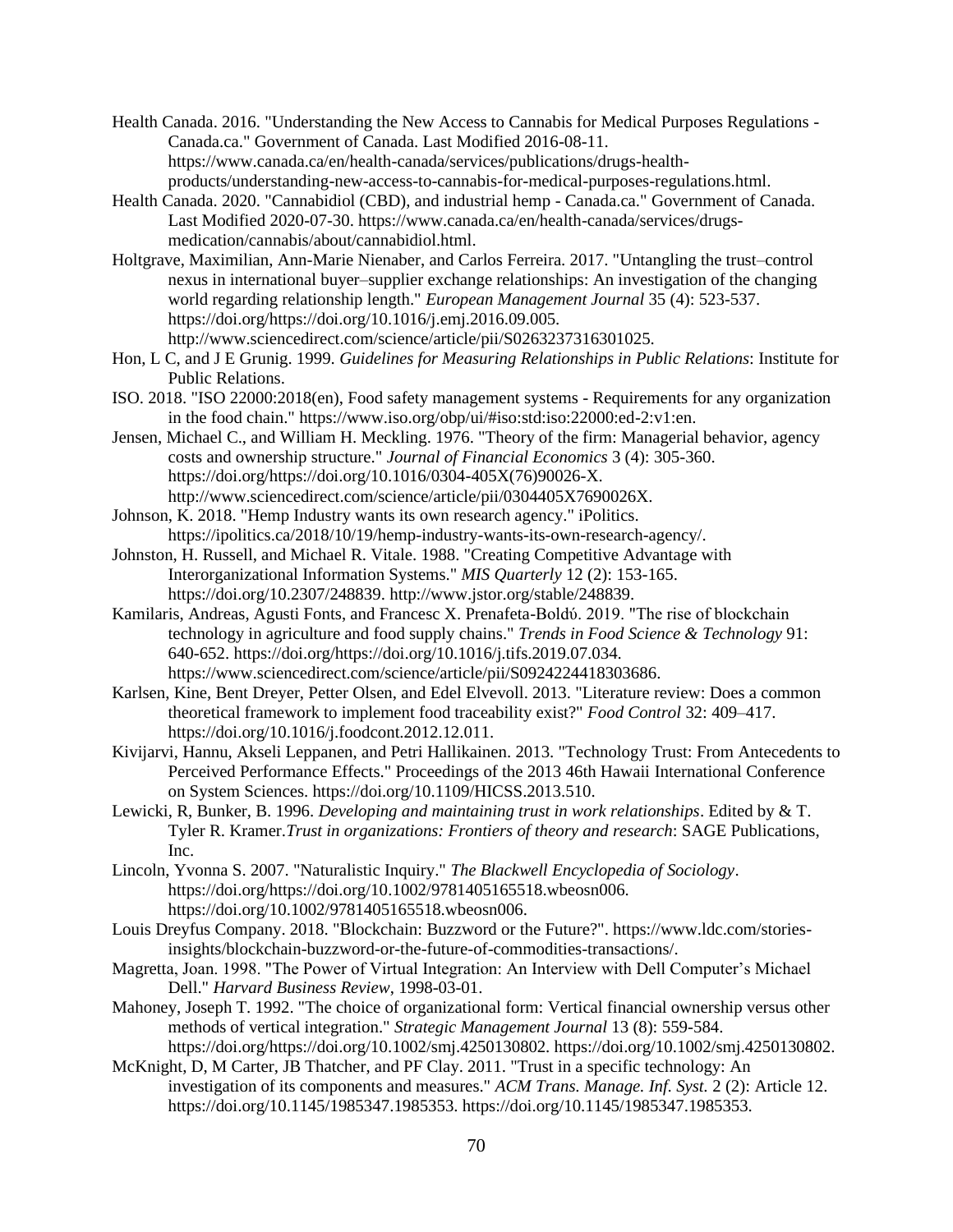- McKnight, D., and Norman Chervany. 2002. "What Trust Means in E-Commerce Customer Relationships: An Interdisciplinary Conceptual Typology." *International Journal of Electronic Commerce* 6: 35-59.
- McPartland, J. M. 2018. "Systematics at the Levels of Family, Genus, and Species." *Cannabis Cannabinoid Res* 3 (1): 203-212. https://doi.org/10.1089/can.2018.0039. https://www.ncbi.nlm.nih.gov/pubmed/30426073.
- Misiolek, Nora, Norhayati Zakaria, and Ping Zhang. 2002. "Trust In Organizational Acceptance Of Information Technology: A Conceptual Model and Preliminary Evidence."
- Moorman, Christine, Rohit Deshpandé, and Gerald Zaltman. 1993. "Factors Affecting Trust in Market Research Relationships." *Journal of Marketing* 57 (1): 81-101.
	- https://doi.org/10.1177/002224299305700106. https://doi.org/10.1177/002224299305700106.
- National Hemp Association. 2020. "Hemp associations from all over the world join forces and speak out: industrial hemp is an agricultural product, not a drug," https://www.globenewswire.com/newsrelease/2020/09/08/2090340/0/en/Hemp-associations-from-all-over-the-world-join-forces-andspeak-out-industrial-hemp-is-an-agricultural-product-not-a-drug.html.
- Noorderhaven, N.G. 1992. "Trust and inter-firm relations." EAEPE Conference, Paris.
- Opara, Umezuruike. 2003. "Traceability in agriculture and food supply chain: A review of basic concepts, technological implications, and future prospects." *Food, Agric. Environ.* 1.
- Paine, K D. 2016. *Guidelines for Measuring Trust in Organizations*: The Institute for Public Relations. https://instituteforpr.org/guidelines-for-measuring-trust-in-organizations-2/.
- Pearson, Simon, David May, Georgios Leontidis, Mark Swainson, Steve Brewer, Luc Bidaut, Jeremy G. Frey, Gerard Parr, Roger Maull, and Andrea Zisman. 2019. "Are Distributed Ledger Technologies the panacea for food traceability?" *Global Food Security* 20: 145-149. https://doi.org/https://doi.org/10.1016/j.gfs.2019.02.002. http://www.sciencedirect.com/science/article/pii/S2211912418301408.
- Porter, Michael, and Victor Miller. 1985. "How Information Gives You Competitive Advantage." *Harvard Business Review*, 1985-07-01.
- Powell, Walter. 1990. "Neither Market Nor Hierarchy: Network Forms of Organization." *Research in Organizational Behaviour* 12: 295-336.
- Quddus, Munir, and Francis Fukuyama. 2014. "Trust and Economic Progress Francais Fukuyama's work re-examined."
- Ramchurn, Sarvapali, Trung Dong Huynh, and Nicholas Jennings. 2004. "Trust in Multi-Agent Systems." *The Knowledge Engineering Review* 19. https://doi.org/10.1017/S0269888904000116.
- Ratnasingam, P, and Pavlou, P. 2004. "Technology Trust in Internet-Based Interorganizational Electronic Commerce." In *The Social and Cognitive Impacts of e-Commerce on Modern Organizations*, edited by D. B. A. Mehdi Khosrow-Pour, 311-337. Hershey, PA, USA: IGI Global.
- Raza-Ullah, Tatbeeq, Maria Bengtsson, and Sören Kock. 2014. "The coopetition paradox and tension in coopetition at multiple levels." *Industrial Marketing Management* 43 (2): 189-198. https://doi.org/https://doi.org/10.1016/j.indmarman.2013.11.001. https://www.sciencedirect.com/science/article/pii/S0019850113002113.
- Ring, Peter Smith, and Andrew H. van de Ven. 1992. "Structuring cooperative relationships between organizations." *Strategic Management Journal* 13 (7): 483-498. https://doi.org/https://doi.org/10.1002/smj.4250130702. https://doi.org/10.1002/smj.4250130702.
- Risius, Marten, and Kai Spohrer. 2017. "A Blockchain Research Framework." *Business & Information Systems Engineering* 59 (6): 385-409. https://doi.org/10.1007/s12599-017-0506-0. https://doi.org/10.1007/s12599-017-0506-0.
- Salampasis, Mike, Dimitrios Tektonidis, and Eleni Kalogianni. 2012. "TraceALL: A semantic web framework for food traceability systems." *Journal of Systems and Information Technology* 14. https://doi.org/10.1108/13287261211279053.
- Satoshi, Nakamoto. 2008. Bitcoin: A Peer-to-Peer Electronic Cash System.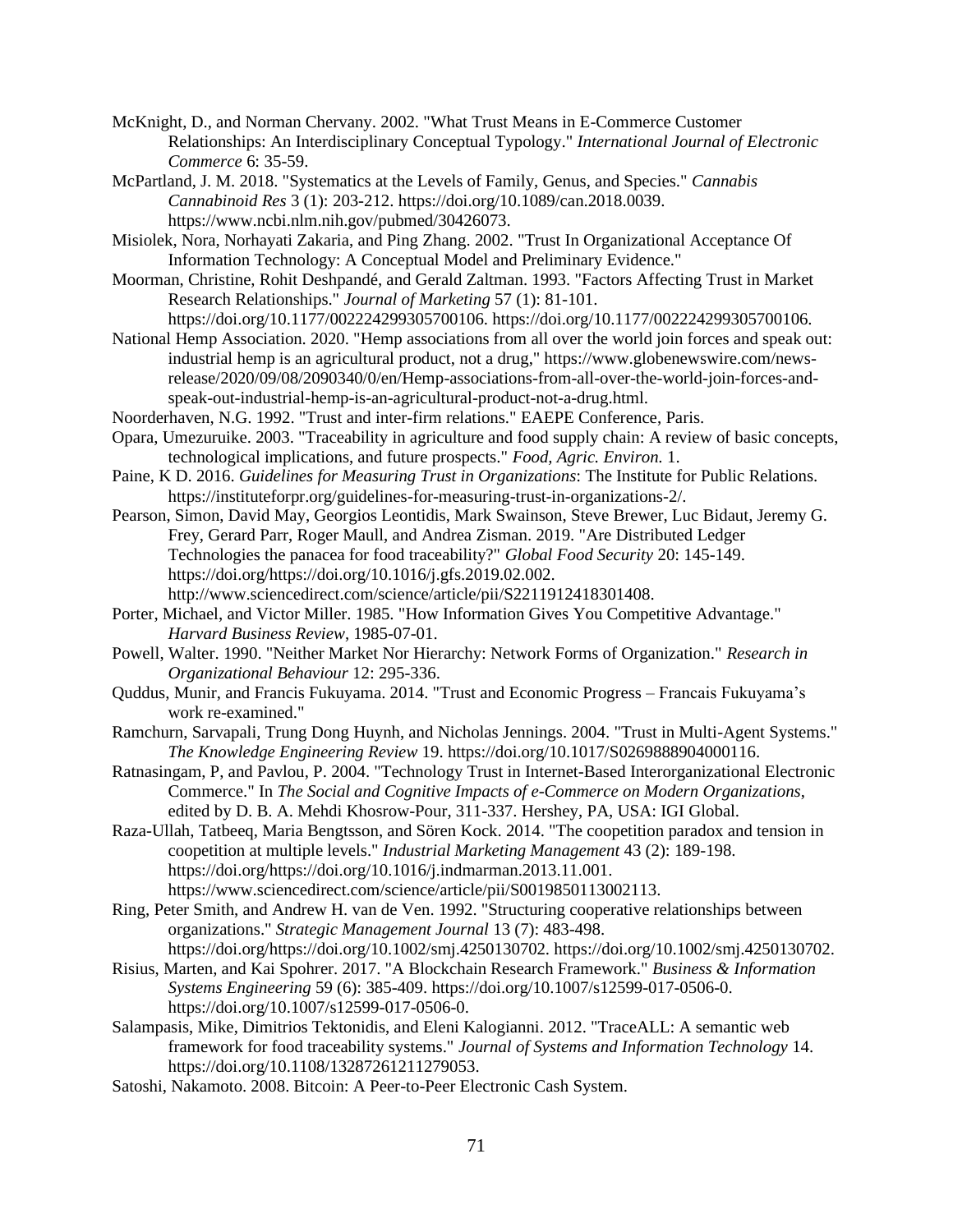Sawler, J., J. M. Stout, K. M. Gardner, D. Hudson, J. Vidmar, L. Butler, J. E. Page, and S. Myles. 2015. "The Genetic Structure of Marijuana and Hemp." *PLoS One* 10 (8): e0133292. https://doi.org/10.1371/journal.pone.0133292. https://www.ncbi.nlm.nih.gov/pubmed/26308334.

Seebacher, Stefan, and Ronny Schüritz. 2019. *Blockchain - Just Another IT Implementation? A Comparison of Blockchain and Interorganizational Information Systems*.

- Seppälä, Jane. 2016. "The role of trust in understanding the effects of blockchain on business models."
- Shapiro, C., S., and H. R. Varian.1998. *Information Rules: A Strategic Guide to the Network Economy*. Harvard Business School Press.
- Smyth, S, and Peter Phillips. 2003. "Product Differentiation Alternatives: Identity Preservation, Segregation, and Traceability." *AgBioForum* 5.
- Storøy, Jostein, Maitri Thakur, and Petter Olsen. 2013. "The TraceFood Framework Principles and guidelines for implementing traceability in food value chains." *Journal of Food Engineering* 115 (1): 41-48. https://doi.org/https://doi.org/10.1016/j.jfoodeng.2012.09.018. http://www.sciencedirect.com/science/article/pii/S0260877412004529.
- Straub, Detmar W., and Richard T. Watson. 2001. "Research Commentary: Transformational Issues in Researching IS and Net-Enabled Organizations." *Information Systems Research* 12 (4): 337-345. https://doi.org/10.1287/isre.12.4.337.9706.

https://pubsonline.informs.org/doi/abs/10.1287/isre.12.4.337.9706.

- Treiblmaier, Horst. 2018. "The impact of the blockchain on the supply chain: a theory-based research framework and a call for action." *Supply Chain Management: An International Journal* 23 (6): 545-559. https://doi.org/10.1108/SCM-01-2018-0029. https://doi.org/10.1108/SCM-01-2018- 0029.
- Wang, Eric T. G., and Hsiao-Lan Wei. 2007. "Interorganizational Governance Value Creation: Coordinating for Information Visibility and Flexibility in Supply Chains\*." *Decision Sciences* 38 (4): 647-674. https://doi.org/https://doi.org/10.1111/j.1540-5915.2007.00173.x. https://doi.org/10.1111/j.1540-5915.2007.00173.x.
- Weibel, Antoinette, Deanne N. Den Hartog, Nicole Gillespie, Rosalind Searle, Frédérique Six, and Denise Skinner. 2016. "How Do Controls Impact Employee Trust in the Employer?" *Human Resource Management* 55 (3): 437-462. https://doi.org/https://doi.org/10.1002/hrm.21733. https://doi.org/10.1002/hrm.21733.
- Werbach, Kevin. 2017. "Trust, But Verify: Why the Blockchain Needs the Law." *Berkeley Tech. L. J.* 489. https://doi.org/10.2139/ssrn.2844409. https://papers.ssrn.com/abstract=2844409. https://papers.ssrn.com/sol3/Delivery.cfm?abstractid=2844409.
- Wernerfelt, Birger. 1984. "A resource-based view of the firm." *Strategic Management Journal* 5 (2): 171- 180. https://doi.org/https://doi.org/10.1002/smj.4250050207. https://doi.org/10.1002/smj.4250050207.
- Williamson, Oliver E. 1973. "Markets and Hierarchies: Some Elementary Considerations." *The American Economic Review* 63 (2): 316-325. http://www.jstor.org/stable/1817092.
- Williamson, Oliver E. 1993. "Calculativeness, Trust, and Economic Organization." *The Journal of Law & Economics* 36 (1): 453-486. http://www.jstor.org/stable/725485.
- Zamani Efpraxia, D., and M. Giaglis George. 2018. "With a little help from the miners: distributed ledger technology and market disintermediation." *Industrial Management & Data Systems* 118 (3): 637- 652. https://doi.org/10.1108/IMDS-05-2017-0231. https://doi.org/10.1108/IMDS-05-2017-0231.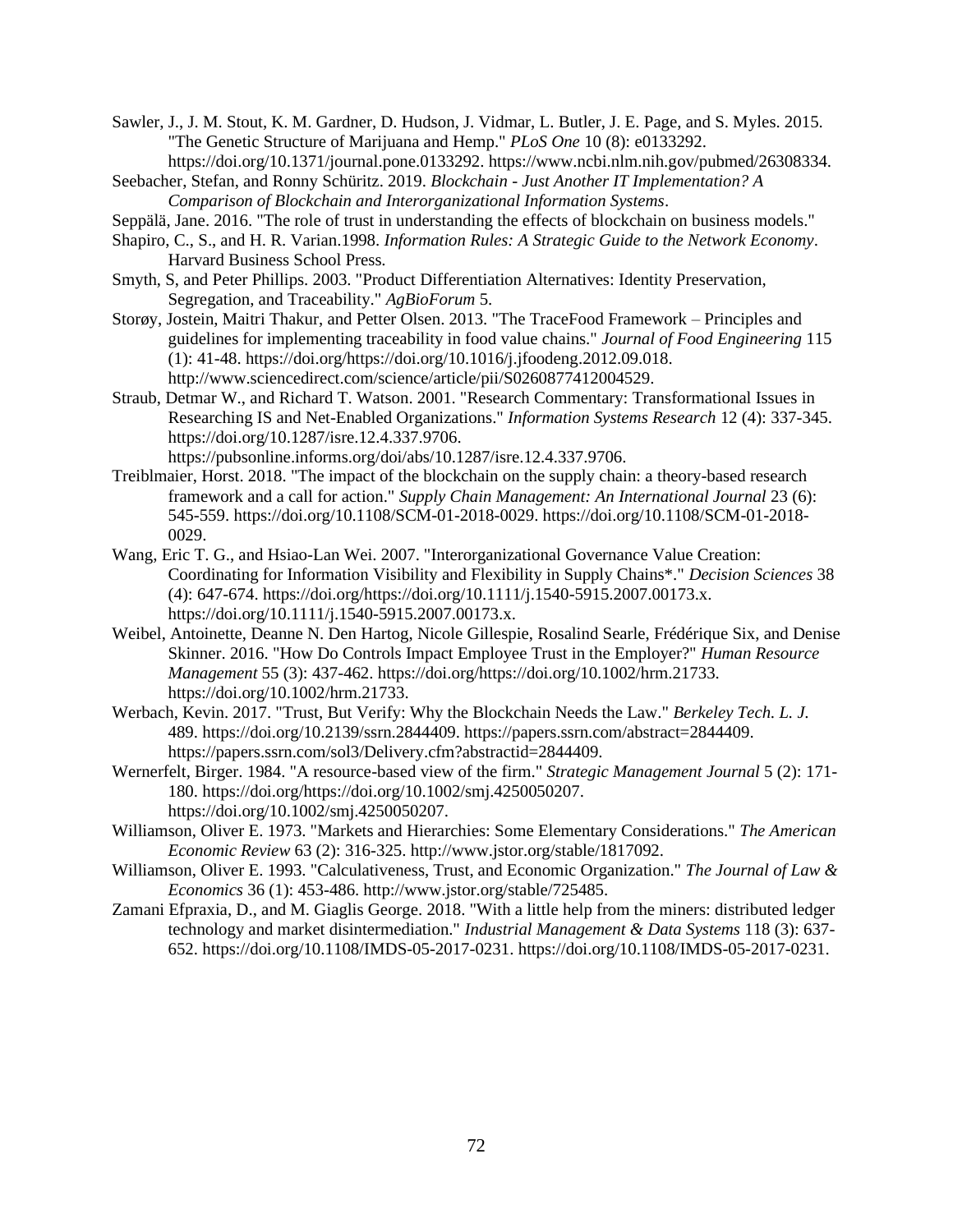# **Appendix A. Study Questionnaire**

## **1. Current relationship dynamics**

Please think of your overall impression with the following organizations when answering the following questions,

[CHTA – Canadian Hemp Trade Alliance; CSGA – Canadian Seed Grower Association]

| Do you know about this organization?            | <b>Health Canada</b> |                                        |
|-------------------------------------------------|----------------------|----------------------------------------|
|                                                 | <b>CHTA</b>          |                                        |
|                                                 | <b>CSGA</b>          |                                        |
| Do you think you have a relationship with       | <b>Health Canada</b> |                                        |
| this organization?                              |                      |                                        |
|                                                 | <b>CHTA</b>          |                                        |
| If the answer is yes, what are the first things |                      |                                        |
| that come to your mind?                         | <b>CSGA</b>          |                                        |
|                                                 |                      |                                        |
| [control mutuality] I think I have control      | Health Canada        | 1 to 5 scale                           |
| over (organization) when it comes to            |                      | $(1 - \text{Complexed} y)$ disagree; 5 |
| making decisions that will affect me            |                      | Completely agree)                      |
|                                                 | <b>CHTA</b>          |                                        |
|                                                 | <b>CSGA</b>          |                                        |
| [control mutuality - reverse] I think           | Health Canada        |                                        |
| (organization) will not cooperate with          | <b>CHTA</b>          |                                        |
| people like me                                  | <b>CSGA</b>          |                                        |
|                                                 |                      |                                        |
|                                                 |                      |                                        |
| [trust – integrity] I think (organization) is   | Health Canada        |                                        |
| fair and just when it comes to performing its   | <b>CHTA</b>          |                                        |
| function                                        | <b>CSGA</b>          |                                        |
|                                                 |                      |                                        |
|                                                 |                      |                                        |
| [trust – integrity] I think (organization)      | <b>Health Canada</b> |                                        |
| take opinions of people like me when it         | <b>CHTA</b>          |                                        |
| comes to making important decisions             | <b>CSGA</b>          |                                        |
|                                                 |                      |                                        |
|                                                 |                      |                                        |
| [trust – dependability] I can rely on           | <b>Health Canada</b> |                                        |
| (organization) to keep its promises to the      | <b>CHTA</b>          |                                        |
| people they serve                               | <b>CSGA</b>          |                                        |
|                                                 |                      |                                        |
|                                                 |                      |                                        |
| [trust - dependability, reverse] I think it is  | Health Canada        |                                        |
| important to watch (organization) closely so    | <b>CHTA</b>          |                                        |
|                                                 | <b>CSGA</b>          |                                        |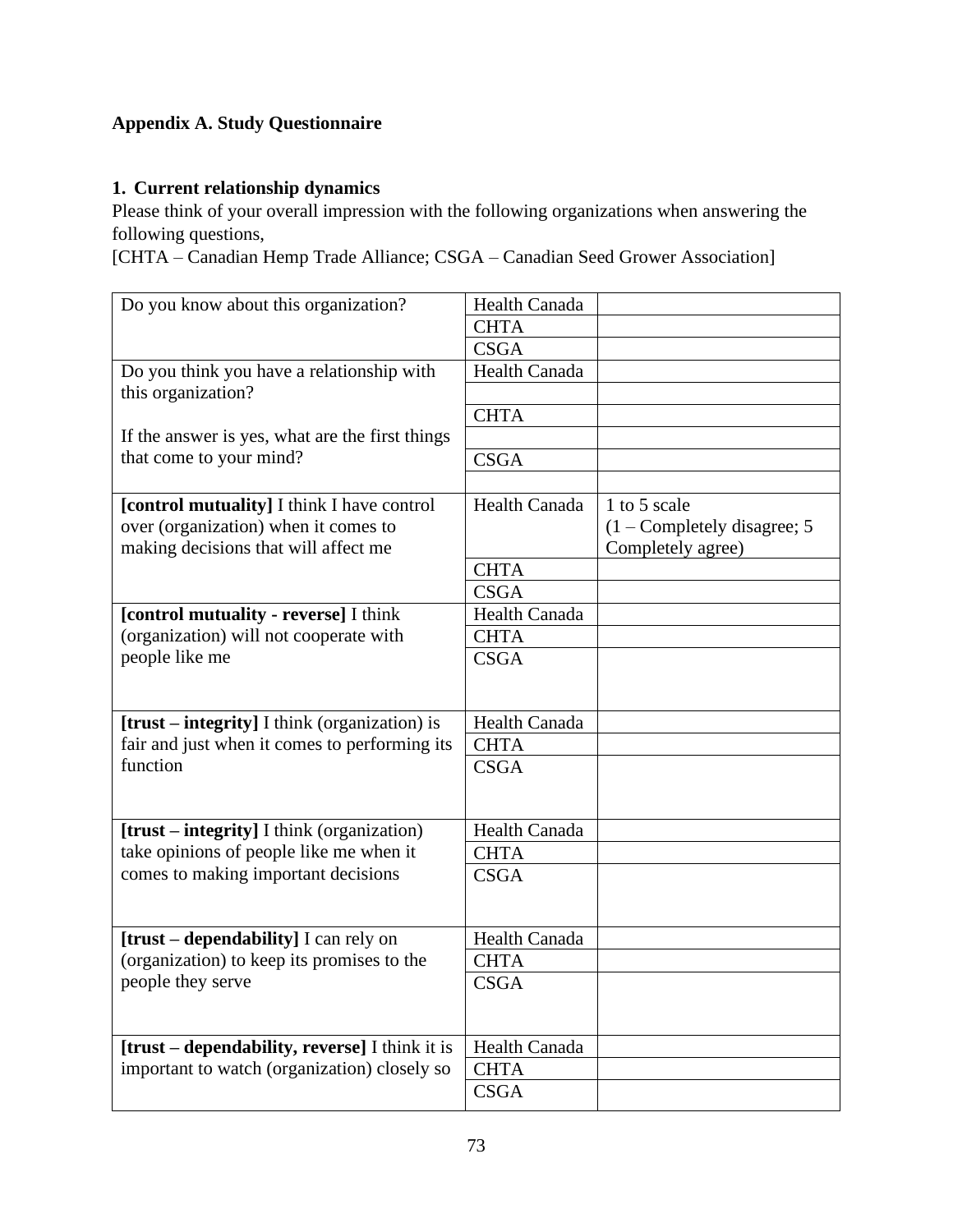| that it does not take advantage of people like<br>me                                                        |                      |  |
|-------------------------------------------------------------------------------------------------------------|----------------------|--|
| $[trust-compact] I$ am confident that                                                                       | <b>Health Canada</b> |  |
| (organization) has the ability to accomplish                                                                | <b>CHTA</b>          |  |
| what it says it will do                                                                                     | <b>CSGA</b>          |  |
| <b>[Satisfaction]</b> I value the relationship I have                                                       | <b>Health Canada</b> |  |
| with (organization) right now                                                                               | <b>CHTA</b>          |  |
|                                                                                                             | <b>CSGA</b>          |  |
| [Satisfaction - reverse] I believe nothing of                                                               | Health Canada        |  |
| value has been accomplished between                                                                         | <b>CHTA</b>          |  |
| (organization) and people like me and I<br>would rather work with some other groups if<br>I have the choice | <b>CSGA</b>          |  |
|                                                                                                             |                      |  |

Please think of the hemp industry as it stands at the moment when answering the following questions,

| 1 to 5 scale $(1 -$ Completely disagree; 5 |
|--------------------------------------------|
| Completely agree)                          |
|                                            |
|                                            |
|                                            |
|                                            |
|                                            |
|                                            |
|                                            |
|                                            |
|                                            |
|                                            |
|                                            |
|                                            |

## **2. Traceability technology for the industry**

| Have you heard about traceability?                                              |  |
|---------------------------------------------------------------------------------|--|
| Can you identify a traceability program you<br>know of or have experience with? |  |
| If yes, what are the first things that came to<br>your mind?                    |  |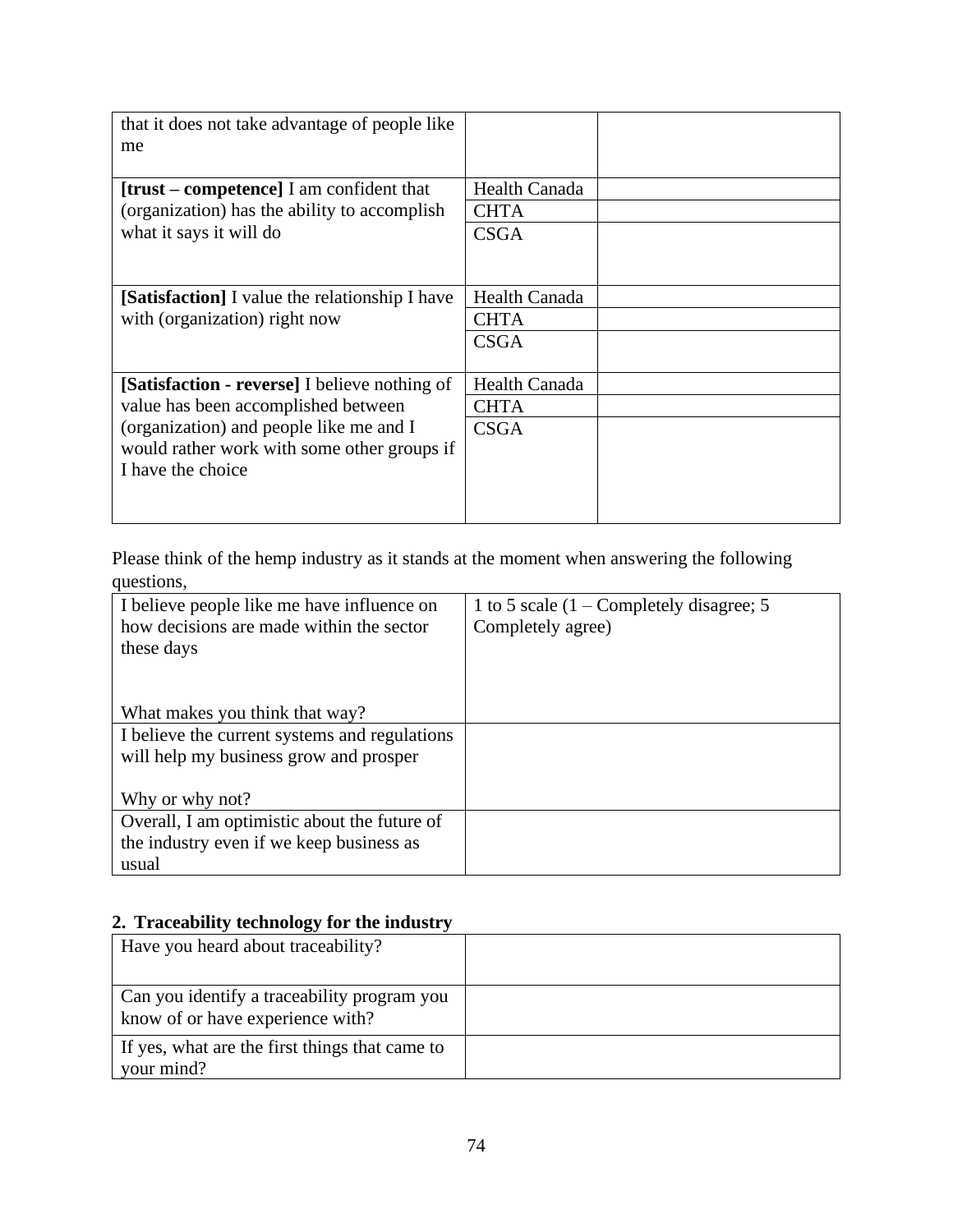| Are you familiar with the technologies that | 1 to 5 scale $(1 - Not at all; 5 - Proficient)$ |
|---------------------------------------------|-------------------------------------------------|
| are involved in managing a traceability     |                                                 |
| program?                                    |                                                 |

Imagine an industry-wide traceability program is in place for the hemp industry,

| <b>[trust – integrity]</b> A traceability program<br>will make sure (organization) to be more<br>attentive to opinions from people like me<br>when it comes to making important<br>decisions | <b>Health Canada</b><br><b>CHTA</b><br><b>CSGA</b> | $(1 -$ Completely disagree; $5 -$<br>Completely agree) |
|----------------------------------------------------------------------------------------------------------------------------------------------------------------------------------------------|----------------------------------------------------|--------------------------------------------------------|
|                                                                                                                                                                                              |                                                    |                                                        |
| <b>[trust – dependability]</b> It will make sure                                                                                                                                             | <b>Health Canada</b>                               |                                                        |
| (organization) keep its promises to the                                                                                                                                                      | <b>CHTA</b>                                        |                                                        |
| people they serve                                                                                                                                                                            | <b>CSGA</b>                                        |                                                        |
| [control mutuality] I think (organization)                                                                                                                                                   | <b>Health Canada</b>                               |                                                        |
| will cooperate better with people like me if                                                                                                                                                 | <b>CTHA</b>                                        |                                                        |
| such a program is in place                                                                                                                                                                   | <b>CSGA</b>                                        |                                                        |
| [satisfaction – reverse] It will simply                                                                                                                                                      | <b>Health Canada</b>                               |                                                        |
| replace the relationship I have with                                                                                                                                                         | <b>CHTA</b>                                        |                                                        |
| (organization) since the program will<br>provide more value to people like me                                                                                                                | <b>CSGA</b>                                        |                                                        |

Please think of the hemp industry as a whole when answering the following questions,

| I believe that a traceability program will   | 1 to 5 scale $(1 -$ Completely disagree; 5 |
|----------------------------------------------|--------------------------------------------|
| help foster good behavior amongst the        | Completely agree)                          |
| players of the industry                      |                                            |
|                                              |                                            |
| How so?                                      |                                            |
| I think I would be more willing to work with |                                            |
| a new company that I know little about if a  |                                            |
| traceability program is in place             |                                            |
|                                              |                                            |
| Why or why not?                              |                                            |
| I think I will have more influence on the    |                                            |
| decision-making process at the industry      |                                            |
| level with the program                       |                                            |
|                                              |                                            |
|                                              |                                            |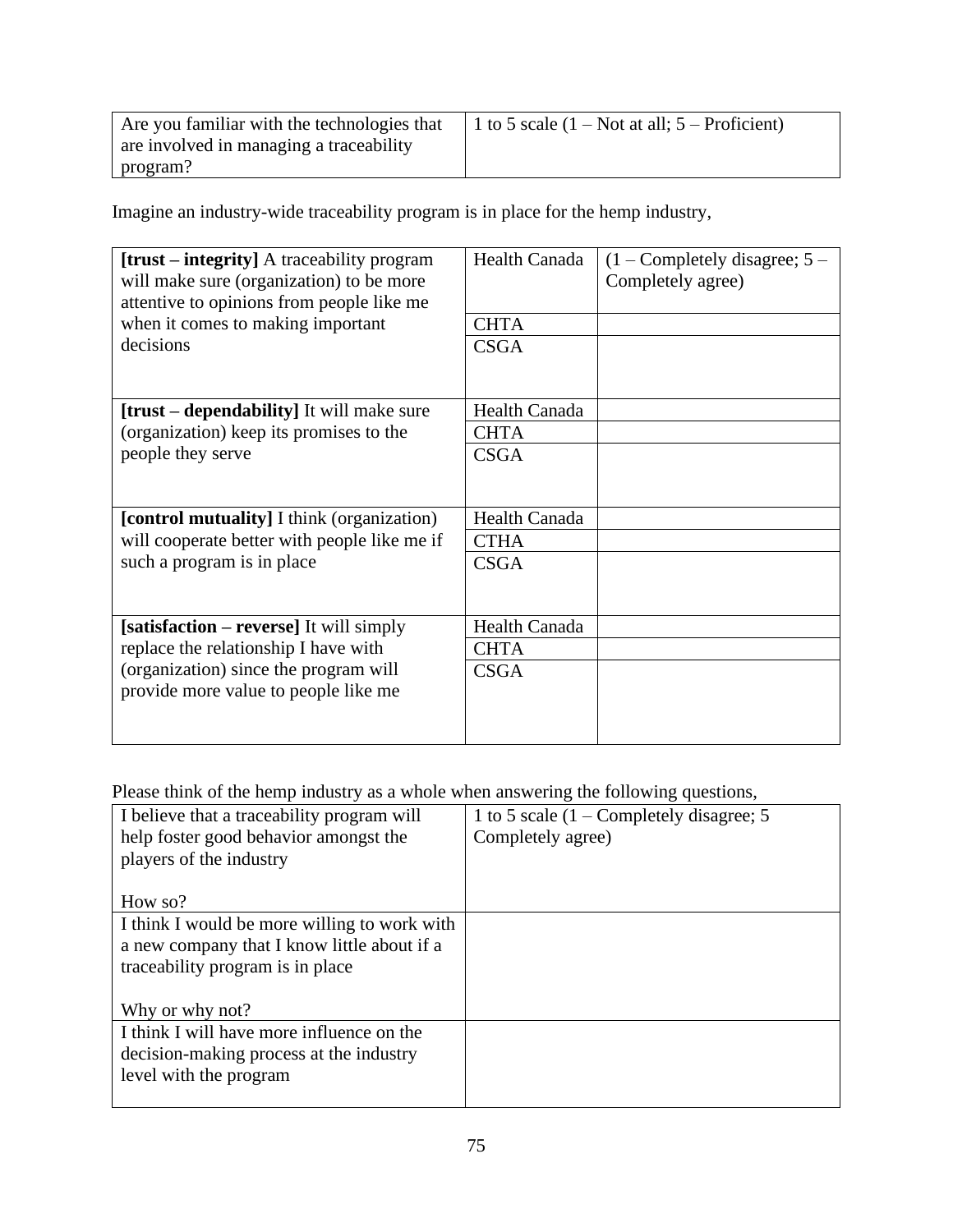| What makes you think that way?                                                         |                                                                 |
|----------------------------------------------------------------------------------------|-----------------------------------------------------------------|
| I think the program is critical in supporting<br>the growth of the industry as a whole | 1 to 5 scale $(1 -$ Completely disagree; 5<br>Completely agree) |
| Why?                                                                                   |                                                                 |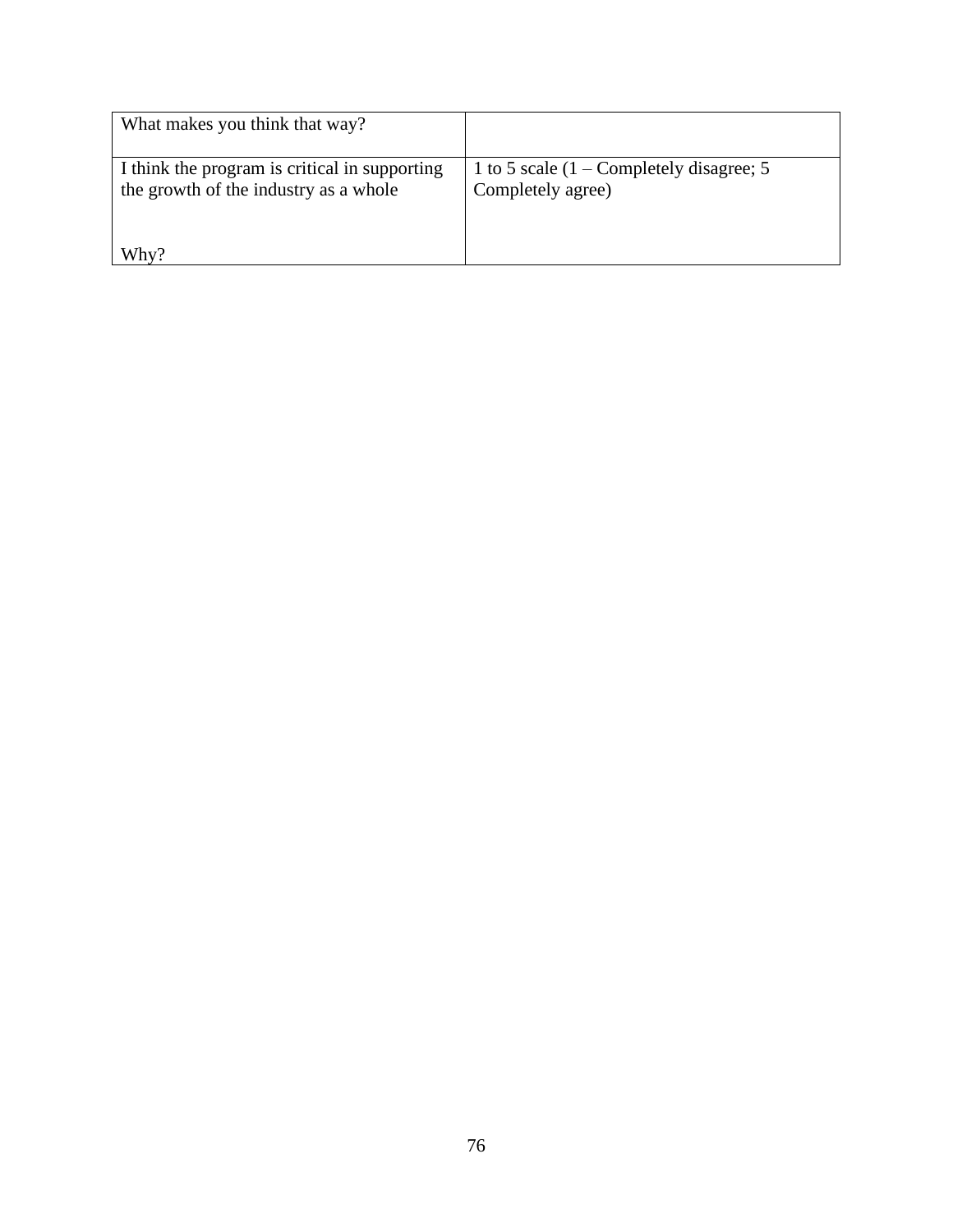### **3. Wrap up questions**

- In your opinion, does trust play a role in how you handle business relationships? How/why?
- Do you know about the Seed Synergy Canada Initiative? What do you know about it?
- Have you heard of the "blockchain" technology?
- What are the first things come into mind? Do you have any opinions on whether it might be useful in your part of the Agri-food industry?
- Do you think there should be better distinction (or separation) between hemp and marijuana?
- Do you have any other comments you would like to provide?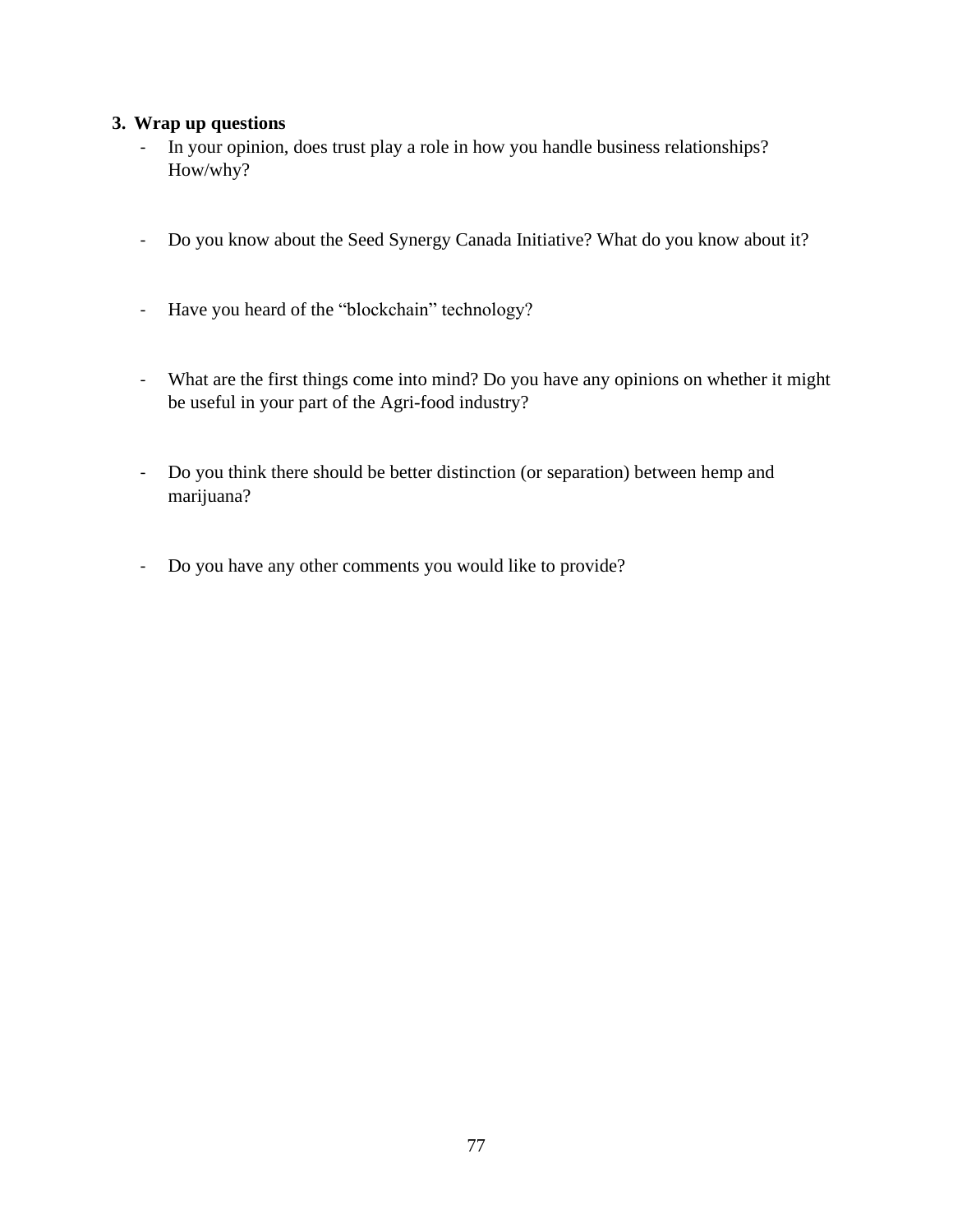### **Appendix B. Recruitment Email and Consent Form**

### *Recruitment Email*

Dear (Name of participant),

Hope this email finds you well. My name is Crystal Chan and I am conducting a Master of Public Policy thesis research under the supervision of Dr. Peter Phillips at the University of Saskatchewan.

For my thesis research, I seek to examine the potential opportunities and obstacles facing the Canadian industrial hemp industry as the demand for a sector-wide traceability system grows along with the industry transformation. I would like to gain a better understanding of the current perception towards some of the major stakeholders within the hemp sector. Considering your position and experience, I would like to ask you to kindly participate in a 45- to 60-minute phone interview with me.

Participation in the interview is voluntary, and you can decide to withdraw at any time during the interview process by informing me that you no longer wish to proceed. You can also decline to answer any specific questions that you are uncomfortable with.

All information you provide is considered completely confidential. Your name will not appear in any report and publication resulting from this study. With your permission, anonymous quotations may be used in the reports and publications. Study participants will be referred as participant 001, 002, and so on. The interviews will be anonymized and stripped of your identity. For instance, we will not disclose your employer's name. No one outside of the research team will have access to your interview response. You will not be able to be identified in any way. Study findings, containing only the aggregated, analyzed data, will be released in the public domain.

Thank you very much for your kind consideration. Please let me know if you are interested in having this conversation and we could set up a time that would work best for your schedule. Please do not hesitate to contact me for any questions you may have.

Sincerely,

Crystal Chan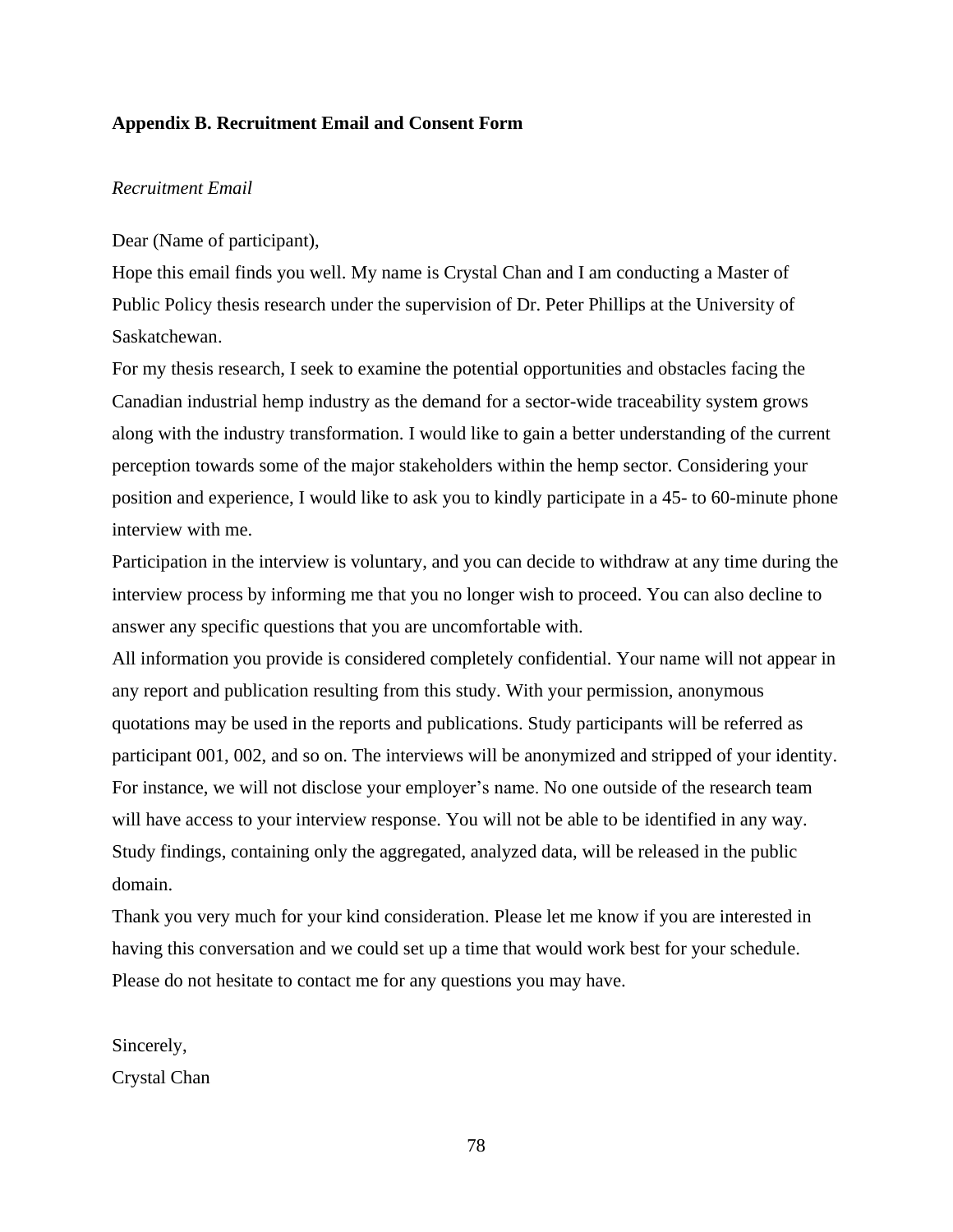### *Consent Form*

Hello, my name is Crystal Chan. I have recently contacted you via email about a phone interview regarding the Canadian industry hemp sector and thank you for taking the time to talk to me today.

[If necessary, remind the interviewee the nature of the conversation:

I am conducting a Master of Public Policy thesis research under the supervision of Dr. Peter Phillips at the University of Saskatchewan. For my thesis research, I would like to gain a better understanding of the current perception towards some of the major stakeholders within the industrial hemp sector.]

First, I would like to let you know that I will turn the recorder on, and then I am going to read to you the Consent form as follows:

Participation in the interview is voluntary, and you can decide to withdraw at any time during the interview process by informing me that you no longer wish to proceed. You can also decline to answer any specific questions that you are uncomfortable with.

All information you provide is considered completely confidential. Your name will not appear in any report and publication resulting from this study. With your permission, anonymous quotations may be used in the reports and publications. Study participants will be referred as participant 001, 002, and so on. The interviews will be anonymized and stripped of your identity. For instance, we will not disclose your employer's name. No one outside of the research team will have access to your interview response. You will not be able to be identified in any way. Study findings, containing only the aggregated, analyzed data, will be released in the public domain.

Can I have your consent to participate in this interview?

If applicable, do you give us permission to use anonymous quotations from your statements?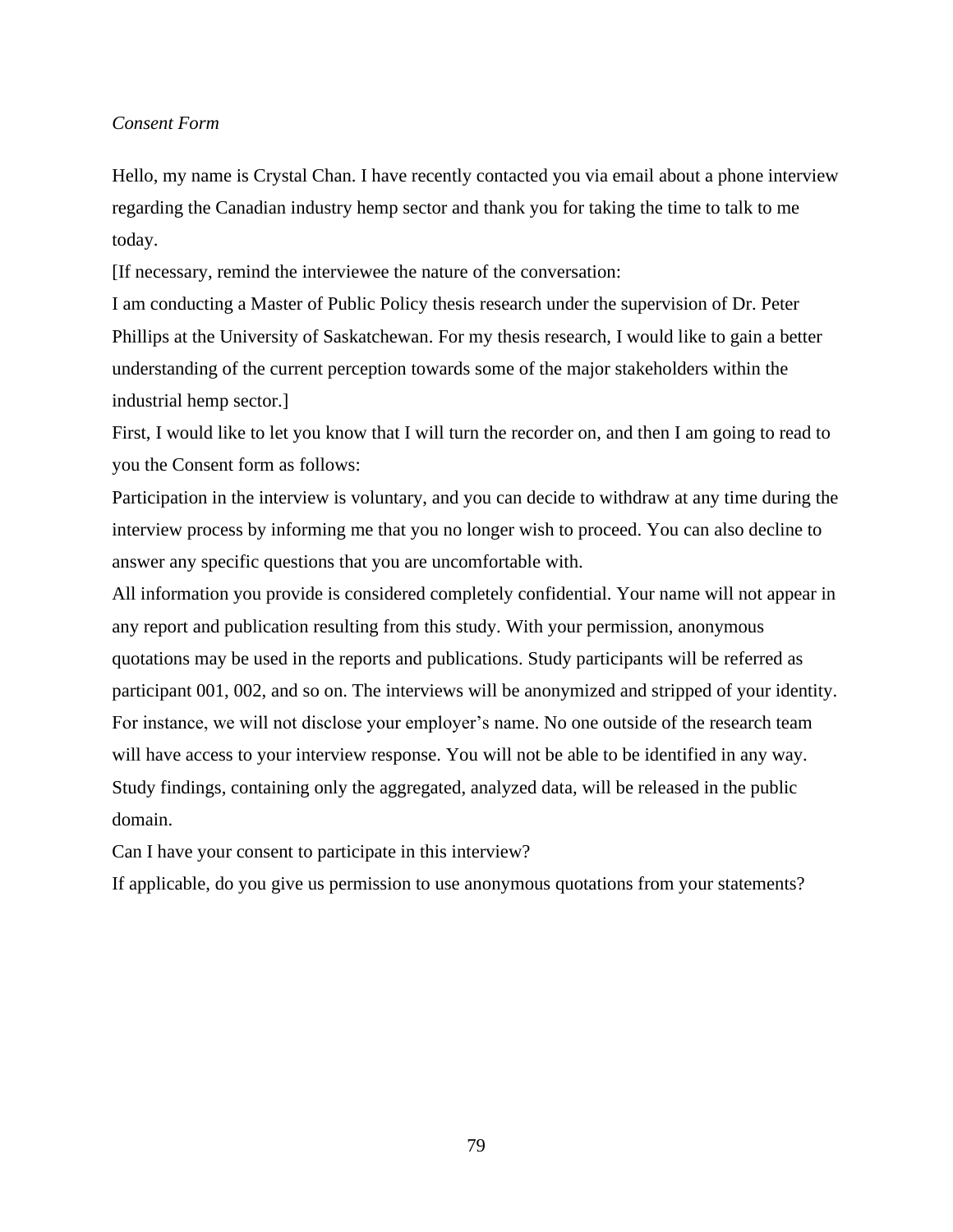## **Appendix C. Survey Data**

**[Control Mutuality]** I think I have control over (organization) when it comes to making decisions that will affect me

|                      |             | ↵   | J   |     |             | No answer |
|----------------------|-------------|-----|-----|-----|-------------|-----------|
|                      | (Completely |     |     |     | (Completely |           |
|                      | disagree)   |     |     |     | agree)      |           |
| <b>CHTA</b>          | 18%         | 0%  | 36% | 32% | 14%         | 0%        |
| <b>CSGA</b>          | 36%         | 14% | 27% | 5%  | 5%          | 14%       |
| <b>Health Canada</b> | 68%         | 23% | 5%  | 5%  | 0%          | 0%        |

**[Control mutuality - reverse]** I think (organization) will not cooperate with people like me

|                      |             |     |     | 4   |             | No answer |
|----------------------|-------------|-----|-----|-----|-------------|-----------|
|                      | (Completely |     |     |     | (Completely |           |
|                      | disagree)   |     |     |     | agree)      |           |
| <b>CHTA</b>          | 68%         | 23% | 9%  | 0%  | 0%          | 0%        |
| <b>CSGA</b>          | 36%         | 41% | 5%  | 0%  | 0%          | 18%       |
| <b>Health Canada</b> | 27%         | 27% | 18% | 18% | 9%          | 0%        |

**[Trust – Integrity]** I think (organization) is fair and just when it comes to performing its function

|               |             |     | ມ  |     |             | No answer |
|---------------|-------------|-----|----|-----|-------------|-----------|
|               | (Completely |     |    |     | (Completely |           |
|               | disagree)   |     |    |     | agree)      |           |
| <b>CHTA</b>   | 0%          | 5%  | 9% | 32% | 45%         | 9%        |
| <b>CSGA</b>   | 0%          | 5%  | 9% | 32% | 36%         | 18%       |
| Health Canada | 9%          | 18% | 9% | 27% | 36%         | 0%        |

**[Trust – Integrity]** I think (organization) take opinions of people like me when it comes to making important decisions

|               |             |     | J   | 4   |             | <b>No answer</b> |
|---------------|-------------|-----|-----|-----|-------------|------------------|
|               | (Completely |     |     |     | (Completely |                  |
|               | disagree)   |     |     |     | agree)      |                  |
| <b>CHTA</b>   | 5%          | 9%  | 0%  | 36% | 45%         | 5%               |
| <b>CSGA</b>   | 0%          | 5%  | 9%  | 32% | 36%         | 18%              |
| Health Canada | 14%         | 27% | 23% | 32% | 5%          | 0%               |

**[Trust – Dependability]** I can rely on (organization) to keep its promises to the people they serve

|               |             |    |     | 4   |             | <b>No answer</b> |
|---------------|-------------|----|-----|-----|-------------|------------------|
|               | (Completely |    |     |     | (Completely |                  |
|               | disagree)   |    |     |     | agree)      |                  |
| <b>CHTA</b>   | 0%          | 5% | 18% | 36% | 41%         | 0%               |
| <b>CSGA</b>   | 0%          | 0% | 14% | 32% | 32%         | 23%              |
| Health Canada | 14%         | 9% | 27% | 18% | 27%         | 5%               |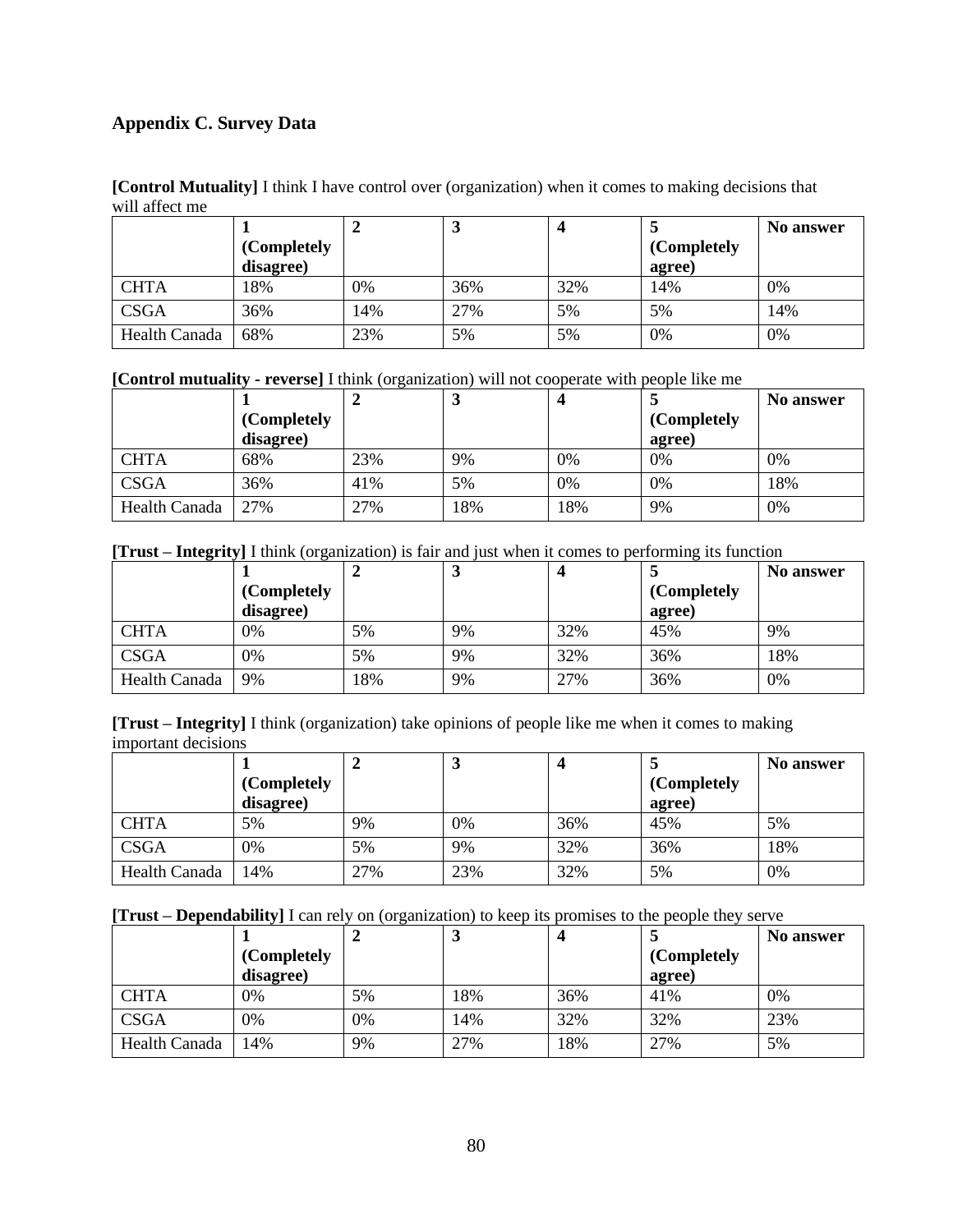**[Trust – Dependability, reverse]** I think it is important to watch (organization) closely so that it does not take advantage of people like me

|                      |             |     | J   |     |             | No answer |
|----------------------|-------------|-----|-----|-----|-------------|-----------|
|                      | (Completely |     |     |     | (Completely |           |
|                      | disagree)   |     |     |     | agree)      |           |
| <b>CHTA</b>          | 45%         | 14% | 9%  | 9%  | 23%         | 0%        |
| <b>CSGA</b>          | 45%         | 9%  | 14% | 0%  | 14%         | 18%       |
| <b>Health Canada</b> | 36%         | 14% | 0%  | 18% | 32%         | 0%        |

**[Trust – Competence]** I am confident that (organization) has the ability to accomplish what it says it will do

|               |             |     | ມ   |     |             | No answer |
|---------------|-------------|-----|-----|-----|-------------|-----------|
|               | (Completely |     |     |     | (Completely |           |
|               | disagree)   |     |     |     | agree)      |           |
| <b>CHTA</b>   | 0%          | 9%  | 32% | 32% | 23%         | 5%        |
| <b>CSGA</b>   | 0%          | 5%  | 9%  | 55% | 14%         | 18%       |
| Health Canada | 18%         | 14% | 18% | 27% | 18%         | 5%        |

**[Satisfaction]** I value the relationship I have with (organization) right now

|                      |             |     |     |     |             | No answer |
|----------------------|-------------|-----|-----|-----|-------------|-----------|
|                      | (Completely |     |     |     | (Completely |           |
|                      | disagree)   |     |     |     | agree)      |           |
| <b>CHTA</b>          | 5%          | 5%  | 5%  | 32% | 55%         | 0%        |
| <b>CSGA</b>          | 0%          | 0%  | 14% | 23% | 36%         | 27%       |
| <b>Health Canada</b> | 14%         | 18% | 5%  | 32% | 32%         | 0%        |

**[Satisfaction - reverse]** I believe nothing of value has been accomplished between (organization) and people like me and I would rather work with some other groups if I have the choice

|               |             |     | ມ  |    |             | No answer |
|---------------|-------------|-----|----|----|-------------|-----------|
|               | (Completely |     |    |    | (Completely |           |
|               | disagree)   |     |    |    | agree)      |           |
| <b>CHTA</b>   | 73%         | 18% | 5% | 0% | 5%          | 0%        |
| <b>CSGA</b>   | 50%         | 18% | 0% | 0% | 5%          | 27%       |
| Health Canada | 45%         | 18% | 9% | 9% | 18%         | 0%        |

I believe people like me have influence on how decisions are made within the sector these days

| <b>Strongly</b><br>disagree | <b>Disagree</b> | <b>Neutral</b> | Agree | <b>Strongly Agree</b> |
|-----------------------------|-----------------|----------------|-------|-----------------------|
| 5%                          | 5%              | 23%            | 45%   | 23%                   |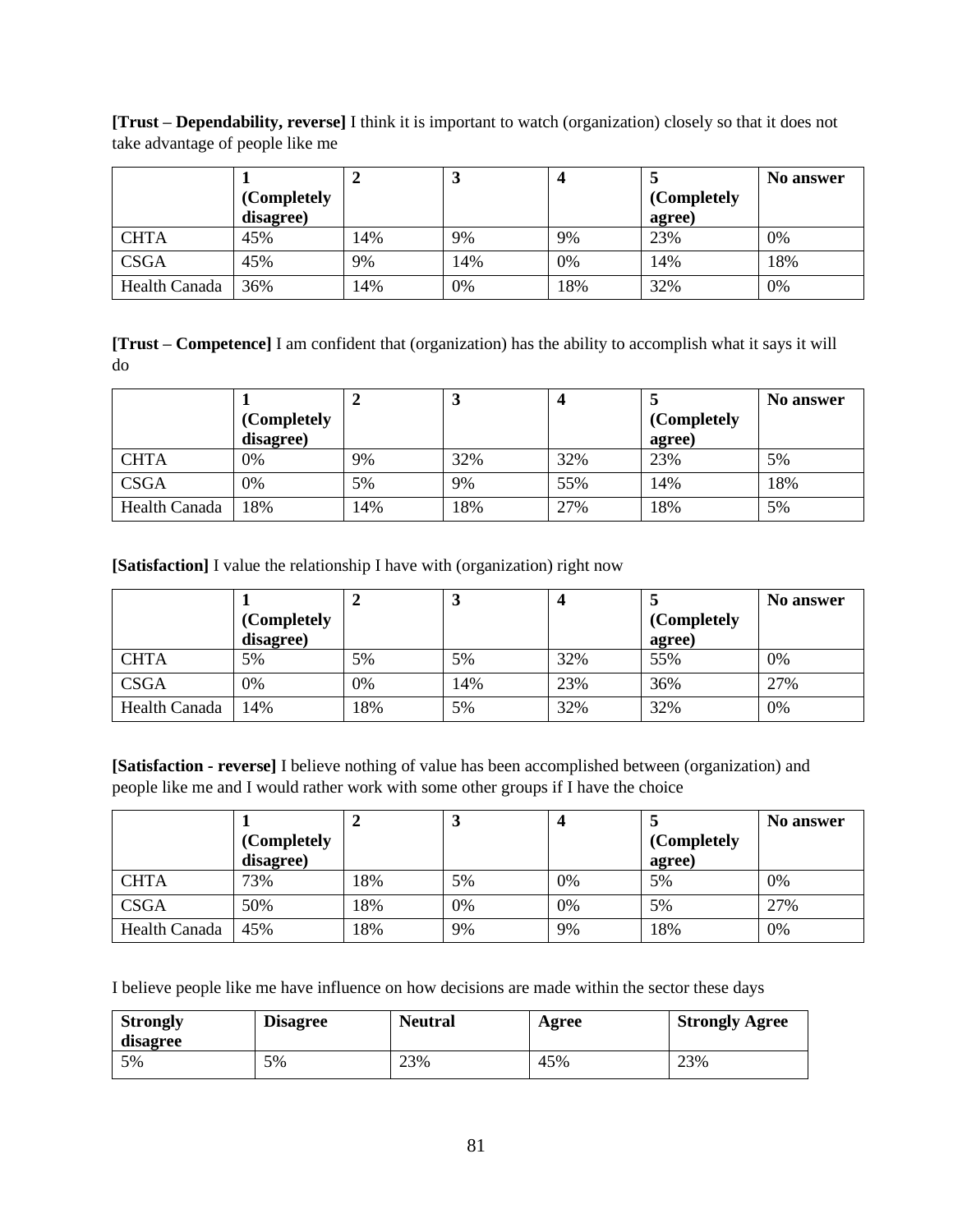I believe the current systems and regulations will help my business grow and prosper

| $\overline{\mathbf{x}}$ $\overline{\mathbf{z}}$<br>Y es | No  | <b>Neutral</b> | <b>No Answer</b> |
|---------------------------------------------------------|-----|----------------|------------------|
| 36%                                                     | 36% | 27%            | 0%               |

Overall, I am optimistic about the future of the industry even if we keep business as usual

| T<br>Y es | No | <b>Neutral</b> | <b>No Answer</b> |
|-----------|----|----------------|------------------|
| 73%       | 5% | 23%            | 0%               |

Are you familiar with the technologies that are involved in managing a traceability program?

| Not at all | <b>Basic</b> | <b>Moderate</b> | Familiar | Very familiar |
|------------|--------------|-----------------|----------|---------------|
| 14%        | 18%          | 18%             | 18%      | 32%           |

**[Trust – Integrity]** A traceability program will make sure (organization) to be more attentive to opinions from people like me when it comes to making important decisions

|               |             |     |     | 4   |             | No answer |
|---------------|-------------|-----|-----|-----|-------------|-----------|
|               | (Completely |     |     |     | (Completely |           |
|               | disagree)   |     |     |     | agree)      |           |
| <b>CHTA</b>   | 14%         | 9%  | 9%  | 18% | 32%         | 18%       |
| <b>CSGA</b>   | 14%         | 9%  | 18% | 9%  | 14%         | 36%       |
| Health Canada | 20%         | 15% | 15% | 15% | 25%         | 20%       |

**[Trust – Dependability]** It will make sure (organization) keep its promises to the people they serve

|                      |             |    | <b>.</b> |     |             | No answer |
|----------------------|-------------|----|----------|-----|-------------|-----------|
|                      | (Completely |    |          |     | (Completely |           |
|                      | disagree)   |    |          |     | agree)      |           |
| <b>CHTA</b>          | 27%         | 5% | 14%      | 18% | 23%         | 14%       |
| <b>CSGA</b>          | 18%         | 5% | 9%       | 9%  | 32%         | 27%       |
| <b>Health Canada</b> | 27%         | 0% | 9%       | 27% | 23%         | 14%       |

**[Control Mutuality]** I think (organization) will cooperate better with people like me if such a program is in place

|               |                          |    |     | 4   |                       | No answer |
|---------------|--------------------------|----|-----|-----|-----------------------|-----------|
|               | (Completely<br>disagree) |    |     |     | (Completely<br>agree) |           |
| <b>CHTA</b>   | 32%                      | 5% | 14% | 9%  | 23%                   | 18%       |
| <b>CSGA</b>   | 27%                      | 0% | 18% | 5%  | 18%                   | 32%       |
| Health Canada | 32%                      | 0% | 18% | 23% | 9%                    | 18%       |